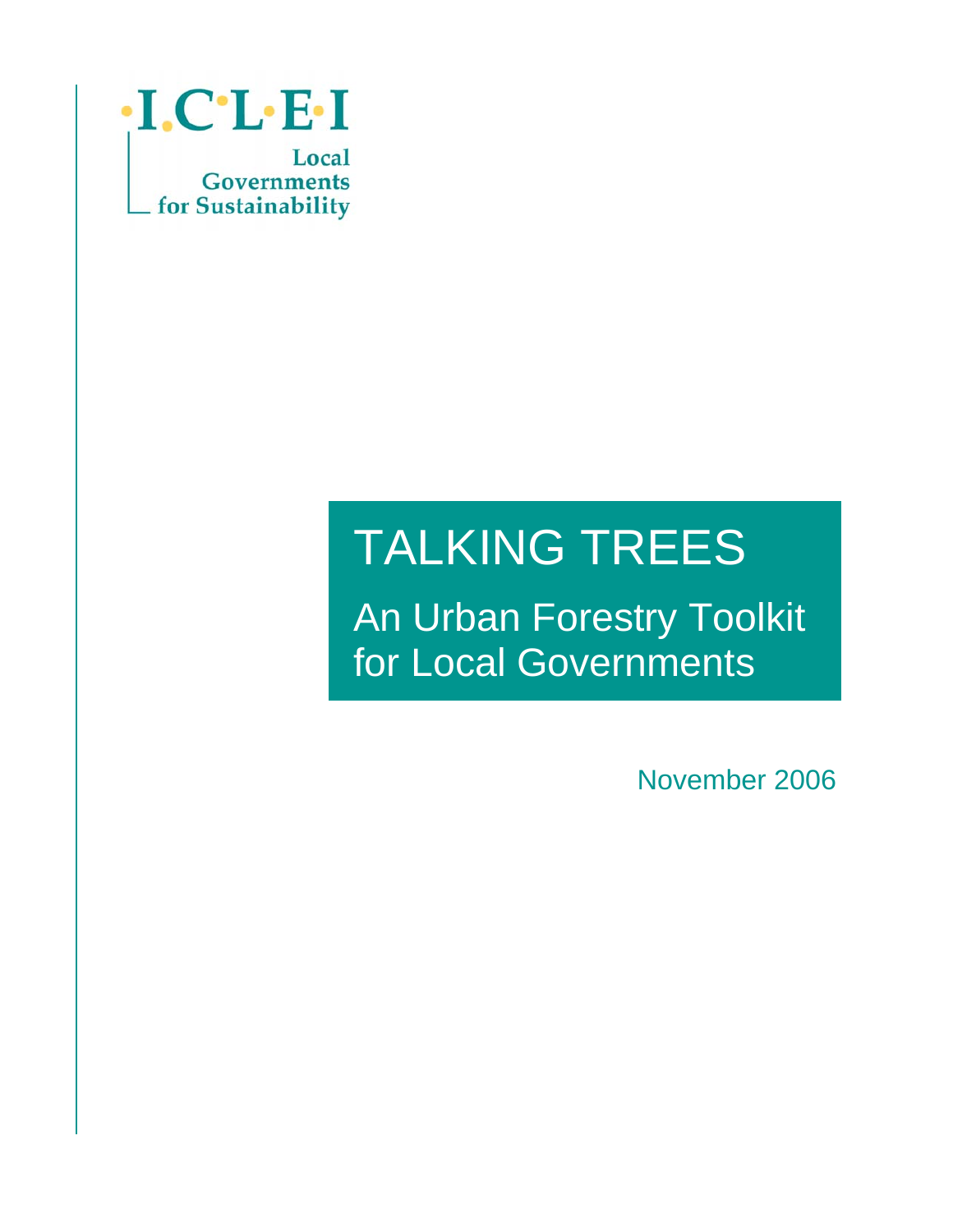## **Table of Contents**

| Protocol for Including Urban Forestry in an Emissions Reduction Plan 63      |  |
|------------------------------------------------------------------------------|--|
| Overview of Tools Available for Quantifying the Impacts of Urban Forestry 67 |  |
| Carbon Dioxide Reduction Through Urban Forestry: Guidelines for Professional |  |
|                                                                              |  |
|                                                                              |  |
|                                                                              |  |
|                                                                              |  |
|                                                                              |  |
|                                                                              |  |
|                                                                              |  |
|                                                                              |  |

Prepared by Ryan Bell and Jennie Wheeler ICLEI - Local Governments for Sustainability November 2006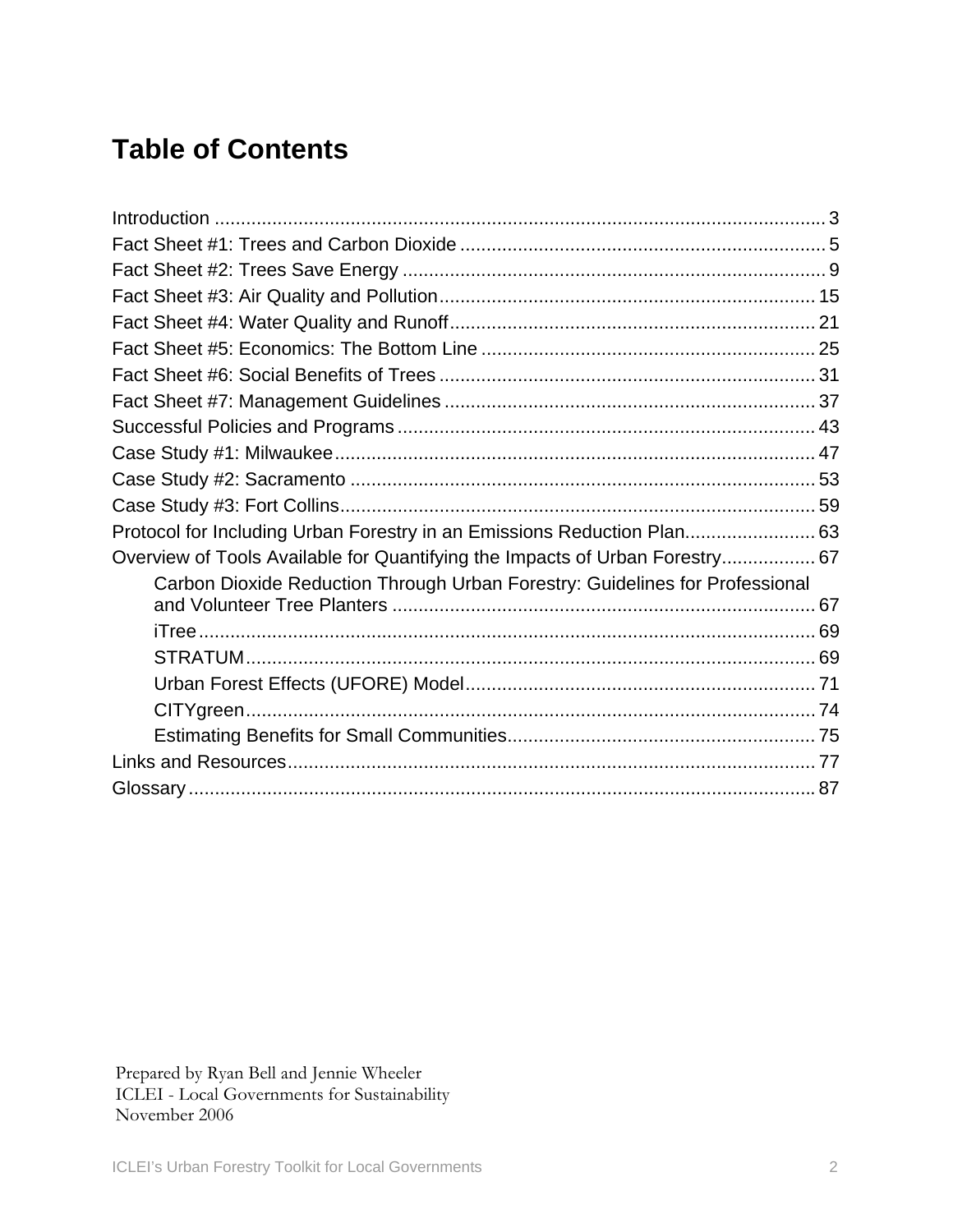## <span id="page-2-0"></span>**Introduction**

Local governments across the United States are recognizing the shared importance and the interconnectedness of their social, economic, and environmental goals. Many have been developing active programs and policies to improve the sustainability of their operations and the communities they govern. Urban forestry offers a set of opportunities for creating a wide range of community benefits.

Healthy urban forests can help municipalities achieve goals of environmental, social, and economic sustainability while reducing greenhouse gas emissions and removing carbon from the atmosphere. The urban landscape can be understood as an urban ecosystem, with each part relating to and affecting the whole. The urban forest functions in this urban ecosystem by mitigating harmful environmental issues, such as air and water pollution. It also functions as a location for recreation and escape from the stresses of urban life. By shading and sheltering buildings, trees reduce cooling and heating costs and, simultaneously, greenhouse gas emissions. Even in urban settings, our health and welfare can benefit from exposure to natural settings. The benefits of urban trees are many.

This toolkit is designed to communicate the benefits of the urban forest and provide policy guidelines to enable municipalities to move toward achieving a sustainable urban ecosystem. Fact sheets about carbon dioxide, energy, air quality, water quality and runoff, economics, social benefits, and planting and maintenance describe the various benefits that urban trees provide in a form that is both understandable and informative. These fact sheets are reinforced with a policy guide, three case studies, an assessment of software tools, and a protocol that will better illustrate how cities can achieve healthy urban forests.

This document and the emissions quantification protocols presented herein are designed to complement the emissions analysis protocols that underlie the foundation of ICLEI's Cities for Climate Protection (CCP) campaign.

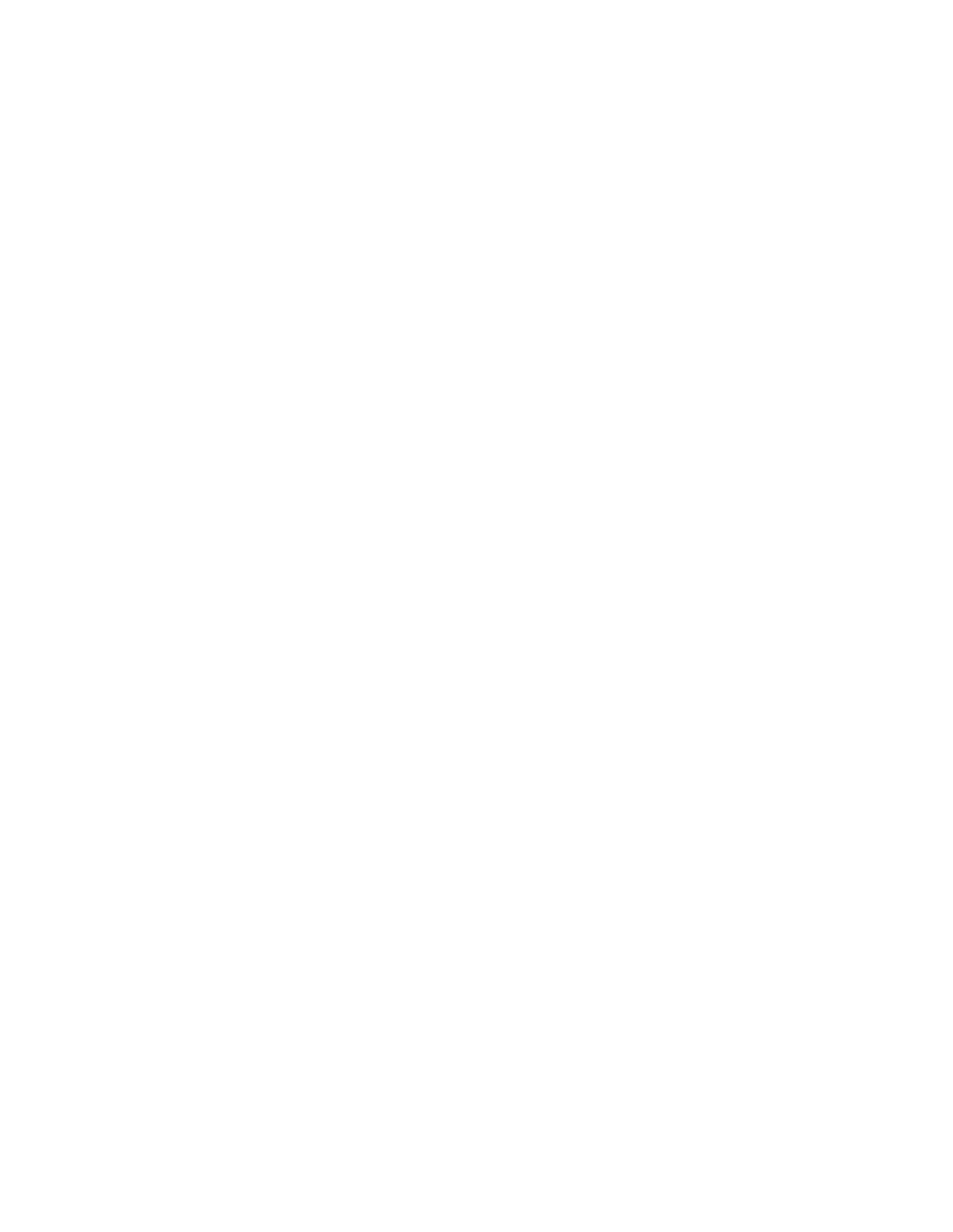## <span id="page-4-0"></span>Fact Sheet #1: **Trees and Carbon Dioxide**

Rising levels of human-induced atmospheric carbon dioxide (CO2) are dangerously accelerating global warming. Human activities, like fossil fuel combustion and deforestation, are the greatest contributors to increased atmospheric CO2. However, as humans continue to emit billions of tons of CO2 and other greenhouse gases into our atmosphere each year, trees actively remove CO2 from the air. This natural process offers significant potential to help counteract anthropogenic CO2 emissions.

## **Carbon Sequestration**

Through the process of *photosynthesis*,<sup>1</sup> trees remove CO<sub>2</sub> from the atmosphere, use the carbon to form the physical structure of the tree (roots, trunk, branches and leaves), and return the oxygen to the atmosphere. The process by which carbon is removed from the atmosphere and stored in the tree structure is called *carbon sequestration*. Urban forests thus function as long-term carbon storehouses, or *carbon sinks*.

Reducing deforestation and planting new trees can potentially slow the accumulation of CO<sub>2</sub> in the atmosphere. For example:

- A single mature tree can absorb as much as 48 lbs of  $CO<sub>2</sub>$  per year and release enough oxygen into the atmosphere to support two human beings.[2](#page-4-2)
- It is estimated that between 660 and 990 million tons of carbon is stored in our urban forests nationally.[3](#page-4-3)
- Urban forests have positive energy benefits that impact greenhouse gas emissions, such as reducing heating and cooling costs by sheltering and shading buildings. See: *Trees Save Energy.*
- Urban forest carbon sequestration is only a fraction (4.4 percent) of the amount of carbon stored in rural forests. Although this number may seem low, urban trees have a greater per-tree effect on reducing greenhouse gas concentrations than trees in rural forests. This is due to the secondary effects that urban trees have on reducing energy use.

Even though all plants contribute to the sequestration of carbon, trees and shrubs have the highest capacity to store carbon. Twenty-one times more carbon stored in trees and shrubs than in herbaceous plants and grasses. Therefore the best landscape designs include as many trees and shrubs as possible.

Most of the carbon stored in the organic material of a single tree resides in the trunk and stems (79 percent) and in the root system (18 percent). Only 3 percent of the carbon stored in a tree is found in the foliage that the tree continually or annually sheds.

 $\overline{a}$ 

<span id="page-4-2"></span><span id="page-4-1"></span><sup>1</sup> A glossary of terms is provided later in this toolkit. 2 Alexander, Katherine. *Benefits of Trees in Urban Areas.* [www.coloradotrees.org/benefits.htm](http://www.coloradotrees.org/benefits.htm)

<span id="page-4-3"></span><sup>3</sup> Ibid.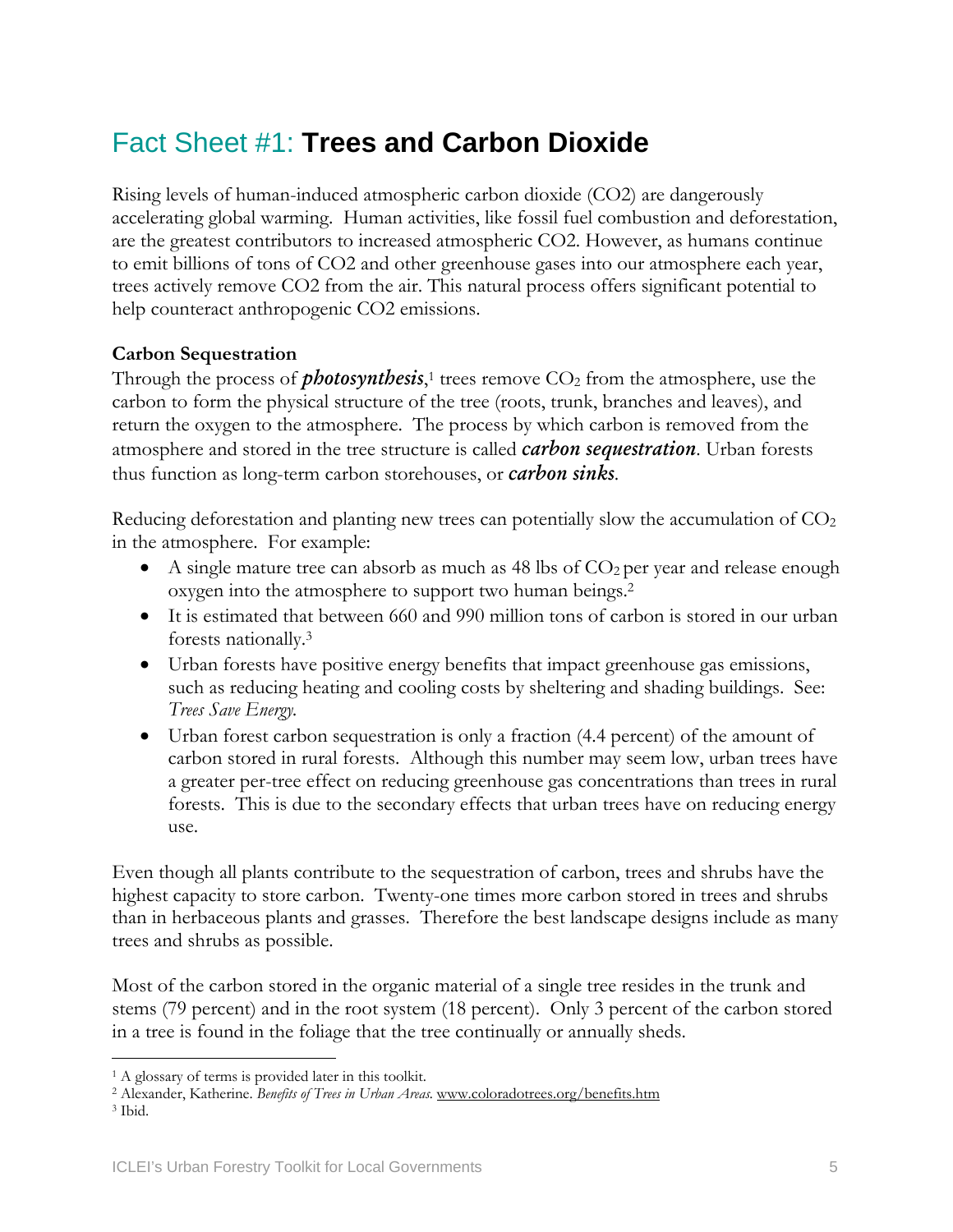## **Carbon Release**

However, this is not the whole story. When a tree decomposes, the stored carbon is either deposited and stored in the soil, or released back into the atmosphere as CO2. As generations of the urban forest grow, die, and decay, new generations take up the  $CO<sub>2</sub>$  lost through the decomposition of previous generations. Thus, the net carbon storage of the urban forest cycles as populations grow and decline. When the net growth rate of the forest is greater than the decomposition rate, carbon storage increases. If the growth rate is stable or declines, and removed trees are not replaced, then the decomposition of the urban forest could be a source of emissions. Thus, if cities plan to continually increase or maintain the canopy cover of their urban forest, the carbon storage capacity will be greater than the rate of decomposition.

## **Tree Maintenance**

Maintaining an urban forest with tools requiring fossil fuels (chainsaws, chippers, trucks, leaf-blowers etc.) is necessary to maintain tree health and prolong the lifespan of trees. If these carbon-based activities do not prolong the life of trees, their carbon storage capacity will be reduced. Planting species that require less maintenance over the long-term and reducing the use of tools requiring fossil fuels will help to lower the emissions cost of tree maintenance.

## **Prolonging and Maximizing Carbon Storage**

By maintaining a healthy urban forest, prolonging the life of trees, and continually increasing tree stock, communities can increase their net carbon storage over the long term. It is important to note that simply increasing tree stock is not necessarily sufficient to maximize benefits. Large trees have a greater capacity to store carbon and shade buildings, and therefore will reduce atmospheric  $CO<sub>2</sub>$  much more than small trees.

- Large healthy trees (greater than 30 inches in diameter) sequester 90 times more carbon annually than small trees (less than 4 inches in diameter).[4](#page-5-0)
- Large trees store approximately 1000 times more carbon than small trees at maturity.<sup>[5](#page-5-1)</sup>
- Large trees with long life spans will have the greatest overall positive effect on emissions because emissions associated with planting and removal will occur less frequently.

Various strategies can help enhance the long-term carbon storage benefits of urban forests. Although the decomposition rate of woody material disposed in landfills decreases, the methane (CH<sub>4</sub>) emitted is twenty-one times more potent as a greenhouse gas than CO<sub>2</sub>. Therefore, to most effectively reduce carbon emissions, utilize the products of your urban forests. For example:

<span id="page-5-0"></span> $\overline{a}$ 4 Nowak, David and Daniel E. Crane. *Carbon Storage and Sequestration by Urban Trees in the USA.* USDA Forest Service. Syracuse. 2001

<span id="page-5-1"></span><sup>&</sup>lt;sup>5</sup> Ibid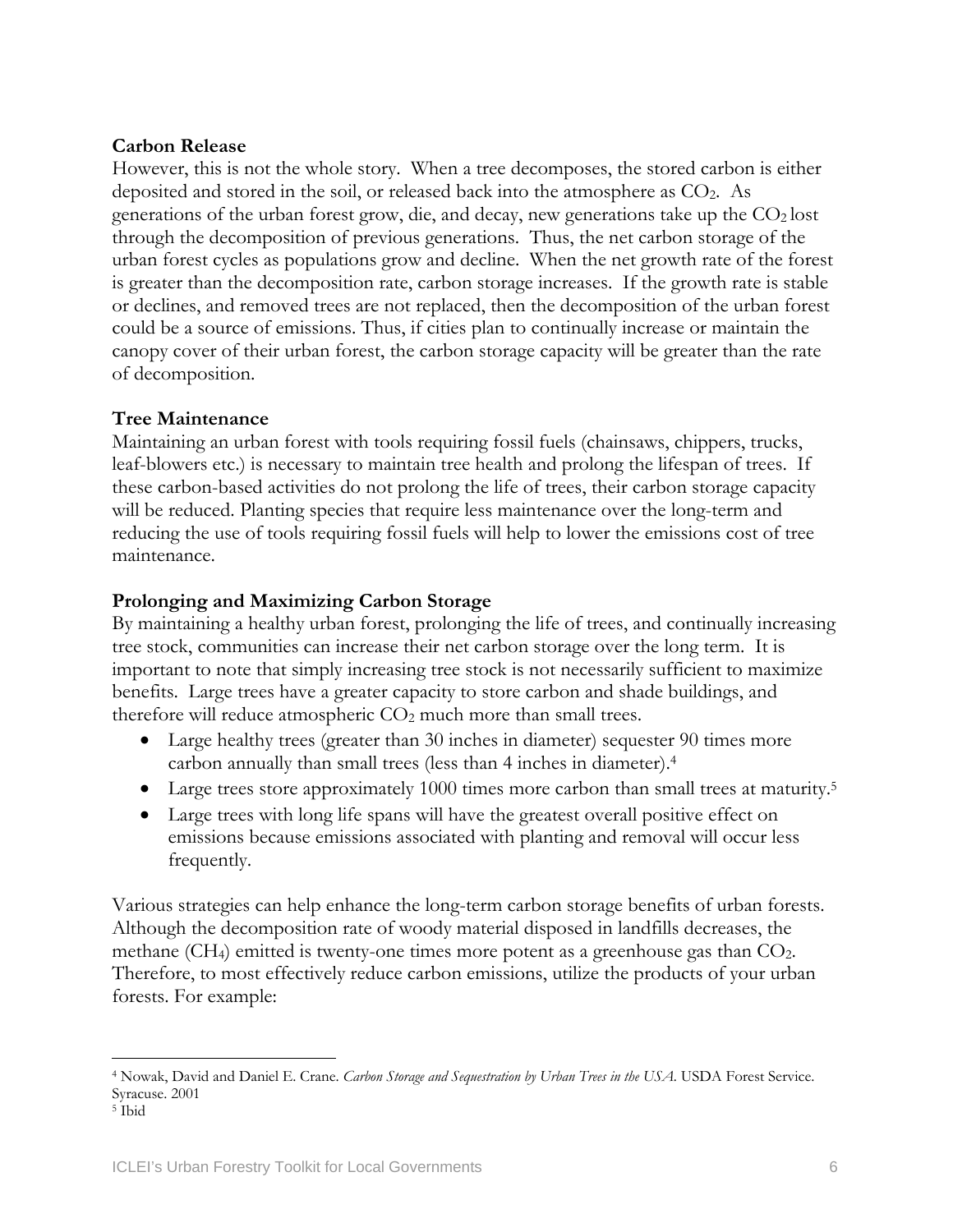- Instead of dumping woody material in landfills, utilize chipping and mulching to dispose of tree material that cannot be used as long-lived products. Mulch can be added as organic material to the soil to enhance its quality without the need for fertilizers whose manufacture releases high quantities of  $CO<sub>2</sub>$ . Placing chipped bark over exposed soils in the pedestrian right-of-way is the best way to protect soils from pedestrian compaction and can increase the soil's water storage capacity. By increasing soil fertility and maintaining a healthy soil structure, the health and lifespan of urban trees can be increased.
- Utilize urban trees as long-lived products such as building materials, furniture, and woodcrafts to delay their decomposition into CO<sub>2</sub>. The use of urban wood has become increasingly easier as organizations have come together to facilitate the milling of urban wood by supplying portable saw mills to those ready to sell trees. Cities can use these services and possibly make a profit by selling valuable urban trees as lumber.
	- o See: [www.harvestingurbantimber.com](http://www.harvestingurbantimber.com/) and [www.ufei.org](http://www.ufei.org/) for more information.
- Utilize wood fuel in place of fossil fuels. Substituting carbon emissions from fossil sources with carbon from *biogenic* sources reduces a jurisdiction's total greenhouse gas emissions. Selling urban forest **biomass** as firewood is a good way for homeowners to reduce their energy costs and reliance on fossil fuels, and for cities to cover some of their maintenance costs. In addition, cities can sell excess chips to a local cogeneration plant.

A more complete consideration of the impacts of urban forests on carbon dioxide and how local governments can account for this in their emissions analyses is provided later in this report.

#### **References**

Alexander, Katherine *Benefits of Trees in Urban Areas*  [www.coloradotrees.org/benefits.htm](http://www.coloradotrees.org/benefits.htm)

Coulter, Maggie *Utilizing California's Urban Forest*  Newsletter for California Integrated Waste Management Board 2004 [www.ciwmb.ca.gov/calmax/inserts/2004/spring/spring%20.pdf](http://www.ciwmb.ca.gov/calmax/inserts/2004/spring/spring .pdf) 

Hair, Dwight and Neil Sampson *Reducing Carbon by Increasing Trees*  American Forests, vol. 102 no. 3 1996

Moll, Gary and Cheryl Kollin *Urban Trees and Carbon*  American Forests, vol. 102 no. 3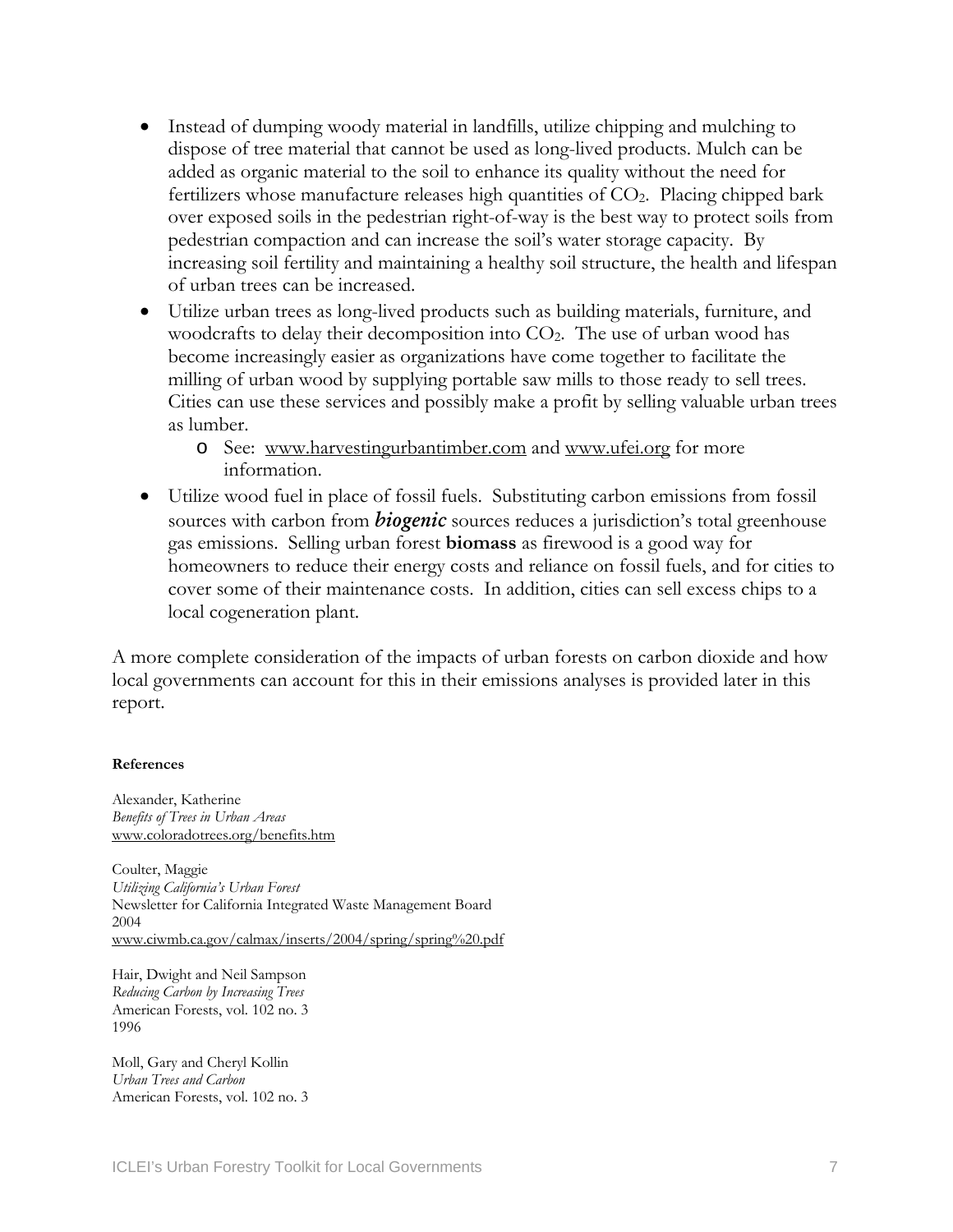1996

Nowak, David and Daniel E. Crane *Carbon Storage and Sequestration by Urban Trees in the USA*  USDA Forest Service, Syracuse 2001

Nowak, David *The Interactions between Urban Forests and Global Climate Change* USDA Forest Service 2000 [http://www.fs.fed.us/ne/syracuse/Pubs/Downloads/00\\_DN\\_Interaction.pdf](http://www.fs.fed.us/ne/syracuse/Pubs/Downloads/00_DN_Interaction.pdf)

Nowak, David, Jack C. Stevens, Susan M. Sisinni, and Christopher J. Luley *Effects of Urban Tree Management and Species Selection on Atmospheric Carbon Dioxide*  Journal of Arboriculture vol. 28 no. 3  $2002$ http://www.fs.fed.us/ne/syracuse/Pubs/Downloads/02\_DN\_JS\_SS\_Effects.pdf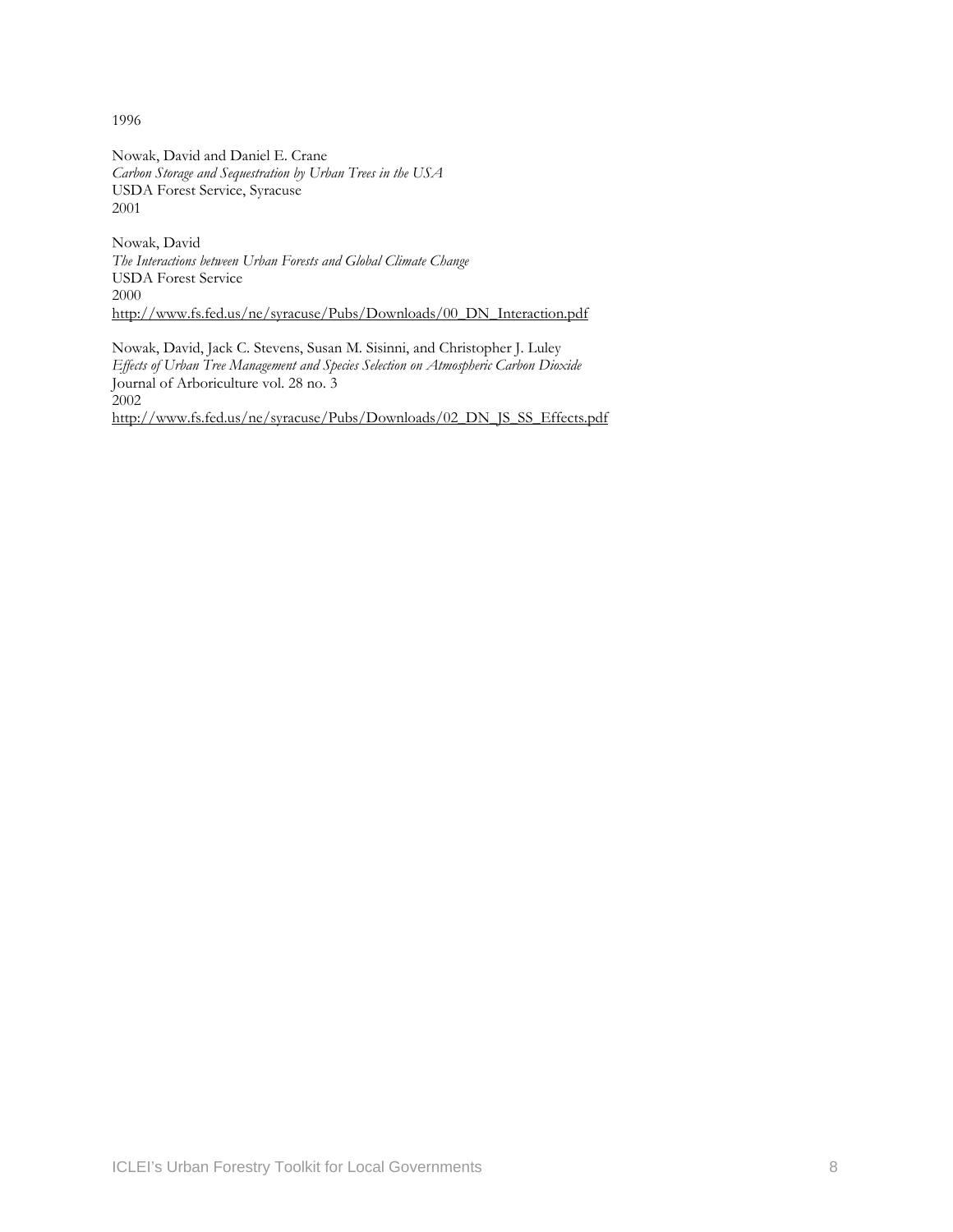## <span id="page-8-0"></span>Fact Sheet #2: **Trees Save Energy**

The primary way that cities can achieve an immediate reduction in emissions by their urban forests is through energy savings and the reduction of the urban heat island effect. Trees shade and shelter buildings reducing energy associated with cooling and heating and reducing overall local temperatures of the urban heat island, which can further reduce cooling-related energy use.

## **Trees Reduce Energy Costs**

Trees properly planted with energy savings in mind can reduce the amount of energy (electricity, natural gas, or other fuel) used to heat and, primarily, cool buildings. This not only reduces associated emissions, but also saves money.

- The shade from a single well-placed mature tree reduces annual air conditioning use two to eight percent (often in the range of 40-300 kWh) and peak cooling demand two to ten percent (often as much as 0.15-0.5 kW).[6](#page-8-1)
- Planting 100 million mature trees in US cities (three trees for every other single family home) could reduce annual energy use by 30 billion kWh, saving \$2 billion in energy costs and reducing  $CO<sub>2</sub>$  emissions by nine million tons per year.<sup>[7](#page-8-2)</sup>

Of course the amount of energy savings created by trees depends on the local climate and the age of nearby buildings. Older buildings with less insulation and out-dated technologies will have a greater energy savings from trees than newer buildings with better insulation and technology. Homes in climates like that of the Pacific Northwest that do not heavily rely on air conditioning will not gain as much in energy savings from air conditioning as homes in warmer climates like those in the Southwest where energy savings can be significant. When planting projects are designed, these regional considerations must be weighed.

## **Trees Reduce Local Air Temperatures and the Urban Heat Island Effect**

In addition to direct energy savings in buildings, a healthy urban forest can help to reduce the impact of the *urban heat island effect*. On hot summer days, cities can be up to eight degrees Fahrenheit hotter than their suburban and rural surroundings. This phenomenon occurs because urban development results in large amounts of paved and dark colored surfaces like roofs, roads, and parking lots that absorb and store energy rather than reflect the sun's heat, causing surface and ambient air temperatures to rise.

Not only do trees shade surfaces and reflect sunlight to reduce temperatures, but the physiological processes of trees also help to cool the air. When trees transpire water through leaf stomates, energy is absorbed by the evaporating water. The energy is removed from the

<span id="page-8-1"></span> $\overline{a}$ 6 Simpson, Jim and Greg McPherson. *Estimating Urban Forest Impacts on Climate-Mediated Residential Energy Use.* American Meteorological Society. 1996. http://www.fs.fed.us/psw/programs/cufr/products/cufr\_34\_JS96\_48.pdf<br>7 Dwyer, John, Gregory McPherson, Herbert W. Schroeder, and Rowan A. Rowntree. Assessing the Benefits and Costs of the

<span id="page-8-2"></span>*Urban Forest.* Journal of Arboriculture. 1992. http://www.fs.fed.us/psw/programs/cufr/products/cufr\_61\_JD92\_4.pdf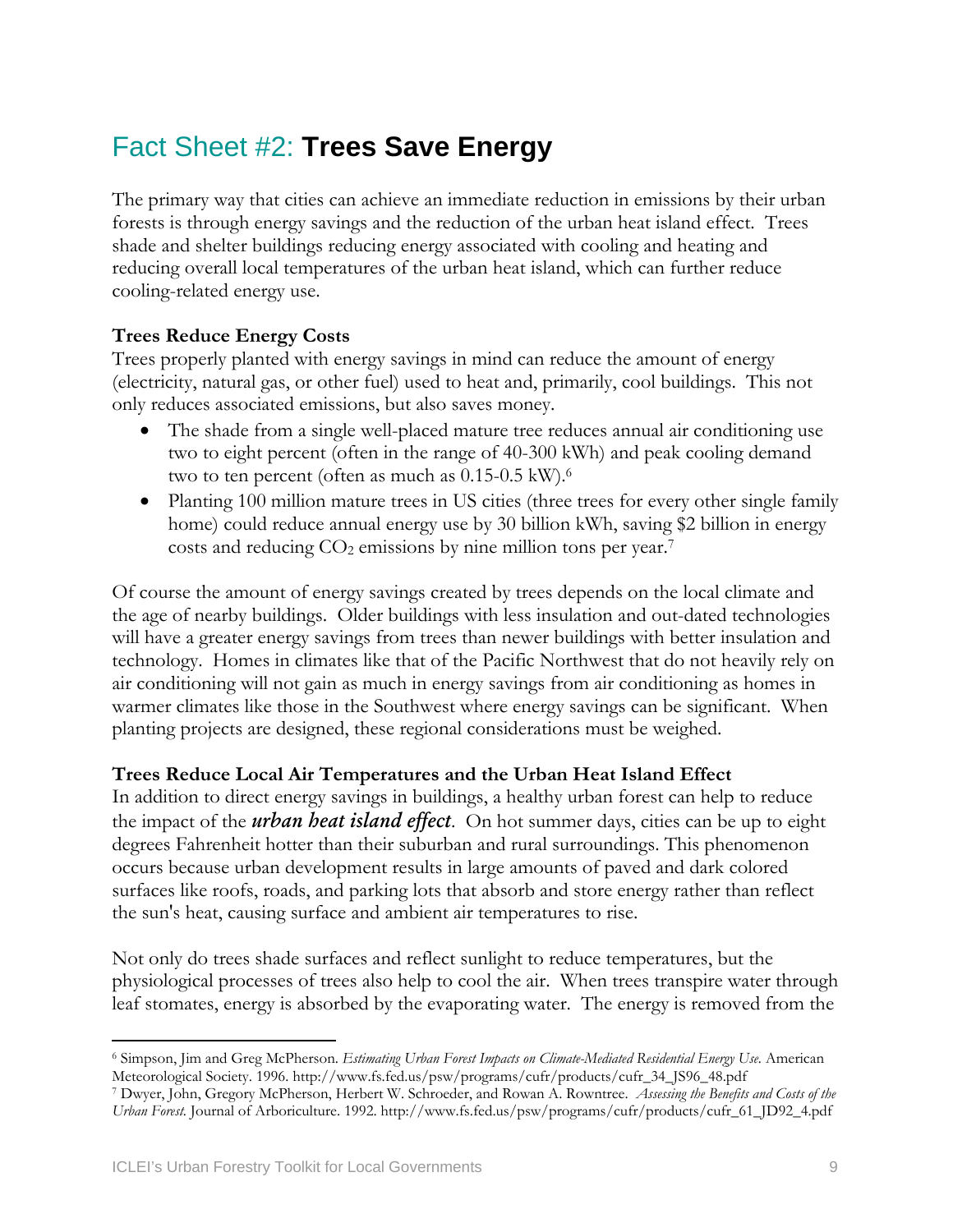leaf and its environment, thus lowering local air temperatures. The shade of trees reduces radiation absorption and heat storage by buildings, roads, and other infrastructure. Reduced temperatures not only lessen the need for air conditioners, but they can also improve air quality. See *Air Quality and Pollution* for more on the air quality benefits of trees.

## **Planting Strategies to Reduce Energy Costs**

Energy savings can only be realized by using appropriate management and planting strategies. For example:

• An energy-efficient planting design of a typical home in Madison, Wisconsin incurs \$671 in heating and cooling costs. Heating and cooling costs for a home without trees are \$700, and \$769 for a home with an energy-inefficient planting design. [8](#page-9-0) 

Shade from trees is more effective at cooling a building than blinds or reflective coatings on windows. This is because trees not only block radiation from heating a building, but also reduce air temperatures surrounding the building.

## **Plant on the West and East, but Avoid the South**

In the summer most solar energy hits the east and west walls of buildings. In the winter most solar gain is received on the south wall.

- Trees should be planted to shade windows on the east and west sides of buildings.
- West shading is most important because peak demand for energy occurs in the afternoon when the sun shines on the west face of buildings and overall ambient temperatures are higher.
- Avoid shading the southern sides of buildings in the winter to allow for the winter sun to provide heat. *Deciduous trees* that drop their leaves in winter are most appropriate on the south.
- Savings are inversely proportional to a tree's distance from the building. The closer a tree is to a building, the more shade it provides and the more energy is saved.
- Trees should not be placed too close to a building, however, in order to prevent damage to the building's foundation or piping. For more tips on planting see the *Planting and Maintenance Guide*.

When choosing trees, select large trees to provide the most shade and shelter and hence the greatest benefits. *Evergreen trees* with dense foliage are the best shade trees. Deciduous trees that drop their leaves during the winter are appropriate to plant on the southern side of buildings, but avoid evergreens on the south!

## **Shade the Air Conditioner!**

Since air conditioners run more efficiently when kept cool, another way to increase energy savings is to shade the air conditioner.

<span id="page-9-0"></span> $\overline{a}$ 8 Dwyer, John, Gregory McPherson, Herbert W. Schroeder, and Rowan A. Rowntree. *Assessing the Benefits and Costs of the Urban Forest.* Journal of Arboriculture. 1992. http://www.fs.fed.us/psw/programs/cufr/products/cufr\_61\_JD92\_4.pdf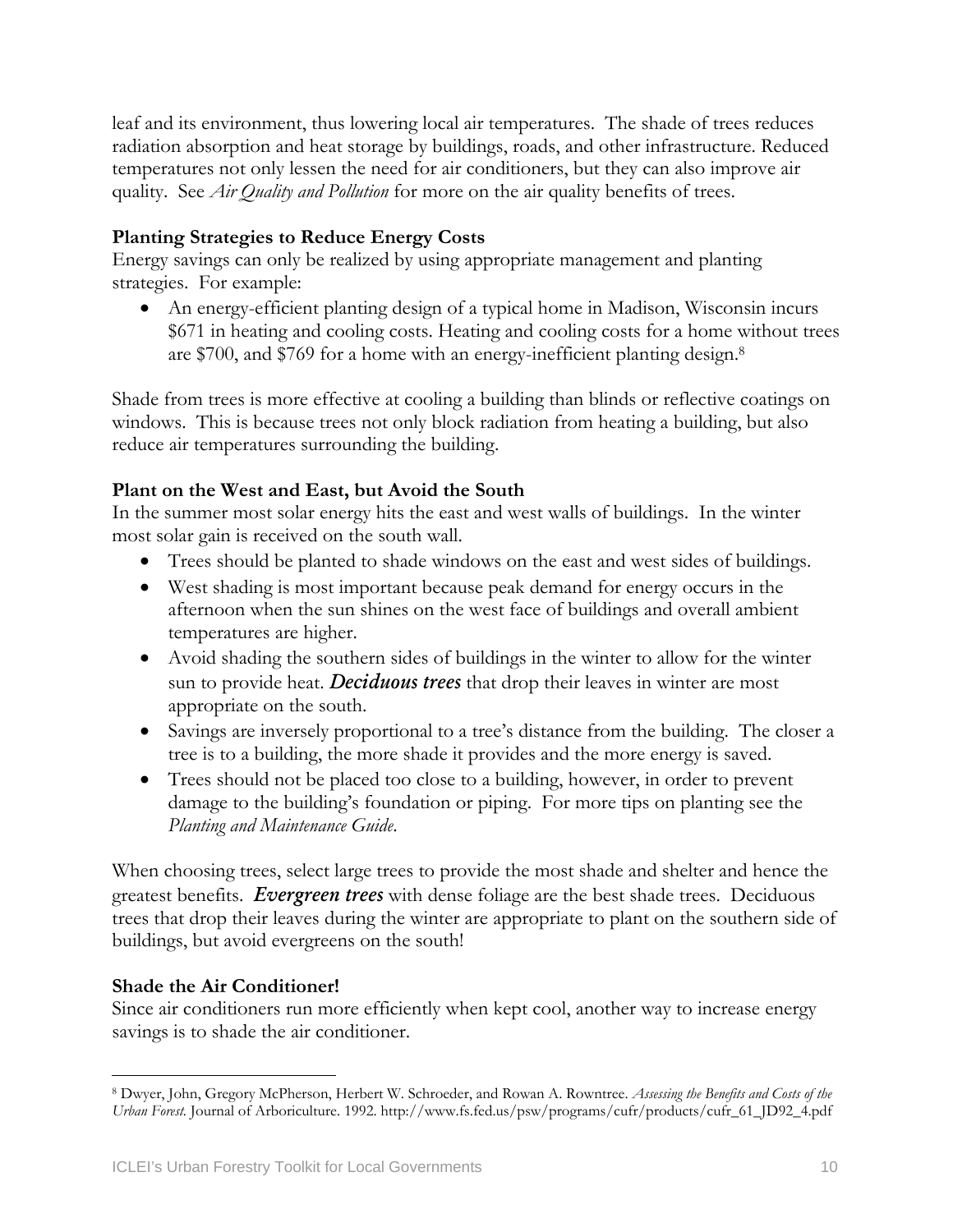- Planting trees or erecting a trellis with vines around an air conditioner can reduce air temperatures around it by six to seven degrees Fahrenheit.
- This reduction in temperature can increase the efficiency of the air conditioner by ten percent during peak periods.
- It is best to plant several trees around the air conditioner to ensure that after a five year growth their canopies will completely shade the air conditioner and adjacent area.

## **Direct Summer Breezes Through Windows**

In areas where little air conditioning is used, trees and shrubs can be pruned to funnel breezes that will naturally cool the building through open windows. It is important not to use this method when air conditioning is used because warm winds can increase interior temperatures. This is generally only a problem in the Southwest.

## **Reduce Wind Speeds**

Trees can also reduce heating energy use by blocking cold winter winds. Although buildings help to keep wind speeds down, increasing the number of surrounding trees can reduce winds further. Note, however, that while this may create a benefit in the winter, this strategy can also work to deter cooling breezes in the summer, and can thus be counterproductive depending on local conditions.

Evergreen trees with foliage extending to the ground are the most effective windbreak trees. Plant windbreak trees upwind of the area to be protected. This often means planting on the west, northwest, and north sides of buildings. However, local conditions may cause prevailing winds from other directions.

- With a 10 percent increase in canopy cover, wind-speed can be reduced 10-20 percent.
- With a 30 percent increase in canopy cover, wind-speed can be reduced 15 to 35 percent.
- During the winter, deciduous trees can still provide a windbreak, still reducing windspeeds as much as 50 to 90 percent of what they would with full leaf cover.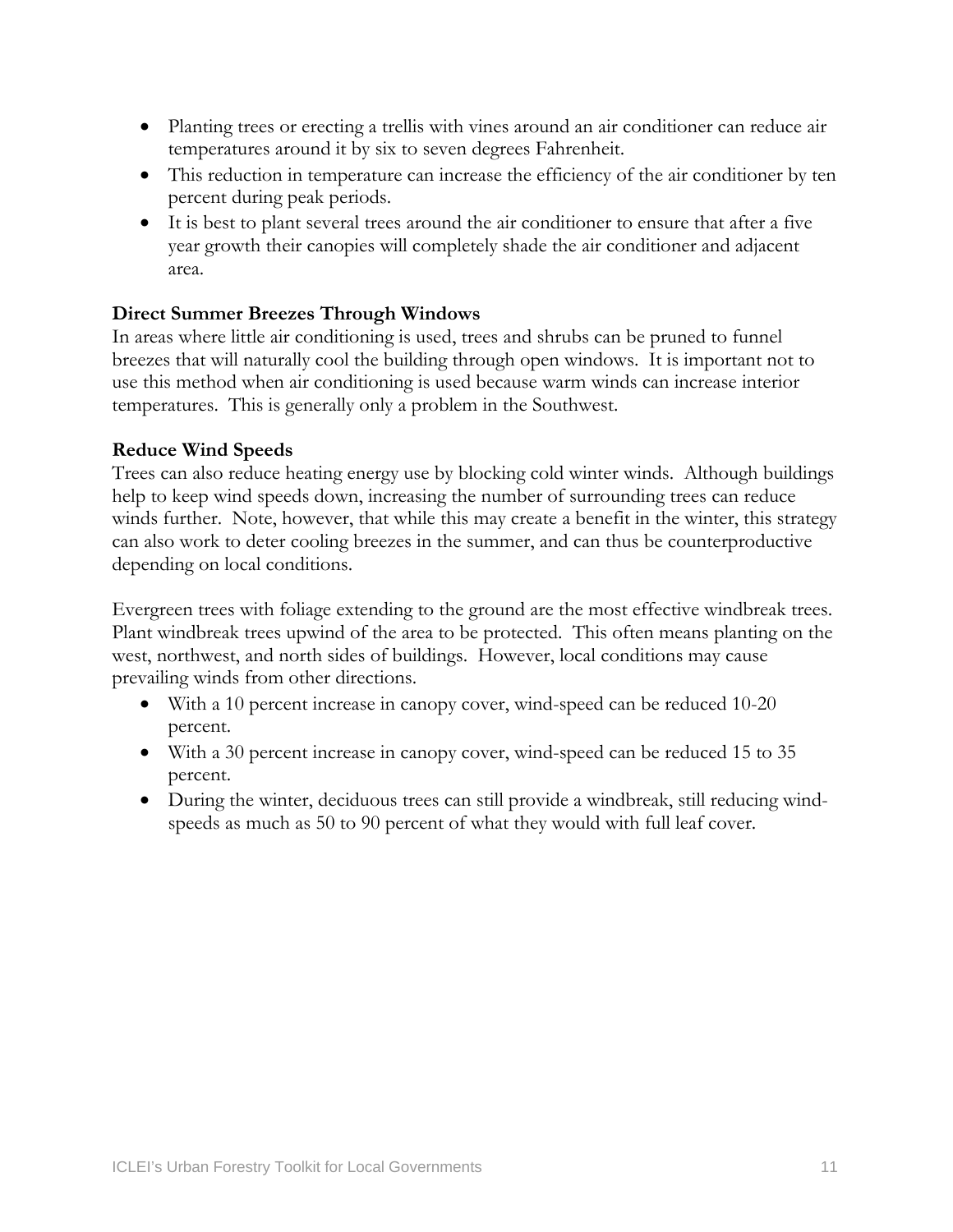

### **Windbreaks**

 $\overline{a}$ 

Where appropriate, trees can be planted to create windbreaks around buildings. In these instances, tall trees should be used to guide winds up and over buildings. Trees are the best form of windbreak because they filter and absorb the wind without creating *turbulence*. Very dense windbreaks, like walls, create turbulence on the leeward side of a windbreak, which can cause winds to be pulled downward, thus reducing the effect of the protection.

- The best windbreak trees are dense evergreens that are at least twice as tall as the building they are sheltering.
- Deciduous trees are only five to twenty percent as effective as conifers as windbreaks.
- Locate trees on the north and west sides of property since cold winds generally come from the north and west.
- Trees should be placed upwind and close enough together to create a dense screen.

Remember these general tree planting guidelines:

- West is best
- Let the sun shine in from the south
- **Big trees are better**
- Keep the air conditioner cool
- Direct winds up and over buildings
- The more trees the merrier

<sup>9</sup> American Forests. "How to Plant a Tree." http://www.americanforests.org/planttrees/howto.php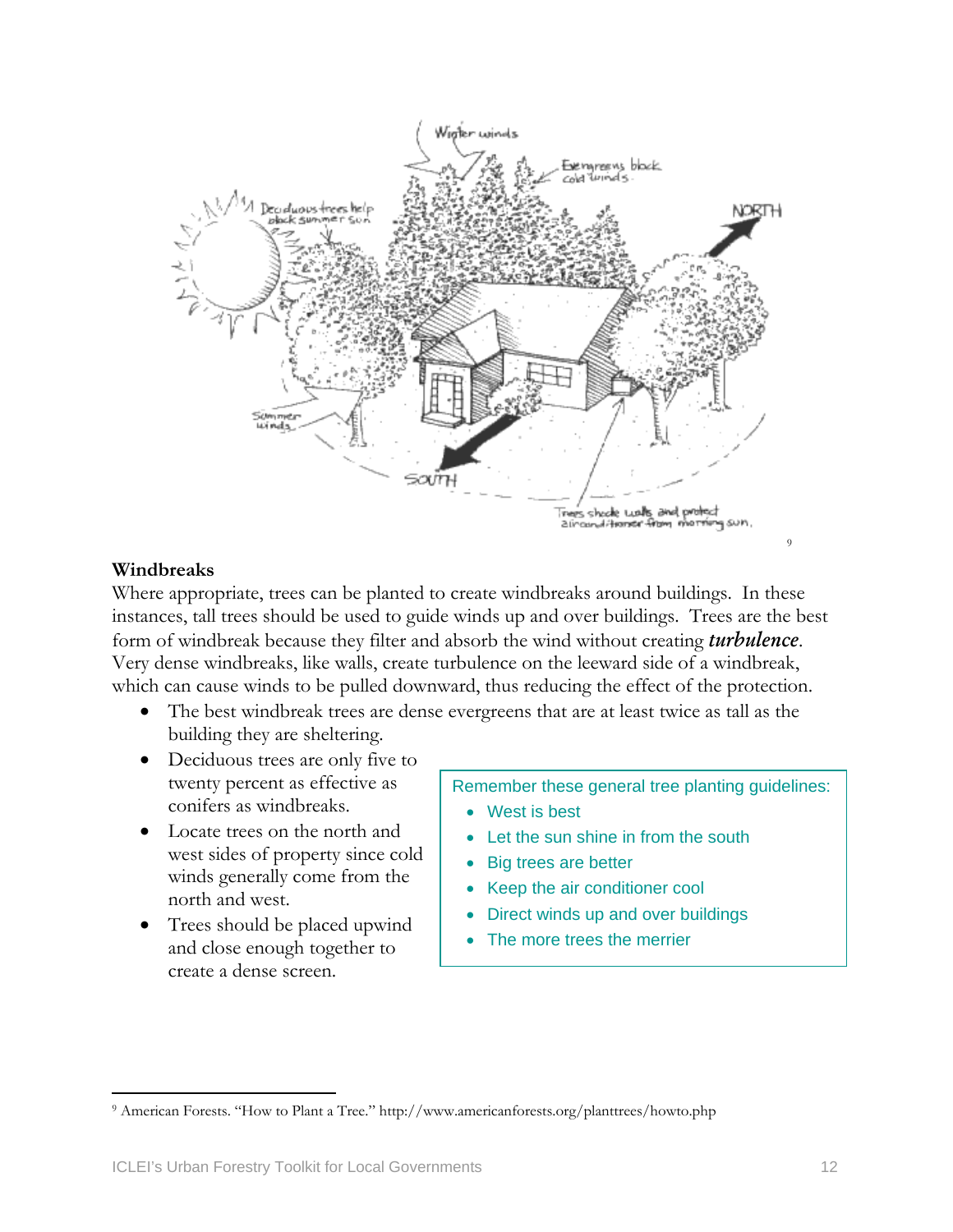#### **References**

Akbari, Hashem et al ed. *Cooling our Communities: A Guidebook on Tree Planting and Light Colored Surfacing* US Environmental Protection Agency, Climate Change Division 1992

Alexander, Katherine *Benefits of Trees in Urban Areas*  [www.coloradotrees.org/benefits.htm](http://www.coloradotrees.org/benefits.htm)

Center for Plasticulture, Penn State *Windbreaks* <http://plasticulture.cas.psu.edu/WindBreaks.html>

Dwyer, John, Gregory McPherson, Herbert W. Schroeder, and Rowan A. Rowntree *Assessing the Benefits and Costs of the Urban Forest* Journal of Arboriculture 1992 [http://www.fs.fed.us/psw/programs/cufr/products/cufr\\_61\\_JD92\\_4.PDF](http://www.fs.fed.us/psw/programs/cufr/products/cufr_61_JD92_4.PDF)

ISU Forestry Extension *Windbreaks for Iowa*  <http://www.forestry.iastate.edu/ext/wbdesign.html>

Kuhns, Michael *Planting Trees for Energy Conservation: The Right Tree in the Right Place*  [http://extension.usu.edu/forestry/HomeTown/Energy\\_TreesandEnergy.htm](http://extension.usu.edu/forestry/HomeTown/Energy_TreesandEnergy.htm)

Nowak, David *Impact of Urban Forest Management on Air Pollution and Greenhouse Gases*  Proceedings of the Society of American Foresters 1999 National Convention 1999 [http://www.fs.fed.us/ne/syracuse/Pubs/Downloads/00\\_DN\\_Port\\_Natl\\_Con\\_99.pdf](http://www.fs.fed.us/ne/syracuse/Pubs/Downloads/00_DN_Port_Natl_Con_99.pdf)

Nowak, David *Trees Pollute? A "TREE" Explains it All*  Proceedings of the 7th National Urban Forest Conference 1995 [http://www.fs.fed.us/ne/syracuse/Pubs/Downloads/95\\_DN\\_TreesPollute.pdf](http://www.fs.fed.us/ne/syracuse/Pubs/Downloads/95_DN_TreesPollute.pdf)

Sand, Peggy. *Design and Species Selection to Reduce Urban Heat Island and Conserve Energy* Proceedings from the 1993 National Urban Forest Conference 1993

Simpson, Jim and Greg McPherson *Estimating Urban Forest Impacts on Climate-Mediated Residential Energy Use*  American Meteorological Society 1996 [http://www.fs.fed.us/psw/programs/cufr/products/cufr\\_34\\_JS96\\_48.PDF](http://www.fs.fed.us/psw/programs/cufr/products/cufr_34_JS96_48.PDF)

Simpson, Jim and Greg McPherson *Tree Planting to Optimize Energy and CO2 Benefits* Proceedings from the 2001 National Urban Forest Conference 2001 [http://www.fs.fed.us/psw/programs/cufr/products/cufr\\_46\\_JS01\\_52.PDF](http://www.fs.fed.us/psw/programs/cufr/products/cufr_46_JS01_52.PDF)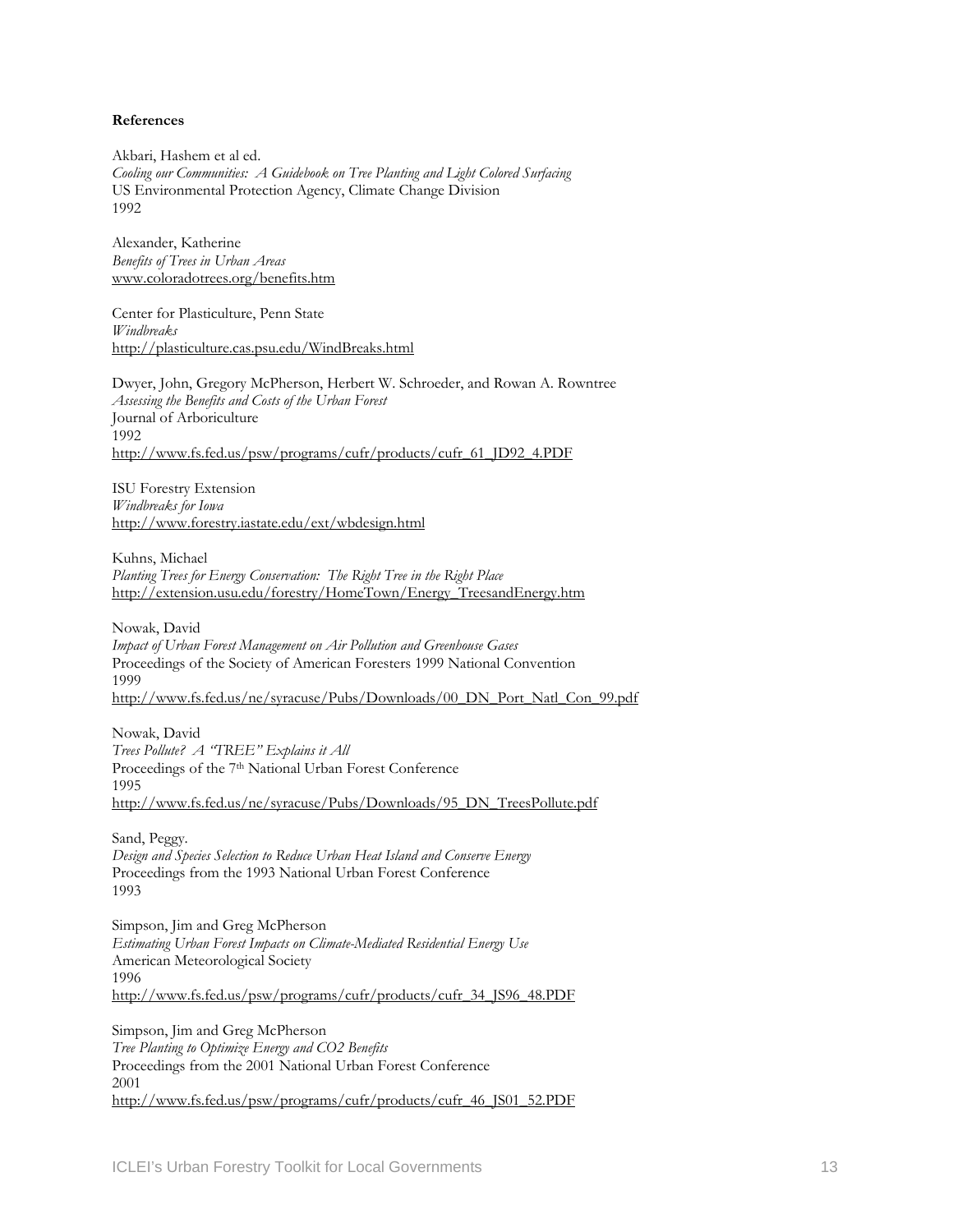University of Nebraska, Lincoln, Extension *How Windbreaks Work*  <http://ianrpubs.unl.edu/forestry/ec1763.pdf>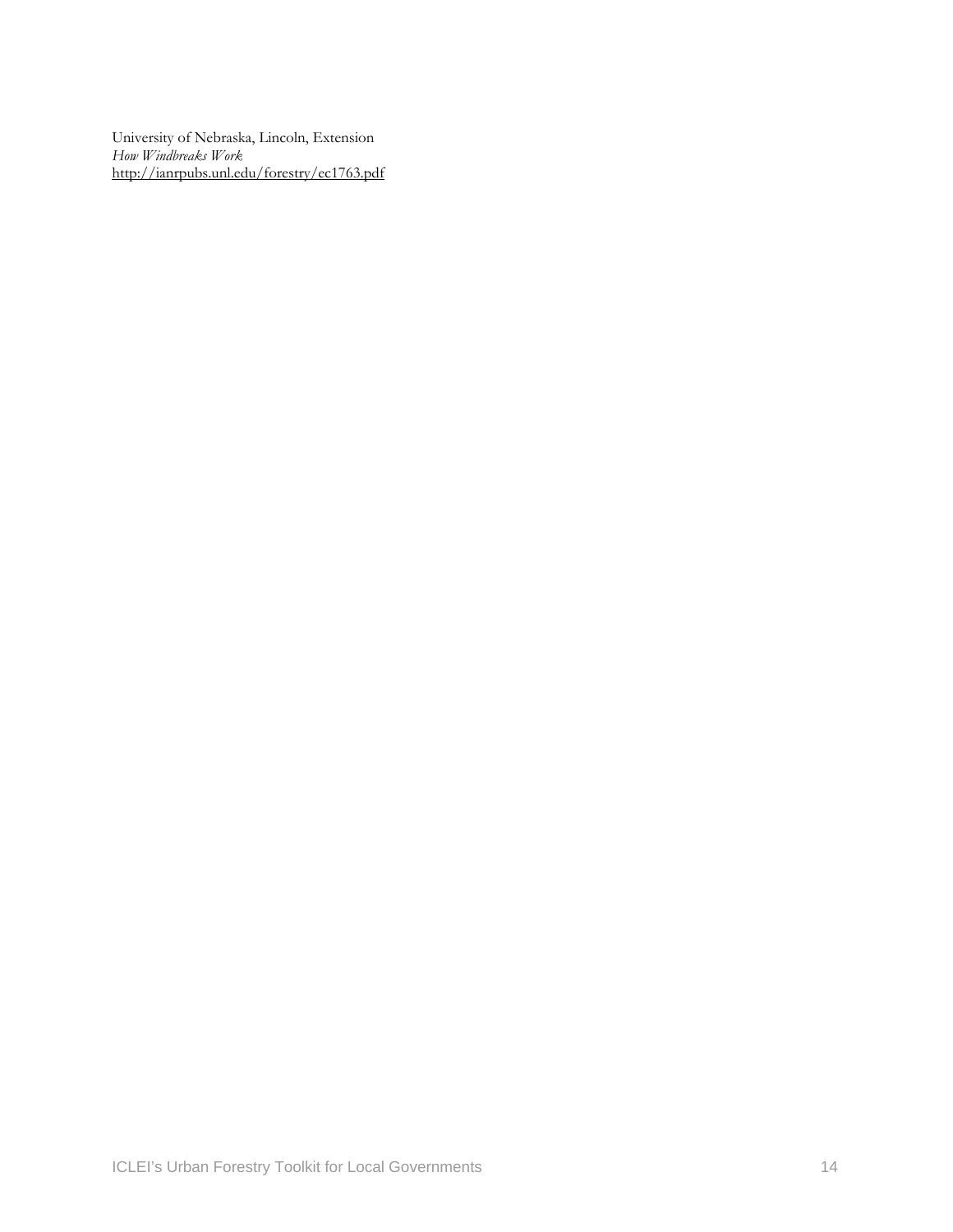## <span id="page-14-0"></span>Fact Sheet #3: **Air Quality and Pollution**

As cities struggle to comply with federal and state air quality standards, the powerful ways that trees can help to clean the air should not be overlooked. The most troublesome pollutants in our atmosphere are *ozone*, *nitrogen oxides* (NOx), *sulfuric oxides* (SOx) and *particulate pollution*. Ground-level ozone, or *smog*, is created by chemical reactions between NOx and *volatile organic compounds* (VOCs) in the presence of sunlight. High temperatures increase the rate of this reaction. Vehicle emissions, emissions from industrial facilities, gasoline vapors, and chemical solvents are the major sources of  $NO<sub>x</sub>$  and VOCs. Particulate pollution, or particulate matter  $(PM_{10}$  and  $PM_{2.5})$ , is made up of microscopic solids or liquid droplets that can be inhaled and retained in lung tissue causing serious health problems. Most particulate pollution begins as smoke or diesel soot and can cause serious health risk to people with heart and lung diseases and irritation to healthy citizens. Trees are an important, cost-effective solution to reducing pollution and improving air quality.

### **Trees Reduce Temperatures & Smog**

With an extensive and healthy urban forest, air quality can be significantly improved. Trees help to lower air temperatures and the urban heat island affect in urban areas (see: *Trees are Energy Savers* for more information on this process). This reduction of temperature not only lowers energy use, it also improves air quality, as the formation of ozone is dependent on temperature.

- As temperatures climb, the formation of ozone increases.
- Healthy urban forests decrease temperatures, and reduce the formation of ozone.
- Large shade trees can reduce local ambient temperatures 5 to [10](#page-14-1)°F.<sup>10</sup>
- Maximum mid-day temperature reductions due to trees range from 0.072°F to 0.36°F per each one percentage increase in canopy cover[.11](#page-14-2)
- In Sacramento County it was estimated that doubling the canopy cover to five million trees would reduce summer temperatures by 3 degrees. This reduction in temperature would reduce peak ozone levels by as much as 7 percent and smoggy days by 50 percent!

### **Lower Temperatures Reduce Emissions in Parking Lots**

Temperature reduction from shade trees in parking lots lowers the amount of evaporative emissions from parked cars. Unshaded parking lots act as miniature heat islands, where temperatures can be even higher than surrounding areas. Tree canopies can reduce air temperatures significantly. Although the bulk of hydrocarbon emissions come from tailpipe exhaust, 16 percent of hydrocarbon emissions are from evaporative emissions that occur

 $\overline{a}$ 

<span id="page-14-1"></span><sup>10</sup> Arzamassova, Ekaterina, Jessica Lerner and Christopher Peterson. *The Economic Benefits of Urban/Suburban Forestry.*  Brown University Center for Environmental Studies. 2003.

<span id="page-14-2"></span><sup>&</sup>lt;sup>11</sup> Nowak, David. The Effects of Urban Trees on Air Quality. USDA Forest Service.

http://www.fs.fed.us/ne/syracuse/gif/trees.pdf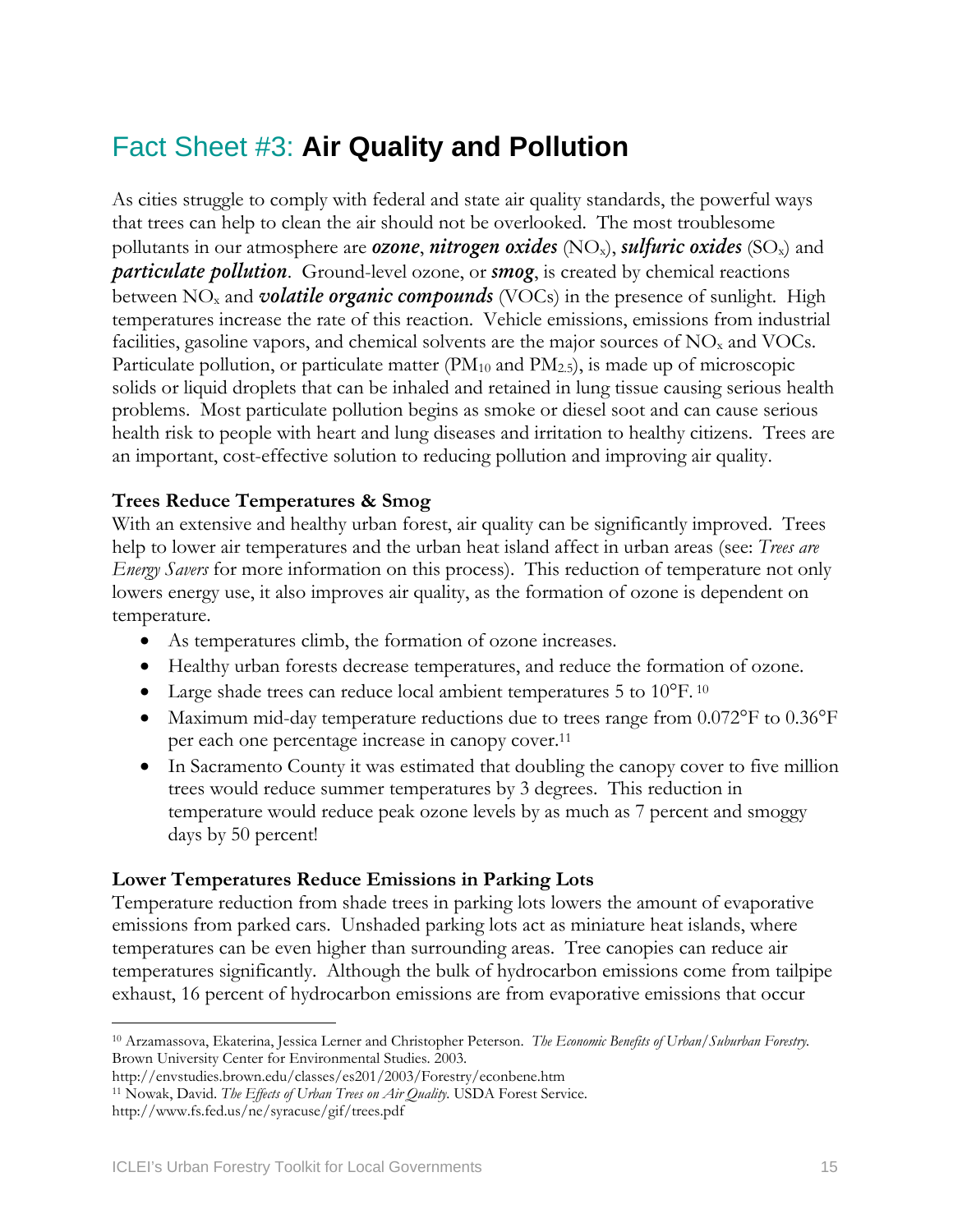when the fuel delivery systems of parked vehicles are heated. These evaporative emissions and the exhaust emissions of the first few minutes of engine operation are sensitive to local microclimate. If cars are shaded in parking lots, evaporative emissions will be greatly reduced.

- Cars parked in parking lots with 50 percent canopy cover emit eight percent less pollution through evaporative emissions than cars parked in parking lots with only eight percent canopy cover.<sup>[12](#page-15-0)</sup>
- Due to the positive effects trees have on reducing temperatures and evaporative emissions in parking lots, cities like Davis, CA, have established parking lot ordinances that mandate 50 percent canopy cover over paved areas.
- Similarly, emissions of nitrogen compounds  $(NO<sub>x</sub>)$  are reduced during the start of "cold" engines when the parking lot in which a vehicle is parked is shaded by trees.

## **Active Pollutant Removal**

Trees also reduce pollution by actively removing it from the atmosphere. Leaf *stomata*, the pores on the leaf surface, take in polluting gasses which are then absorbed by water inside the leaf. Some species of trees are more susceptible to the uptake of pollution, which can negatively affect plant growth. Ideally, trees should be selected that take in higher quantities of polluting gasses and are resistant to the negative affects they can cause.

• A study across the Chicago region determined that trees removed approximately 17 tons of carbon-monoxide  $(CO)$ , 93 tons of sulfur dioxide  $(SO<sub>2</sub>)$ , 98 tons of nitrogen dioxide (NO<sub>2</sub>), and 210 tons of ozone (O<sub>3</sub>) in 1991.<sup>[13](#page-15-1)</sup>

## **Interception of Particulate Matter**

In addition to the uptake of harmful gasses, trees also act as filters intercepting airborne particles and reducing the amount of harmful particulate matter in the air. Particulate matter is captured by the surface area of the tree and its foliage. These particles temporarily rest on the surface of the tree, as they can be washed off by rainwater, blown off by high winds, or fall to the ground with a dropped leaf. Although trees are only a temporary host to particulate matter, they help to keep some particulate matter out of the air where it could be harmful to humans. Increased tree cover will increase the amount of particulate matter intercepted from the air.

- Large evergreen broad-leafed trees with dense foliage collect the most particulate matter.
- The Chicago study determined that trees removed approximately 234 tons of particulate matter of less than 10 microns ( $PM_{10}$ ) in 1991.<sup>[14](#page-15-2)</sup>

<span id="page-15-0"></span> $\overline{a}$ 12 McPherson, E. Gregory, James Simpson and Klaus Scott. *Actualizing Microclimate and Air Quality Benefits with Parking Lot Shade Ordinances.* Wetter und Leben. vol. 4 no. 98. 2002.

<span id="page-15-1"></span>http://www.fs.fed.us/psw/programs/cufr/products/11/cufr\_69.pdf 13 McPherson, R. Simpson, J. Peper, L. Gardner, E. Vargas, E. Maco and Q. Xiao. *Piedmont Community Tree Guide: Benefits, Costs and Strategic Planting.* December 2005.

<span id="page-15-2"></span>http://www.fs.fed.us/psw/programs/cufr/products/2/cufr\_647\_Piedmont%20Tree%20Guide.pdf 14 Powe and G. Willis. Mortality and Morbidity Benefits of Air Pollution Absorption by Woodland, Report to Forestry Commission, Edinburgh. December 2002. http://www.forestry.gov.uk/pdf/airpollf.pdf/\$FILE/airpollf.pdf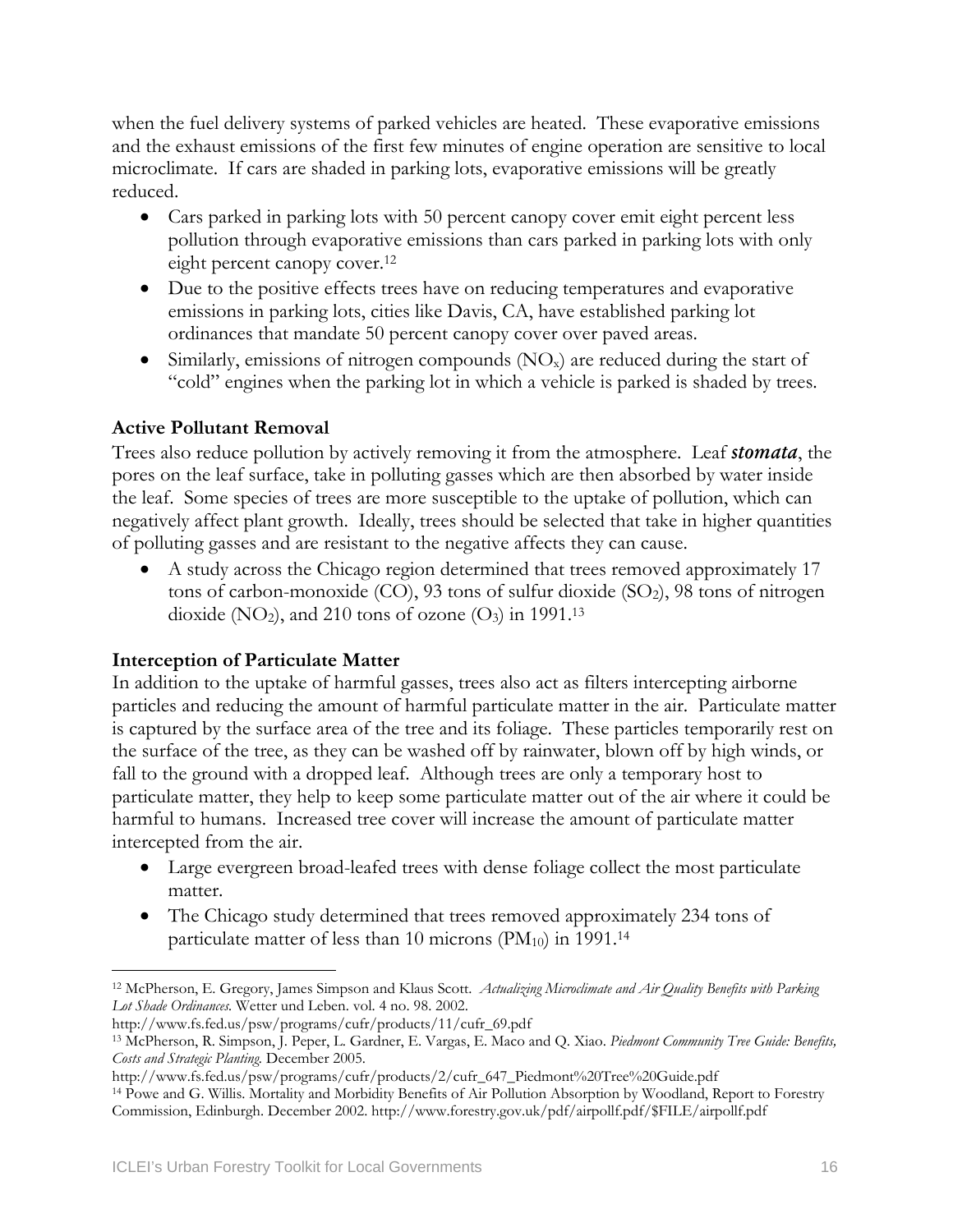Large trees remove the most pollution!

• Large healthy trees greater than 30 inches in diameter remove approximately 70 times more air pollution annually  $(1.4 \text{ kg/yr})$  than small healthy trees less than four inches in diameter  $(0.02 \text{ kg/yr})$ .<sup>[15](#page-16-0)</sup>

## **Biogenic Volatile Organic Compounds**

One important thing to consider when assessing the urban forest's effect on air quality is that trees actually emit *biogenic volatile organic compounds* (BVOCs). These are the chemicals (primarily isoprene and monoterpenes) that make up the essential oils, resins, and other organic compounds that plants use to attract pollinators and repel predators. As mentioned above, VOCs react with nitrogen oxides  $(NO<sub>x</sub>)$  to form ozone. BVOCs account for less than ten percent of the total amount of VOCs emitted in urban areas. However, BVOC emissions from trees can contribute to the formation of ozone. Although their contribution may be small compared with other sources, BVOC emissions could exacerbate a smog problem.

Not all species of trees, however, emit high quantities of BVOCs. Here is a list of the types of trees with the highest isoprene emission rate. Plant these trees with caution:[16](#page-16-1) 

- Beefwood (*Casuarina*)
- *Eucalyptus*
- Sweetgum (*Liquidambar*)
- Black gum (*Nyssa*)
- Sycamore (*Platanus*)
- Poplar (*Populus*)
- Oak (*Quercus*)
- Black locust (*Robinia*)
- Willow (*Salix*)

Do not replace trees that are well adapted to thrive in certain environments just because they may be high BVOC emitters. The amount of emissions spent on maintaining a tree that may emit low amounts of BVOCs, but is not well suited to an area, could be considerable and outweigh any possible benefits of low BVOC emission rates.

This story, however, is not all doom and gloom. Trees should not be labeled as polluters because their total benefits on air quality and emissions reduction far outweigh the possible consequences of BVOC emissions on ozone concentrations. Emissions of BVOCs increase exponentially with temperature. Therefore, higher emissions will occur at higher temperatures. In desert climates, however, native trees adapted to drought conditions emit significantly less BVOCs than plants native to wet regions. As discussed above, the formation of ozone is also temperature dependent. Thus, the best way to slow the production of ozone and emission of BVOCs is to reduce urban temperatures and the effect

<span id="page-16-0"></span> $\overline{a}$ 15 Nowak, David. *Tree Species Selection, Design, and Management to Improve Air Quality.* Construction Technology: Annual meeting proceedings of the American Society of Landscape Architects, 2000. http://www.fs.fed.us/ne/syracuse/Pubs/Downloads/00\_DN\_Tree.pdf 16 Ibid

<span id="page-16-1"></span>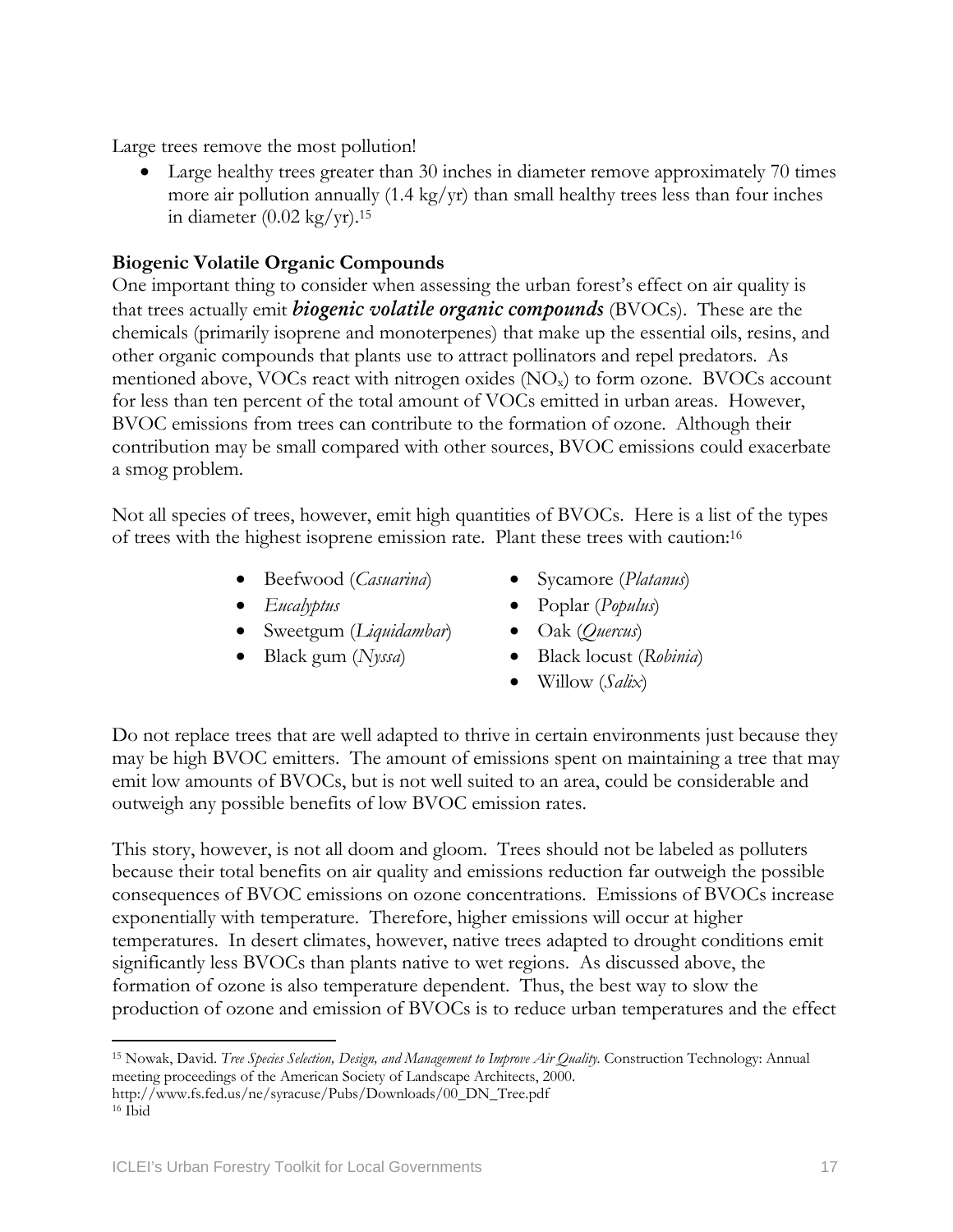of the urban heat island. As suggested earlier, the most effective way to lower temperatures is with an increased canopy cover.

These effects of the urban forest on ozone production have only recently been discovered by the scientific community, so extensive and conclusive research has not yet been conducted. Some studies have been conducted quantifying the effect of BVOC emissions on the formation of ozone, but none have conclusively measured the effect of the urban forest. Important questions remain unanswered. For instance, it is unknown if there are enough chemical reactions between BVOC emissions and  $NO<sub>x</sub>$  to produce harmful amounts of ozone in urban environments. It is therefore, important for cities to be aware that this research is still continuing and conclusions should not be drawn before proper evidence has been collected. Be on the lookout for new research that will resolve these issues.

## **Best Ranked Trees for Improving Air Quality**

Below is a list of the best ranked tree species for improving air quality as determined by David Nowak and the USDA Forest Service, Northeastern Research Station. This information is based on a study that rated trees on the combined effects of pollution removal, BVOC emissions, and air temperature reduction. Trees listed are tolerant to the pollutant under which they are ranked. Overall rankings are based on the individual pollutant effects weighted with an estimate of their cost on society.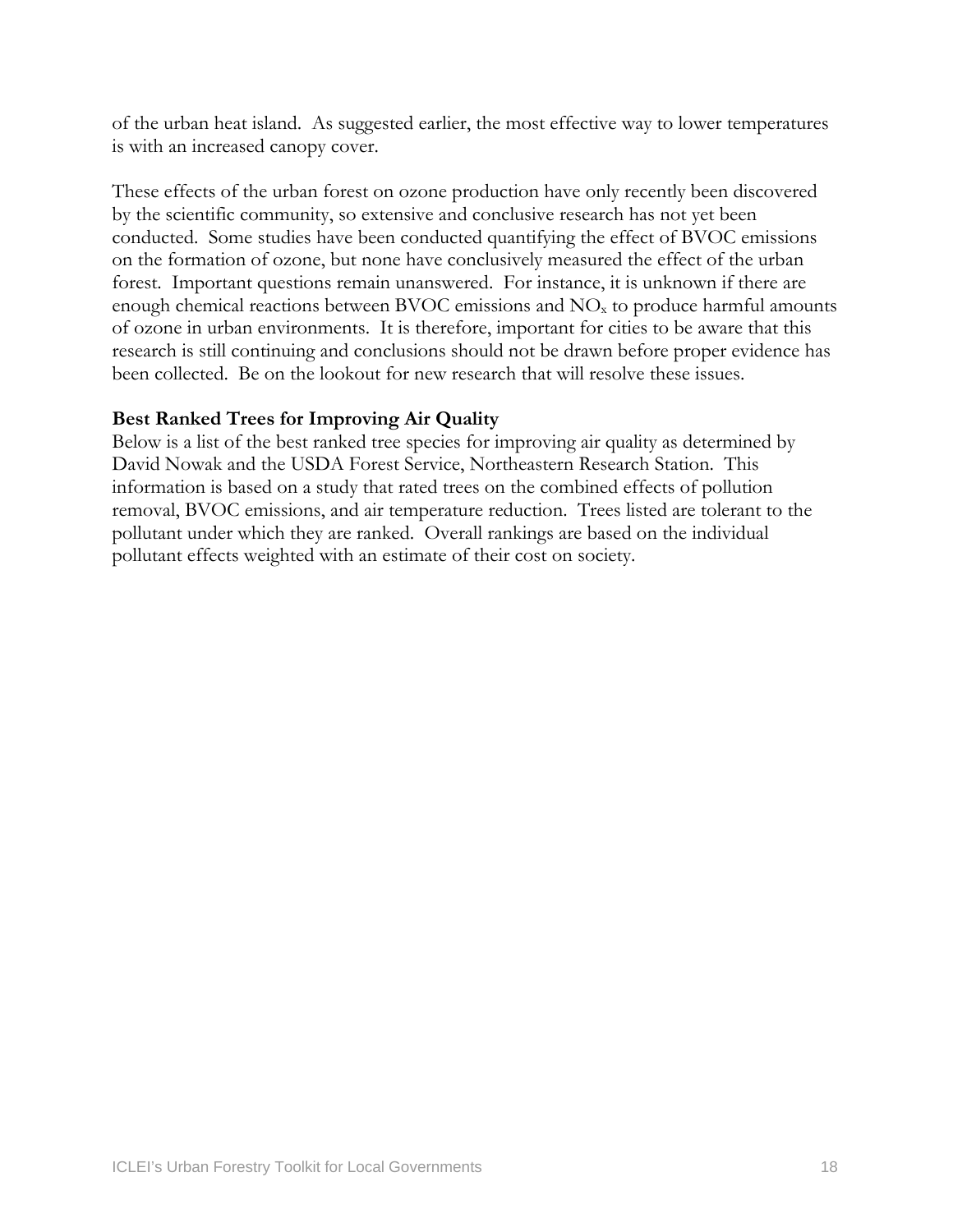| Ozone                            | <b>Carbon Monoxide</b>       | Overall                         |
|----------------------------------|------------------------------|---------------------------------|
| English Elm                      | American Linden              | English Elm                     |
| Ulmus procera                    | Tilia Americana              | Ulmus procera                   |
| European Linden                  | American Beech               | European Linden                 |
| Tilia europea                    | Fagus grandifolia            | Tilia europea                   |
| American Beech                   | Silver Linden                | Tulip Tree                      |
| Fagus grandifolia                | Tilia tomentosa              | Liriodendron tulipifera         |
| Yellow Birch                     | Yellow Birch                 | Dawn Redwood                    |
| Betula alleghaniesis             | Betula alleghaniesis         | Metasequoia glyptostroboides    |
| Tulip Tree                       | Redmond Lindontil            | American Beech                  |
| Liriodendron tulipifera          | Tilia euchlora               | Fagus grandifolia               |
| American Linden                  | English Elm                  | Yellow Birch                    |
| Tilia Americana                  | Ulmus procera                | Betula alleghaniesis            |
| European Beech                   | Ginkgo                       | European Beech                  |
| Fagus sylvatica                  | Ginkgo bilboa                | Fagus sylvatica                 |
| Dawn Redwood                     | Tulip Tree                   | American Linden                 |
| Metasequoia glyptostroboides     | Liriodendron tulipifera      | Tilia Americana                 |
| Paper Birch<br>Betula papyrifera |                              | American Elm<br>Ulmus Americana |
| <b>Particulate Matter</b>        | Sulfur/Nitrogen Dioxide      | Overall                         |
| English Elm                      | English Elm                  | Port Orford Cedar               |
| Ulmus procera                    | Ulmus procera                | Chamaecyparis lawsoniana        |
| American Sycamore                | European Linden              | Western Hemlock                 |
| Platanus occidentalis            | Tilia europea                | Tsuga heterophylla              |
| Cupressocyparis                  | Eastern Cottonwood           | Littleleaf Linden               |
| Cupressaceae leylandii           | Populus deltoids             | Tilia cordata                   |
| Port Orford Cedar                | American Sycamore            | Mountain Hemlock                |
| Chamaecyparis lawsoniana         | Platanus occidentalis        | Tsuga mertensiana               |
| <b>Black Walnut</b>              | London Plane Tree            | Silver Linden                   |
| Juglans nigra                    | Plantanus acerifolia         | Tilia tomentosa                 |
| Blue Gum                         | Dawn Redwood                 | Paper Birch                     |
| Eucalyptus globules              | Metasequoia glyptostroboides | Betula papyrifera               |
| European Linden                  | Tulip Tree                   | Sugar Hackberry                 |
| Tilia europea                    | Liriodendron tulipifera      | Celtis laevigata                |
| European Larch                   | <b>Black Walnut</b>          | European Ash                    |
| Larix decidua                    | Juglans nigra                | Fraxinus excelsior              |
| Yellow Birch                     | Yellow Birch                 | Cedar Elm                       |
| Betula alleghaniesis             | Betula alleghaniesis         | Ulmus crassifolia               |
| Red Spruce                       | American Beech               | River Birch                     |
| Picea rubens                     | Fagus grandifolia            | Betula nigra                    |
|                                  |                              | European Larch<br>Larix decidua |

## **Best Ranked Trees for Improving Air Quality[17](#page-18-0)**

<span id="page-18-0"></span> $\overline{a}$ 17 Ibid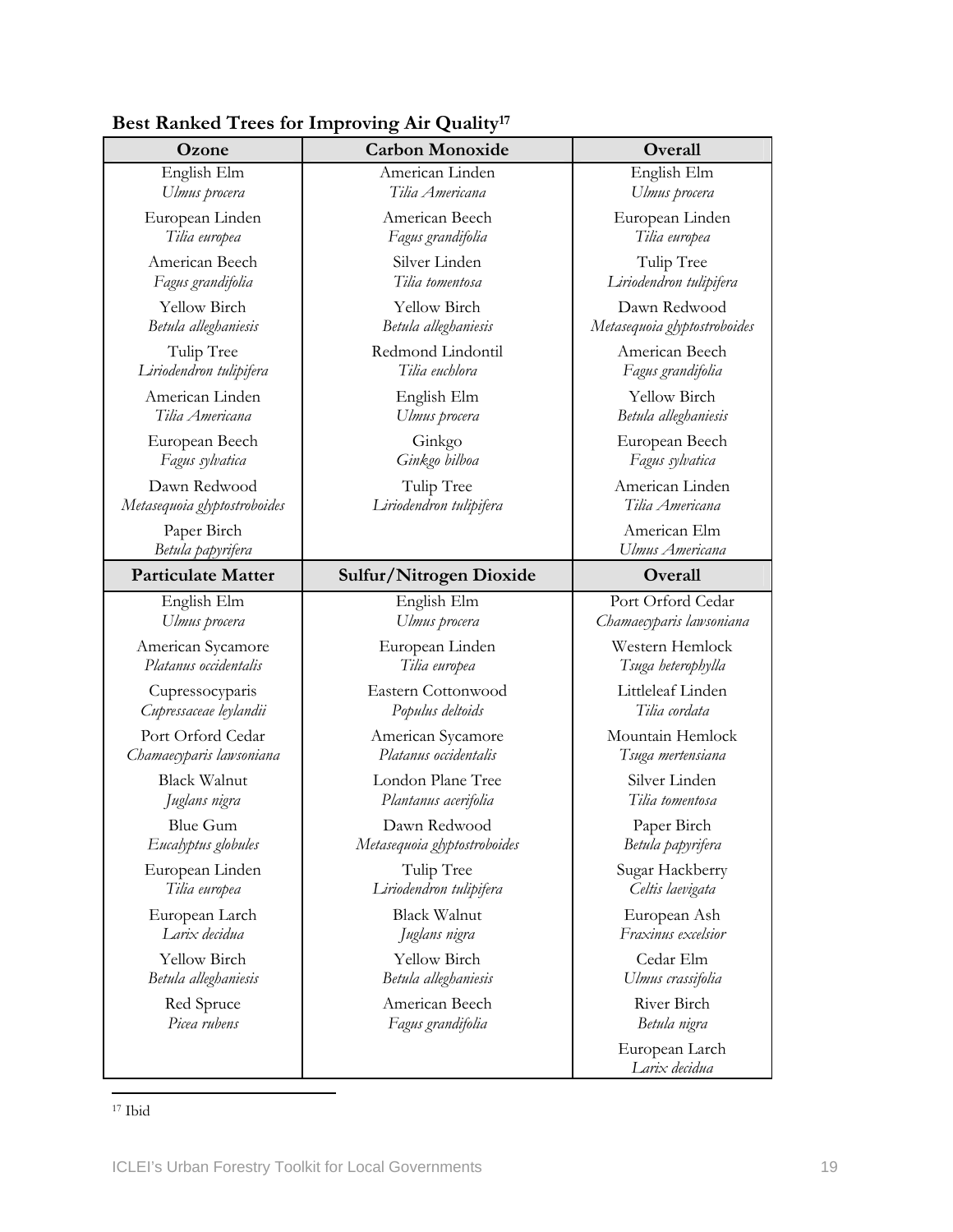#### **References**

Nowak, David *Tree Species Selection, Design, and Management to Improve Air Quality*  Construction Technology: Annual meeting proceedings of the American Society of Landscape Architects 2000 [http://www.fs.fed.us/ne/syracuse/Pubs/Downloads/00\\_DN\\_Tree.pdf](http://www.fs.fed.us/ne/syracuse/Pubs/Downloads/00_DN_Tree.pdf)

Nowak, David *The Effects of Urban Trees on Air Quality*  USDA Forest Service <http://www.fs.fed.us/ne/syracuse/gif/trees.pdf>

Nowak, David *Trees Pollute? A "Tree Explains It All"* Proceedings of the 7<sup>th</sup> National Urban Forest Conference 1995 [http://www.fs.fed.us/ne/syracuse/Pubs/Downloads/95\\_DN\\_TreesPollute.pdf](http://www.fs.fed.us/ne/syracuse/Pubs/Downloads/95_DN_TreesPollute.pdf)

Nowak, David *Plant Chemical Emissions*  Miniature Roseworld vol. 10 no. 1 1993 [http://www.fs.fed.us/ne/syracuse/Pubs/Downloads/93\\_DN\\_SS\\_Plant.pdf](http://www.fs.fed.us/ne/syracuse/Pubs/Downloads/93_DN_SS_Plant.pdf)

Nowak, David *Jennie Wheeler, Program Assistant, ICLEI*  February 2006

Powe and G. Willis *Mortality and Morbidity Benefits of Air Pollution Absorption by Woodland, Report to Forestry Commission, Edinburgh* December 2002 http://www.forestry.gov.uk/pdf/airpollf.pdf/\$FILE/airpollf.pdf

McPherson, E. Gregory and James R. Simpson *Reducing Air Pollution Through Urban Forestry*  Proceedings of the 48th meeting of California Pest Council 2000 [http://www.fs.fed.us/psw/programs/cufr/products/11/cufr\\_73.pdf](http://www.fs.fed.us/psw/programs/cufr/products/11/cufr_73.pdf)

McPherson, E. Gregory, James Simpson and Klaus Scott *Actualizing Microclimate and Air Quality Benefits with Parking Lot Shade Ordinances*  Wetter und Leben vol. 4 no. 98 2002 [http://www.fs.fed.us/psw/programs/cufr/products/11/cufr\\_69.pdf](http://www.fs.fed.us/psw/programs/cufr/products/11/cufr_69.pdf)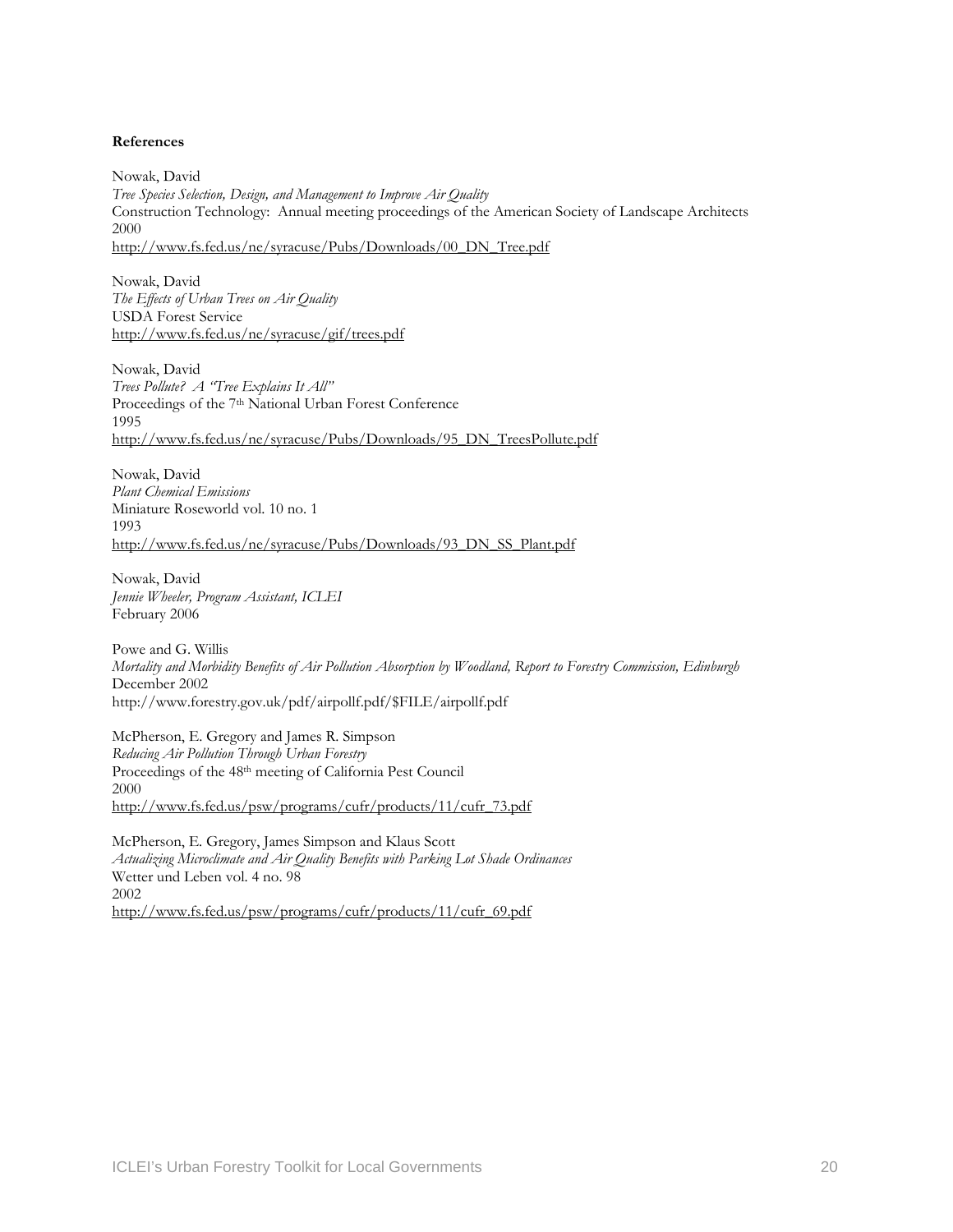## <span id="page-20-0"></span>Fact Sheet #4: **Water Quality and Runoff**

Another very important role of the urban forest is its ability to reduce *water runoff* and protect water quality. High percentages of impervious surfaces in urban areas increase the amount and rate of stormwater runoff. In addition, pollution released by vehicles accumulates on roadways, parking lots, and on other surfaces, and rain washes these pollutants into nearby waterways. This increased contaminated runoff can cause great damage to riparian ecosystems. High peak flows displace sensitive flora and fauna and can cause harmful erosion, and hazardous compounds accumulate in wetlands and sediments. Trees not only can help to keep harmful pollutants out of waterways, but they also can help to decrease the amount of storm runoff.

### **Reduction of Runoff**

Trees intercept and store rainwater, reducing runoff volume and delaying peak flows. Tree leaves, branches, and bark temporarily store rainwater, which eventually drips off to the ground, flows down the trunk, or evaporates into the atmosphere. The exposed soil directly surrounding the tree, or root zone, has a higher infiltration rate than compacted soil. This is because roots loosen the soil and increase water penetration. These processes change urban runoff patterns as they reduce the flow rate and lengthen flows over a longer period of time to help prevent storm surges[.18](#page-20-1) 

- A typical urban forest of 10,000 trees can retain approximately 10 million gallons of rainwater per year. That's approximately equal to the amount of water a three story building with the footprint size of an acre could hold[!19](#page-20-2)
- One large deciduous tree in coastal southern California reduces storm water runoff by over 4,000 gallons per year.[20](#page-20-3)
- For every five percent of increased canopy cover, storm water drainage is reduced by two percent.

Of course the amount of rainwater a tree retains depends on its species and size. Broadleaf evergreen trees, like camphor trees, intercept the most water, followed by conifers (e.g., Monterey pines) and then broadleaf deciduous trees (e.g., London planetrees). Large mature trees (as usual) provide the greatest benefit, since they have the most surface area to retain water. In regions where most precipitation falls in winter, evergreen trees play the most important role. Where summer precipitation is greatest, deciduous trees also retain substantial amounts of water. In drought-prone regions it is important to plant trees that are drought-resistant so that excess watering is not necessary.

<span id="page-20-1"></span> $\overline{a}$ <sup>18</sup> Cities should not, however, rely solely on trees for flood control. During very large storms when floods can occur, the canopy storage capacity is exceeded.<br><sup>19</sup> Center for Urban Forest Research, *Is All Your Rain Going Down the Drain? Look to Bioretainment—Tress are a Solution*.

<span id="page-20-2"></span>http://www.fs.fed.us/psw/programs/cufr/products/newsletters/UF4.pdf 20 Center for Urban Forest Research, *Is All Your Rain Going Down the Drain? Look to Bioretainment—Tress are a Solution.* 

<span id="page-20-3"></span>http://www.lgean.org/documents/bioretainment.pdf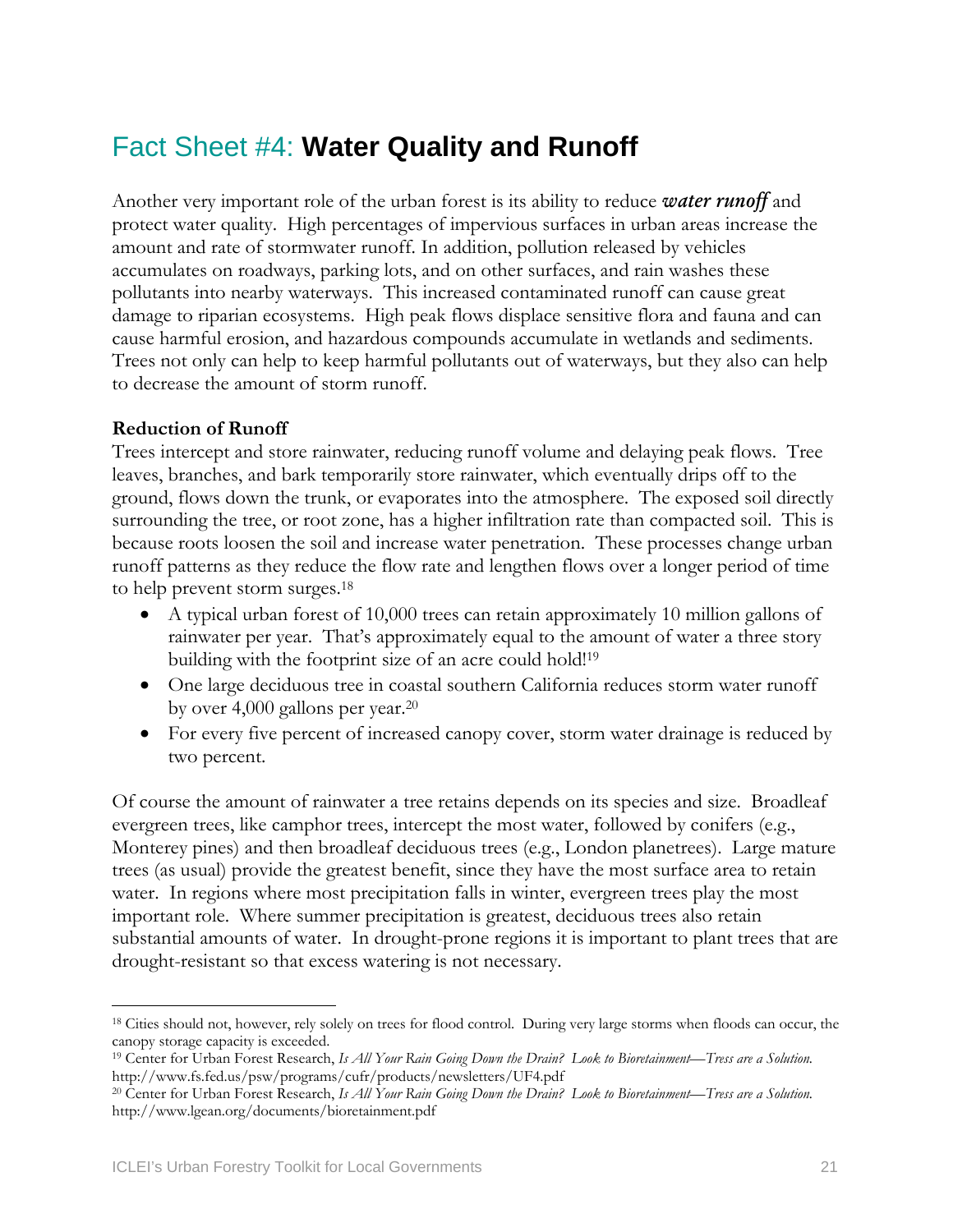Urban forests also reduce soil erosion by sheltering the ground and minimizing the impact of raindrops on barren surfaces. Root growth and the decomposition of biomass also increase the water capacity and rate of soil infiltration by rainfall, further reducing overland flow.

## **Pollution Removal**

Stormwater pollution is comprised of sediments and chemicals that are washed into natural waterways during rainfall. These pollutants include everything from motor oil and gasoline to fertilizers, pesticides, heavy metals and sediments, which have harmful effects on drinking water, wildlife, recreation, and fisheries. The establishment of vegetated areas designed to intercept storm water, called *bioretention* areas, is extremely important for reducing runoff in urban settings. Stormwater can be directed into bioretention areas which act as pollutant filters and water retention zones. The increased permeability of soil due to root growth allows for pollutants to infiltrate the soil and possibly be decomposed and/or absorbed by plant roots. Vegetation functions as a natural filter by retaining sediment and organic matter from overland flow. The reduction of flow volume and rate reduces flooding hazards and decreases surface pollutant wash off. Runoff from small storms is responsible for the highest percentage of annual pollutant loading. Decreasing runoff during these small storms with increased tree cover can greatly reduce water pollution.

- Properly designed bioretention areas, often called "rain gardens," can effectively trap and retain up to 99% of common pollutants.
- A study conducted in Maryland measured two well-designed bioretention areas and found that they removed roughly 95 percent of copper, 98 percent of phosphorous, 20 percent of nitrogen, and 20 percent of calcium from stormwater.<sup>[21](#page-21-0)</sup>

### **Other Strategies**

Overall, the best strategy is to plant more trees and improve the health of the existing forest. (See *Planting and Maintenance Guide* for a comprehensive list of strategies to improve forest health). However, there are a few other strategies to increase runoff and water quality benefits:

- Plant trees that require little supplemental watering.
- Plant trees in small groves where possible.

<span id="page-21-0"></span> $\overline{a}$ 



<sup>21</sup> Begin, Lisa, StormwaterAuthority.org. http://www.stormwaterauthority.org/assets/Bioretention.pdf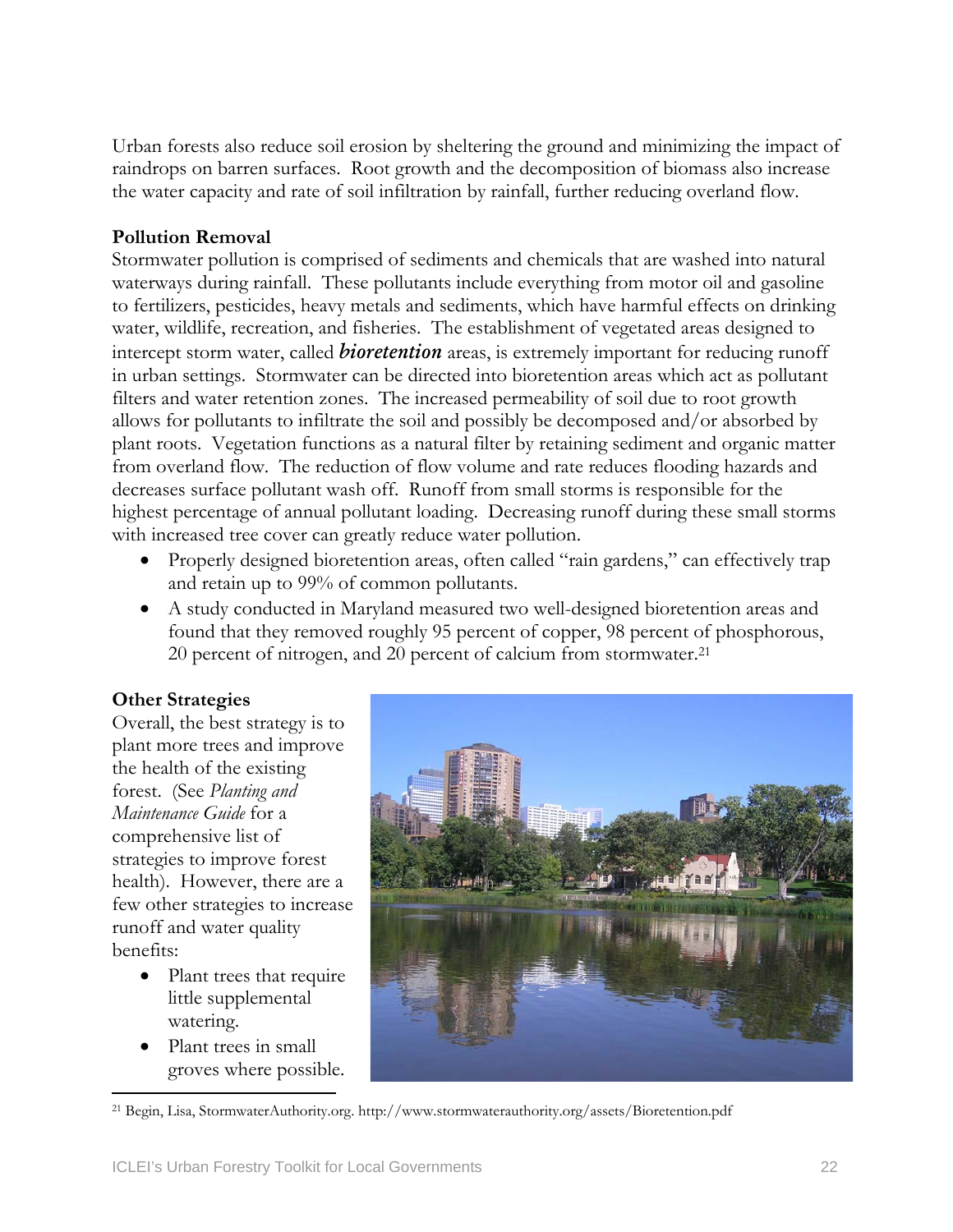- Match trees to rainfall patterns so they are in-leaf when precipitation is greatest.
- Plant large evergreen and broadleaf trees where appropriate.
- Increase amounts of pervious pavement.
- Build recharge areas under parking lots and holding tanks and cisterns under playfields.
- Allow for surface area ponds to accumulate water.
- Construct riparian retention and treatment areas.

#### **References**

Alexander, Kathleen *Benefits of Trees in Urban Areas*  [www.coloradotrees.org/benefits.htm](http://www.coloradotrees.org/benefits.htm)

Begin, Lisa StormwaterAuthority.org <http://www.stormwaterauthority.org/pollutants/default.aspx> <http://www.stormwaterauthority.org/assets/Bioretention.pdf>

Center for Urban Forest Research *Is All Your Rain Going Down the Drain? Look to Bioretainment—Tress are a Solution*  <http://www.fs.fed.us/psw/programs/cufr/products/newsletters/UF4.pdf>

Staff Writers *Rain Gardens Soak Up Urban Storm Water Pollution*  January, 27, 2006 [http://www.terradaily.com/reports/Rain\\_Gardens\\_Soak\\_Up\\_Urban\\_Storm\\_Water\\_Pollution.html](http://www.terradaily.com/reports/Rain_Gardens_Soak_Up_Urban_Storm_Water_Pollution.html)

Xiao, Q.F. et al. *Rainfall Interception by Sacramento's Urban Forest*  Journal of Arboriculture vol. 24 no. 4 1998

Xiao, Qingfu and Gregory McPherson *Rainfall Interception by Santa Monica's Municipal Urban Forest*  Urban Ecosystems, 6 2002 [http://www.fs.fed.us/psw/programs/cufr/products/cufr420\\_UrbanEosystems\\_RISMUF.pdf](http://www.fs.fed.us/psw/programs/cufr/products/cufr420_UrbanEosystems_RISMUF.pdf)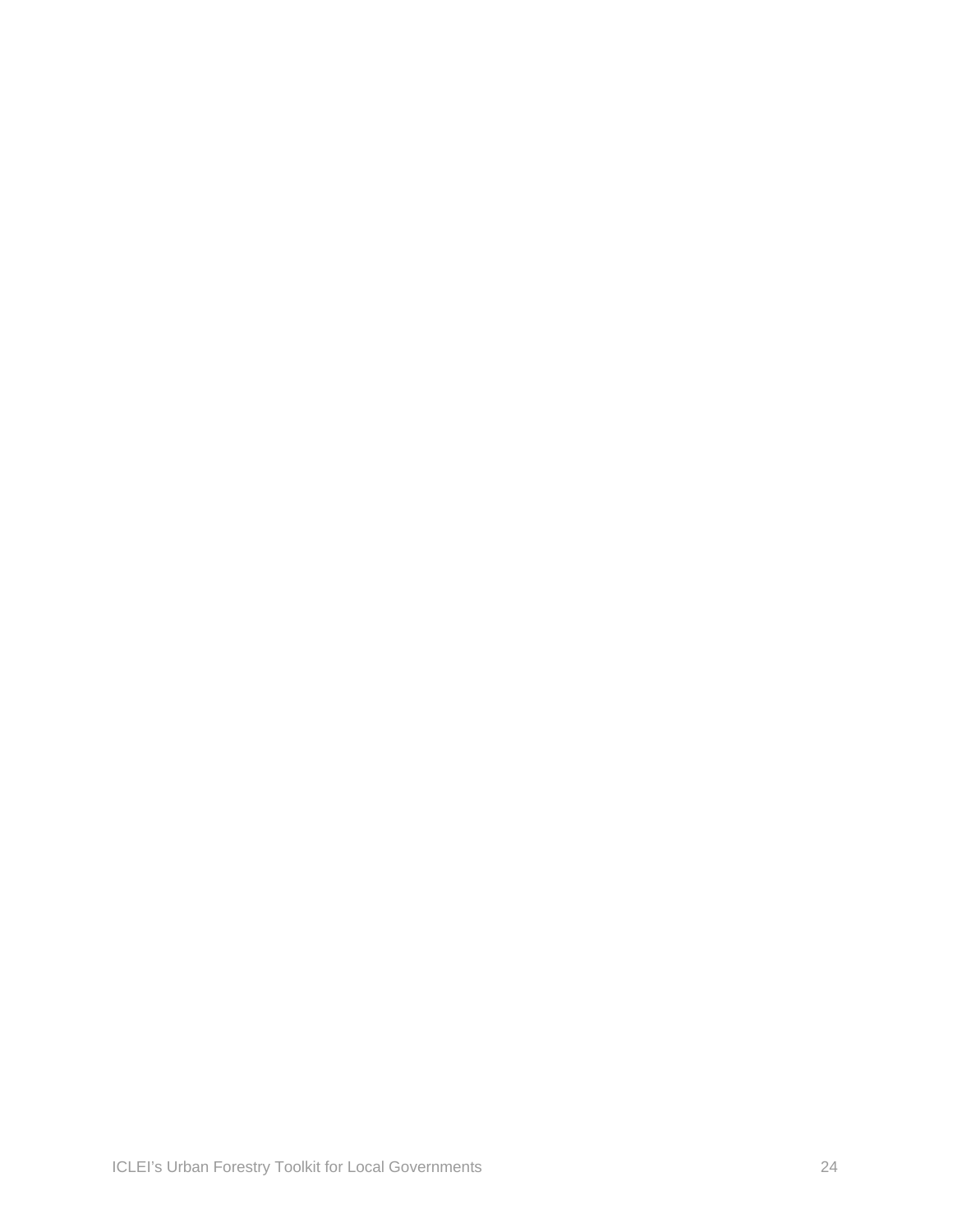## <span id="page-24-0"></span>Fact Sheet #5: **Economics: The Bottom Line**

So far we have mentioned various ways that healthy urban forests can enhance quality of life, reduce energy costs, sequester carbon, improve air and water quality, and reduce storm runoff, but what about the bottom line?

Too often, urban trees are viewed as low-priority spending items, and in the budget process funds are deferred to other civic projects that are seen as more directly addressing issues of health, welfare, and safety. Civic leaders should view their urban forests as "green" infrastructure, providing tangible benefits and values that enhance quality of life, safety, and public health. A healthy urban forest is one of the only municipal capital investments that will appreciate in value over time. As urban forests grow, their environmental, social and economic benefits increase.

- For every dollar spent on the urban forest in Fort Collins, CO, the forest returns a benefit equivalent to \$2.18.[22](#page-24-1)
- Economic benefits will increase as healthy trees grow and require less maintenance.

The most tangible economic benefit that urban forests bring to cities are the enhancement of property values, energy savings, reduced costs associated with poor air quality, and increased commercial activity. If urban forests and their products are managed properly, they can even return profits.

## **Property Values**

Numerous studies have concluded that urban forests and parks have a positive economic affect on adjacent and nearby properties. Properties adjacent to parks can have property values eight to twenty percent higher than comparable properties elsewhere. Municipalities can benefit from higher property values when property taxes are assessed and taxes are paid upon the sale of the property.

- A study performed in 1988 in Athens, Georgia found that a single large front-yard tree can increase home sale price by almost one percent (\$336 in 1985 dollars). The increase in property values due to trees across the city resulted in an estimated increase of \$100,000 (1988 dollars) in the city's property tax revenues.
- A greater value of nine percent (\$15,000) was determined by a U.S. Tax Court case for the loss of a large black oak on a property valued at \$164,500.[23](#page-24-2)
- The Center for Urban Forest Research estimates that properties with trees are valued five to fifteen percent higher than comparable properties without trees. Increased value depends on the species, maturity, location, and quality of the trees.

<span id="page-24-1"></span> $\overline{a}$ 22 Center for Urban Forest Research: Pacific Southwest Research Station. *Save Dollars with Shade: A Community Tree*  Planting Solution to Conserve Energy. 2005. http://www.fs.fed.us/psw/programs/cufr/products/3/cufr\_149.pdf<br><sup>23</sup> McPherson, Gregory, James Simpson, Paula Peper, Scott Maco and Qingfu Xiao. Benefit-Cost Analysis of Fort Coll *Municipal Forest.* Center for Urban Forestry Research, Southwest Station. 2003.

<span id="page-24-2"></span>http://www.fs.fed.us/psw/programs/cufr/products/cufr430\_Ft.CollinsBCAFinal.pdf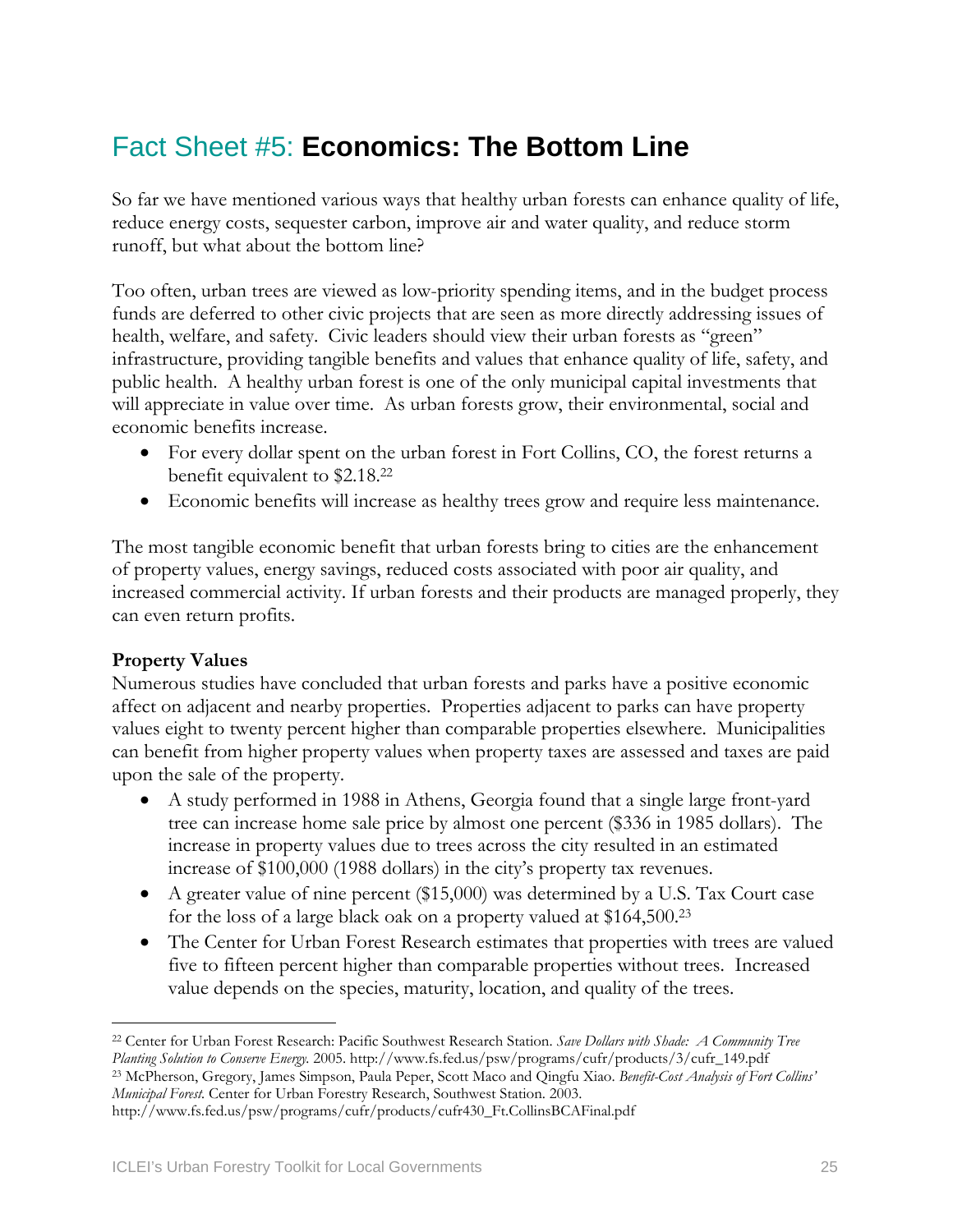• The Center for Urban Horticulture at the University of Washington, Seattle estimates that rental rates for commercial property are about seven percent higher in areas with quality landscaping and trees.

## **Deferred Street Maintenance Costs**

Paved surfaces that are shaded by trees have a longer life span. Asphalt paving is made up of a stone aggregate and oil binder. When it is unshaded and exposed to heat, the oil binder volatizes and leaves the stone aggregate unprotected. Vehicles then loosen the aggregate, which consequently grinds down the pavement.

- A study performed by the Center for Urban Forest Research found that repaying could be deferred ten years on a well-shaded street and potentially 25 years on a heavily shaded street.
- The same study projected that the shade from large trees reduced repaving costs by 58% over a thirty-year period. Shade from small trees saved costs by only 17%. The study not only demonstrated that trees help to reduce street repaving costs, but also that large trees provide greater benefits.[24](#page-25-0)

## **Energy Savings**

 $\overline{a}$ 

According to Greg McPherson of the Center for Urban Forestry, "if you plant a tree today on the west side of your home, in five years your energy bills should be three percent less. In fifteen years the savings will be nearly twelve percent." By planting two more trees—one on the west and one on the east—this savings can increase another ten percent. This amounts to almost one-fourth of a typical month's energy bill.[25](#page-25-1) 

## **Reduced Healthcare Costs Associated with Poor Air Quality**

Planting urban trees is one of the least expensive ways to decrease unhealthy amounts of air pollution. They can not only help cities to comply with national and state standards for air quality, but also decrease pollution-related health problems, which in turn can save money spent on healthcare.

- In 1994, New York City's urban trees removed an estimated 2,007 tons of air pollution with an estimated value to society of \$9.5 million.[26](#page-25-2)
- Sacramento County's 6 million trees removed approximately 1,606 tons of air pollution in 1990, with an estimated value to society of \$28.7 million.[27](#page-25-3)

<span id="page-25-0"></span><sup>24</sup> McPherson, Gregory and Jules Muchnick. *Effects of Street Tree Shade on Asphalt Concrete Pavement Performance.* Journal of Arboriculture vol. 31 no. 6. November 2005. http://www.fs.fed.us/psw/programs/cufr/products/cufr639mcpherson-JOA-pavingshade.pdf

<span id="page-25-1"></span><sup>&</sup>lt;sup>25</sup> These numbers are typical savings amounts for homes in the southwestern US, so numbers may be less in cooler climates.

<span id="page-25-2"></span><sup>26</sup> *A Snapshot of the Northeastern Forests,* A publication of the Northeastern Area State and Private Forestry, October 2005 , http://www.na.fs.fed.us/pubs/misc/snap\_shot/ss.pdf 27 http://www.fs.fed.us/psw/programs/cufr/products/cufr562\_Newsletter\_Jan05\_Special\_Edition.pdf

<span id="page-25-3"></span>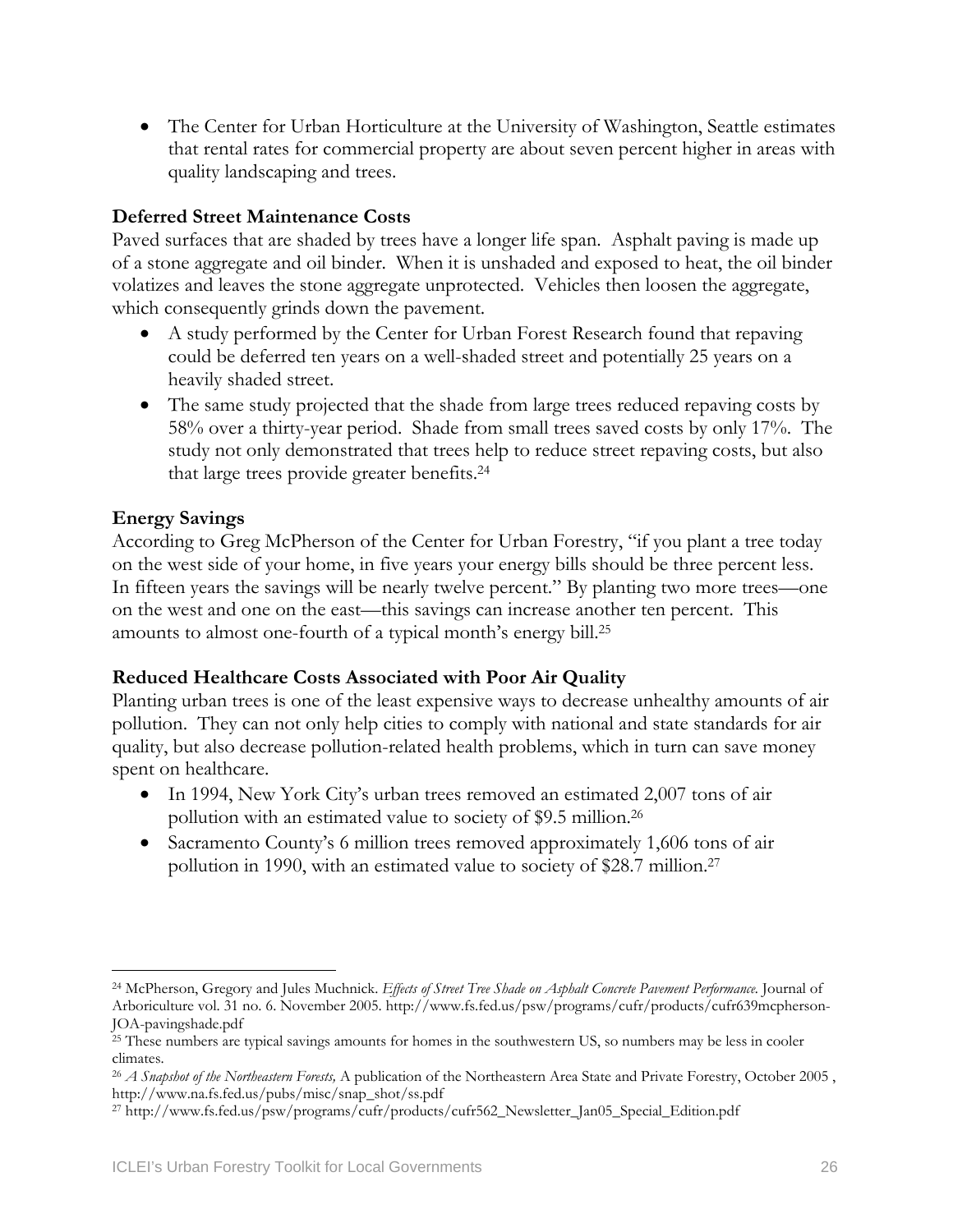## **Stormwater and Water Quality Benefits**

By reducing runoff flows and improving water quality, trees benefit cities in avoided stormwater treatment and flood control costs.

- In 2002, Santa Monica's 29,299 street and park trees intercepted 51,030,000 gallons of annual rainfall. Avoided stormwater treatment and flood control costs were estimated at \$110,890 or \$3.60 per tree.
- Milwaukee's urban forest, with 16 percent canopy cover, reduces runoff flow by 22 percent and provides an estimated \$15.4 million in benefits. [28](#page-26-0)

## **Commercial Benefits**

A study performed by Kathleen Wolf at the Center for Urban Horticulture at the University of Washington, Seattle determined that urban trees improve economic stability of retail environments by attracting businesses and consumers. Well maintained landscaping, including canopy trees, attracts consumers and increases their rate of return by setting a positive mood and sending messages of quality.

- In business districts with trees consumers are willing to pay 11 percent more for goods than in treeless districts.
- In addition, consumers give 30 percent higher ratings to the quality of goods, and 80 percent higher amenity and comfort ratings for tree-lined commercial streets.<sup>[29](#page-26-1)</sup>
- Vehicles parked in the shade of a tree will have an interior temperature twenty to thirty degrees Fahrenheit cooler than a vehicle parked in the sun. This can increase the duration and frequency of consumer visits and their willingness to pay for parking.

## **Using the Urban Forest**

There are many ways that cities can utilize their urban forest material. (For more information see: *Trees and Carbon Dioxide*) It is possible that cities may break-even, or even make a profit if they take advantage of the most economically valuable uses of their urban trees. Below are a few tips for realizing economic benefits from urban forest products.

- Mill any valuable timber using a local portable mill. Unique hardwoods found in the urban forest can be used by private companies, woodworkers, and furniture makers to make beautiful and useful products. The utilization of urban wood has become increasingly easier as organizations have come together to facilitate the milling of urban wood by supplying portable saw mills to those ready to sell trees. Cities can use these services and possibly make a profit by selling valuable urban trees as lumber.
	- o The most valuable species suitable for milling are walnut, butternut, ash, oak, cherry and paulownia. Hard Maple, Elms, fruitwoods, basswood, sycamore, cedar and yellow poplar are also good species to consider.

<span id="page-26-0"></span> $\overline{a}$ 28 Cole, Preston et al. *The Milwaukee Green Team's Report to Mayor Tom Barrett.* October 2005.

http://www.ci.mil.wi.us/display/displayFile.asp?docid=13213&filename=/Groups/cityGreenTeam/documents/88841 \_LowRes.pdf

<span id="page-26-1"></span><sup>29</sup> Alexander, Katherine. *Benefits of Trees in Urban Areas.* www.coloradotrees.org/benefits.htm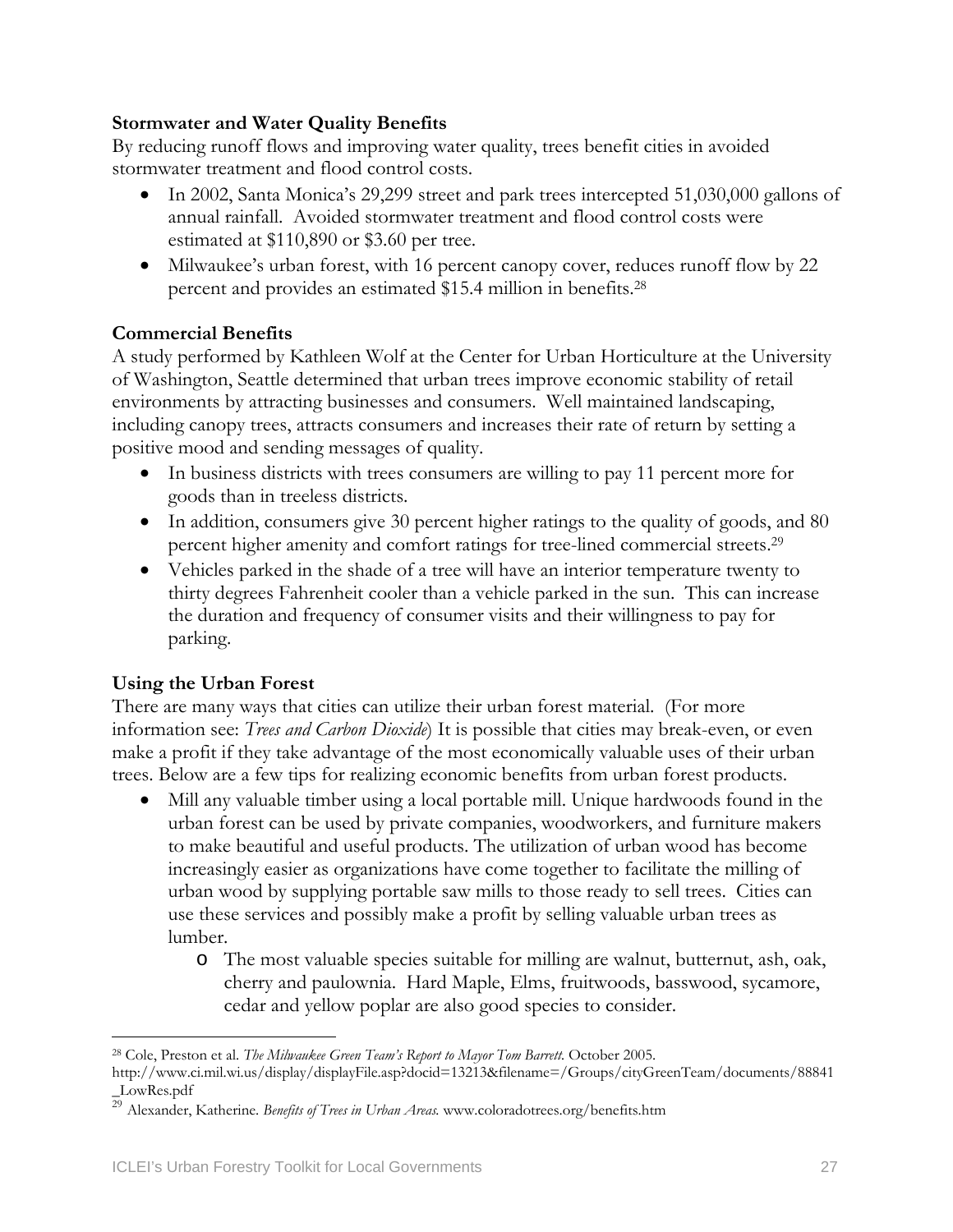- o Larger trees of these species are the most valuable for milling.
- o See: www.harvestingurbantimber.com or www.ufei.org for more information.
- Know your local industries. Municipalities with local wood-using industries, like furniture making, may have more opportunities to utilize their urban wood.
- Consider selling any wood that is unsuitable for milling as firewood. This encourages citizens to heat their homes with non-fossil fuel energy sources and keeps large woody debris out of landfills.
- Chip and mulch the biomass of the urban forest to enhance soil quality at low cost. The nutrients found in the organic material should be recycled into the soil to support the next generation of urban trees. A healthier urban forest will last longer and provide maximum benefits.
- In addition, if there is a co-generation plant near your city, consider selling your excess wood chips to efficiently produce both electricity and heat.

#### **References**

Alexander, Katherine *Benefits of Trees in Urban Areas*  [www.coloradotrees.org/benefits.htm](http://www.coloradotrees.org/benefits.htm)

Arzamassova, Ekaterina, Jessica Lerner and Christopher Peterson *The Economic Benefits of Urban / Suburban Forestry* Brown University Center for Environmental Studies 2003 <http://envstudies.brown.edu/classes/es201/2003/Forestry/econbene.htm>

Center for Urban Forest Research: Pacific Southwest Research Station *Save Dollars with Shade: A Community Tree Planting Solution to Conserve Energy* 2005 [http://www.fs.fed.us/psw/programs/cufr/products/3/cufr\\_149.pdf](http://www.fs.fed.us/psw/programs/cufr/products/3/cufr_149.pdf)

Center for Urban Forest Research: Pacific Southwest Research Station *Green Plants or Power Plants?*  2005 [http://cufr.ucdavis.edu/products/3/cufr\\_148.pdf](http://cufr.ucdavis.edu/products/3/cufr_148.pdf)

Cesa, Edward T., Edward Lempicki and J. Howard Knotts *Recycling Municipal Trees: A Guide for Marketing Sawlogs from Street Tree Removals in Municipalities*  USDA Forest Service [ecesa@fs.fed.us](mailto:ecesa@fs.fed.us)

Cole, Preston et al. *The Milwaukee Green Team's Report to Mayor Tom Barrett*  October 2005 [http://www.ci.mil.wi.us/display/displayFile.asp?docid=13213&filename=/Groups/cityGreenTeam/documents/88841](http://www.ci.mil.wi.us/display/displayFile.asp?docid=13213&filename=/Groups/cityGreenTeam/documents/88841_LowRes.pdf) [\\_LowRes.pdf](http://www.ci.mil.wi.us/display/displayFile.asp?docid=13213&filename=/Groups/cityGreenTeam/documents/88841_LowRes.pdf)

Coulter, Maggie *Utilizing California's Urban Forest*  Newsletter for California Integrated Waste Management Board 2004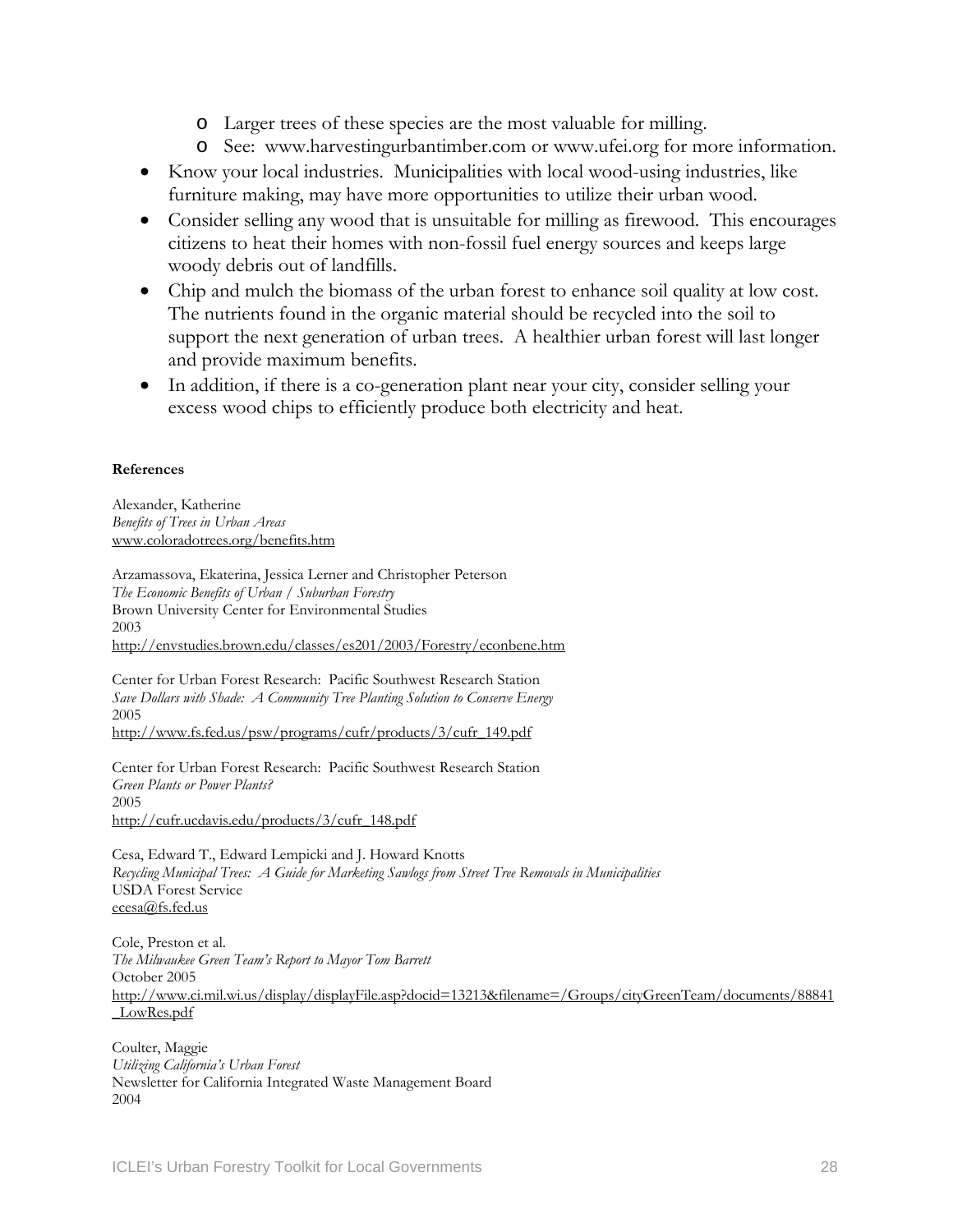[www.ciwmb.ca.gov/calmax/inserts/2004/spring/spring%20.pdf](http://www.ciwmb.ca.gov/calmax/inserts/2004/spring/spring .pdf) 

Dywer, John, Gregory McPherson, Herbert Schroeder and Rowan Rowntree *Assessing the Benefits and Costs of the Urban Forest* Journal of Arboriculture vol. 18 no. 5 September 1992 [http://www.fs.fed.us/psw/programs/cufr/products/cufr\\_61\\_JD92\\_4.PDF](http://www.fs.fed.us/psw/programs/cufr/products/cufr_61_JD92_4.PDF)

McPherson, Gregory and Jules Muchnick *Effects of Street Tree Shade on Asphalt Concrete Pavement Performance*  Journal of Arboriculture vol. 31 no. 6 November 2005 [http://www.fs.fed.us/psw/programs/cufr/research/studies\\_detail.php?ProjID=50](http://www.fs.fed.us/psw/programs/cufr/research/studies_detail.php?ProjID=50)

McPherson, Gregory *Urban Forestry: Benefits and Drawbacks of City Trees*  APWA Reporter 2003 [http://www.fs.fed.us/psw/programs/cufr/products/cufr\\_339\\_APWA\\_Reporter\\_August\\_2003.pdf](http://www.fs.fed.us/psw/programs/cufr/products/cufr_339_APWA_Reporter_August_2003.pdf)

McPherson, Gregory, James Simpson, Paula Peper, Scott Maco and Qingfu Xiao *Benefit-Cost Analysis of Fort Collins' Municipal Forest*  Center for Urban Forestry Research, Southwest Station 2003 [http://www.fs.fed.us/psw/programs/cufr/products/cufr430\\_Ft.CollinsBCAFinal.pdf](http://www.fs.fed.us/psw/programs/cufr/products/cufr430_Ft.CollinsBCAFinal.pdf)

Sherrill, Sam *Harvesting Urban Timber—A Complete Guide*  Linden Publishing 2003

Wolf, Kathleen Center for Urban Horticulture at the University of Washington, Seattle *Economics and Public Value of Urban Forests*  Urban Agriculture Magazine, Special Issue on Urban and Periurban Forestry, vol. 13 December 2004 [http://www.cfr.washington.edu/research.envmind/Policy/Urban\\_Ag.pdf](http://www.cfr.washington.edu/research.envmind/Policy/Urban_Ag.pdf)

Wolf, Kathleen *Trees in Business Districts: Comparing Values of Consumers and Business*  Center for Urban Horticulture at the University of Washington, Seattle November 1998 <http://www.cfr.washington.edu/research.envmind/CityBiz/Biz3Ps-FS5.pdf>

Wolf, Kathleen *Psycho-Social Dynamics of the Urban Forest in Business Districts*  In P. Williams and J. M. Zajicek (eds) *Plant Interactions in Urban Areas: Proceedings of a Research and Education Symposium* People Plant Council 1997 <http://www.cfr.washington.edu/research.envmind/CityBiz/1997PplPlnt.pdf>

*A Snapshot of the Northeastern Forests*  A publication of the Northeastern Area State and Private Forestry October 2005 http://www.na.fs.fed.us/pubs/misc/snap\_shot/ss.pdf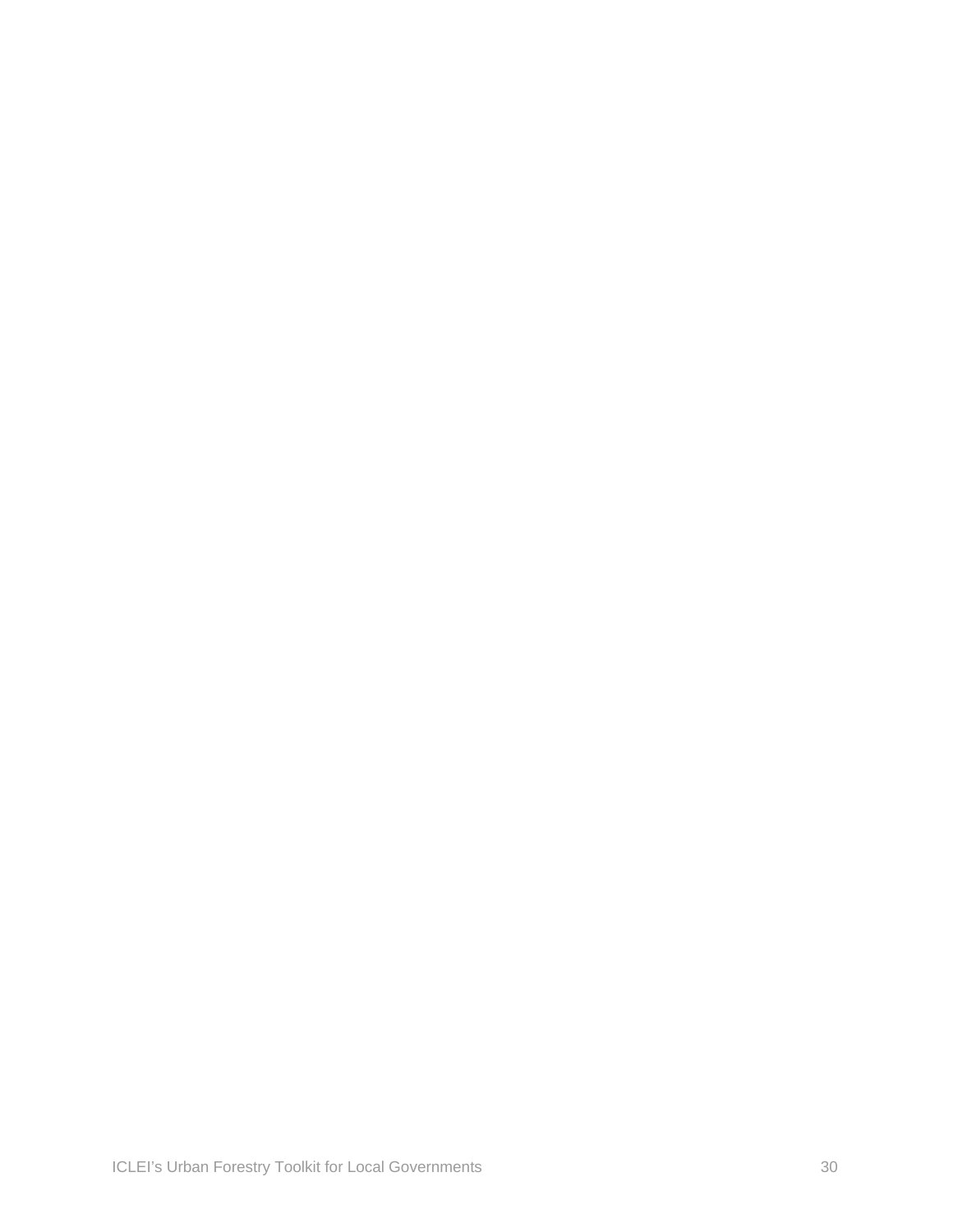## <span id="page-30-0"></span>Fact Sheet #6: **Social Benefits of Trees**

In addition to providing a city with environmental and economic benefits, urban forests also provide a wealth of social benefits to a city's population. A recent study at Washington State University found that city dwellers overwhelmingly desired trees in the urban environment. Eighty-three percent of those surveyed agree that trees are important to their quality of life. In addition, attractive and historic trees can imbue a community with an individual spirit and inspire feelings of civic pride. When communities radiate feelings of pride and vitality, people are attracted both as tourists and residents.

## **Psychological Benefits**

Trees and urban natural places can affect the day-to-day moods, activities, and emotional health of the people who encounter them. An influential theory proposed by S. Kaplan (1995) called the Attention Restoration Theory proposes that natural environments and vegetation can assist in the functioning of attention. Kaplan proposes that daily life includes tasks that require long periods of *directed attention*, and that the execution of these tasks can be fostered by views of nature. People whose minds are constantly directed towards these types of tasks can become fatigued, stressed, anxious, irritable, and can loose their ability to concentrate ("directed attention fatigue"). Urban forests provide a restorative escape from activities that require directed attention by allowing people to rest their minds and effortlessly contemplate their environment. Studies have shown that:

- People with views of nature from their work environment are less frustrated, more patient, have greater enthusiasm for their job, better health, and overall have a higher life satisfaction than those without views of nature.
- Those without views of nature in the workplace complain 23 percent more often of illness than those with views of nature.
- Urban forests help children cope with Attention Deficit Disorder (ADD). A study conducted in 2001 by the Human-Environment Research Laboratory (HERL) demonstrated that ADD symptoms are more manageable after activities in green settings, and that the greener a child's everyday environment, the more manageable their ADD symptoms are in general.

### **Health Benefits**

In addition to the psychological health benefits mentioned above, trees can also affect the physical health of a population. Kathleen Wolf at the Center for Urban Horticulture at the University of Washington has explored the idea that trees and parks can help urban dwellers to make better, more active choices about their routine activities. She asserts that with an aesthetically pleasing urban forest, people are encouraged to walk in their neighborhoods during their daily activities or for recreation. The encouragement of physical activity in the urban forest can help to reduce high occurrence of obesity and weight-related diseases.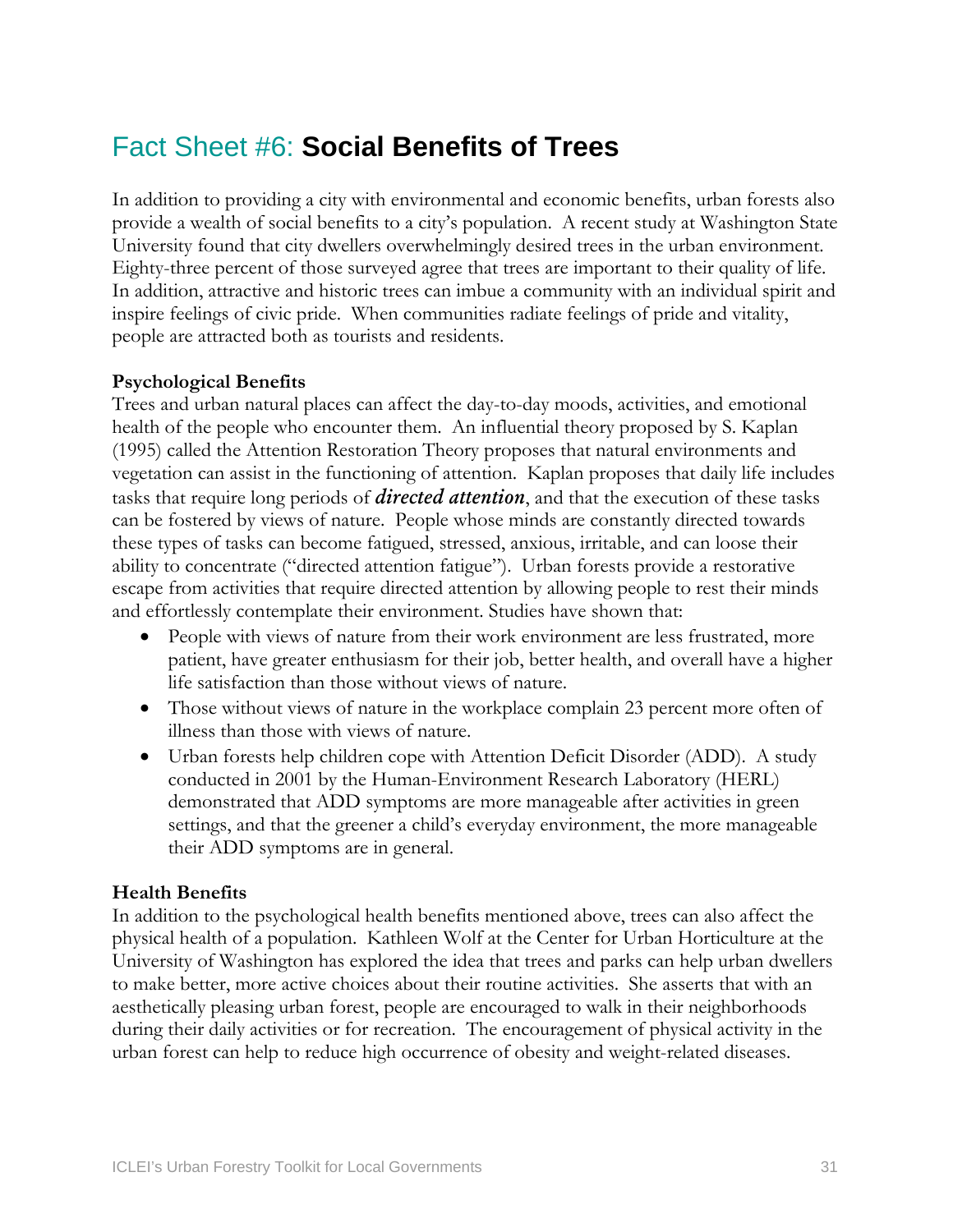By lowering the temperatures of the urban heat island (discussed in the *Trees are Energy Savers*  section), trees can help lower the risk of heat-related health problems, like heat stroke, dehydration, and skin cancer. Finally, by lowering pollution levels (discussed in the *Air Quality and Pollution* section), trees can help to decrease respiratory ailments caused by pollutants. It has also been observed that patients in hospitals who have a view of a tree outside their window recover quicker than patients who do not.

## **Crime Reduction**

The Human-Environment Research Laboratory has conducted multiple studies determining that trees can help to reduce crime. Frances Kuo and William Sullivan, the two primary researchers at HERL, suggest that trees reduce crime in two important ways.

First, frequent encounters with nature can help to soothe violent temperaments. As discussed above, trees help to mitigate mental fatigue which can cause outbursts of anger and potentially violence in some people.

- A survey of households in two nearly identical housing projects, differing primarily in the amount of trees and plants surrounding them, showed that residents living in areas with trees use more constructive methods to deal with conflict.
- A higher incidence of domestic violence was reported in the housing project without surrounding vegetation. Fourteen percent of residents living in housing projects without vegetation threatened to use a knife or gun against their children versus only three percent of residents living in vegetated areas.

Second, trees deter crime by increasing surveillance on city streets. People tend to use spaces with trees more than they use treeless spaces. Vegetation on the street will encourage more people to use the outdoor space, thereby defending the community from crime. Even if people do not frequently use a vegetated space, there is an implied surveillance. Well groomed vegetation and trees imply that residents care about their home and community, signaling that an intruder could be noticed and/or confronted. In addition, people perceive neighborhoods with blighted streetscapes and unhealthy urban forests as threatening and dangerous. Healthy urban forests, therefore, can diminish feelings of fear and reduce incidences of crime and violence.

### **Neighborhood Improvement**

Healthy urban forests can further improve neighborhoods by calming traffic, reducing noise pollution, encouraging pedestrian traffic, and fostering stronger community relationships.

Trees can help to reduce traffic speeds if they are strategically placed on the street in extended curbs, roundabouts, or lining the sidewalk to narrow the street. Tall and closely spaced trees give a perception of speed in a narrower space. Trees also forewarn drivers of approaching curves. These perceptions will induce people to slow down.

Paved surfaces that are shaded by trees have a longer life span. Asphalt paving is made up of a stone aggregate and oil binder. When it is unshaded and exposed to heat, the oil binder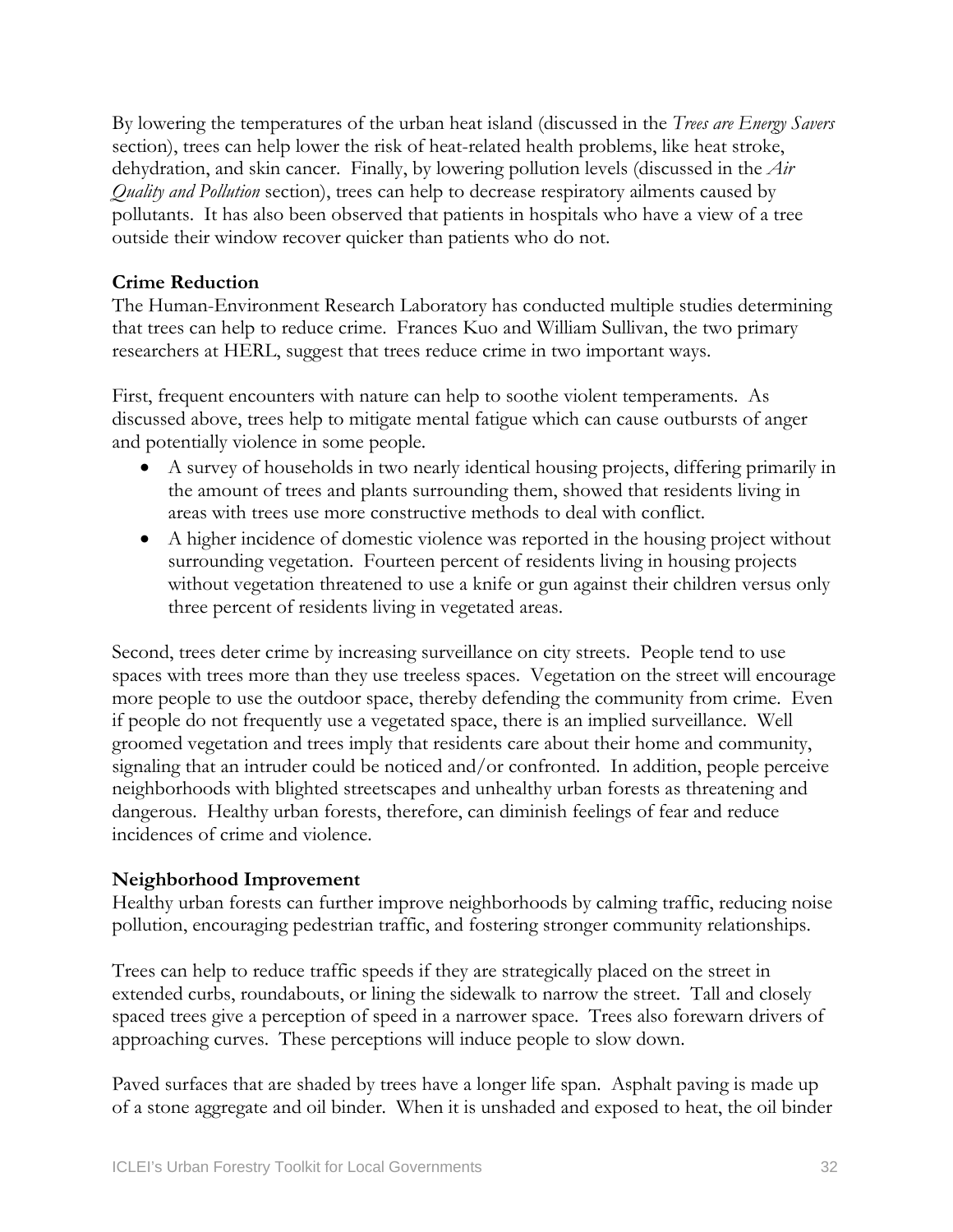volatizes and leaves the aggregate unprotected. Vehicles then loosen the aggregate, which consequently grinds down the pavement.

> • A study performed by the Center for Urban Forest Research found that repaving could be deferred ten years on a well-shaded street and potentially twenty-five years on a heavily shaded street.



Noise pollution is also significantly reduced with a healthy urban forest. Trees act as a buffer to reduce noise pollution, and can absorb as much as 50 percent of urban noise.

Trees lining the sidewalk serve as a protective barrier between vehicles and pedestrians. Residents who feel safe walking on the street will be more likely to do so. Increased pedestrian traffic encourages neighborhood interactions and fosters the development of community identity. Casual social relationships develop when individuals have opportunities for face-to-face contact. Neighbors who have frequent face-to-face contact maintain social ties and can even become acquaintances or friends.

Community interactions can be further developed in common spaces populated by trees and vegetation. According to the Human-Environment Research Laboratory, a greater number of people use common spaces that contain trees than those without. People are also more inclined to spend time in common spaces as the number of trees populating those spaces rises, creating opportunities for increased community interaction. Furthermore, residents who actively participate in caring for trees and vegetation in outdoor common spaces are more likely to have strong social ties with neighbors. The more residents socialize with their neighbors, the stronger their sense of community pride and identity. The urban forest, thus, provides neighborhoods with a unique and stimulating location for social interaction.

### **Business District Enrichment**

A recent study conducted by the Center for Urban Horticulture at the University of Washington has shown that trees in business districts can help to draw in more people. Trees do this by creating a positive mood (especially during seasonal changes), by creating a distinctive pace, by making that space memorable, and by delineating the boundaries of the shopping district. Healthy and aesthetically pleasing trees outside businesses illustrate that businesses not only care about the quality inside their doors, but also care about the quality of the outside community. (For more details on economic impacts see *Economic Benefits: The Bottom Line*)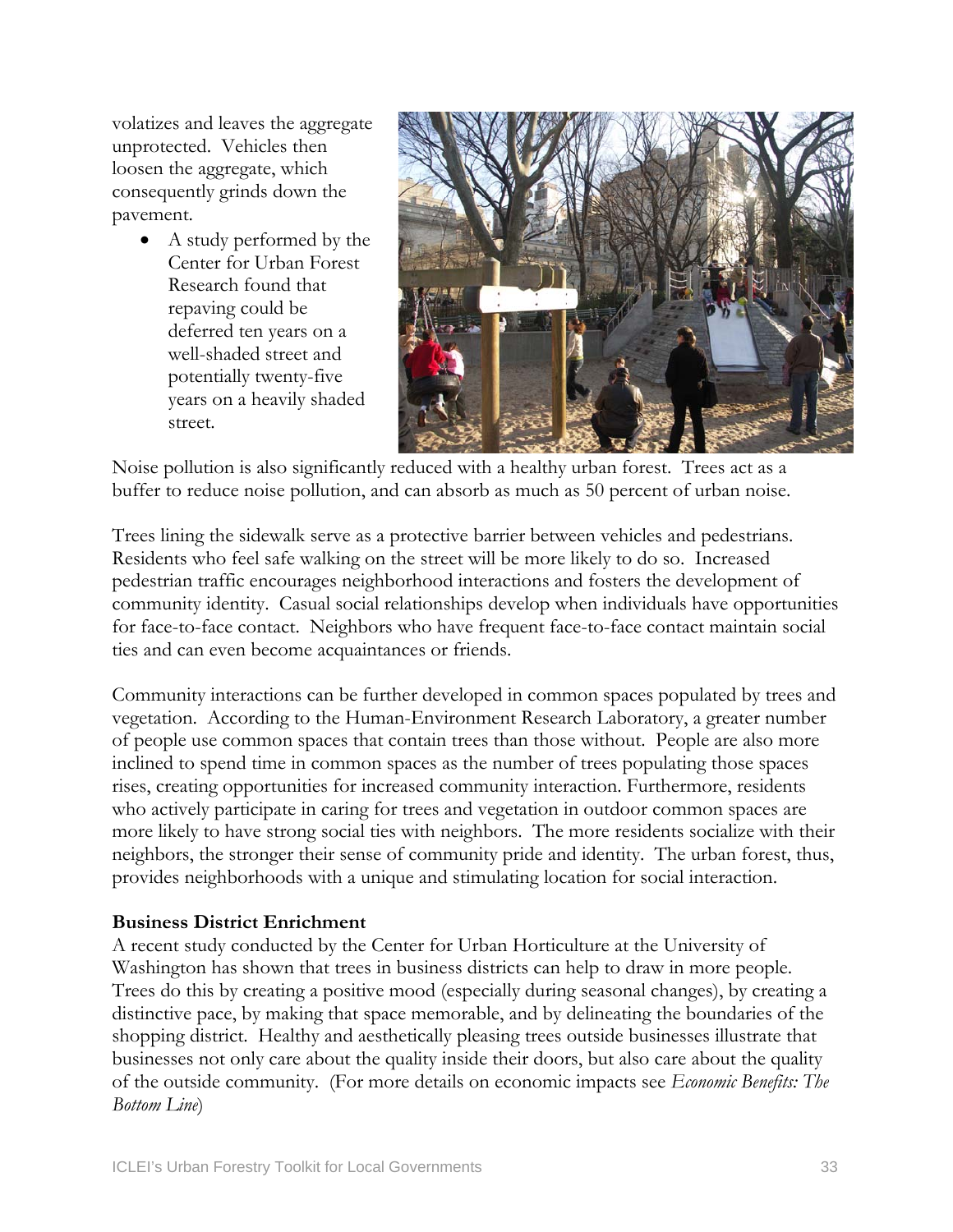• Consumers surveyed in business districts with and without urban vegetation show that in business districts with trees they are willing to pay 11 percent more for goods than in treeless districts.

#### **Wildlife Preservation**

Healthy urban forests support urban wildlife by providing food, cover, and living space for various animals. A high percentage of native trees can provide indigenous wildlife species with habitat and food and help to integrate the urban area into its natural surroundings. Populations of birds, squirrels, rabbits, and other creatures give observers entertainment and delight. Supporting a wildlife population is an indicator that a city is a healthy, livable place for humans, plants, and animals.

#### **References**

Alexander, Kathleen *Benefits of Trees in Urban Areas*  [www.coloradotrees.org/benefits.htm](http://www.coloradotrees.org/benefits.htm)

Kaplan, R. *The Role of Nature in the Context of the Workplace*  Landscape and Urban Planning vol. 26 1993

Kaplan, S. *The Restorative Benefits of Nature: Toward and Integrated Framework* Journal of Environmental Psychology, vol. 15 1995

Kuo, Frances E. and William C. Sullivan *Environment and Crime in the Inner City*  Environment and Behavior vol. 33 no. 3 May 2001 <https://webs.aces.uiuc.edu/herl/docs/environment&crime.pdf>

Kweon, Byoung-Suk, William C. Sullivan, Angela R. Wiley *Green Common Spaces and the Social Integration of Inner-City Older Adults*  Environment and Behavior vol. 30 no. 6 1998 <https://webs.aces.uiuc.edu/herl/docs/BSKSullivanWiley98.pdf>

McPherson, Gregory and Jules Muchnick *Effects of Street Tree Shade on Asphalt Concrete Pavement Performance*  Journal of Arboriculture vol. 31 no. 6 November 2005 [http://www.fs.fed.us/psw/programs/cufr/research/studies\\_detail.php?ProjID=50](http://www.fs.fed.us/psw/programs/cufr/research/studies_detail.php?ProjID=50)

McPherson, Gregory *Urban Forestry: Benefits and Drawbacks of City Trees*  APWA Reporter 2003 [http://www.fs.fed.us/psw/programs/cufr/products/cufr\\_339\\_APWA\\_Reporter\\_August\\_2003.pdf](http://www.fs.fed.us/psw/programs/cufr/products/cufr_339_APWA_Reporter_August_2003.pdf)

Taylor, Andrea Fabor, F. Kuo and W. Sullivan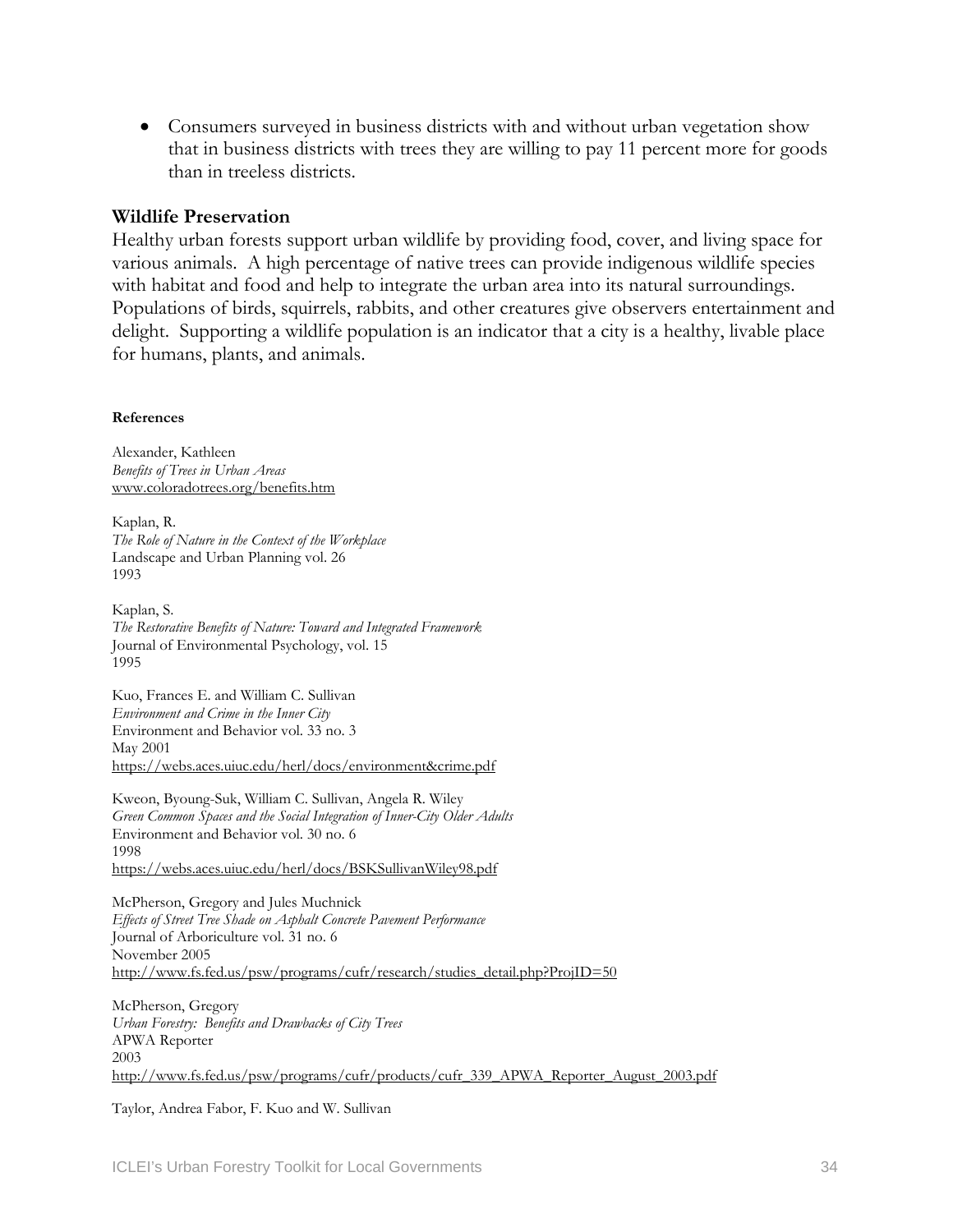*Coping with ADD: The Surprising Connection to Green Play Settings* Environment and Behavior vol. 33 no. 1 January 2001 <https://webs.aces.uiuc.edu/herl/docs/AFTKuoSullivan01.pdf>

Wolf, Kathleen

*Psycho-Social Dynamics of the Urban Forest in Business Districts*  People Plant Interactions in Urban Areas, Proceedings of a Research and Education Symposium 1997 <http://www.cfr.washington.edu/research.envmind/CityBiz/1997PplPlnt.pdf>

Wolf, Kathy *Urban Nature Benefits: Psycho-Social Dimensions of People and Plants*  Center for Urban Horticulture University of Washington <http://www.cfr.washington.edu/research.envmind/UF/PsychBens-FS1.pdf>

Wolf, Kathleen

*Civic Nature Valuation: Assessments of Human Functioning and Well-Being in Cities*  Forging Solutions: Applying Ecological Economics to Current Problems, Proceedings of the 3rd Biennial Conference of the US Society for Ecological Economics 2005 <http://www.cfr.washington.edu/research.envmind/Policy/EcoEconConf.pdf>

Wolf, Kathleen *Social Aspects of Urban Forestry: Public Response to the Urban Forest in Inner-City Business Districts*  Journal of Arboriculture vol. 29 no. 3 May 2003 [http://www.cfr.washington.edu/research.envmind/CityBiz/JofA\\_Biz.pdf](http://www.cfr.washington.edu/research.envmind/CityBiz/JofA_Biz.pdf)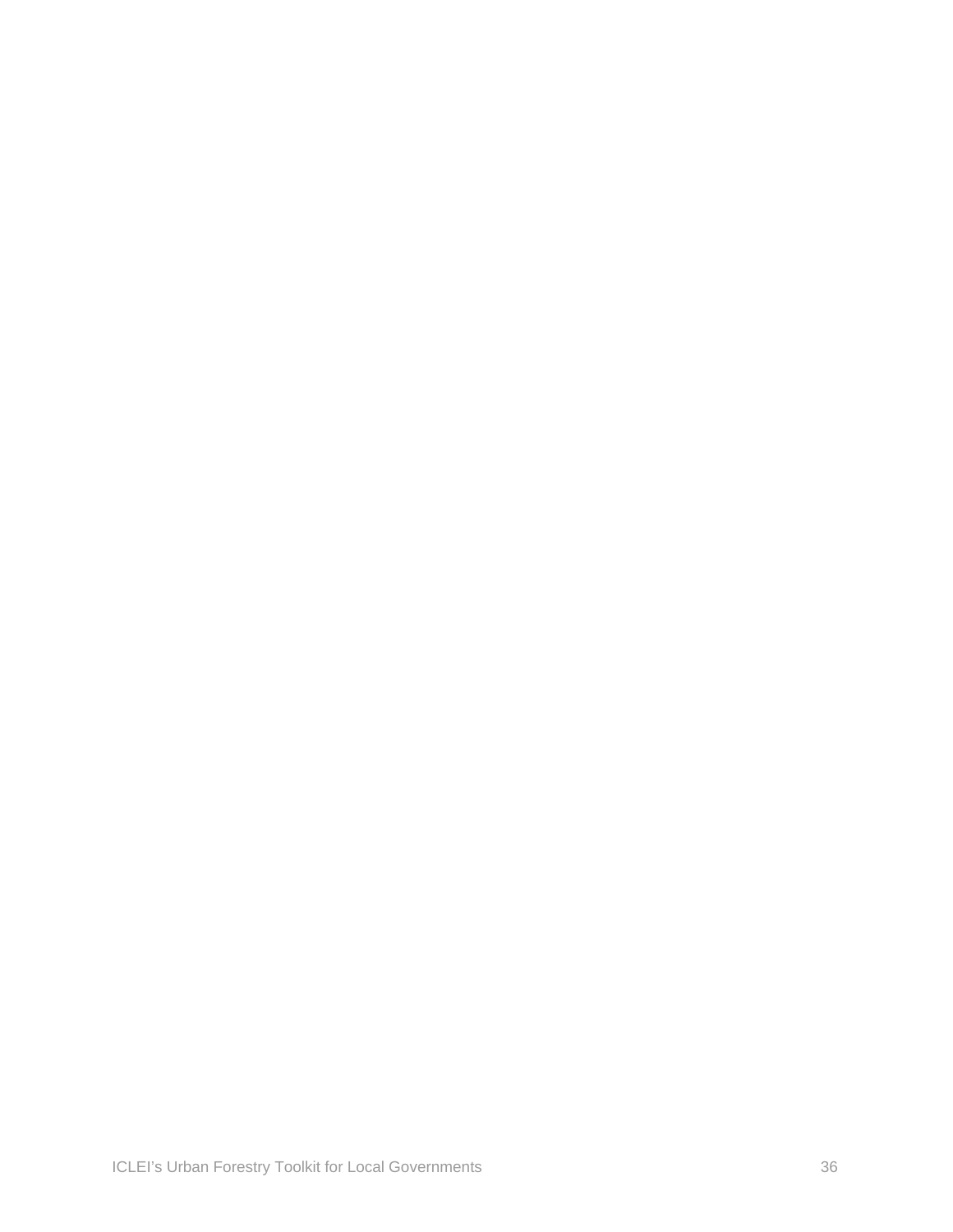## Fact Sheet #7: **Management Guidelines**

A healthy urban forest maintains benefits and services over the long term and is managed to maximize return on investment. The most efficient way to manage a municipal urban forest is to begin with a long-term management plan that outlines specific goals, procedures, costs, and benefits, rather than following a strictly reactionary and emergency management system. An urban forest management plan should be regionally focused and locally minded in order to be most effective. This fact sheet offers a few guidelines that urban forestry plans should incorporate if regionally appropriate.

### *Potential Management Goals*

While the ultimate goal of an urban forestry program should be to maximize the health and size of the urban forest, and thereby the benefits provided to the community, several subsidiary goals can help to achieve that objective.

- Increase public involvement and environmental stewardship. If there are easy ways for citizens to be involved in the planting and maintenance of the forest, they will be more likely to support ongoing management programs. Without strong support from citizens, urban forestry programs are liable to face funding cuts.
- Develop a database of information that will help to define, detect, and predict the health and status of the urban forest. Without relevant or long-term data, planners cannot properly apply appropriate management prescriptions. With more information the future health of the forest can be maximized.
- Encourage inter-agency participation. Many urban foresters are frustrated by lack of cooperation between their departments and other municipal agencies. In order to maximize benefits and cost effectiveness, various agencies must work together to reach one goal.
	- o The San Francisco Department of Environment has created a position with responsibility for fundraising, interagency coordination and budget responsibilities to ensure that "San Francisco realizes the full range of tree benefits into the future." These types of positions can ensure that the longrange goals of a program are realized.

## *Planting Guide*

#### **Select Planting Locations Wisely**

• Give trees as much space as possible. The longevity, health, and size of a tree will be greatly increased if it has ample access to soil nutrients. If a city wishes its trees to live longer and grow larger, and consequently provide the most benefits, then precautions must be taken in order to ensure that this occurs.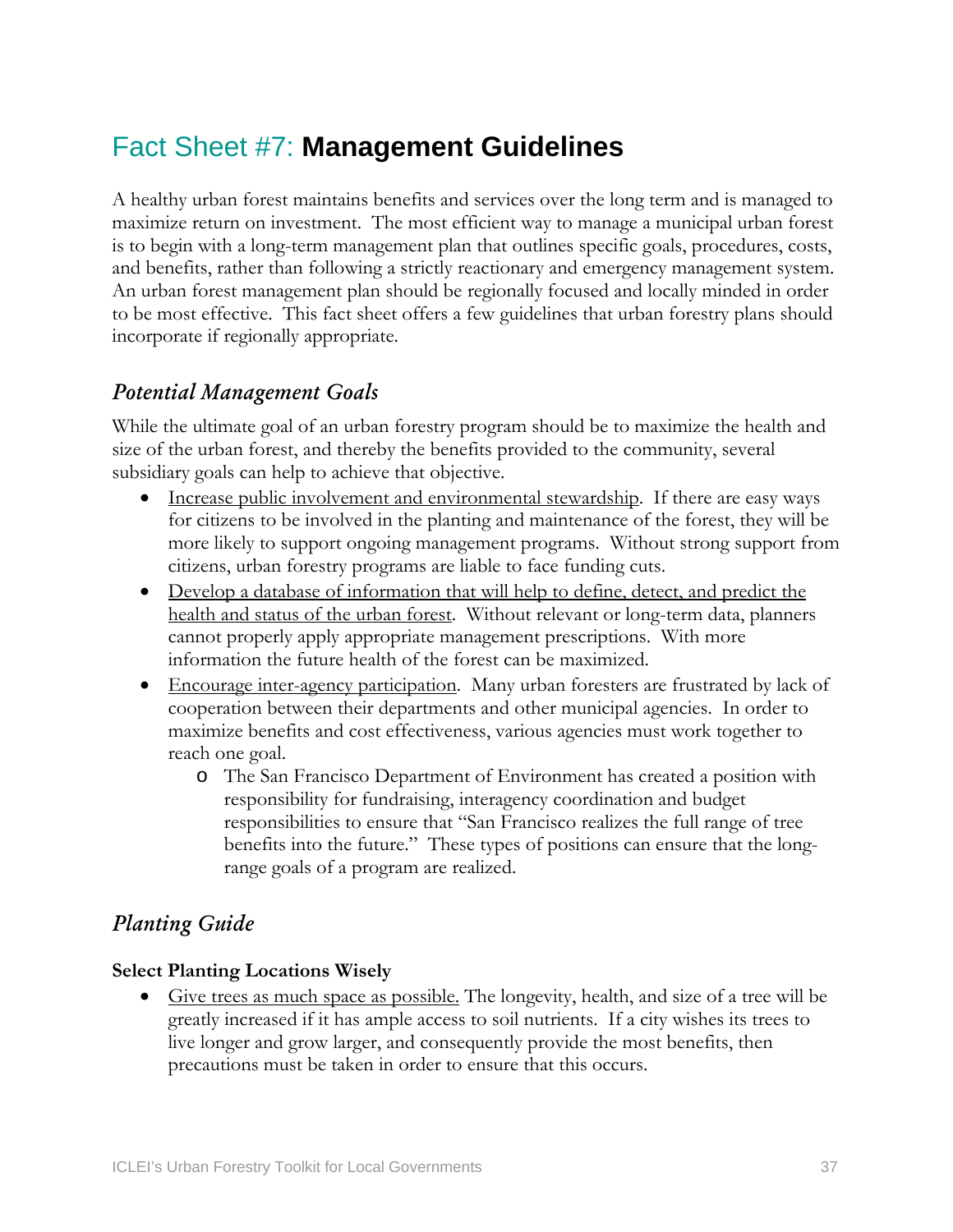- Look for innovative ways to incorporate green spaces.
	- o Replace impervious areas in medians, shoulders, and traffic circles or triangles with vegetation.
	- o Calm traffic and plant trees with the addition of traffic circles, bulbouts/neckdowns, and medians.
	- o Decrease width of car lanes and plant trees in this freed space.
	- o Convert parking spaces into green spaces.
	- o Integrate tree wells into existing parking spaces, creating space for a tree while retaining compact parking.
	- o Encourage public use of tree lined streets by placing furniture and benches (potentially made from milled urban timber) in green spaces.



**Example of Innovative Incorporation of Trees into a Streetscape Graphic Courtesy of the City of Eugene, OR** 

- Plant trees in wide soil bands between the curb and sidewalk. Avoid individual planting holes and tree pits. Small groves of trees are stronger and healthier. With more space, clusters of trees are able to develop better root systems that protect each other from wind, disease, and drought. If planting holes are the only available option, make them as long and wide as possible.
- Plant trees in small groves to minimize stormwater runoff.
- Maximize the use of pervious pavement. Substitute impervious pavement with pervious pavement to allow for better nutrient, water, and oxygen flow.
- Plant trees to help reduce vehicular traffic. Street improvements that include trees not only increase canopy cover and encourage pedestrian activity, but can also reduce vehicle miles traveled and pollution emitted.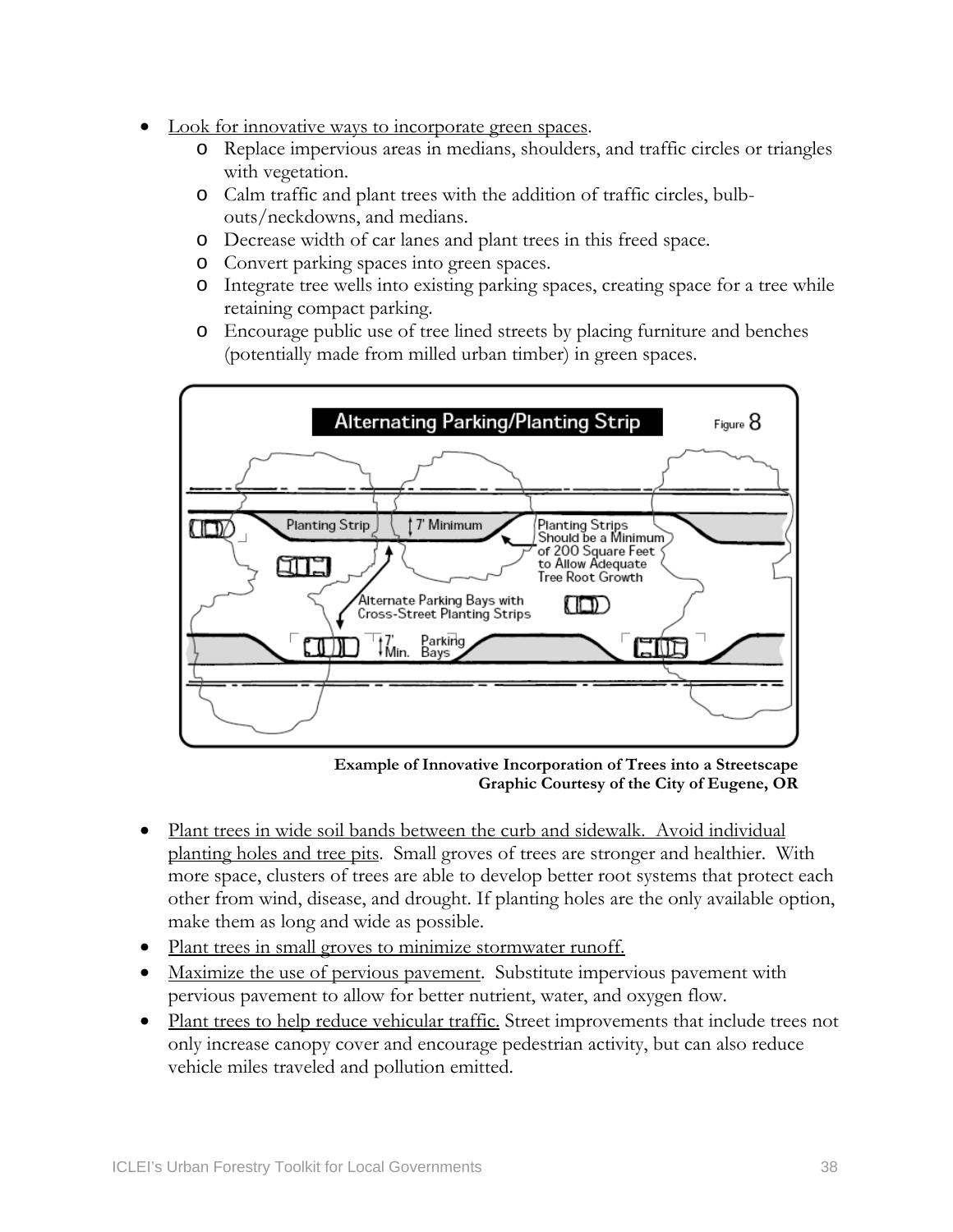o An improvement of pedestrian, mass transit, and bicycling right of ways including increased tree planting in Portland, Oregon resulted in an eight percent decrease in the amount of vehicle miles traveled, a six percent decrease in nitrogen oxide emissions, and a three percent decrease in carbon dioxide emissions.

#### **Protect Your Soils**

- Provide one cubic yard of soil volume for every five cubic yards of crown volume of a mature tree.
	- o Mature shade trees require 75-95 cubic yards of soil.
	- o Smaller trees require 10-30 cubic yards of soil.
- Meet or exceed minimum width requirements of planting zone:
	- o Lawn or herbaceous plants: three feet
	- o Shrubs: five feet
	- o Single row of trees: eight feet
	- o Double/staggered row of trees: 12-18 feet
- Use low fencing, bark mulch, or herbaceous plants should protect the soil underneath trees from compaction and erosion.
- Use tree grates to allow for soil protection along with an increased pedestrian right of way. Tree grates are appropriate only when they have easily removable rings to allow for tree growth.
- Ensure that soils are healthy and aerated. Trees need nutrients, oxygen, moisture and a sturdy soil structure in order to grow and remain healthy.
- Use structural soils where appropriate. Structural soils are an engineered mix of gravel and soil that prevent soil compaction, facilitate drainage and access to nutrients and oxygen, and allow for deep root growth. These soils should be used in areas where trees are planted near or adjacent to pavement. Structural soils provide a good mix of nutrients for plant health and structural support for the surrounding pavements. Using structural soils will help to minimize future maintenance costs and maximize tree growth and health.
	- o The life expectancy of a tree is four to five times greater when adequate soil volume is provided for root growth.

#### **Save Energy by Planting Trees**

- Follow the planting guidelines in the *Trees Save Energy* fact sheet in this toolkit to reduce energy costs due to the cooling and heating of buildings. Remember these tips:
	- o West is best
	- o Let the sun shine in from the south
	- o Big trees are better
	- o Keep the air conditioner cool
	- o Direct winds up and over
	- o The more trees the merrier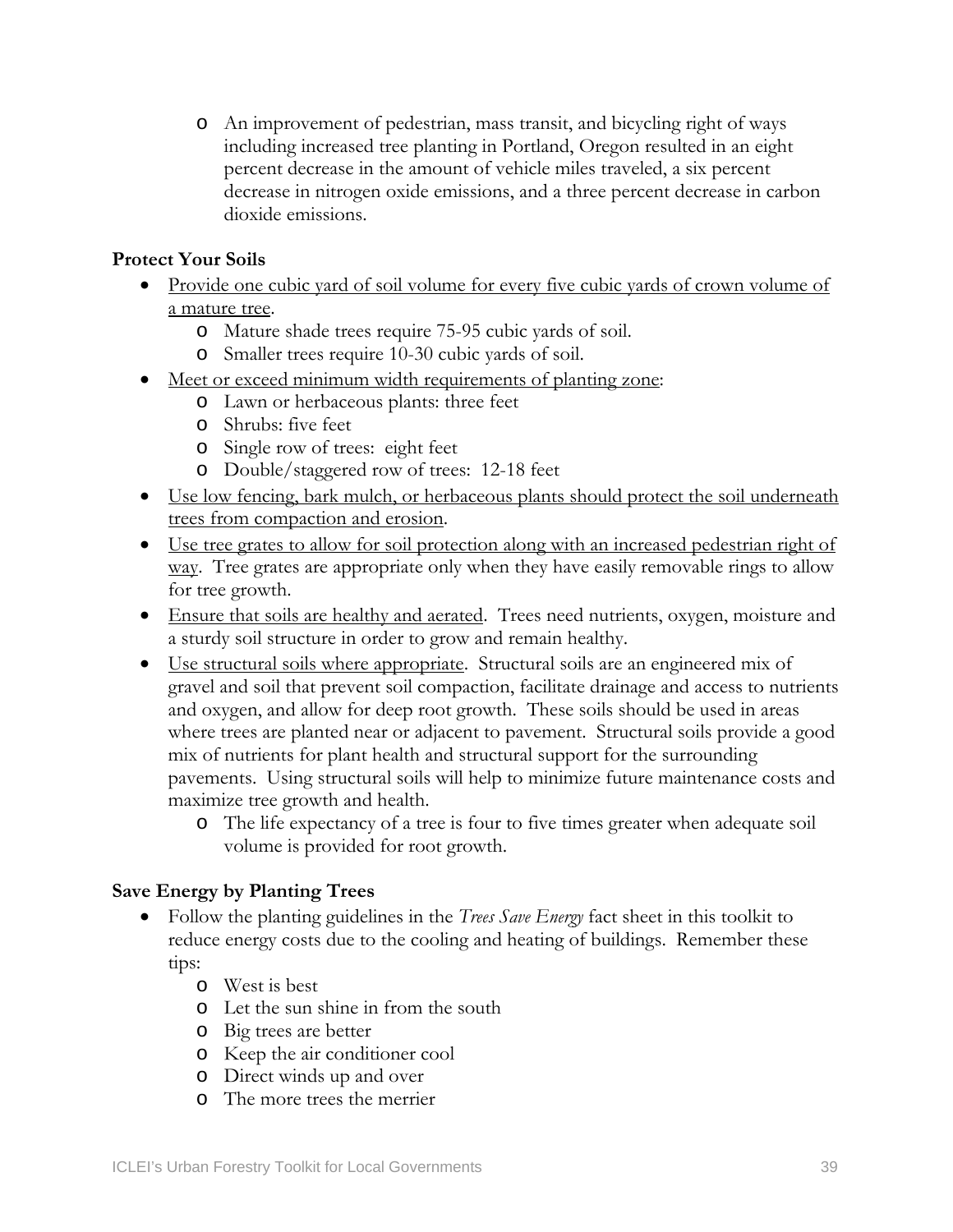#### **Choose the Right Species**

- Plant the right species for the location. Understanding the physiological requirements of different tree species is crucial to ensuring the health and longevity of the urban forest. Foreseeing potential conflicts with power lines, sidewalks, and underground utilities during the planting stage will reduce maintenance costs in the long run.
- Choose large shade trees over small trees since they will provide the most benefits over the long term. Large trees provide greater energy savings, air and water pollution mitigation, runoff reduction, visual impact, traffic calming, increase in property values, and carbon sequestration.
- Ensure the urban forest has a high diversity of species. Low diversity makes urban forests more susceptible to disease and insect infestation. The USDA recommends that any one species does not account for more than five percent of an urban forest. This may also help to mitigate potential widespread mortality related to climate change.
- Plant native species. Because native plants are best adapted to the local climate and site conditions they will be more resistant to drought and will require less fertilizer. In addition, natural wildlife habitats will be preserved.
- Plant low-maintenance trees. Choose trees that require less pruning and trimming and are more adapted to local climate and site conditions. In turn, this will reduce the amount of greenhouse gas and air pollutant emissions released due to maintenance activities.
- Reduce water consumption by planting drought-resistant species. If necessary use efficient irrigation systems to water the landscape.
- Plant trees that emit low amounts of biogenic volatile organic compounds.
- Choose trees that are in-leaf when precipitation is greatest to maximize water storage capacity and reduce run off.

### *Maintenance Guide*

"Since the up-front costs to establish trees have already been made, keeping these trees healthy and functional is one of the best investments communities can make." *-Greg McPherson, director of the Center for Urban Forest Research, Southwest Station.* 

#### **Successful Strategies**

- Get volunteers to do the work! Start a new program or work with already established non-profit groups to engage volunteers to plant and maintain trees. This will reduce costs and get the work done.
	- o Oakland, CA gives away free street trees to homeowners/property owners who are willing to care for the tree. The city will plant the tree and provide future maintenance if homeowners will agree to water the tree and protect the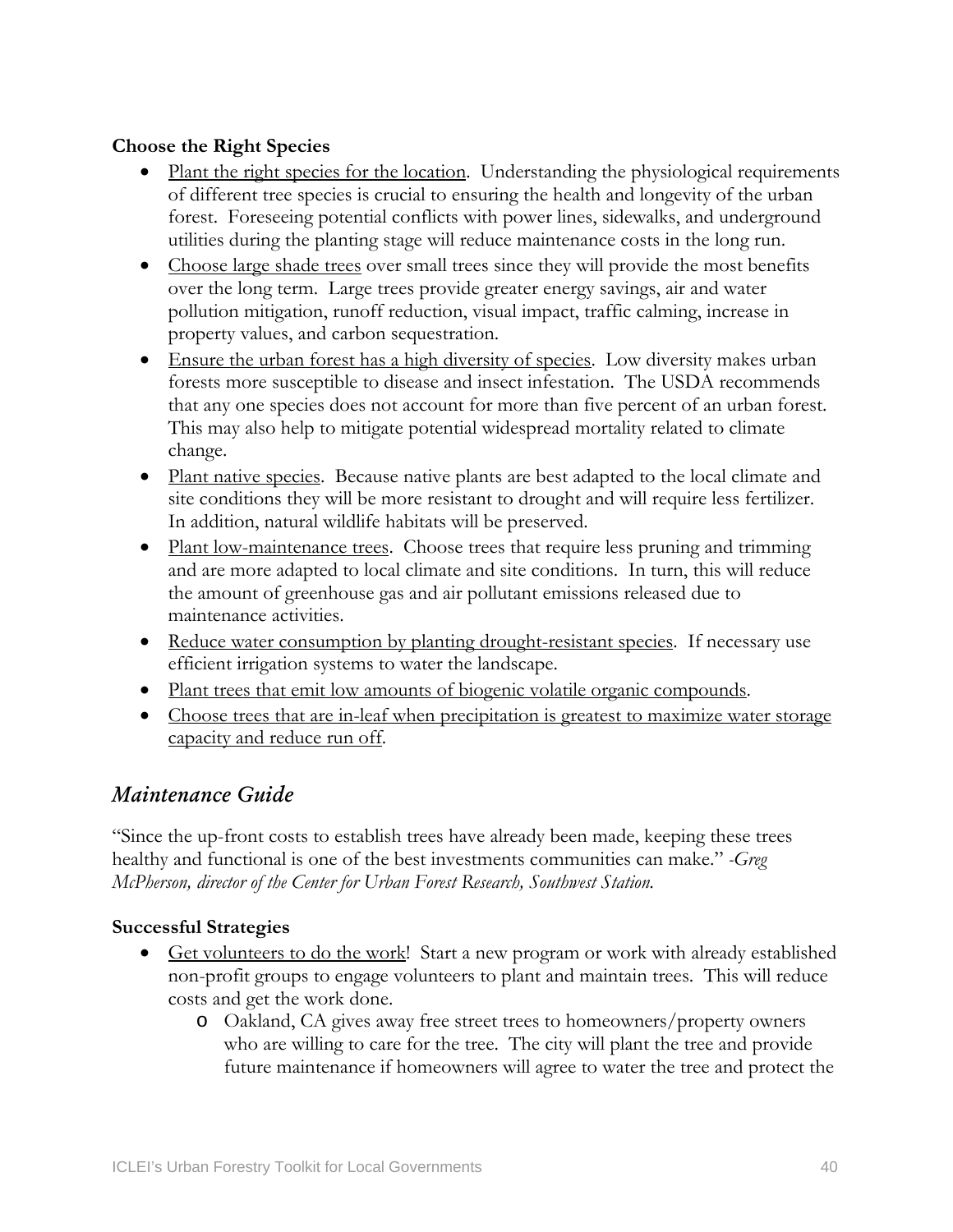soil with mulch or woodchips for the first 3 years. These types of programs help to ensure that sensitive new trees will survive.

- Establish a graduated maintenance cycle that includes all trees in the municipality. Prune small trees every eight years, medium trees every seven years, and large trees every twelve years
- Prune early. Pruning soon after the establishment of a tree will train young trees to have strong branching structures that require less frequent trimming and shaping in the future.
	- o Ideally young trees should be pruned every other year for the first five years after planting.
	- o Pruning costs increase as the tree matures, so get it done when it's cheapest.
- Reduce the use of maintenance activities that release emissions. When appropriate, use rakes instead of leaf blowers and handsaws instead of chainsaws.
- Protect trees in construction zones. Make sure the trunk, canopy, and roots are protected.
- Survey trees for pest infestation and disease. By catching pests and diseases early, widespread outbreaks can potentially be evaded.
- Create a list of resources, including nurseries, arborists, landscape architects, and consultants, that homeowners and city officials can draw on to plant, maintain, and dispose of trees. These contacts should be provided with a list of species acceptable to your local climate. Accessible and environmentally responsible resources will help to make sure that urban forests on private and civic land are properly taken care of.

### **Other Innovative Strategies**

- Build recharge areas under parking lots and holding tanks and cisterns under playfields.
- Allow for surface area ponds to accumulate water.
- Construct riparian retention and treatment areas, or "rain gardens."

Following this planting and maintenance guide will help to reduce costs in the long run, increase the vitality of the urban forest, and decrease emissions released to unnecessary maintenance activities. By allowing trees to have adequate growing space, future maintenance costs will be lowered and trees will be healthier, larger, and longer-lived. In the long run, healthy and sustainable urban forests will provide more environmental, social, and economic benefits.

#### **References**

Akbari, ed. *Cooling our Communities: A Guidebook on Tree Planting and Light Colored Surfacing* Environmental Protection Agency 1992

Brown, Hillary, Steven Caputo Jr., Kerry Camahan and Signe Nielson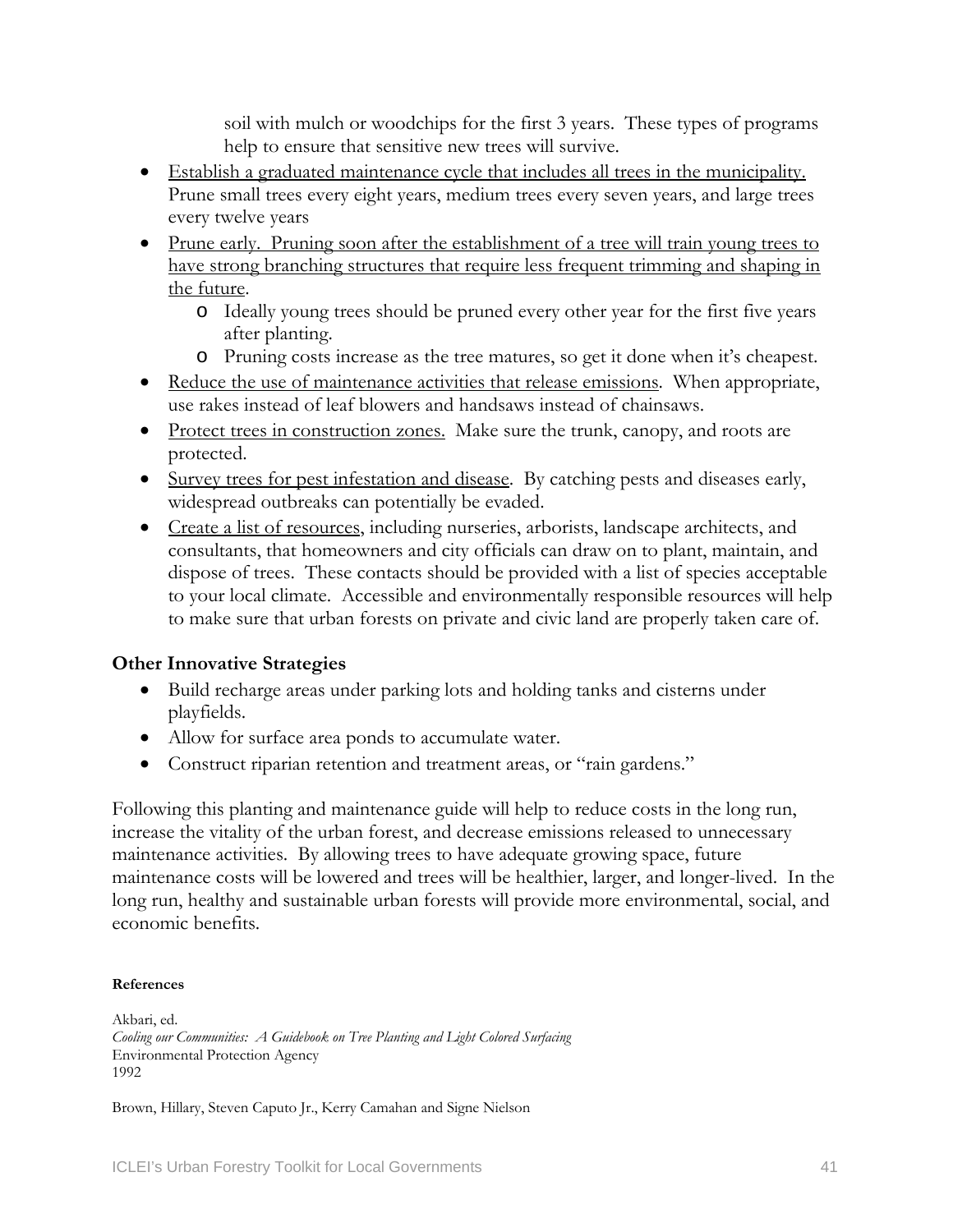*High Performance Infrastructure and Guidelines*  NYC Department of Design and Construction & Design Trust for Public Space 2005 [http://www.designtrust.org/pubs/05\\_HPIG.pdf](http://www.designtrust.org/pubs/05_HPIG.pdf)

Coulter, Maggie *Utilizing California's Urban Forests*  Newsletter for California Integrated Waste Management Board 2004 [www.ciwmb.ca.gov/calmax/inserts/2004/spring/spring%20.pdf](http://www.ciwmb.ca.gov/calmax/inserts/2004/spring/spring .pdf) 

Doherty, Karen, David V. Bloniarz, and H. Dennis P. Ryan *Positively the Pits!—Successful Strategies for Sustainable Streetscapes*  Tree Care Industry 2003 <http://www.umass.edu/urbantree/publications/pits.pdf>

Kuhns, Michael *Planting Trees For Energy Conservation: The Right Tree in the Right Place*  [http://extension.usu.edu/forestry/HomeTown/Energy\\_TreesandEnergy.htm](http://extension.usu.edu/forestry/HomeTown/Energy_TreesandEnergy.htm)

Grabosky, Jason, Nina Bassuk, and Peter Trowbridge *Structural Soil: An Innovative Medium Under Pavement That Improves Street Tree Vigor*  Ithaca, NY: Cornell University Urban Horticultural Institute [www.hort.cornell.edu/department/faculty/bassuk/uhi/outreach/csc/article.htm](http://www.hort.cornell.edu/department/faculty/bassuk/uhi/outreach/csc/article.htm)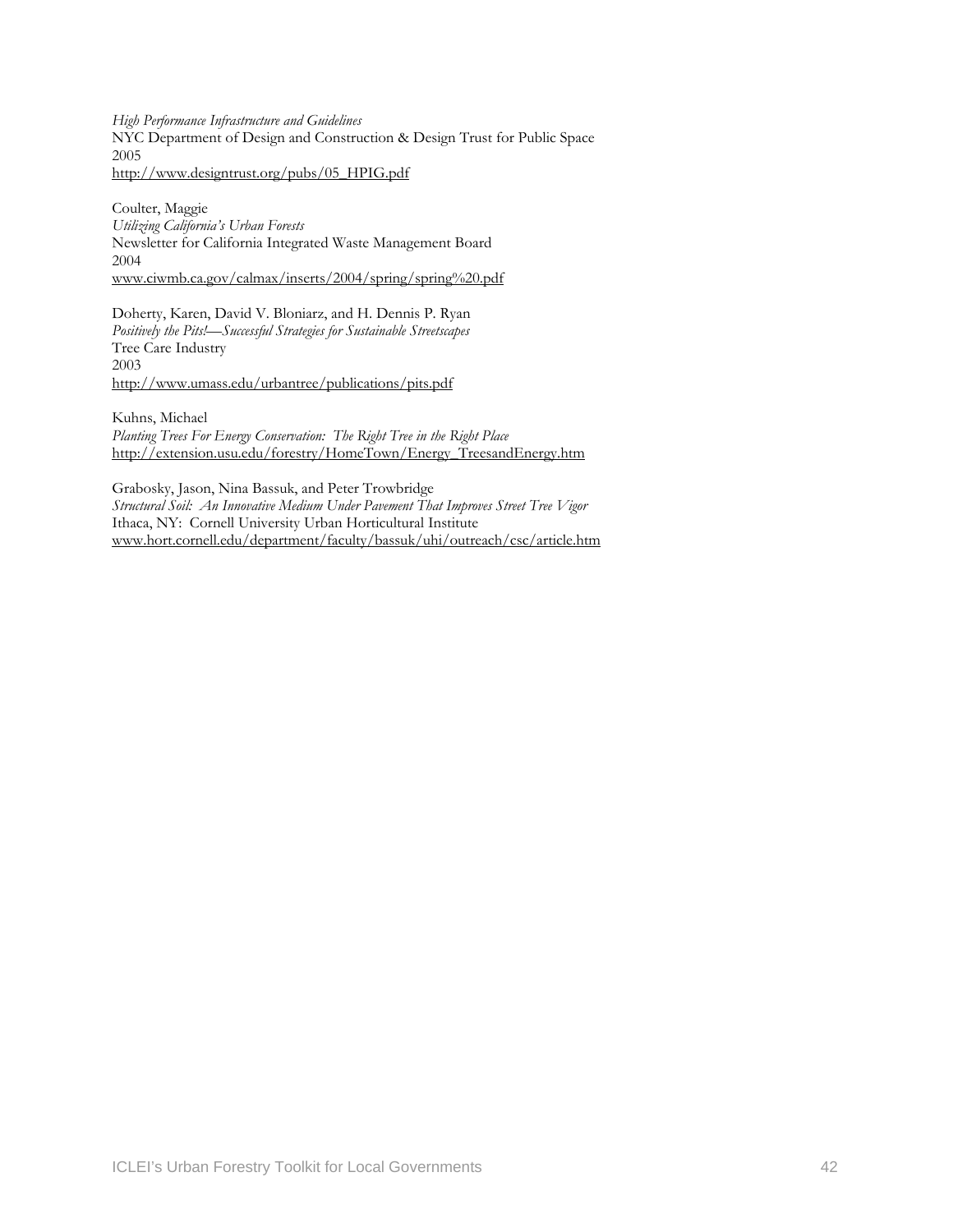## **Successful Policies and Programs**

The following section is a guide to inform city officials of the ways to achieve a successful urban forestry program. Included is an outline of the things to consider as components of an urban forestry division, important partnerships and liaisons, and sample ordinances. This outline is followed by case studies of three municipal urban forestry programs that highlight different best practices in program development and implementation.

#### **Program Organization**

- Establish a distinct urban forestry division in order to elevate and bring attention to concerns and budgetary needs of the urban forester.
- Hire a city urban forester to manage the division and oversee all urban forestry programs.
- Include district managers, administrative support, maintenance and nursery crews, and field operations staff within the urban forestry division.
- Support all new staff through an in-house training program to ensure quality.
- Establish an urban forestry maintenance shop to oversee equipment inventory, maintenance, and repair.
- Establish a municipal nursery to ensure planting of appropriate and attractive trees and vegetation.

#### **Program Goals and Operations**

- Establish an urban forest management plan that specifies the goals, best management practices, and aspirations of the urban forestry division. Included in this management plan should be a cost/benefit analysis to convince municipal leaders of the viability and advantages of the program.
- Continuously monitor progress of plan implementation to ensure compliance and make revisions when necessary.
- Create an inventory of city trees in order to most appropriately manage the forest.
- Continuously update this inventory with new information including: date and extent of pruning, tree health, signs of disease or infestation, and where and when new trees are planted.
- Utilize software programs like Stratum or City Green to quantify the benefits of the urban forest.
- Implement a regular maintenance cycle to ensure that future hazards and risks are avoided by proper pruning, removal, and replanting.
- Utilize the products of the urban forest in the most cost-effective, efficient, and environmentally friendly manner.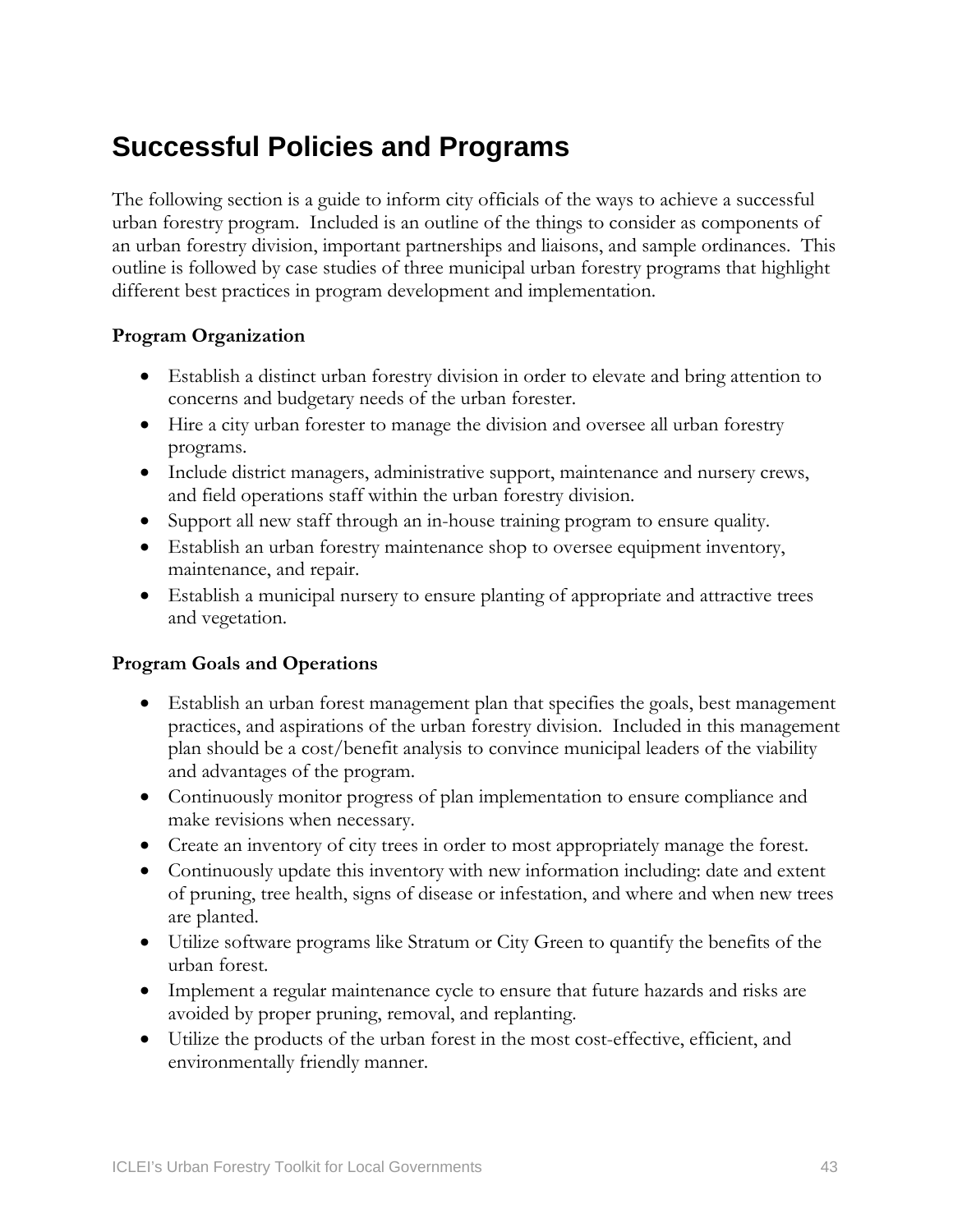- Launch a comprehensive outreach and education campaign to educate the public about the benefits of urban forestry and gain support for the program.
- Design the urban forestry program to meet community goals and build on civic pride and history.

#### **Partnerships**

- Partner with local non-profit groups to supplement municipal programs with volunteer tree planting and maintenance programs.
- Encourage the participation of volunteers and neighborhood groups since they are crucial to build support and get work done.
- Secure strong support from the mayor, city council and other municipal leaders in order elevate program goals and obtain necessary funding.
- Create solid liaisons with other city agencies to make sure that the vision of the urban forestry division is not undermined or diluted by other departments. Hiring a staff person to foster and maintain these relationships could be instrumental to the success of a program.
- Integrate urban forestry into other municipal environmental initiatives, climate action plans, and sustainability plans.
- Work with local researchers and universities to create, monitor, and evaluate management practices to guarantee excellence.
- Build relationships with educators to involve students in urban forestry by offering internships, training programs, field trips, demonstrations, and lesson plans.
- Team up with local utility companies to encourage energy reduction through tree planting.
- Engage with local arborists, landscape architects, landscape maintenance firms, and nurseries to secure their commitment to the goals of the urban forestry division.
- Construct a resource guide for citizens and municipal leaders of these individuals, companies, and firms to ensure that the division's goals and guidelines are followed.

### **Sample Ordinance Topics**

- Require tree planting with all new development, construction and roadway improvements.
- Require new tree planting on public and private property to attain a goal of at least 25 percent canopy cover. Approval for tree removal in the form of a permit should be required to assure new trees are planted in place of trees being removed.

**Example Urban Forestry Ordinances**  Swiecki, T.J. and E.A. Bernhardt Guidelines for Developing and Evaluating Urban Forestry Ordinances 2001 http://www.isa-arbor.com/publications/ordinance.aspx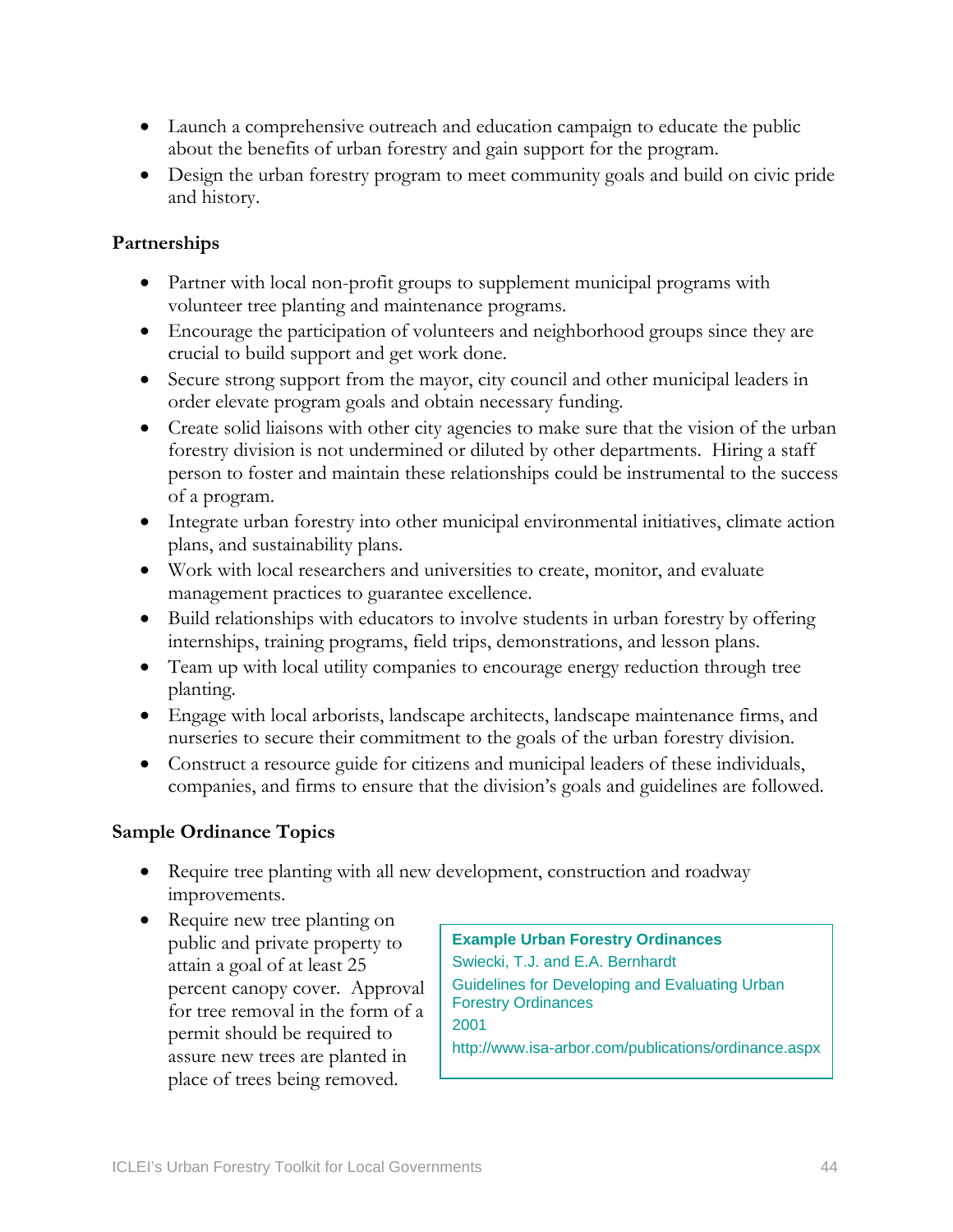- Require new and refurbished parking lots to attain 50 percent canopy cover after 15 years.
- Regulate tree planting by specifying species and placement of trees.
- Require new construction or significant redevelopment to meet a certain percentage of canopy coverage or pay impact fees that the local government can use to preserve tree tracts and plant trees in other locations.
- Require an assessment and approval of tree removal requests. Protect historic, memorial, and native trees by restricting and regulating terms of removal.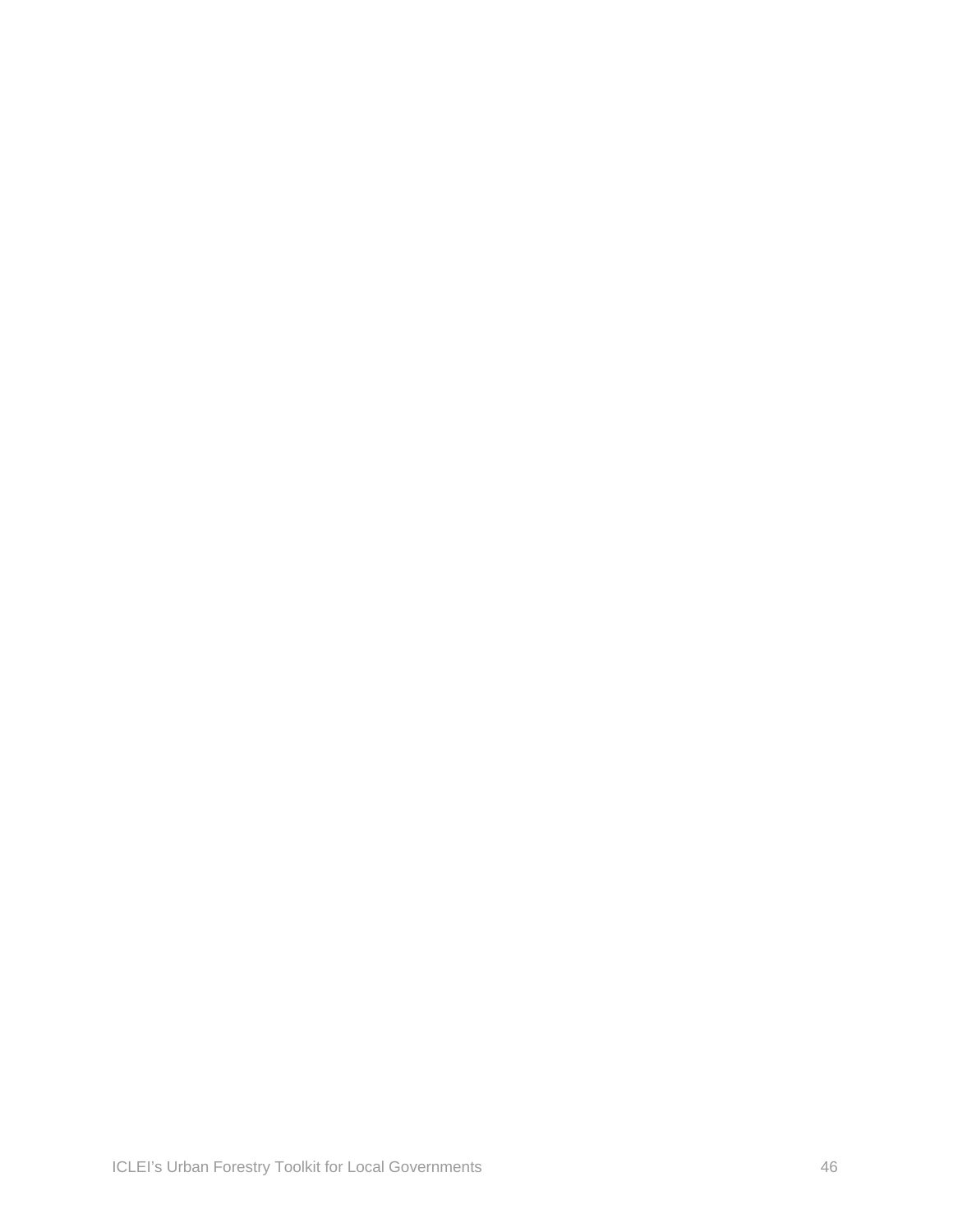## Case Study #1: **Milwaukee: Financing & Managing the Urban Forest**

Milwaukee's urban forestry program is acknowledged as one of the most successful in the United States. The program has a long history, dating to the establishment of the Forestry Section in 1917. At that time the city employed a city forester, Otto Spidel, whose strong leadership built the structural and philosophical basis on which the present Forestry Section rests. After 1918 the section quickly grew and by 1925 the department employed over fifty people. Today the City Forester manages a team of three District Managers, who each manage Forestry Operations Managers, Technicians, and Crew Leaders. Spidel also oversaw the establishment of the Municipal Nursery and Forestry Maintenance Shop, which both continue to offer operational support to the section by supplying plants and repairing tools. This strong operational structure and staff allow for efficient, productive, successful, and innovative management. This historical tradition coupled with successful management practices is crucial to the continued success and financial support of the section.

#### **Present Section Structure**

Milwaukee's Forestry Section is located within the City of Milwaukee's Department of Public Works. A department commissioner, who reports to the mayor, is responsible for all operations of the department. He meets with section heads separately and in broader department-wide meetings to ensure that the voice of each section is heard by the mayor and that close connections are maintained between departments. The Forestry Section thus has the advantage of being aware of potential problems that may otherwise have gone unseen. Any work conducted by another department that has an impact on city trees (e.g., road and sidewalk construction, new building development, storm drainage development, transportation issues) must be reviewed by the Forestry Section. This allows the department to minimize damage to trees, maximize tree replacement and planting, and hold contractors responsible for tree damage or loss. This inter-departmental communication and support is essential for proper forest management and care.

#### **Budgeting on Outcomes**

In addition to inter-departmental support, the Forestry Section boasts strong support from the Mayor and Common Council. This support is manifested in their willingness to continue to allocate appropriate funding. In order to secure funding the Forestry Section must first submit a budget proposal to the Department of Public Works. The budget proposal that the Forestry Section writes is concise and is based on outcomes. Extensive initial analysis of its operations forms the basis on which each budget proposal rests. For example, for a budget of \$8 million, the Forestry Section guarantees a 70 percent favorable rating or customer satisfaction, as well as 80 percent satisfaction for \$9 million, and 90 to 100 percent satisfaction for \$10 million. Another tactic the section uses to directly frame the effect of funding levels on mortality rates is to convey that a certain amount of funding will support a mortality rate of a particular percent. With any decrease in funding the mortality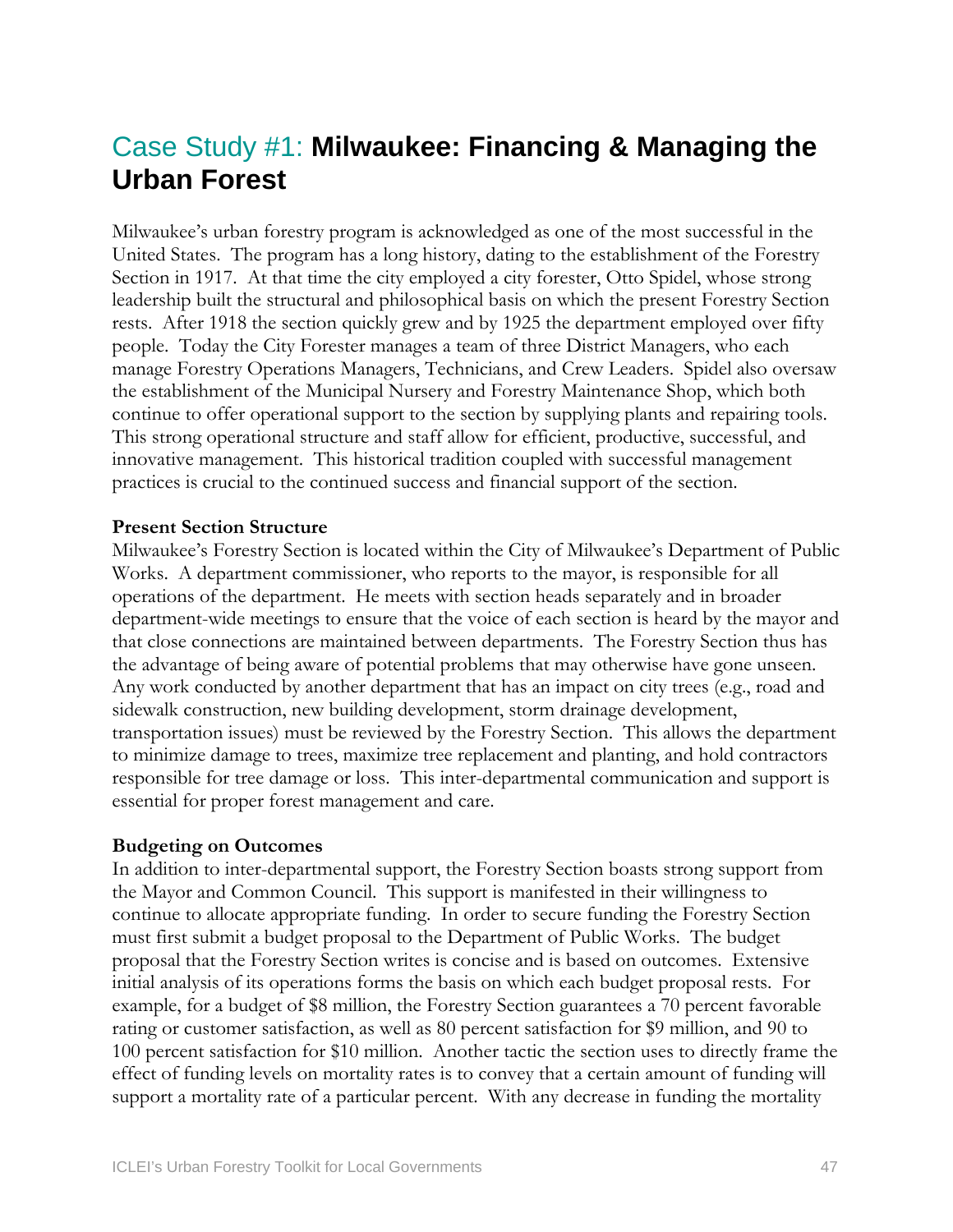rate will rise. This type of budget is much easier for city leadership to understand because it does not have to analyze the costs of maintaining, planting, and removing trees. This budget strategy has also proven to be highly successful, since at \$11 million (\$18.50 per capita) annually, the Forestry Section budget is the highest in the country.

Once the Department of Public Works has reviewed the budget proposal, it submits a departmental budget to the mayor, who makes appropriate changes and submits his budget to the Common Council. In recent years, both the mayor and council have been reluctant to cut planting budgets. They are more willing to cut tree maintenance budgets in order to retain funds for planting. In some instances the council has even vetoed some of the mayor's cuts to planting budgets. Although these small victories are significant to the Forestry Section, section staff are adamant that forest management funds should not be cut so as to ensure their top priority of public safety.

In addition to receiving money from the City, the Forestry Section also looks to receive grants from both State and Federal sources. The section was successful in acquiring \$350,000 from the FY 2006 Interior and Related Agencies Appropriations bill passed by the Senate Appropriations Committee in the summer of 2005. This grant was given to the Forestry Section to replace asphalt playgrounds with trees to reduce stormwater runoff and improve school grounds. Senator Herb Kohl (Wisconsin), understands that, "projects like this that serve a dual purpose are good investments of our scarce federal dollars," and that, "urban forestry programs have been used with great success in other communities,"[30](#page-47-0) With support from important political leaders, Milwaukee's urban forest flourishes.

#### **Forest Management Goals**

With support from the mayor, council, and other departments, and a relatively healthy budget, the Milwaukee Forestry Section is able to manage the city's urban forest with innovation and excellence. The Forestry Section's primary forestry goals are to maintain public safety, sustain a healthy urban forest, to beautify city streets and neighborhoods, and thereby provide a better quality of life for citizens and visitors. The section also seeks to "maximize the environmental and psychological benefits of the urban forest, while enhancing both landscape and property values."[31](#page-47-1) 

#### **An Excellent Workforce**

One reason the Forestry Section is particularly successful is that it has implemented a comprehensive employee training program. All entry-level "Urban Forestry Specialists" must go through a six-month training program that results in a professional workforce with a common work-ethic and set of goals. The two groups of field employees, Arborists and Landscape Gardeners, are cross-trained in order to increase efficiency and allow for yearround employment. Year-round employees, such as Arborists, offer many more long-term benefits and contributions than seasonal employees. Arborists, usually in charge of tree

 $\overline{a}$ 

<span id="page-47-0"></span><sup>&</sup>lt;sup>30</sup> Senator Kohl's webpage: www.khol.senate.gov<br><sup>31</sup> Forestry Division website

<span id="page-47-1"></span>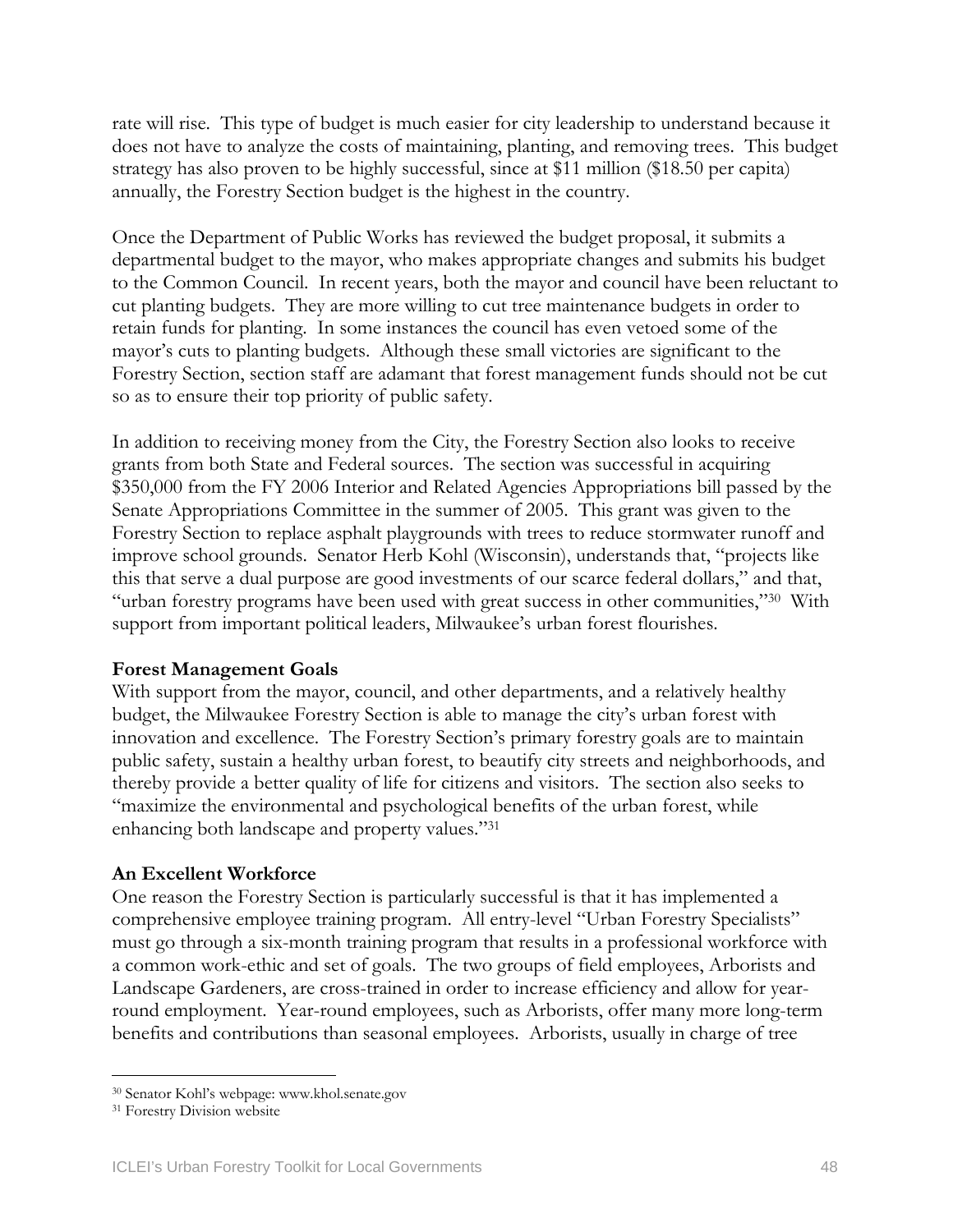planting and removal, structural pruning, lift truck operation, cable and bolting techniques, and plant health care, are also trained in landscape gardening techniques such as irrigation installation and repair, planting and maintenance of annuals, perennials, turf, and shrubs. Landscape Gardeners are in turn trained to perform the tasks of Arborists. This crosstrained, flexible, and stable workforce is able to reduce the time necessary to complete an operation. This comprehensive training has greatly increased the efficiency and stability of the Forestry Section and has enabled it to allocate funds more diligently.

Forestry Section staff are not only trained in all urban forest operations, they are also encouraged to make creative suggestions to ensure maximum efficiency. The section believes that employees who interact with the public and are familiar with on-the-ground practices should be able to make innovative choices, suggestions, and decisions about their job duties. This type of "teamwork" approach not only empowers employees, but fosters innovation and success. The City has also made an effort to increase the diversity of the Forestry workforce to be more representative of Milwaukee's demography. The section can even boast that it has trained and hired the first two African-American female arborists in the United States. The inclusion of women and people of a variety of ethnic backgrounds has enabled the Forestry Section to be more sensitive to reaching out to the whole Milwaukee community.

#### **Partnerships**

In addition to these training programs, employee support, and encouragement of diversity, the Forestry Section has partnered with the University of Wisconsin-Stevens Point (UWSP), which has one of the best collegiate Urban Forestry Programs in the U.S., to provide undergraduate and graduate students with internship work experience. These internships not only provide valuable work experience for the students, they also provide the city with employees who have a vested interest in urban forestry in Milwaukee. The partnership with UWSP also allows for research opportunities like maintenance modeling of the city's urban forestry program.

#### **Superior Management**

When Dutch elm disease hit Milwaukee in the 1950s, public support for the program grew due to widespread dismay over the destruction. The disease killed approximately 200,000 elm trees in Milwaukee causing the city's canopy cover to fall to 16 percent. This figure was determined by the use of the CITYgreen software developed by American Forests. The software enabled the Forestry Section to quantify many different aspects of the urban forest, like percent canopy cover. The software also calculated that the urban forest reduced stormwater flow up to 22 percent and was worth \$15.4 million in benefits, annually sequestered 1,677 tons of carbon with a value of \$1.5 million, and provides \$25 annually in direct energy savings per household. With these numbers, the section adopted a new goal to increase the canopy cover to 40 percent initiating new policies and changes.

The most significant change was the establishment and funding of a non-profit group, GreeningMilwaukee. The Common Council founded the new organization with the primary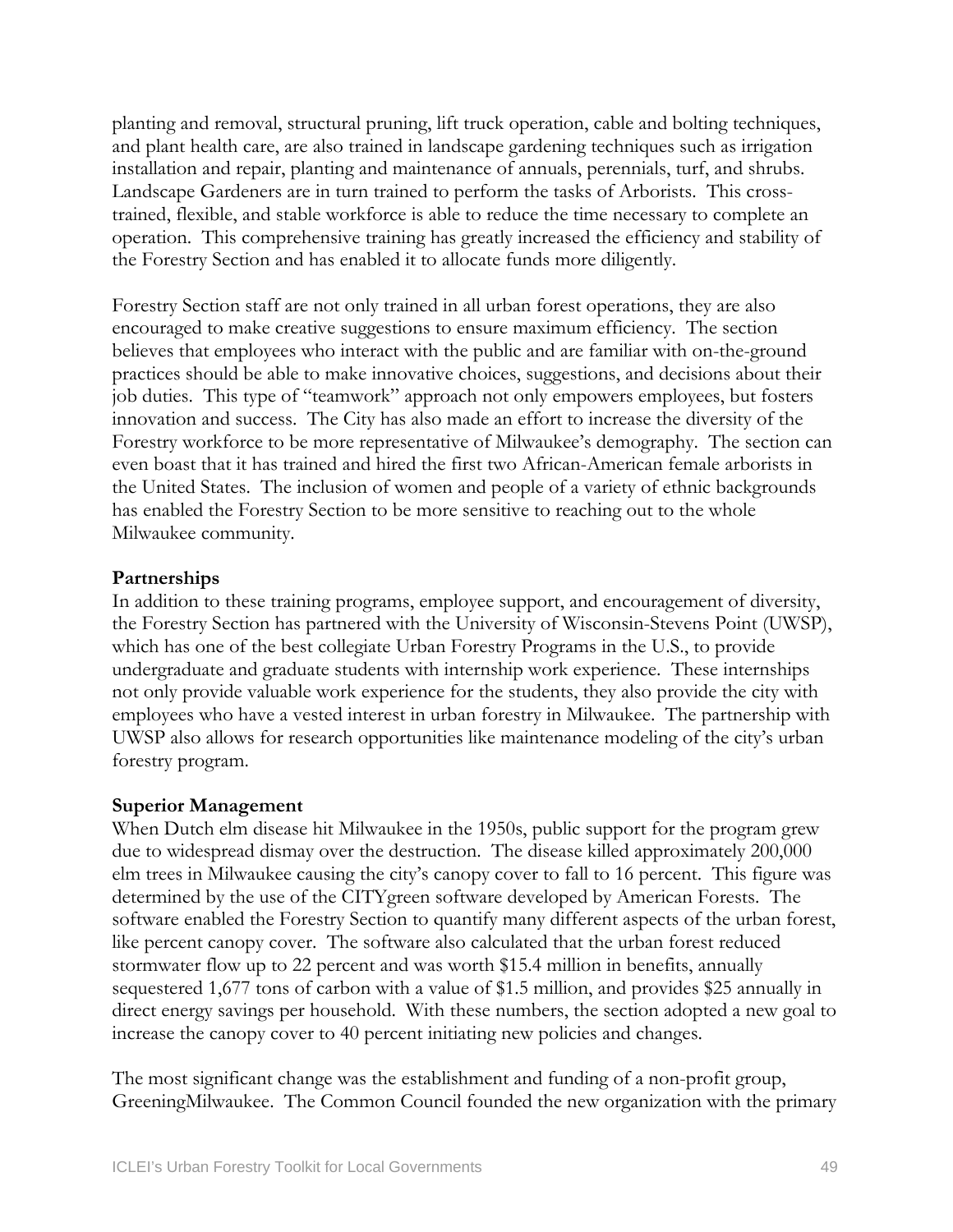objective to increase tree planting and encourage proper maintenance of trees on private property, which the City felt it did not have proper access to. This allocation of responsibility enabled the City to more confidently attempt to reach its goal of 40 percent canopy cover. GreeningMilwaukee has been able to increase tree planting on private property through the "Adopt a Tree" program. This program offers homeowners a free tree if they are willing to go through a tree planting, care, and maintenance training session, plant the tree, and maintain it for its lifetime. The organization first evaluates the available space and recommends an appropriate species before they choose a tree. This program enables homeowners to not only have a new tree, but also helps to provide for its proper care.

The Forestry Section is responsible for the care and maintenance of all trees on civic property. The city is broken up into 160 acre management units that are maintained with regular pruning cycles. Trees smaller than 12 inches in diameter are pruned every three years and trees larger than 12 inches in diameter are pruned every six years. This proactive management enables the Forestry Section to detect problems early, prevent future problems, and prolong the lifespan of its trees. Large mature trees that have long lifespans not only require less maintenance over the course of their lives, but also provide greater environmental, psychosocial, and economic benefits. Milwaukee's proactive management practices pay off with an average street tree age of 62 years – twice the national average!

The continued success of Milwaukee's Forestry Section is dependant on its ability to maintain this level of high quality management. Since Milwaukee's proactive management prolongs the lifespan of trees and increases tree health, the Forestry Section can report higher numbers of benefits to the community. Providing these positive numbers to policy makers secures adequate funding, which will in turn continue to benefit the urban forest. Overall, this encouraging cycle demonstrates that the urban forest is an investment opportunity for cities that will continually appreciate in value over time.

#### **References**

Kohl, Herb, Wisconsin Senator *Kohl Secures \$350,000 for Milwaukee Urban Forestry Program to Stop Stormwater Runoff and Improve Playgrounds*  <http://www.senate.gov/~kohl/press/05/06/2005615549.html>

Cole, Preston *The New Arborist* 

Cole, Preston *Reinventing Municipal Urban Forestry Program Budgets*  Growing Greener Communities, Proceedings of the Sixth National Urban Forest Conference 1993 American Forests, 1994

Esposito, Katherine *Greening the Cities: Who Knew? Milwaukee is a Tree-Hugger's Paradise, Providing a National Model for a Growing Urban Forestry Movement*  Wisconsin Academy Review Winter 2005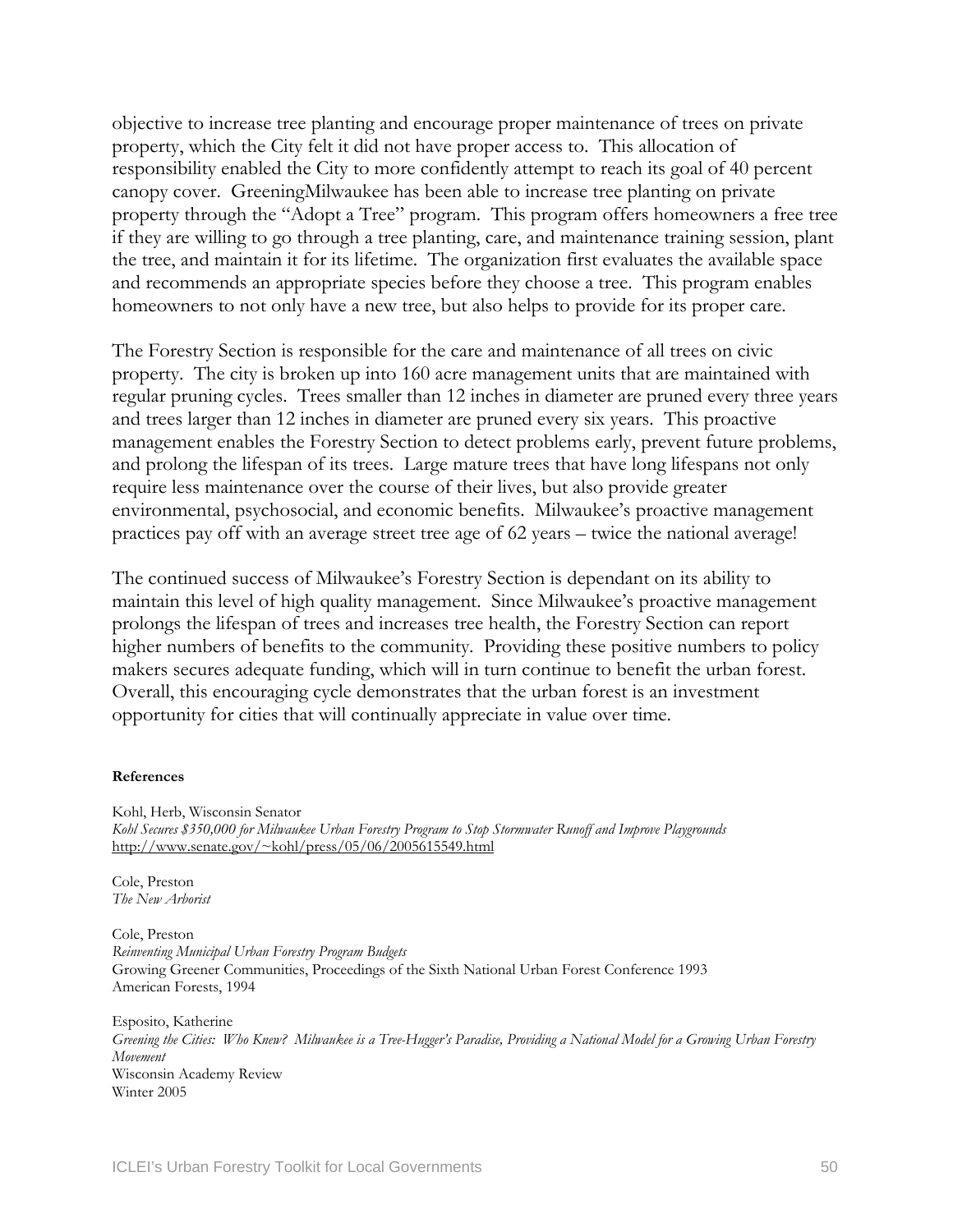Milwaukee Green Team *Green Team Report to Mayor Tom Barrett*  October 2005

Kujoth, Kimberly, Environmental Policy Analyst with the Milwaukee Department of Public Works *Correspondence with Jennie Wheeler, Program Assistant, ICLEI*  December 2005

Ohio Department of Natural Resources, Division of Forestry Urban Forestry Research *City of Milwaukee*   $2005$ <http://www.ohiodnr.com/forestry/Urban/northyork/milwaukee.htm>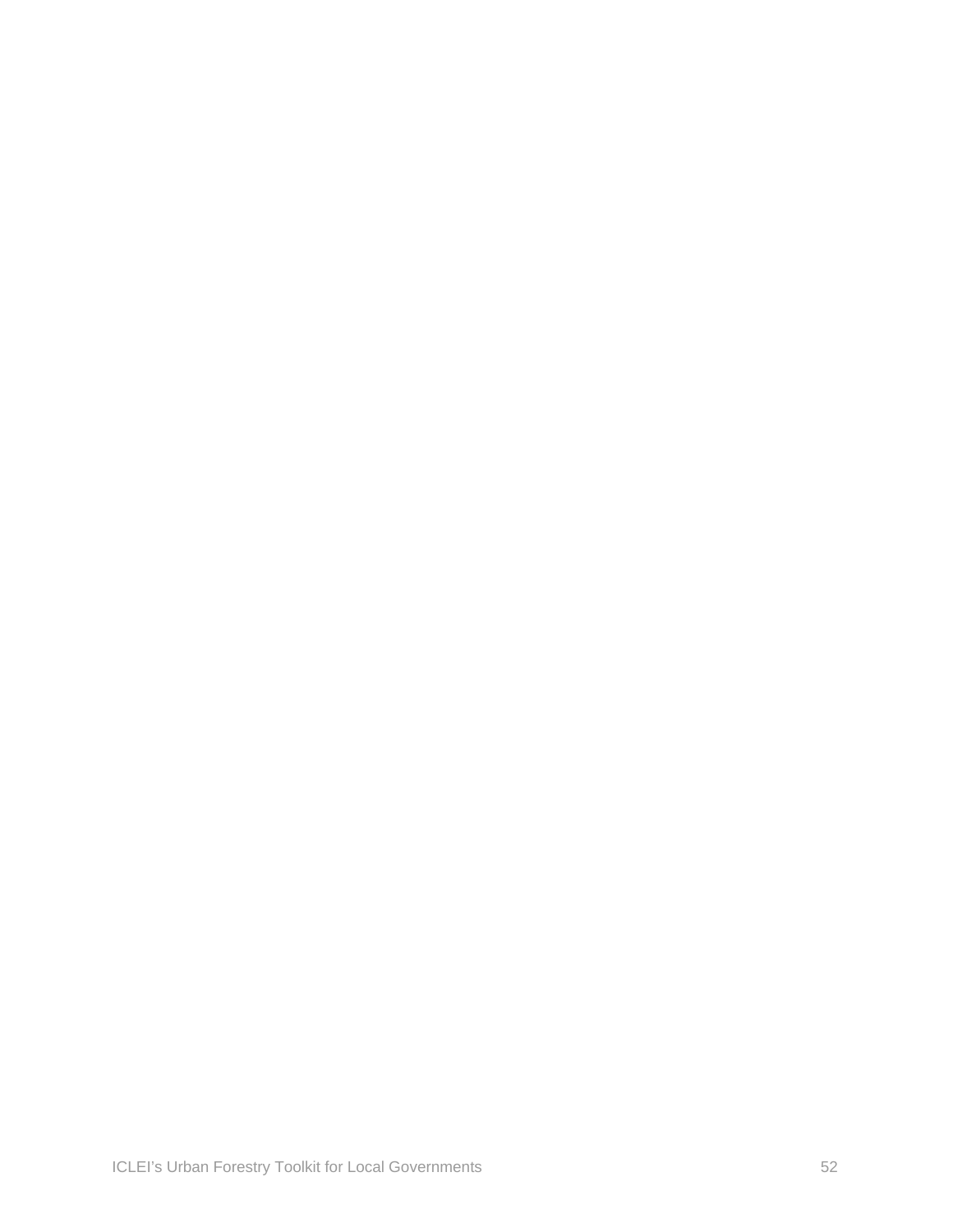## Case Study #2: **Sacramento: Fostering Regional Partnerships & Adopting a Guiding Framework**

The citizens of Sacramento have valued their trees as an important resource since the city was established in 1839. In the 1870s, after Sacramento became the permanent capitol of the state of California, a large-scale planting program intended to beautify the city adorned downtown streets with American and English elms that are still inspiring Sacramento's citizens today. As these trees grew, so did public support of the city's urban forest. This was partly due to the editor of the *Sacramento Bee*, C.K. McClatchy, whose paper continuously published articles declaring Sacramento a "City of Trees." Today Sacramento boasts that it has the most trees per capita (one tree to every two citizens) of any city in the world. This long history of investment and continued active public support strengthens the city's ongoing dynamic urban forestry program.

Two aspects of Sacramento's urban forestry program have been crucial to its success. First, city officials have been willing to adjust their programs in order to reach their goals to build, in the words of Joe Benassini, City Tree Services Manager, "the best urban forest possible." Sacramento has a guiding framework for its urban forestry program, complete with goals, best management practices, and ordinances to help facilitate achievement of this goal. Second, and perhaps most important, the City of Sacramento has developed strong alliances with the Sacramento Tree Foundation (STF—a non-profit urban forest advocate group), the Sacramento Municipal Utility District (SMUD), and other cities within Sacramento and Yolo counties. These alliances have benefited the city by providing citizen, volunteer, executive, and peer support. Without this cooperation and encouragement, the city's own programs would not be as successful as they are today.

#### **A Willingness to Adapt**

The willingness of city officials to modify existing programs has empowered the current urban forestry division with tools to build a strong program. The City created its first Urban Forest Management Plan (UFMP) in 1994 as a guide to provide a sound basis for the management of the urban forest. However, in the nine years following its publication, the city was only able to reach one of the many goals outlined in the UFMP. These original goals included:

- Establish the value of the urban forest;
- Develop a pro-active approach to tree management;
- Integrate design guidelines into a city-wide plan;
- Document accepted management practices;
- Establish adequate funding sources; and,
- Increase public awareness, stewardship, and support.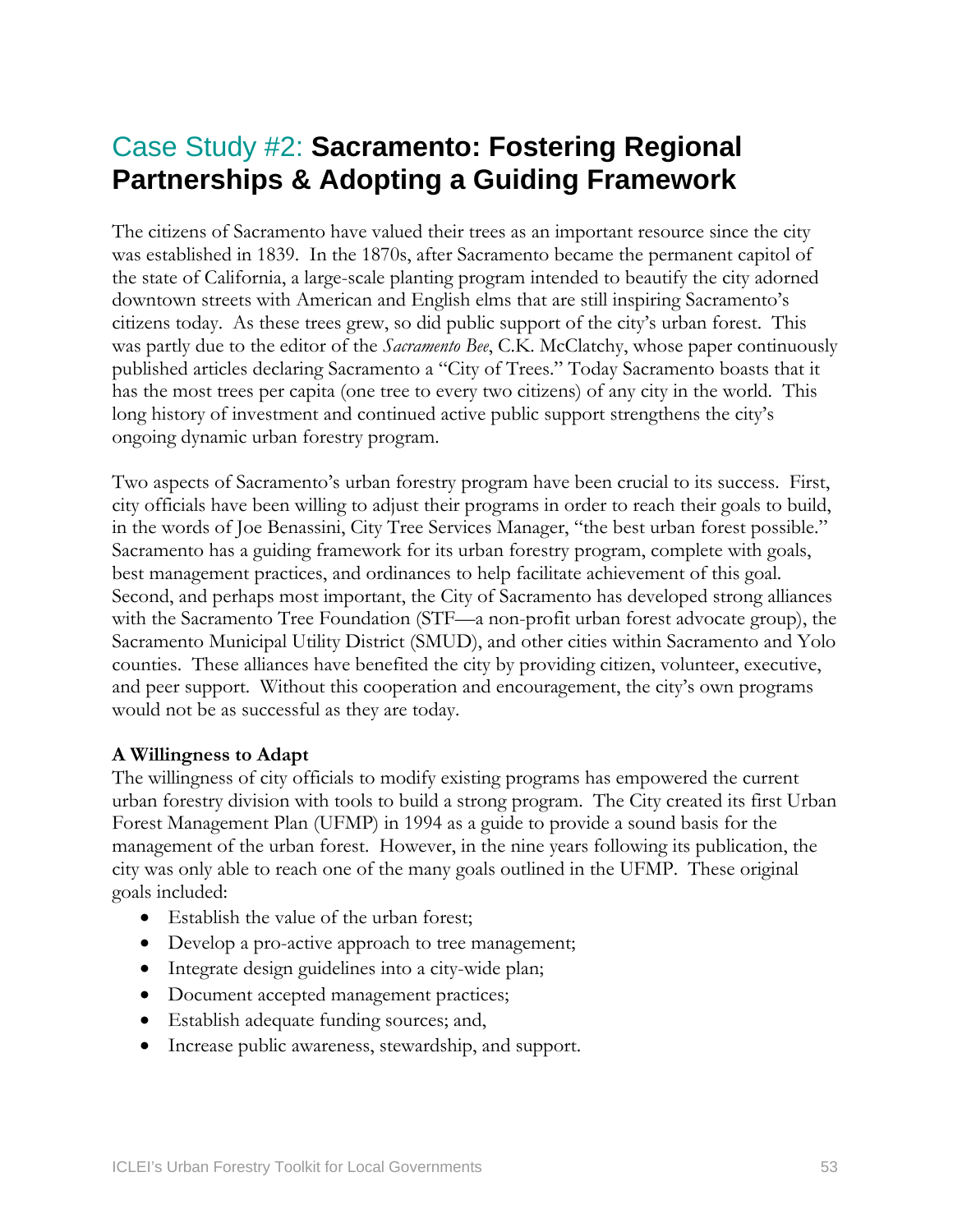Realizing that the UFMP was not successful, the City initiated a new report to explore opportunities for improvement. The Sacramento Tree Services Best Management Practices Report (BMP), issued in 2003, revealed past failures and again outlined future goals for the management of the urban forest. The BMP concluded that earlier goals had not been reached because the Tree Services Department suffered from an insufficient number of staff, inadequate funding, and a high level of reactive maintenance issues, and was not following recommended management practices. The goals of the BMP report were to evaluate past practices and failures and to provide tangible ways for these goals to be reached.

Following the city council's adoption of the BMP as an action plan, Robert Overstreet, director of Parks and Recreation, with the support of the mayor and city council, began a major re-organization of his department. Tree Services, formerly a section of Parks and Recreation, became its own division. This meant that the concerns and issues of the city urban forester (a new position) would not only be elevated in importance, but that he could also bring them to the budgeting table.

Today the department has fifty-four full and part-time staff under the management of the city urban forester. These people are responsible for carrying out the new management goals outlined in the 2003 BMP. In the two years since its inception, the new division has been successful in initiating some of its most critical objectives. For instance, the City has begun a tree inventory to understand what comprises its urban forest and to identify critical issues. This inventory will be the factual basis on which all future management decisions will be based. Sacramento's determination to create a model urban forest has succeeded through its ability to evaluate, monitor, and transform existing programs.

#### **Partnerships**

The partnerships Sacramento has forged and continues to maintain with the Sacramento Municipal Utility District (SMUD), the Sacramento Tree Foundation (STF), and other surrounding cities have been vital to the success of its urban forestry programs. Since 1990, SMUD and STF have encouraged utility customers to plant trees to reduce energy costs by providing free trees (courtesy of SMUD) and expert advice (courtesy of STF) to residents who agree to plant and maintain them. Not only does SMUD offer a free tree, but also an online calculator tool. The "Tree Benefits Estimator" estimates the annual amount of electricity saved and annual carbon dioxide sequestration of trees shading buildings in Sacramento County. SMUD also provides a list of landscape contractors and planting instructions to ensure that trees are planted and cared for appropriately. This technical support has not only encouraged thousands of customers to plant more trees, but informs them of the important energy saving benefits of trees. Together SMUD and STF have planted over 350,000 trees across Sacramento County.

The Sacramento Tree Foundation has been integral to the development of Sacramento's urban forest by implementing sustained and aggressive public outreach programs and developing a comprehensive regional urban forestry initiative called Greenprint. From its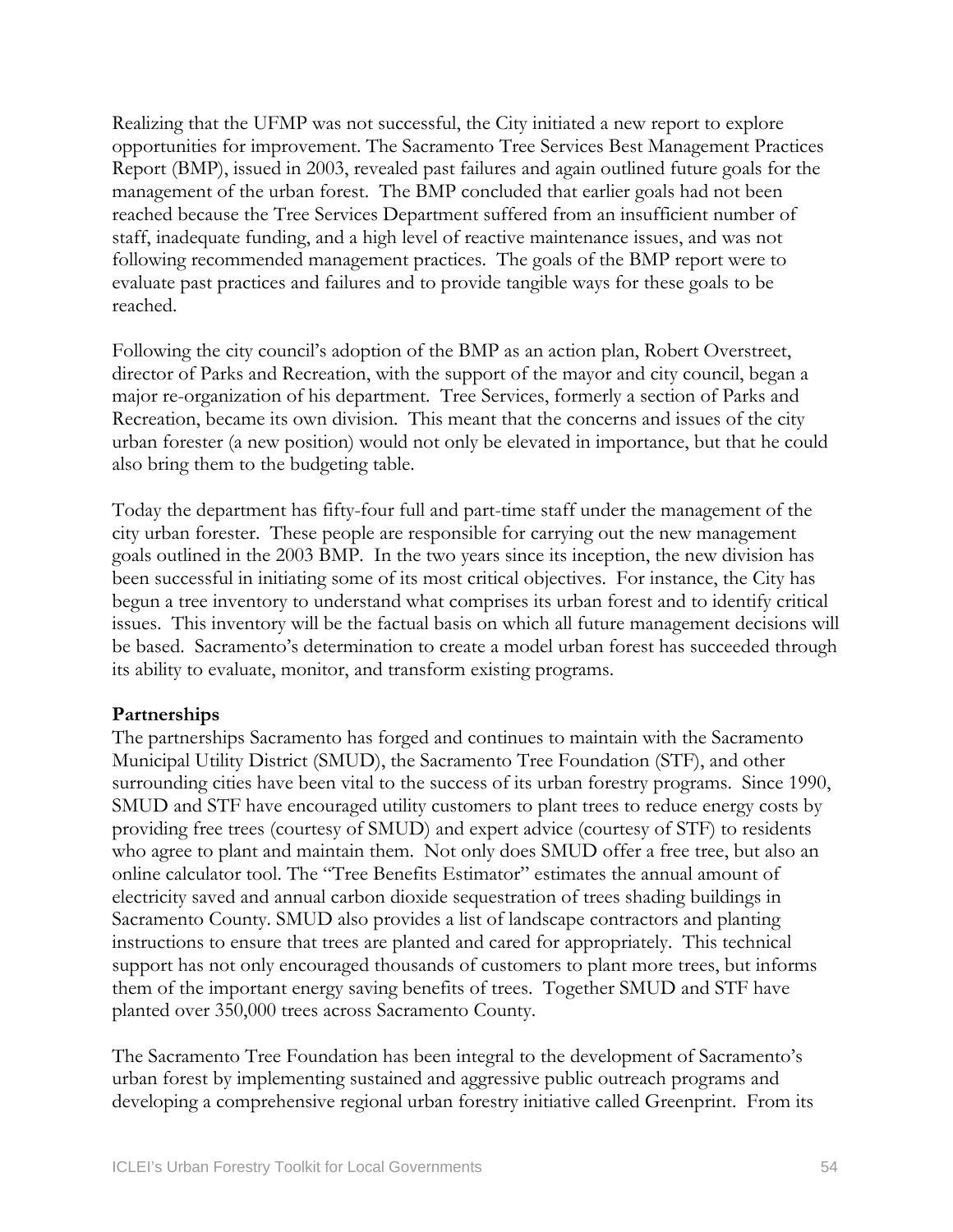inception in 1981, when Sacramento's Mayor Phil Isenberg called for the creation of a nonprofit organization dedicated to urban trees, STF has held close ties with the city of Sacramento. At once STF began an aggressive tree planting program which succeeded in planting 400 trees in the first year, and an education program, *Seed to Seedling*, both of which continue to thrive today. *Seed to Seedling* teaches elementary school children of the importance of native oaks and volunteerism. Students learn through hands-on activities from planting the seed, taking care of it for five months, and participating in volunteer planting days.

#### **Greenprint**

In the last few years STF has shifted its focus to the development of a new regional urban forest initiative called Greenprint. Greenprint is a policy guidebook aimed at helping cities to achieve sustainable urban forests. Along with the continued achievement of its planting and outreach programs, STF has been highly successful in gaining county-wide support for Greenprint and the policy guidelines it promotes. Greenprint addresses local elected and staff officials, and offers them a framework of guiding principles highlighting best management practices, partnerships, ordinances, and organizational structures to support a sustainable urban forestry program. One of its unique attributes is an emphasis on a regional approach that does not place borders around the urban forest. Since Greenprint's publication in June of 2005, STF has been incredibly successful in securing regional support for its efforts. By the end of 2005, 24 of the 28 cities in Sacramento County had unanimously voted to adopt the Greenprint program as a guiding framework to enhance existing programs and initiate new programs benefiting the urban forest.

The Greenprint program will continue to achieve results because it is based on solid scientific research that irrefutably proves the economic and environmental benefits of the urban forest. STF has collaborated with the Center for Urban Forest Research (CUFR) at the USDA Forest Service's Pacific Southwest Research Station to develop Greenprint to meet the needs of communities in Sacramento County. Grants written by both organizations have secured ample funding to conduct research in Sacramento and surrounding cities. STF disseminates this information in numerous ways including compelling fact sheets, a CD-ROM video illustrating the value of a tree, press releases, and other STF publications.

Once cities have been convinced of the numerous benefits of trees, Greenprint offers them tangible ways to achieve a sustainable urban forest. Greenprint's Growth Ring methodology outlines a step-by-step approach that provides benchmarks for progress in three key areas: management, community partnerships, and policies and ordinances. Each key area is comprised of four Growth Rings that encourage cities to implement increasingly more involved management practices, community partnerships, and policies. For example the management area Growth Rings include:

- Growth Ring 1: Become a participant of Greenprint.
- Growth Ring 2: Conduct an urban forest value assessment.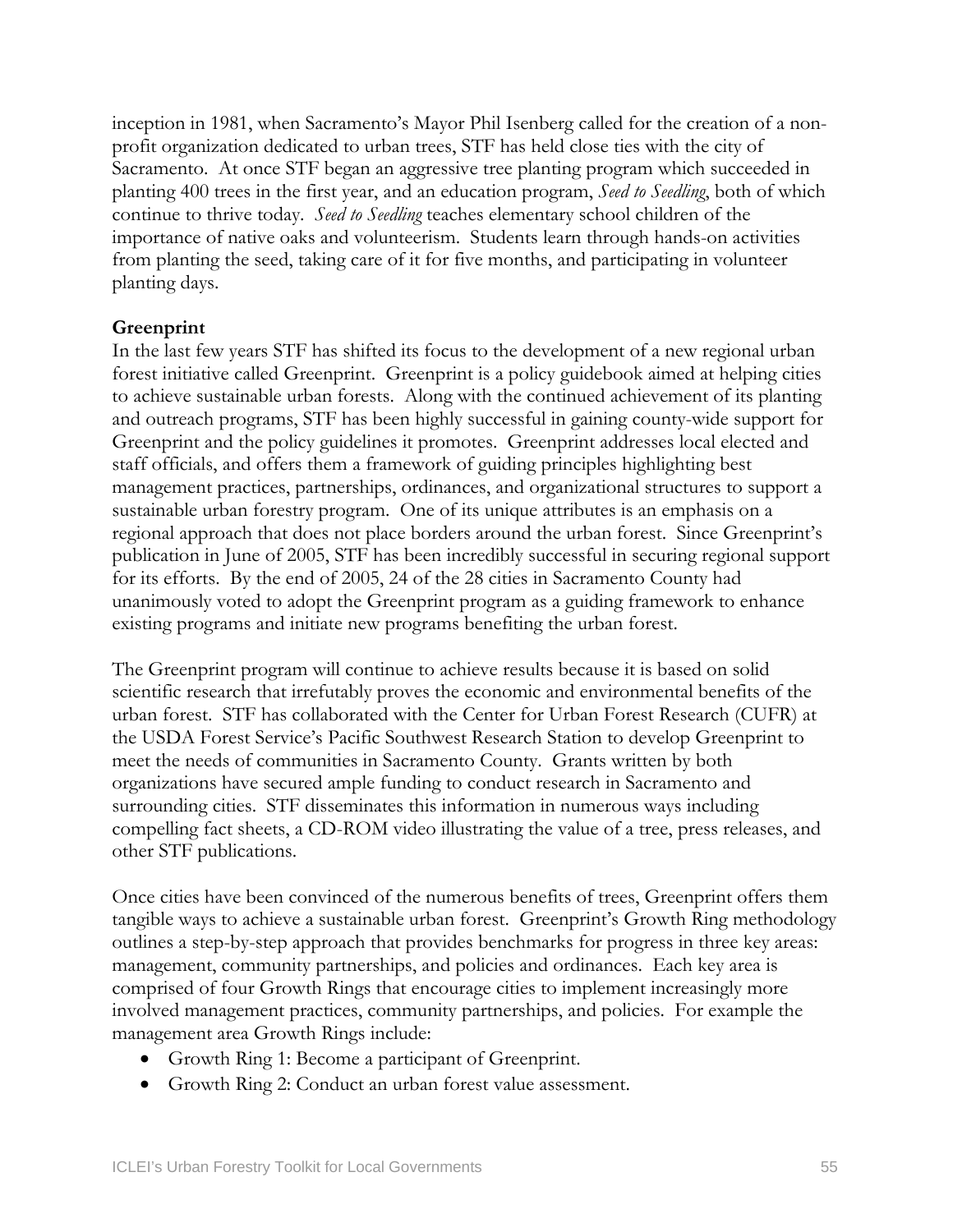- Growth Ring 3: Adopt an urban forest master plan.
- Growth Ring 4: Publish a "state of the urban forest" report every five years.

By following and adopting the Growth Ring methodology, cities can easily measure their progress and report their achievements. Early successes of the Greenprint program are encouraging to supporters of the urban forest and indicate that its future impact will be great. This progressive and innovative program offers potential as a model for regions across the United States.

By adopting and following the Greenprint program the City of Sacramento aims to reach the goals of its Best Management Practices Report. The continued development of Sacramento's urban forestry program and the city's willingness to maintain important partnerships are key indicators of its success. As long as Sacramento's officials and citizens continue their impressive support of their urban forest, the health, vitality, and benefits of their trees will be sustained and maximized in the years to come.

#### **References**

Benasssini, Joe, City of Sacramento Tree Services Manager *Interview with Jennie Wheeler, Program Assistant, ICLEI*  December 2005

City of Sacramento, Department of Parks and Recreation, Tree Services Division *Sacramento Tree Services Best Management Practices Report*  November 2003 <http://www.cityofsacramento.org/parksandrecreation/urbanforest/practices.htm>

Geiger, Jim and Center for Urban Forest Research Pacific Southwest Research Station *Making Research Work for You: The Story of Greenprint*  Urban Forest Research Summer 2005

McPherson, Gregory *Atmospheric Carbon Dioxide Reduction by Sacramento's Urban Forest*  Journal of Arboriculture vol. 24 no. 4 July 1998 [http://www.fs.fed.us/psw/programs/cufr/products/cufr\\_26\\_EM98\\_9.pdf](http://www.fs.fed.us/psw/programs/cufr/products/cufr_26_EM98_9.pdf)

McPherson, Gregory *Sacramento's Parking Lot Shading Ordinance: Environmental and Economic Costs of Compliance*  Landscape and Urban Planning vol. 57 2001 [http://www.fs.fed.us/psw/programs/cufr/products/cufr\\_74\\_EM01\\_62.PDF](http://www.fs.fed.us/psw/programs/cufr/products/cufr_74_EM01_62.PDF)

McPherson, Gregory and Nina Luttinger *From Nature to Nurture: The History of Sacramento's Urban Forest*  Journal of Arboriculture vol. 24 no. 2 March 1998 [http://www.fs.fed.us/psw/programs/cufr/products/cufr\\_20\\_EM98\\_19.PDF](http://www.fs.fed.us/psw/programs/cufr/products/cufr_20_EM98_19.PDF)

Overstreet, Robert, Director of the City of Sacramento Department of Parks and Recreations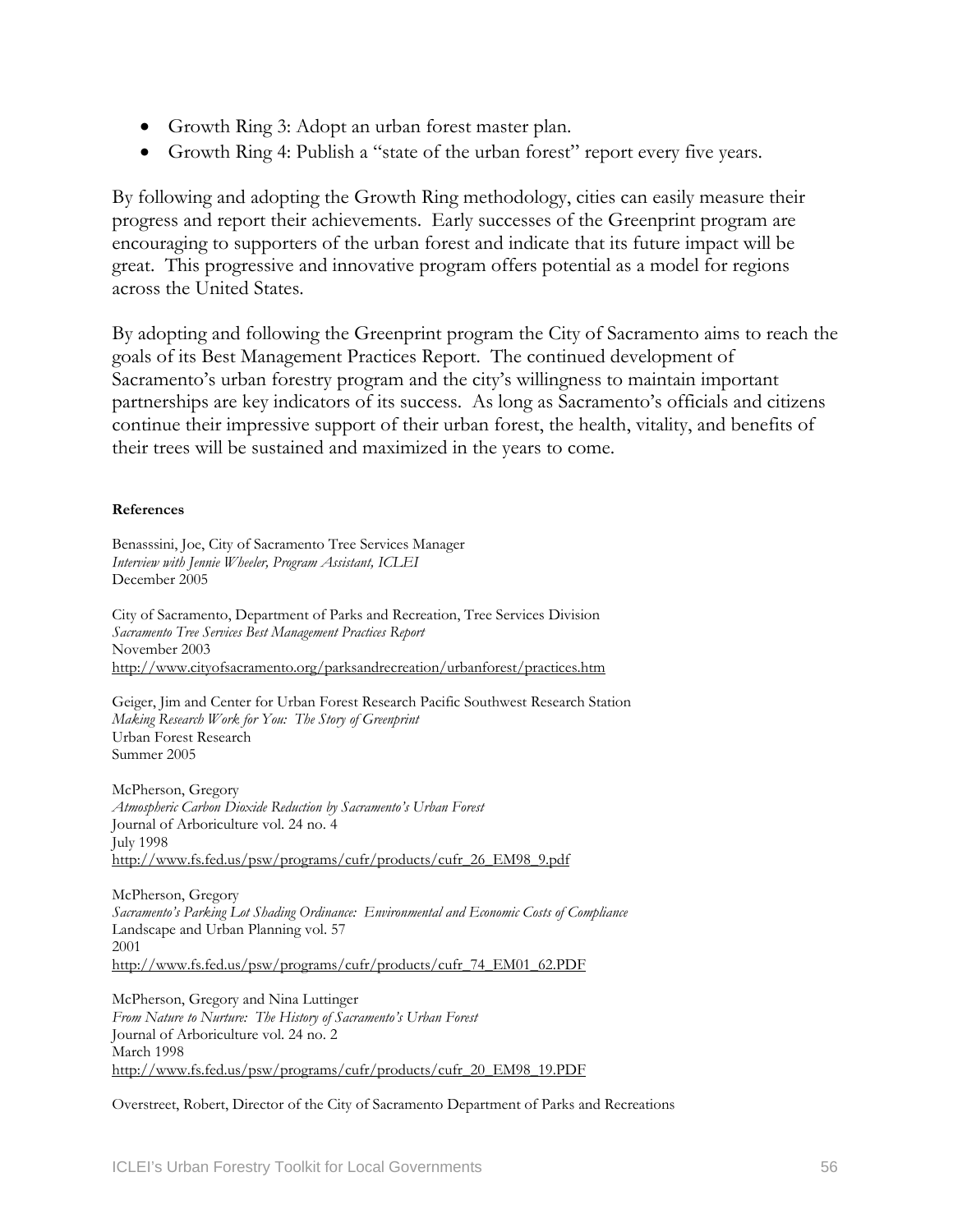*Interview with Jennie Wheeler, Program Assistant, ICLEI*  December 2005

Sacramento Tree Foundation *Benefits of Trees*  <http://www.sactree.com/treeInfo/benefitsOfTrees/benefitsOfTrees.html> 2005

Sacramento Tree Foundation *Greenprint: A Regional Urban Forest Initiative*  June 2005 [http://www.sactree.com/aboutUs/programsServices/greenprint/STF\\_GP\\_broch\\_v12.pdf](http://www.sactree.com/aboutUs/programsServices/greenprint/STF_GP_broch_v12.pdf)

Sacramento Tree Foundation *Growing Up Fast: The Seed to Seedling Program*  Urban Forest Monitor Summer 2005

Sacramento Tree Foundation *State of the Trees Report: A Call to Action For the Sacramento Region* Fall 2000 <http://www.sactree.com/aboutUs/state-of-trees.pdf>

Sacramento Tree Foundation *What is the Value of a Tree?*  2005

Stevens, Nathan, City of Sacramento Tree Services *Interview with Jennie Wheeler, Program Assistant, ICLEI*  December 2005

Trethaway, Ray *Interview with Ryan Bell, Program Manager and Jennie Wheeler, Program Assistant, ICLEI*  December 2005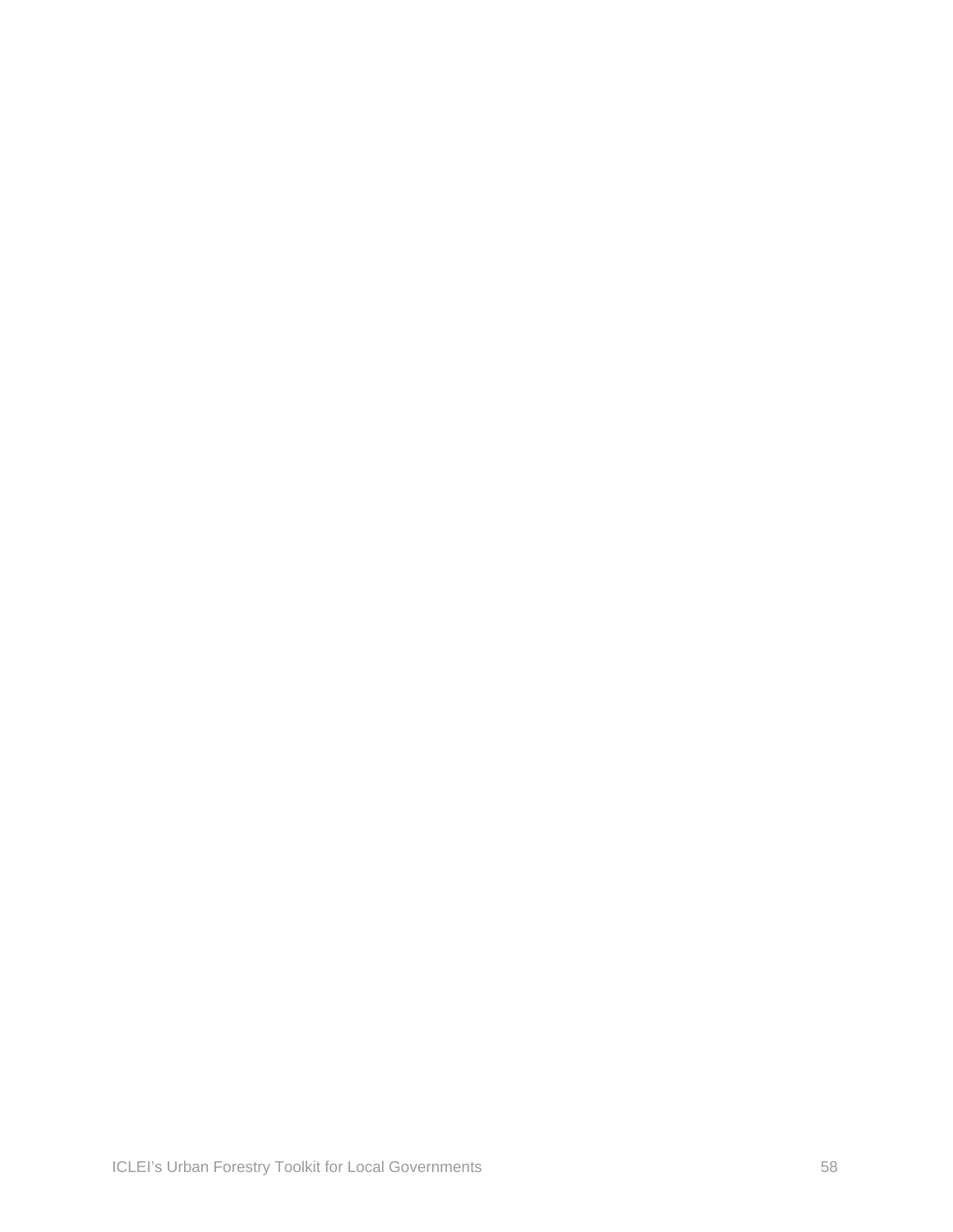## Case Study #3: **Fort Collins: Integrating Urban Forestry into Climate Protection Plans**

The City of Fort Collins has one of the most comprehensive and well respected urban forestry programs in the United States. Since its settlement, trees have been planted across the city and have left a lasting legacy in support of urban forests. The city has a proud history of achievement in urban forestry and has received recognition from the National Arbor Day Foundation as a Tree City US[A32](#page-58-0) for over twenty-five years. The strong political support of Fort Collins' urban forestry program stems from the Forestry Division's articulate communication of the economic and environmental benefits of their urban forest. In addition to strong support and communication, Fort Collins' urban forestry program stands out because it is well integrated into the city's Climate Protection Plan.

#### **Quantifying the Benefits**

Fort Collins' Forestry Division justifies its large annual budget of almost one million dollars by calculating the economic benefit produced by their trees. The budget for Forestry is allocated from the general fund by budgeting for outcomes. This means that the division must appeal for funding by articulating all possible benefits of the urban forest. It is therefore paramount that the city council understands that the urban forest brings financial and environmental returns back to citizens. In 2003, the Center for Urban Forest Research conducted a study entitled *Benefit-Cost Analysis of Fort Collins' Municipal Forest*. The study concluded that Fort Collins' relatively large urban forestry budget was fully justified because its net annual benefits total \$1.17 million. Total benefits of the urban forest equaled \$2.17 million. With these numbers in hand, Tim Buchanan, the city's urban forester, convinced city officials of the imperative to invest in the development of a healthy and sustainable urban forest.

This relatively large budget has enabled the Forestry Division to manage its urban forest with smart and effective management tools. One overarching goal is to manage the urban forest with a more proactive and less reactive approach. For example, the Forestry Division has adopted an innovative "graduated rotation cycle" that seeks to address the needs of trees at critical times during their lifetime. The goal is to prune small trees every eight years, medium trees every seven years, and large trees every twelve years. This type of pruning cycle enables the Forestry Division to attack problems before they occur, make sure that the health of each tree is properly maintained, and that excess pruning does not occur.

To address water shortages in its arid climate, the Forestry Division has implemented a program entitled "Save our Shade" to help residents protect existing trees and plant droughtresistant trees. To implement this program, the Forestry Division has teamed up with a

 $\overline{a}$ 

<span id="page-58-0"></span><sup>&</sup>lt;sup>32</sup> In order to become recognized as a Tree City USA, cities must have a tree board or department, a tree care ordinance, a community forestry program with a budget of at least two dollars per capita, and an arbor day observance and proclamation.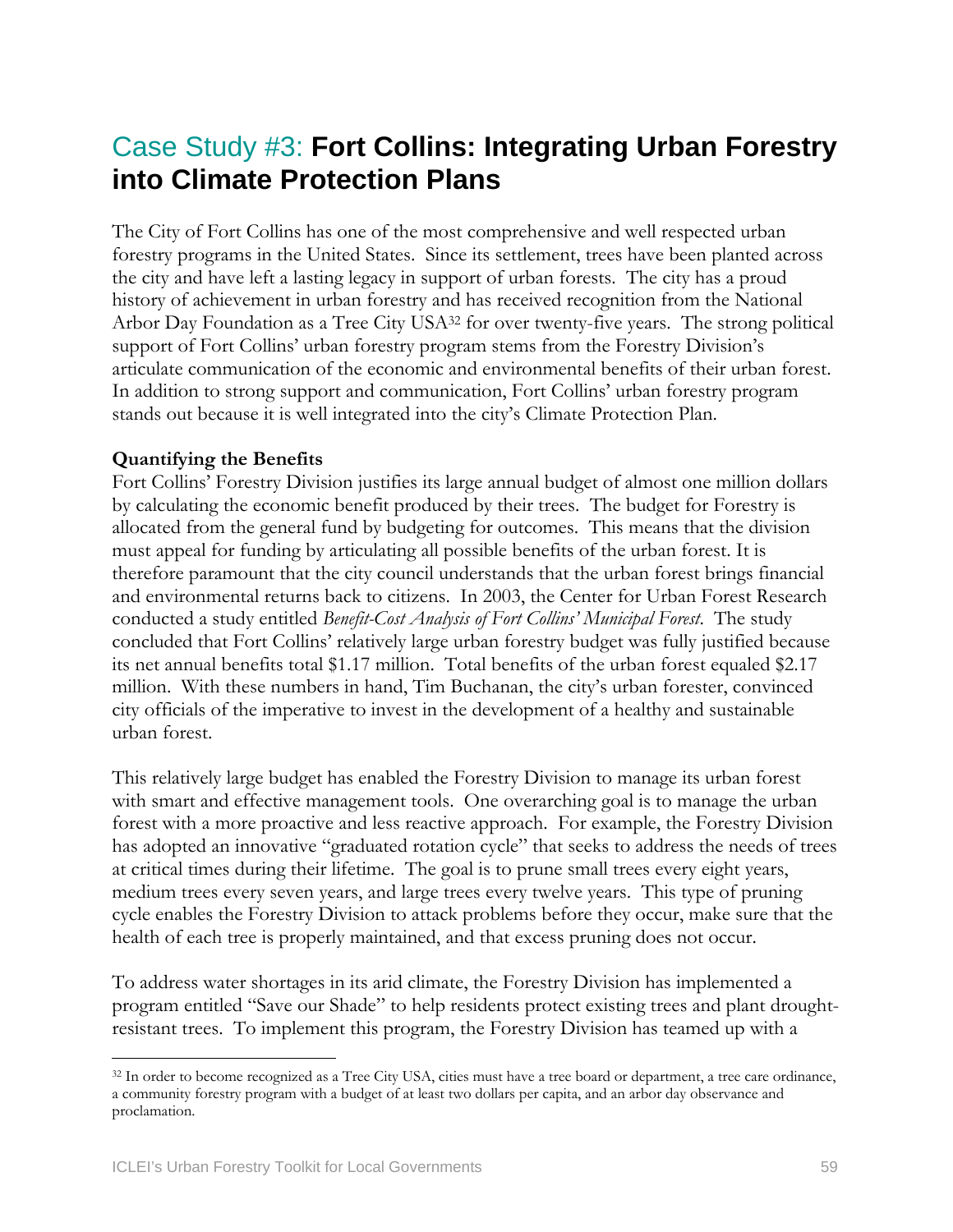coalition of supporting local non-profit organizations like Trees, Water, and People, The Colorado Tree Coalition and Plant It 2020. The program's objectives are to increase public awareness of the importance of protecting trees during drought, educate citizens of the benefits of urban trees, and promote responsible and sustainable tree planting and care appropriate to the local dry climate. The Forestry Division has also collaborated with Colorado State University and other local research groups to put together a list of acceptable species to plant. These aspects and many others make Fort Collins' forest management efforts stand out among other programs.

#### **Trees and Climate Protection**

One unique aspect of Fort Collins' urban forestry program is that they are integrated into the city's Climate Protection Plans. After joining ICLEI in 1997, Fort Collins embarked on a campaign to reduce emissions by up to thirty percent below worst-case levels predicted for the year 2010. In order to maximize the reduction of emissions, Fort Collins has included tree planting and maintenance goals in its Municipal Climate Protection Plan written in 2001 by the city's Energy Management Team. The vegetation measures, "strive to increase the health, stability, and diversity of the urban forest" by increasing or at least maintaining the stocking level, raising the average mortality age, and planting in strategic energy-saving locations.

Two important vegetation measures were adopted in 1999 as a part of the *[Fort Collins Local](http://fcgov.com/airquality/lap.php)  [Action Plan to Reduce Greenhouse Gas Emissions](http://fcgov.com/airquality/lap.php)*. The first measure, whose goal is to increase tree-plantings city wide so that restocking levels equal tree mortality and removal levels, estimates carbon dioxide savings to be 125 tons in 2010. This goal will be reached by offering matching funds to support non-profit tree planting and/or tree education grant proposals, developing an education campaign to raise awareness of the benefits of trees,

compiling a list of the most appropriate species for planting, and conducting a study to determine the percent of canopy cover to improve accuracy of carbon sequestration estimates. This measure also requires that the city plant large canopy trees to maximize energy savings.

The second measure seeks to increase the life span of trees on city property. This requires that the majority of new plantings consist of large canopy shade trees that produce the most environmental and energy savings benefits. Under this measure existing trees will be preserved to the maximum extent possible. The measure recommends expanding funding of tree maintenance activities to extend the life of trees, planting in all available sites, and that species requiring less maintenance be planted in appropriate locations.

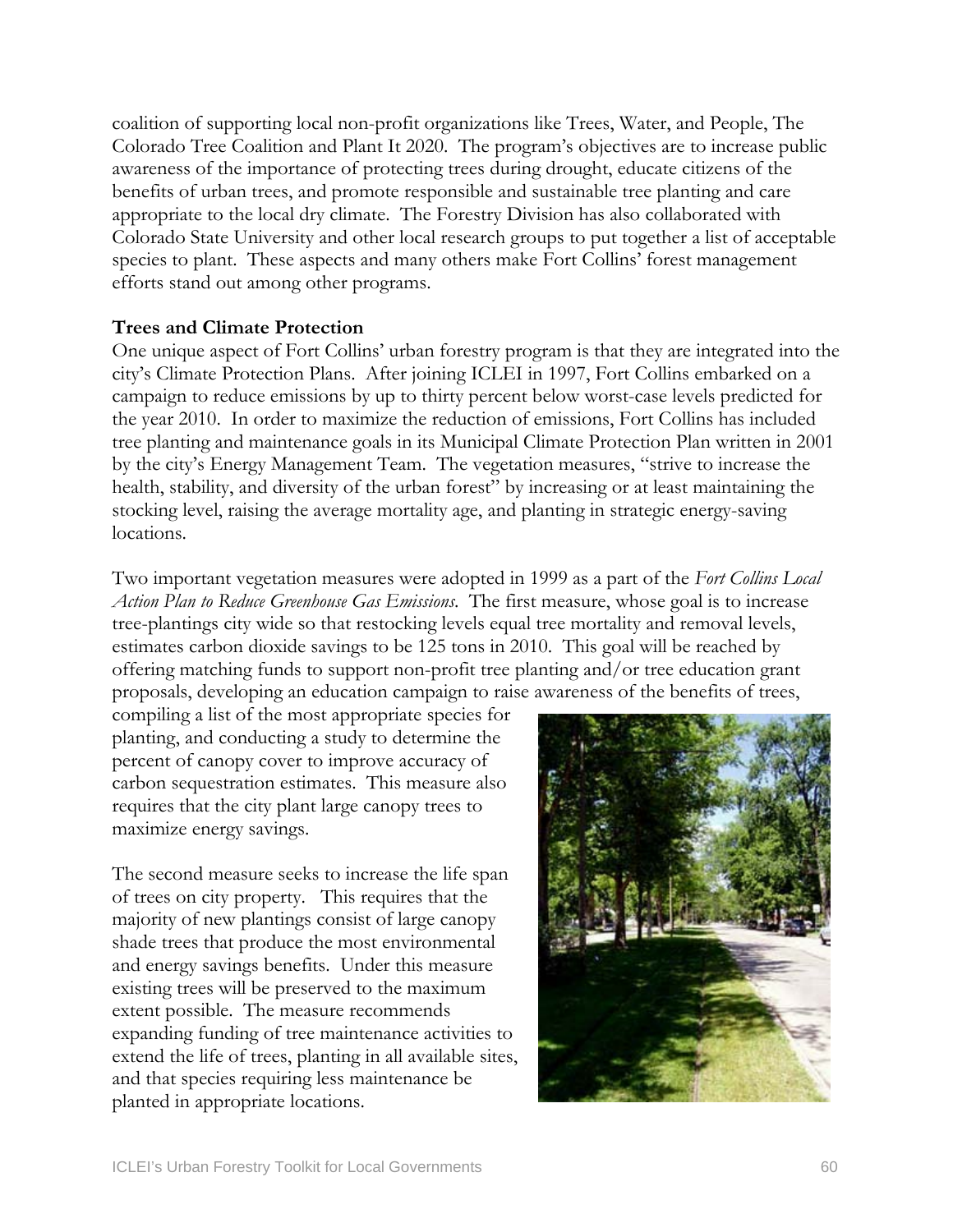These progressive initiatives of the Fort Collins' Forestry Division demonstrate the city's commitment to promote a sustainable urban forest while reducing greenhouse gas emissions. By including the benefits of the urban forests in its climate action plan, Fort Collins has positioned itself as a leader both in urban forestry and climate protection.

#### **References**

American Forests *Regional Ecosystem Analysis for Metropolitan Denver and Cities of The Northern Front Range, Colorado Calculating the Value of Nature*  April 2001

Buchanan, Tim Interview with Jennie Wheeler, Program Assistant, ICLEI – Local Governments for Sustainability December 2005

City of Fort Collins *Fort Collins Local Action Plan to [Reduce Greenhouse Gas Emissions](http://fcgov.com/airquality/lap.php)* 1999

City of Fort Collins: Energy Management Team *2000 Climate Protection Status Report*  April 2001

City of Fort Collins: Energy Management Team *Municipal Climate Protection Plan*  June 2001

City of Fort Collins: Energy Management Team *2003/2004 Climate Protection Status Report*  November 2005

City of Fort Collins, Forestry and Horticulture <http://www.fcgov.com/horticulture/> <http://www.fcgov.com/horticulture/save-our-shade.php>

Fischbach, John F. and Lucinda R. Smith *Climate Protection: Fort Collins likes the Idea*  <http://fcgov.com/climateprotection/pma-final.php>

McPherson, Greg, James Simpson, Paula Peper, Scott Maco and Qungfu Xiao *Benefit-Cost Analysis of Fort Collins' Municipal Forest*  November 2003 [http://www.fs.fed.us/psw/programs/cufr/products/cufr430\\_Ft.CollinsBCAFinal.pdf](http://www.fs.fed.us/psw/programs/cufr/products/cufr430_Ft.CollinsBCAFinal.pdf)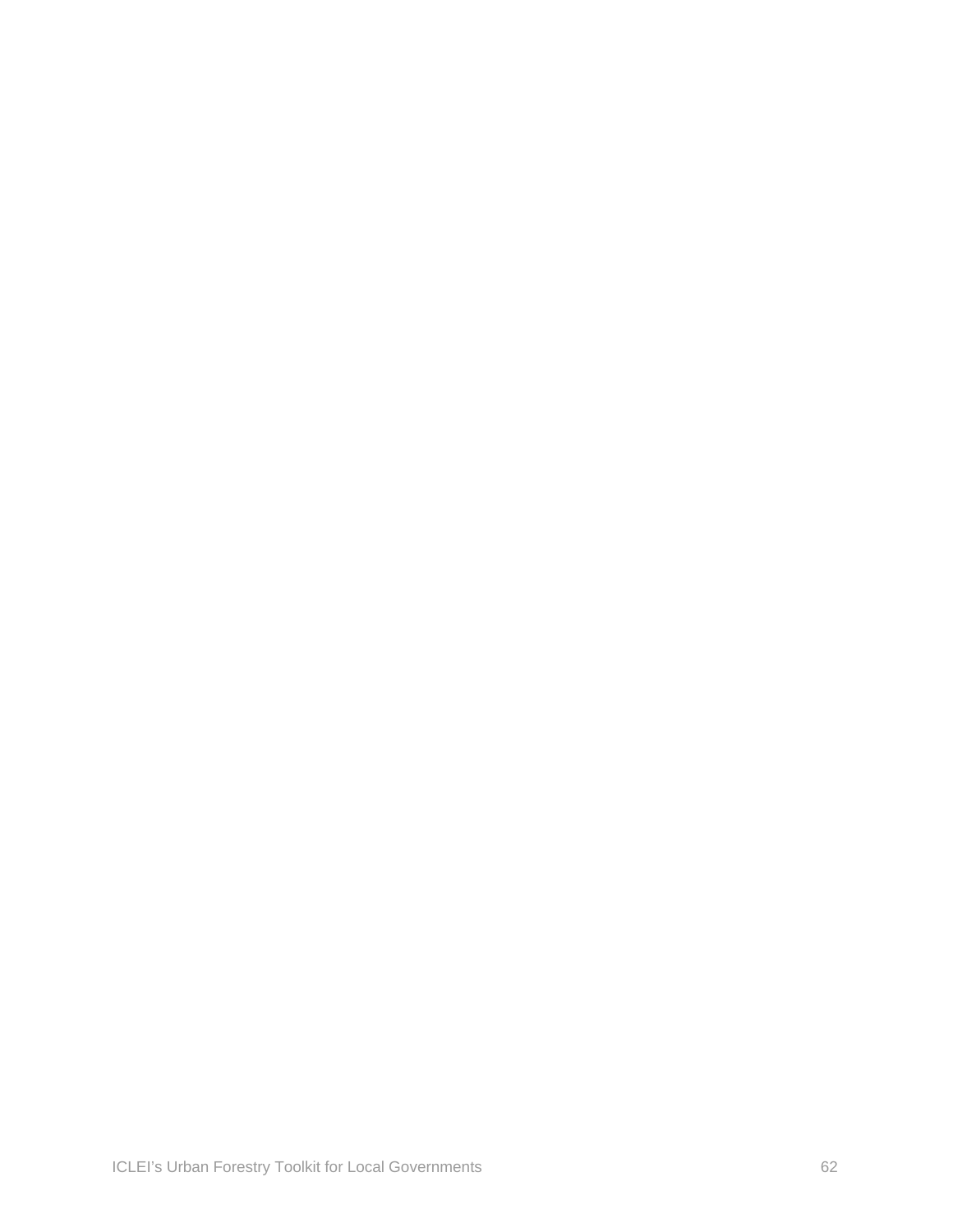## **Protocol for Including Urban Forestry in an Emissions Reduction Plan**

Two factors are of primary importance when considering the relationship between urban forests and climate change:

- 1) Direct carbon dioxide sequestration, and
- 2) The ambient climatic effects that shade, solar energy reflection, and transpiration have on energy use.

#### **Issues to Consider Before Including Urban Forestry in an Emissions Analysis**

Currently, ICLEI's emissions analysis protocol and software does not include the impact of tree cover as an emissions reduction measure. If communities wish to include this activity in their local climate action plans, there are existing protocols (see below) that can assist in this process. The results of these urban forestry calculations can be included in the "Other" sectors of ICLEI's Clean Air and Climate Protection (CACP) software. Before local governments make a large investment into quantifying these programs for inclusion in a climate protection strategy, ICLEI encourages consideration of the following discussion.

The first point to consider is that the CCP campaign prefers to emphasize actual emissions reductions. Reducing greenhouse gas production is the surest way to prevent climate change. The impact of biological sequestration and other technological options are less certain and can be less permanent. Most tree planting programs confer relatively small reductions and time and effort is usually more productively spent concentrating on quantifying larger reduction activities.

Second, there are a number of inherent difficulties involved in quantifying the sequestration effect of trees. The rate of sequestration varies depending on the planting location and climate, as well as the tree species, size, health, maintenance regime, and age. This causes difficulties in creating an easy model that will accurately account for actual sequestration taking place in a jurisdiction. For these reasons it is not possible to provide generic coefficients for 'sequestration rate / tree planted' as is the case for other emissions reductions programs.

In addition, sequestration rates change over time. Therefore jurisdictions should use caution in including this effect in a local climate action plan. The sequestration rate will not be the same in the target year as it was in the year the trees were planted, nor will sequestration levels be expected to be maintained indefinitely – at some point carbon sequestration begins to plateau and even decline. This could make it more difficult for a jurisdiction to continue to meet it emissions goals if forestry makes up a significant portion of planned emissions reduction measures.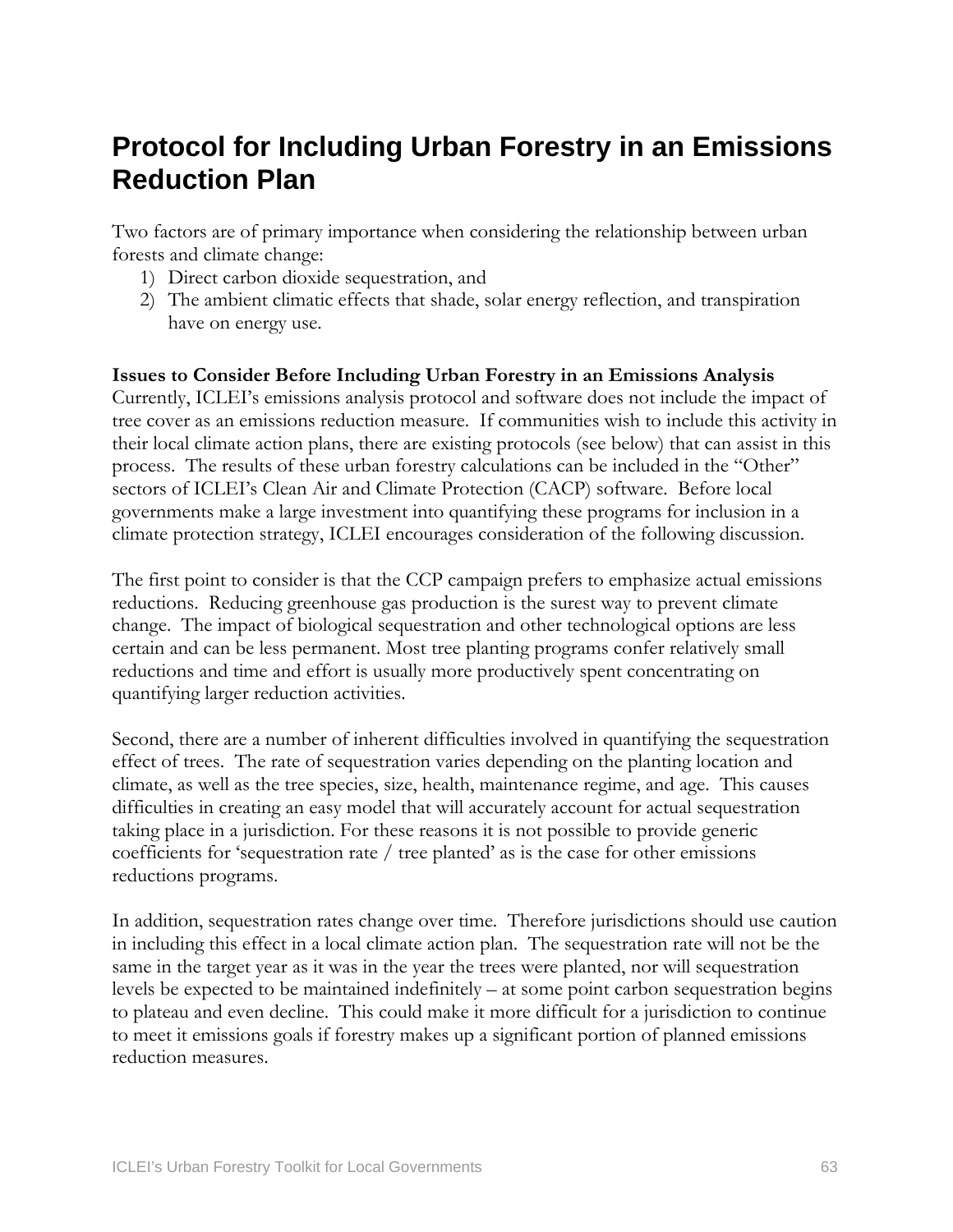There are also a number of accounting issues that should be considered before embarking on sequestration quantification. The first concerns communities that want to include the benefits of trees that were in place before the base year of their analysis. As these trees were sequestering carbon and providing shade during the base year, their preservation should not be considered a new reduction measure to help reach a target. Preserving these trees is a continuation of the status quo, not an action that reduces emissions from the baseline inventory. For this reason, only new trees planted post-base year should be included in a local climate action plan.

Another accounting problem concerns the tendency to only consider one side of the forestry equation. Most new developments remove large amounts of native vegetation, which is rarely counted as a new emissions source in the carbon inventory. Including the positive impact of planting a handful of trees in the subsequent development, or preserving a small tree tract, will lead to an improper conclusion that the development has a net positive effect on carbon emissions – whereas, in reality, the net effect of the development is to decrease the overall sequestration potential of the region. Therefore it is questionable as to whether tree planting in new developments (built post-base year) should be included.

Additionally it is important to remember that there are a number of emissions associated with tree programs – including various types of gasoline-powered maintenance equipment such as pruners, chippers, augers, saws, etc. These are the sources of emissions that often slip between the cracks and are not counted in an emissions inventory, thereby overstating the net impact that urban tree cover has on greenhouse gas emissions.

It is also important to remember that the effect of urban tree cover tends to be transient. Urban trees tend to have a greatly shortened life expectance (street trees often live less than 15 years). Once a tree dies, most of the carbon sequestered over the life of the tree is released back into the atmosphere. This differs from other reduction measures where, if the measure is not maintained, the amount of carbon previously avoided is not released. In the case of urban forestry, if the measure is not kept up (i.e. trees are not replaced upon death), their stored carbon is released back into the atmosphere - as if the measure had never been undertaken. Studies indicate that an urban tree will release 80% of its carbon back into the atmosphere within a year of death and 15% of the carbon sequestered is released each year due to the dropping of leaves, branches, etc. This brings up another accounting issue when a community attempts to quantify a sequestration value of trees without also including emissions from decomposition.

Similarly, the effects of urban forests on  $CO<sub>2</sub>$  tend to diminish over time. Even if the program is maintained and all trees are replaced at the end of their lives, after the first generation of trees die, they begin to release an amount of  $CO<sub>2</sub>$  similar to the amount that will be sequestered by a replacement tree. Therefore, over time, the urban forest reaches an equilibrium state where it is no longer removing  $CO<sub>2</sub>$  emitted by the community but rather is simply offsetting the emissions being released through decomposition of the previous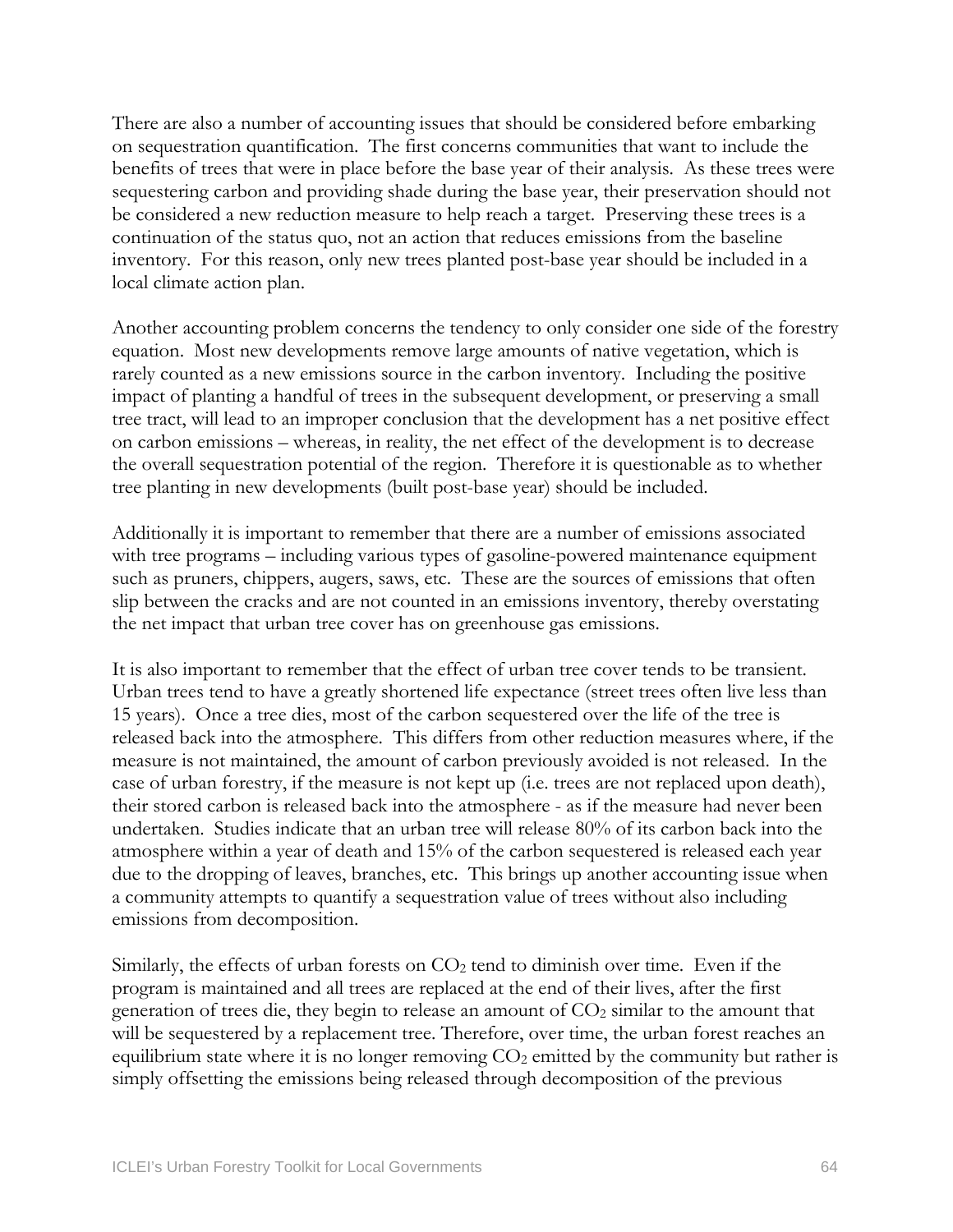generation of trees. In effect, the urban forest ceases to become an emissions reduction measure unless the number of trees planted continues to increase indefinitely.

This effect can be visualized by considering the atmosphere as a bathtub with a slow drain and  $CO<sub>2</sub>$  emissions as the water flowing in. In its natural state, the system is at equilibrium with water entering and exiting at the same rate. However, human activity has turned up the flow from the tap causing the tub to fill. Increasing tree cover is like putting a bucket under the faucet. For a while, the bucket prevents water from entering the tub but eventually the bucket fills and water spills out and continues to fill the tub. As we have done nothing to slow the rate of input into the system, over time the bucket ceases to have an impact. Relying on tree cover doesn't solve the problem, only delays it.

Finally, remember that there is still a great deal of uncertainty in the field of carbon sequestration. Recently studies offer different perspectives on the amount and permanence of sequestration activities. Quantification of the effects of sequestration should be considered as approximations at best and subject to change in the future.

#### **Options for Including the Benefits of CO2 Sequestration in the Emissions Analysis and Local Climate Action Plan**

All of that being said, a number of existing quantification models are available to communities wishing to account for the greenhouse gas sequestration resulting from tree planting (discussed in the next section). In general, any inclusions of urban forestry sequestration should be for new tree plantings, on sites that were developed before the base year, and should take into consideration the fact that sequestration rates change over time. If a jurisdiction feels that urban forestry is an important component of its emissions reduction plan and can address the above discussion points satisfactorily they are encouraged to use one of the emissions quantification tools discussed in the next section and include those greenhouse gas benefits in their emissions reduction and sustainability plans. Jurisdictions using ICLEI's emissions analysis software may include the benefits of urban forestry in their action plans by proceeding through the following steps.

Whichever method is chosen for quantifying the sequestration benefits of the urban forest, carbon dioxide sequestration can be included in the "Other" sector of the CACP Software. Changes in the sequestration rate over time can be accounted for using the "Implementation Year" and "Ramp-In-Schedule" features of the CACP software.

First, calculate the net annual sequestration rate for the trees being planted for each year included in the model used. The number to be entered into the "Other" sector of the software (as an "Absolute Emissions Reduction CO<sub>2</sub>") is the net sequestration rate when sequestration levels are at their maximum (this is usually in the 16-20 year time frame).

The next step is to determine what percent of the maximum net sequestration rate occurs in the emissions reduction target year and at other intervals along the way. For example, if 200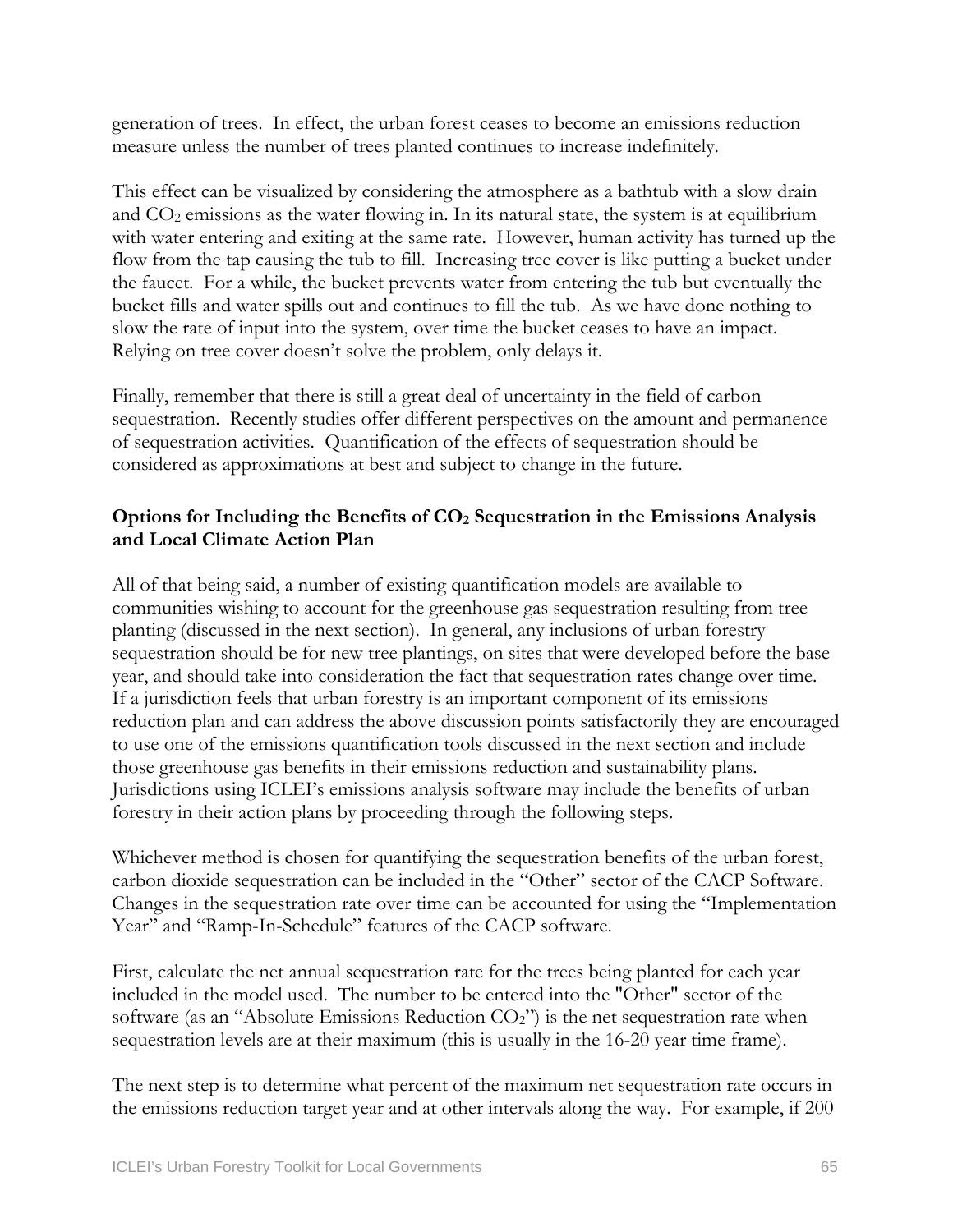tons of CO2 are being sequestered in the 16-20 time frame and 160 tons are being sequestered in the 10-15 year time frame, the earlier sequestration rate would be expressed as 80% of the maximum rate.

Enter the "Year Implemented" for the measure. Next, open the "Ramp-In-Schedule" and insert the percent of maximum sequestration rates for the each year as appropriate. In the above example, a value of 100% should be entered for years 16 through 20, with 80% entered for years 10 through 15. This allows the software to more accurately account for changes in sequestration rate over time when calculating measures for the local action plan.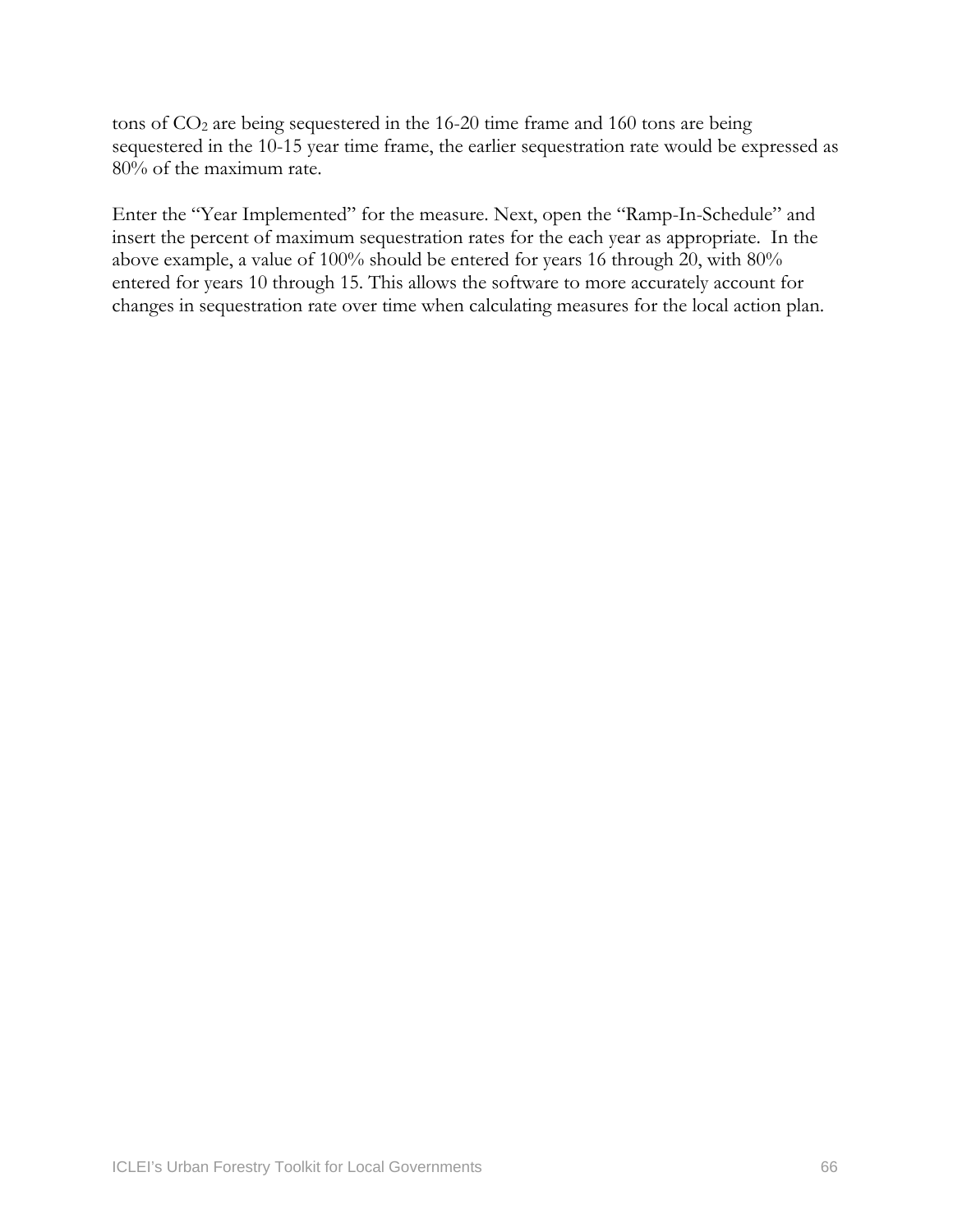## **Overview of Tools Available for Quantifying the Impacts of Urban Forestry**

Although the benefits that urban forestry can provide to communities are well documented, it is often difficult to adopt local policies promoting forestry without information on the impacts that a specific community can expect. Similarly, if urban forestry is going to be integrated into a community's emissions reduction plan, the local government needs specific numbers on the impacts that trees can provide.

A number of tools, models, and software packages are now available for calculating the costs and benefits created by urban forests. This section provides a brief overview of some of the most common tools available to local governments. These tools provide various levels of detailed analysis and have different cost and manpower requirements to use. As each tool is different, users are encouraged to have a strong understanding of what they hope to accomplish by performing a local analysis and what the results will be used for. This section is provided as a quick overview of available tools. Users should conduct their own research into which will work best for their community before embarking on an involved analysis.

## *Carbon Dioxide Reduction Through Urban Forestry: Guidelines for Professional and Volunteer Tree Planters*

In 1999 the U.S. Forest Service released the "Carbon Dioxide Reduction Through Urban Forestry" guidelines to help local governments and other decision makers incorporate consideration of the impacts of urban forestry into efforts to fight global climate change. These guidelines were developed by the Forest Service's Western Center for Urban Forest Research and Education and are aimed at utilities, urban foresters and arborists, municipalities, consultants, non-profit organizations, but also available publicly.

Carbon dioxide impacts are calculated based on sequestration rates and changes, tree impacts on heating and cooling through direct shading, changes in wind speeds, and modification to regional climatic conditions. The greenhouse gas impacts take into consideration mortality rates and are modified by projected decomposition. Cost impacts look at planting and maintenance of the trees over their lifetimes. Results are reported in terms of 5-year increments. Estimations of impacts extend for 40 years beyond the first year of the analysis. This allows users to track the impact of a project over time. Users of the guidelines can apply their results to:

- Report current or future  $CO<sub>2</sub>$  reductions through a standardized accounting process
- Evaluate cost-effectiveness of urban forestry programs with other  $CO<sub>2</sub>$  reduction measures
- Compare benefits and costs of alternative urban forestry program designs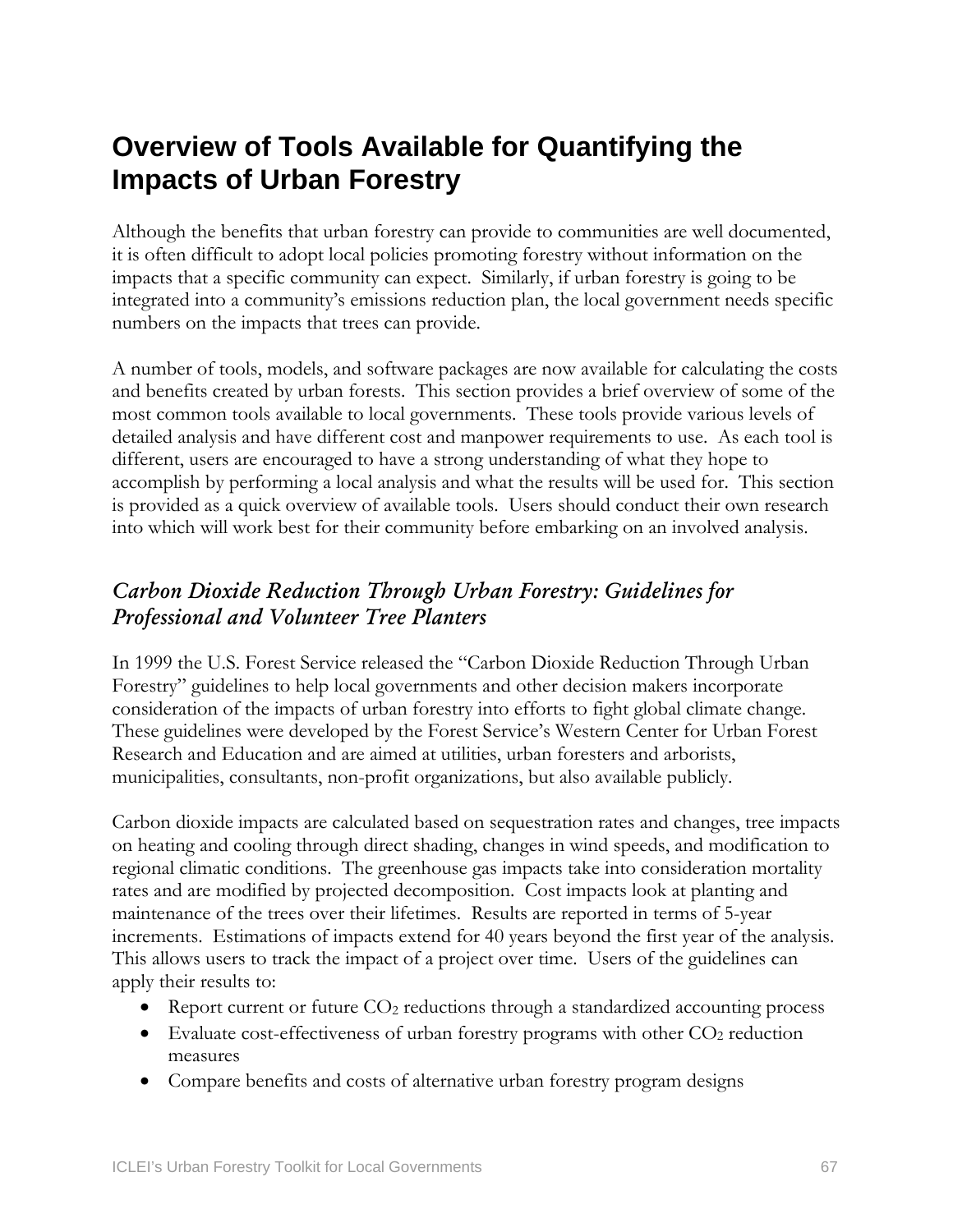• Produce educational materials that quantify potential  $CO<sub>2</sub>$  reduction benefits and provide guidelines on tree selection, placement, planting and stewardship.

These Guidelines contain both a short form utilizing regional defaults to complete a quicker analysis and a long form that increases the accuracy of the results by allowing users to adjust the regional variables to their specific situation. The short form is best used when a quick initial analysis is desired and when detailed data is unavailable. The long form can be used when more accurate results are desired and additional time is available to complete the additional data collection and calculations.

#### **Data Needs**

The short form requires information on:

- 1. % existing tree + building cover
- 2. % distribution of homes by age class
- 3. Climate region in which the city falls
- 4. Electricity emissions factor
- 5. Number of trees by:
	- o Type (evergreen / deciduous)
	- o Size (small, medium, large)
	- o Placement to structure (near or far)
- 6. Planting and Stewardship costs (tree planting, tree care, and other costs)

The guidebook contains default data for the first four criteria above but those can be modified by the user to better reflect local conditions.

The long form requires the same data as the short form but allows the user many more options to modify the default assumptions to refine the calculation. This includes incorporating local information on building heating and cooling fuel use and equipment in place, etc.

#### **How long will the analysis take?**

Time required depends on the user's intent, complexity in the shade tree program, and data availability. When the basic information needed to calculated  $CO<sub>2</sub>$  reductions is easily available, an analysis can be done in less than a day, especially when regional default values are used in the short form. The long form will increase the data requirements and therefore the length of time required to complete the calculations, but discounting the time needed to collect regional data, the calculations should still be able to be completed in less than a day. The guidelines can also be used to set up spreadsheets to automate the calculations, so that multiple scenarios can be completed relatively rapidly.

#### **Applicability**

The error associated with the results produced in these calculations is likely to be moderate due to assumptions made about tree growth and survival rates,  $CO<sub>2</sub>$  sequestration rates of urban trees, impacts of trees on summer air temperatures in different climate regions and the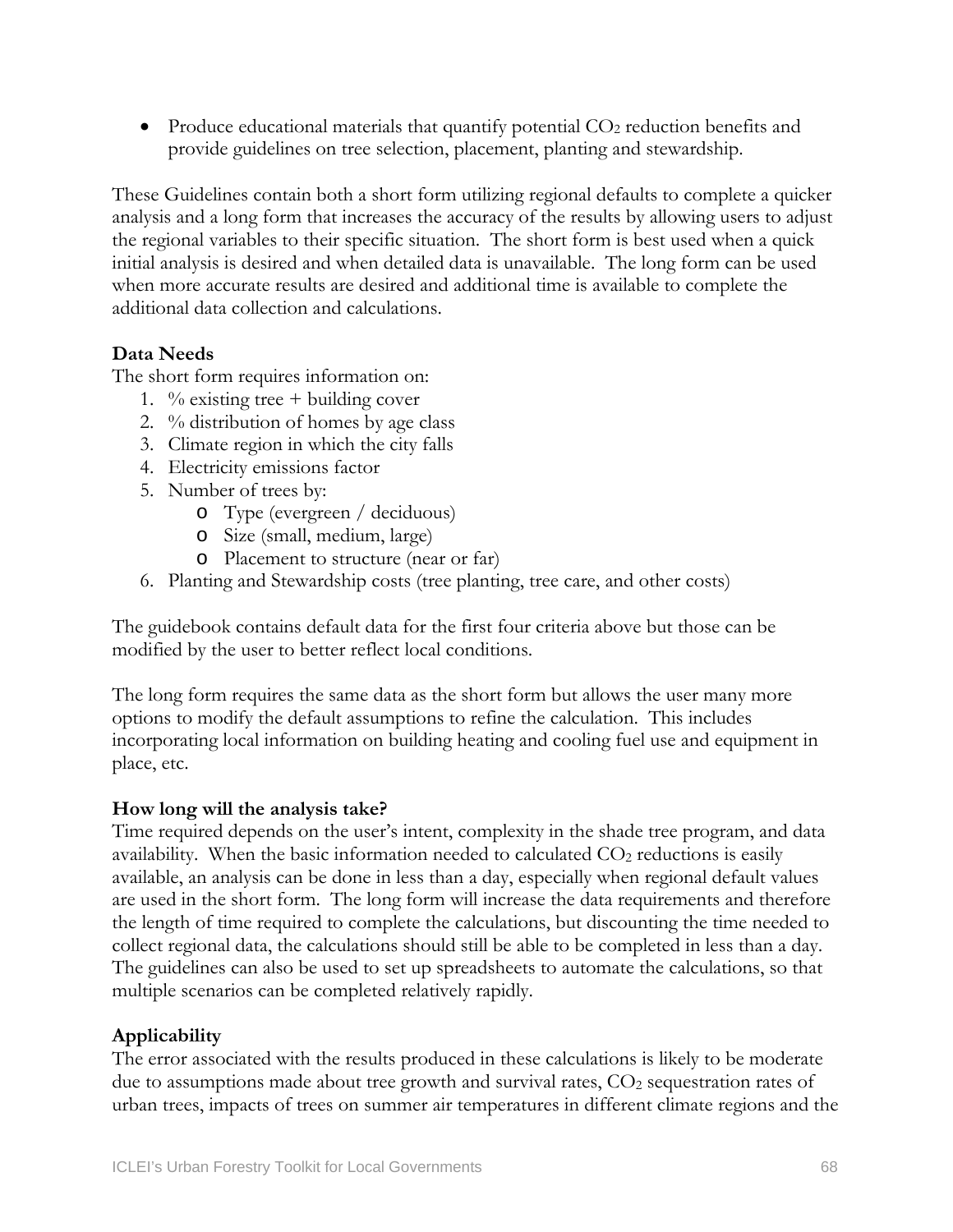rate of CO2 release from decomposition and tree care activities. The model balances ease of calculation with accuracy and is a good initial analysis to return reasonable numbers without a huge investment of time or requiring advanced software. This tool is ideal for performing quick and accurate analysis of the impacts of urban forestry.

### *iTree*

The iTree software package is a software suite designed to integrate three Forest Service urban and community forestry inventory, analysis and forecasting tools which can be used together or as independent components: The Urban Forest Effects Model (UFORE), Mobile Community Tree Inventory (MCTI) and the Street Tree Resource Analysis Tool of Urban forest Managers (STRATUM). It is designed to be a complete software package for urban forest analyses. In addition to facilitating street tree inventories and management tracking, the iTree software suite facilitates suburban forest structure, function and value analyses for both on- and off-street resources. Reports consist of graphs, charts, and tables that will enable managers to legitimize funding, create program enthusiasm and investment, and promote sound decision making and management.

ITree is a Windows based program which requires the use of an Arc Geographic Information System (GIS) program. City-level GIS data will often be available from US Geological Survey Satellite data. From the satellite data, an accurate estimate of canopy cover can be determined. Projected increased canopy cover can be estimated using iTree and its benefits analyzed. This can help a local government to quantifiably estimate canopy cover. ITree also generates detailed reports automatically and includes an analysis of management costs associated with the urban forest. Local urban foresters will be able to use this program to conduct tree inventories and automatically transfer that data into cost/benefit reports that can be used both for management and policy decisions.

### *STRATUM*

The Street Tree Resource Analysis Tool for Urban Forest Managers (STRATUM) is the tool in the iTree suite designed to analyze the effect that street trees have on the urban ecosystem. It is designed to be used by urban foresters but can be used by local non-profits and individuals who have the resources to operate the program. This program analyzes the structure of the street tree infrastructure and the functions that those trees play in terms of influencing energy use, local air pollution, stormwater runoff, carbon dioxide emissions and reductions, and local property values. This program also reports on the value of those trees to the community in dollar amounts and estimates management needs to ascribe a cost to maintaining the street trees in a community.

The foundation of the STRATUM analysis is a street tree inventory that can be stand alone or integrated into a UFORE GIS layer (as part of the iTree suite). Jurisdictions can import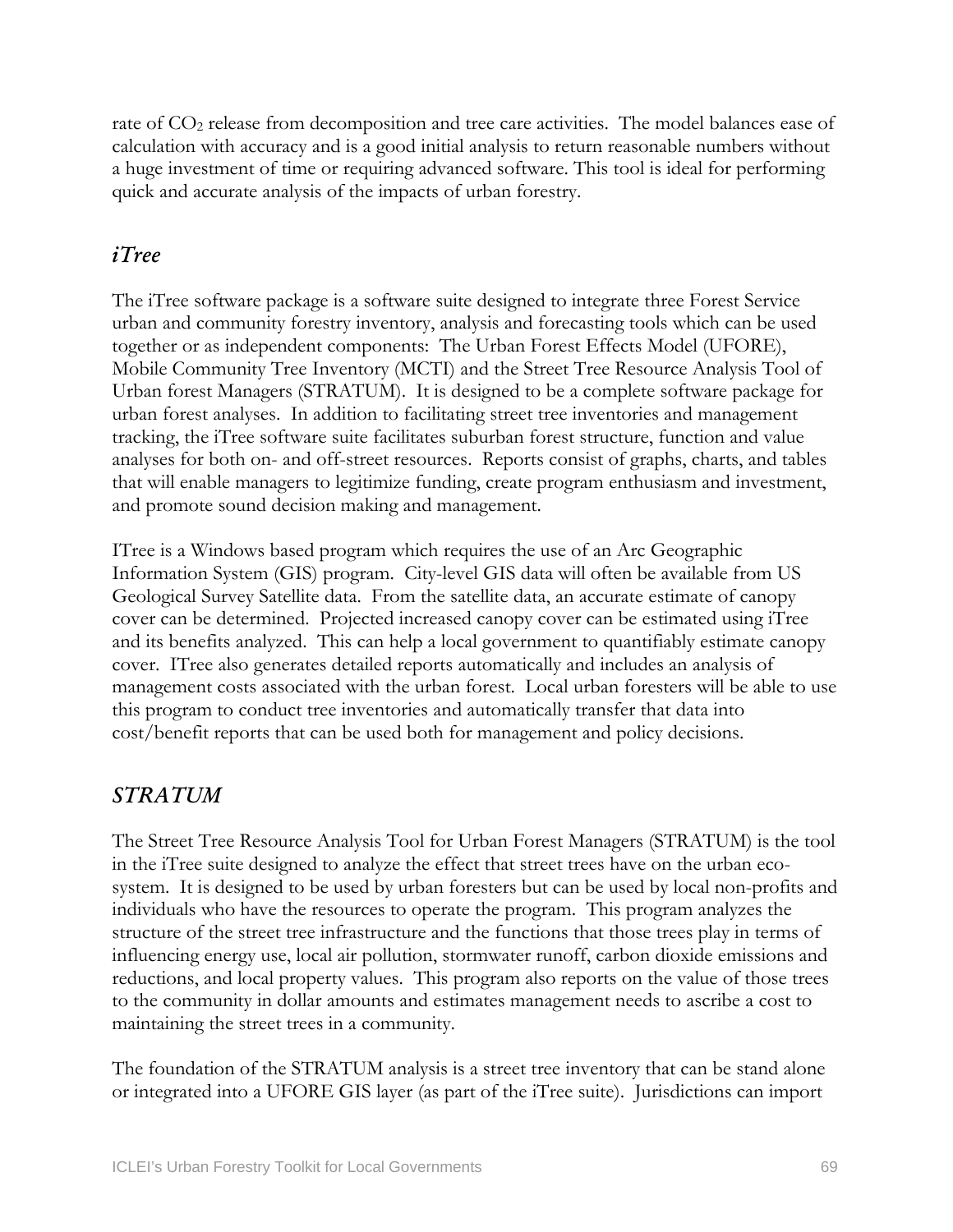existing street tree inventories if one was previously created. If a street tree inventory has not already been created, it will be necessary to perform one. This inventory can be either a full inventory of the entire jurisdiction, or a sample inventory based on test plots.

Once an inventory is completed and input into STRATUM, the software can report on:

# **Street Tree Population**

## **Summaries Tree Specific Information Benefit-Cost Analysis**

- Species distribution • Relative age
- distributions
- Stocking levels
- Land use
- Importance values
- Tree conditions
- Relative performance index
- Maintenance tasks and recommendations
- Location
- Conflicts
- Canopy cover
- Annual impacts of trees
- on: • Energy use
- Storm water runoff
- Air quality
- Carbon dioxide
- Aesthetic
- Management costs
- Net annual benefits

The information provided by STRATUM can be useful in creating a Community Forest Management Plan. This information can be used to increase public safety, facilitate long and short term planning, increase efficiency of the urban forestry program (targeting maintenance), improve public relations by justifying budgets in terms of returns, document actions taken, and calculate benefits provided by street trees.

### **Data Needs**

The primary data need is a completed street tree inventory. A complete inventory including 100% of the community's street trees is ideal for completeness of results and accuracy, but can be time and cost prohibitive to complete. STRATUM can also utilize either a partial inventory that includes just one section of the community for analysis, or a sample inventory that relies on randomly selected tree samples that are used for interpretation to the community scale. These options range from fairly time involved and expensive to compete (full inventory) to fairly cost-effective and easy to complete (sample inventory). The former provides information for day-to-day management of the urban forest, but the latter are adequate for a rough planning exercise.

Both inventory approaches require the following data for each tree included:

- 1. Tree ID #
- 2. Street Segment ID (to identify location)
- 3. Species
- 4. Tree size measured in terms of diameter at breast height (DBH)

If STRATUM is being integrated into a GIS mapping system, various other files are needed to create useful maps, such as TIGER Line files showing street segments and shape files showing buildings and other features.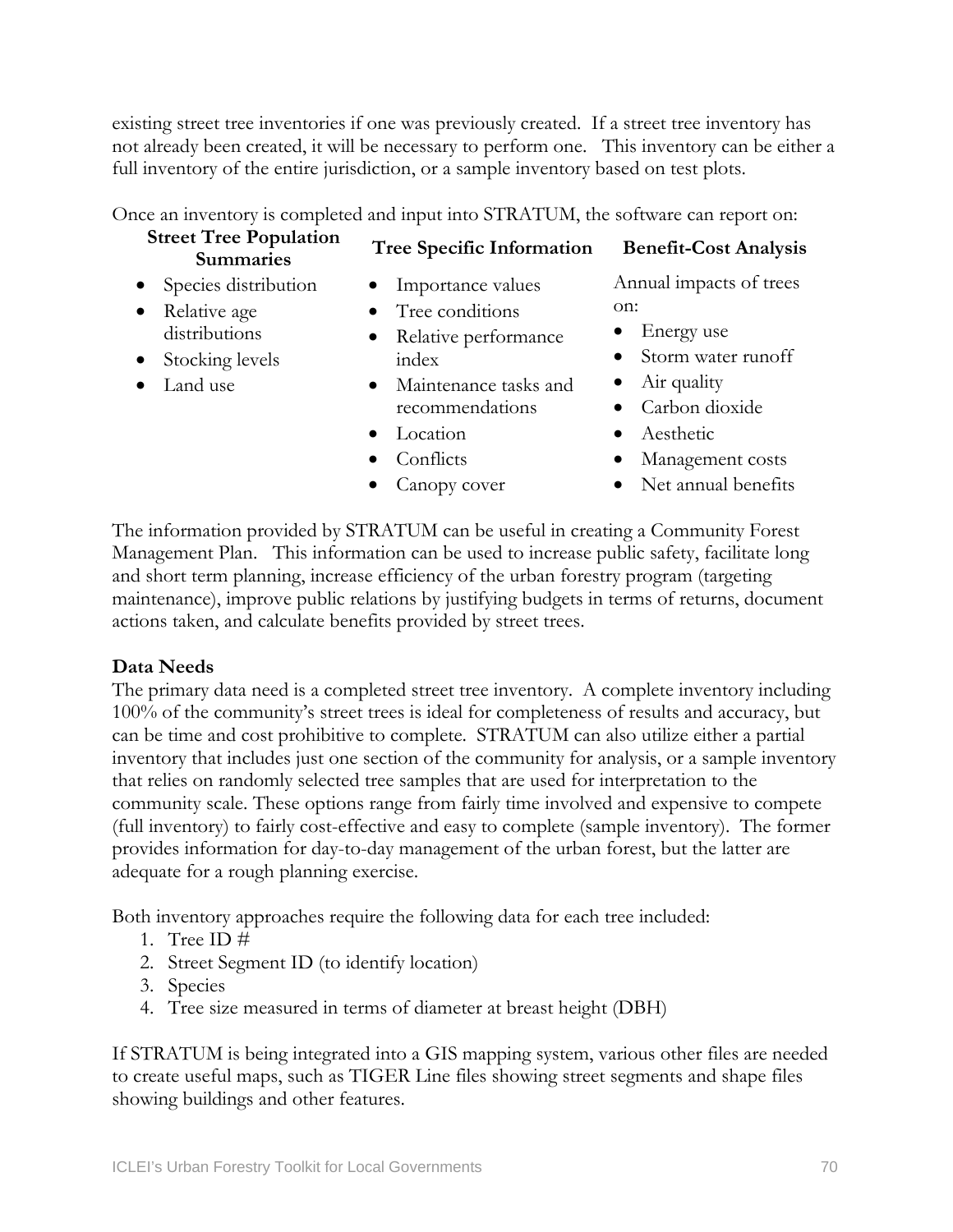Additionally STRATUM requires basic information about the jurisdiction being analyzed. This requires the user to select one of several reference cities most similar to the jurisdiction being analyzed. Data from these reference cities are used to complete an economic analysis to determine tree growth rates, etc. These variables can be modified to better reflect conditions in the community being analyzed if data is available.

#### **How long will the analysis take?**

The STRATUM analysis can be completed relatively quickly once the street tree inventory has been finished (results are generated instantly). Full street tree inventories can be quite expensive and take years to complete. For communities without a street tree inventory, a methodology for conducting a sample inventory is presented. The methodology was designed to be efficient, with a minimal input of time and resource investment. Using a team of two paid personnel or volunteers, experience has demonstrated that this technique can be completed from start to finish within four to six weeks (although this will vary greatly depending on the size of the jurisdiction).

To increase the ease of completing an inventory, the iTree software (and by extension STRATUM) can import data from handheld PDA-based devices that automatically upload field data to the central computer performing the analysis. This significantly decreases costs associated with data entry and reduces data input error.

#### **Applicability**

The results returned from this analysis will quite accurate with a low degree of error and the benefit /cost analysis can be used for making important policy decisions. However, the STRATUM analysis takes a significant amount of person-hours (if an inventory has not been completed), and is therefore not recommended for situations requiring quick results (see the Carbon Dioxide Reduction Through Urban Forestry Guidelines discussed earlier). Numbers produced by STRATUM are also less locally accurate than those produced by the UFORE model, as results are based on data collected from a reference city.

The results provided by STRATUM only reflect an analysis of street trees and not that of the entire city. This can be useful for the analysis of city investment in urban forests as 'green infrastructure' because the numbers will often only reflect city property and investment. However, the numbers returned do not quantify the overall benefits of the entire urban forest.

## *Urban Forest Effects (UFORE) Model*

The Urban Forest Effects (UFORE) model is a Windows and GIS-based program designed to use standardized field data from randomly located plots, and local hourly air pollution and meteorological data, to quantify urban forest structure and numerous urban forest effects for cities across the world. Although this model has existed for many years for use by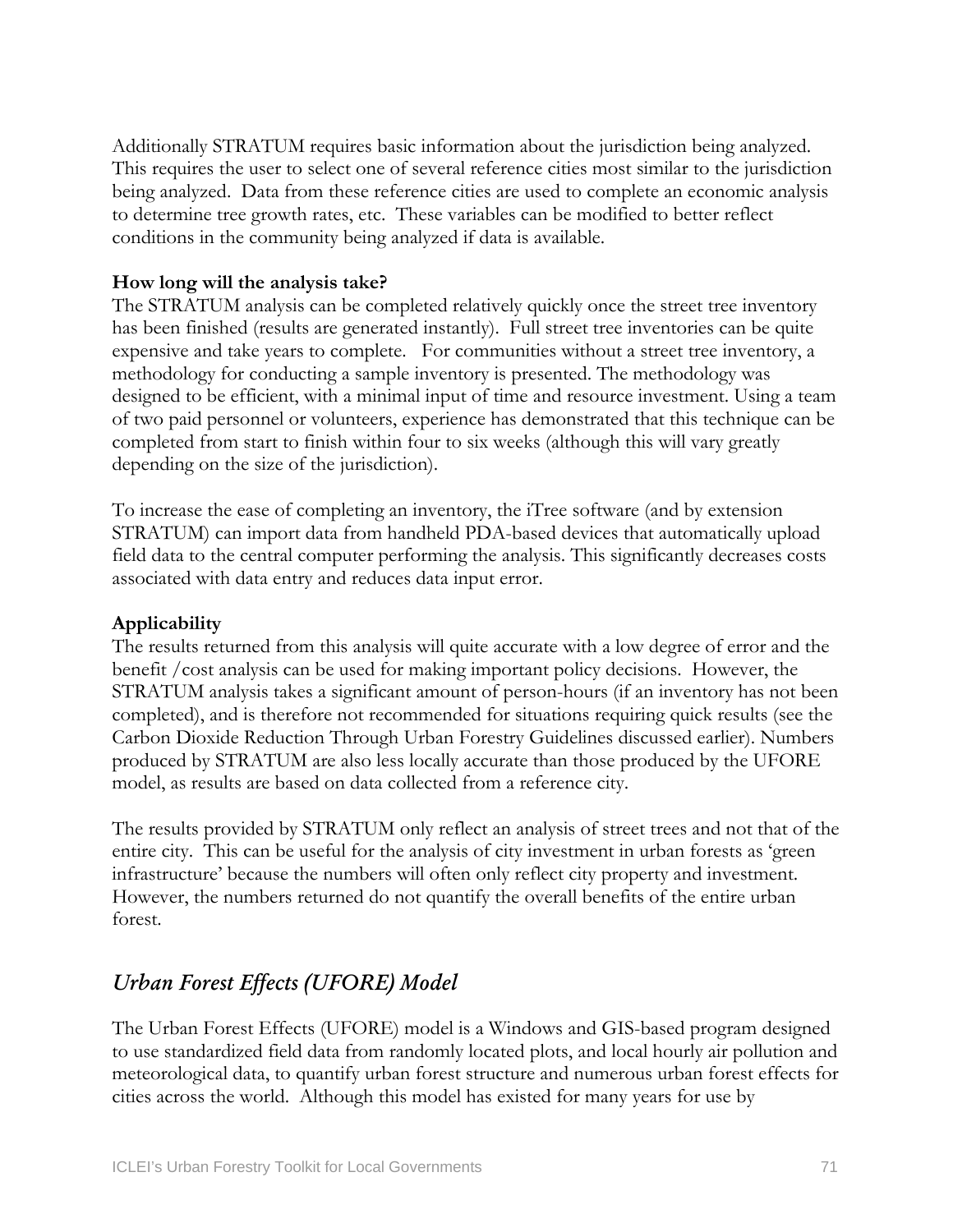professional researchers at the U.S. Forest Service, it has recently been integrated into iTree to make it available to all practitioners and improve data analyses and reporting.

The UFORE model currently quantifies:

- Urban forest structure by land use type (e.g., species composition, tree density, tree health, leaf area, leaf and tree biomass, species diversity);
- Hourly amounts of pollution removed by the urban forest, and its associated percent air quality improvement throughout the year. Pollution removal is calculated for ozone, sulfur dioxide, nitrogen dioxide, carbon monoxide and particulate matter (<10 microns);
- Hourly urban forest volatile organic compound (VOC) emissions and the relative impact of tree species on net ozone and carbon monoxide formation throughout the year;
- Total carbon stored and net carbon annually sequestered by the urban forest;
- Effects of trees on building energy use and consequent effects on carbon dioxide emissions from power plants;
- Compensatory value of the forest, as well as the value of air pollution removal and carbon storage and sequestration;
- Potential impact of Gypsy moth and Asian longhorned beetle infestation;
- Stormwater quantity and quality impacts; and,
- Tree transpiration.

The UFORE analysis can be tailored to meet the needs of its users. Its analysis can be based on sample tree inventory data, a complete tree inventory, or specialty inventories (e.g. only street trees). The analysis can also be expanded depending on identified information of interest. Therefore it is important to have a firm understanding of the goals of the analysis before beginning. Model outputs are given for the entire population and individual trees measured.

### **Data Requirements**

The UFORE model is designed to be relatively low cost, with much of the data readily available from other sources. As with STRATUM, field data must be collected on the trees that will be included in the analysis.

Community-scale data requirements include:

- Various meteorological data (available from the National Climatic Data Center)
- Pollutant concentrations (available from the US EPA Aeromatic Information Retrieval System)
- Boundary layer height measurements twice daily sounding measurements needed to calculate percent air quality improvement due to pollution removal (available from NOAA)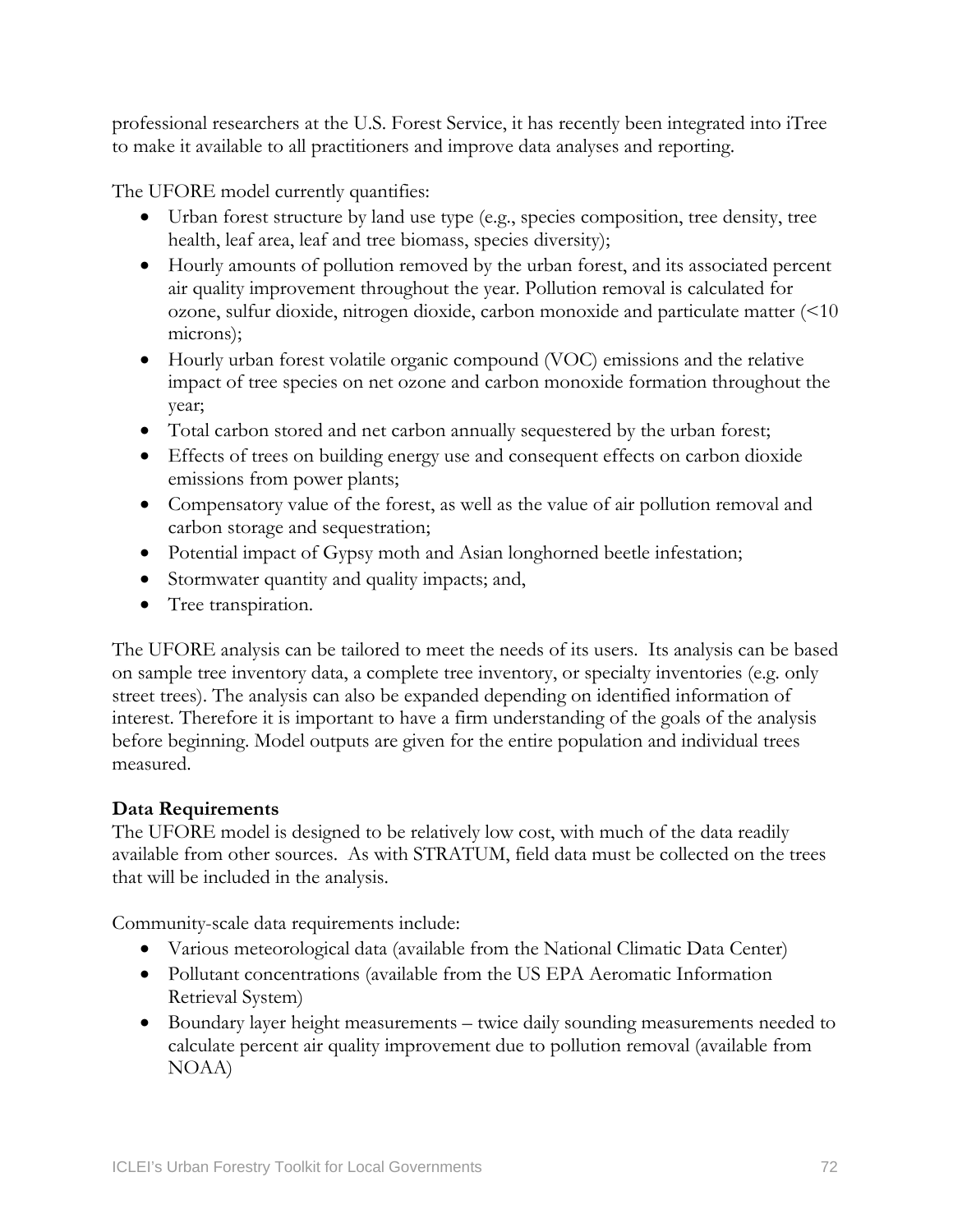The required field inventory used to complete the forestry analysis includes some minimum characteristics for the sample area and the tree inventory.

Sampling area data requirements:

- 1. Plot ID
- 2. Land use from map
- 3. Land use
- 4. Ground cover percentages
- 5. Plot tree cover  $(\%)$

Tree inventory requirements:

- 1. Tree ID
- 2. Tree species
- 3. Diameter at breast height
- 4. Total height
- 5. Height to crown base
- 6. Crown width
- 7. Percent canopy missing
- 8. Dieback
- 9. Percent impervious surfaces or shrubs beneath tree
- 10. Crown light exposure
- 11. Direction to building (needed for energy conservation only)
- 12. Shortest distance to building (needed for energy conservation only)

Complete data requirements are described in the UFORE Field Data Collection Manual: [http://www.fs.fed.us/ne/syracuse/Tools/downloads/UFORE\\_Manual.pdf](http://www.fs.fed.us/ne/syracuse/Tools/downloads/UFORE_Manual.pdf)

#### **Time involvement**

Completing a UFORE tree inventory is much more involved than that required by STRATUM because UFORE includes trees on private property as well. However, the results of a UFORE model are much more detailed and can save time and money involved in making future urban forestry management decisions. The time commitment for completing the inventory will vary by the comprehensiveness of the analysis and the results desired.

### **Applicability**

UFORE is the most comprehensive urban forestry analysis tool currently available and provides the most accurate and detailed data results that are useful for management decisions or for developing a comprehensive urban forest master plan. Results are representative of the local climate and are not based on reference cities (as in STRATUM). However, running UFORE is fairly costly in terms of time and measurement equipment and software requirements. Also the program only reports the benefits of the urban forest, and does not take into consideration management costs.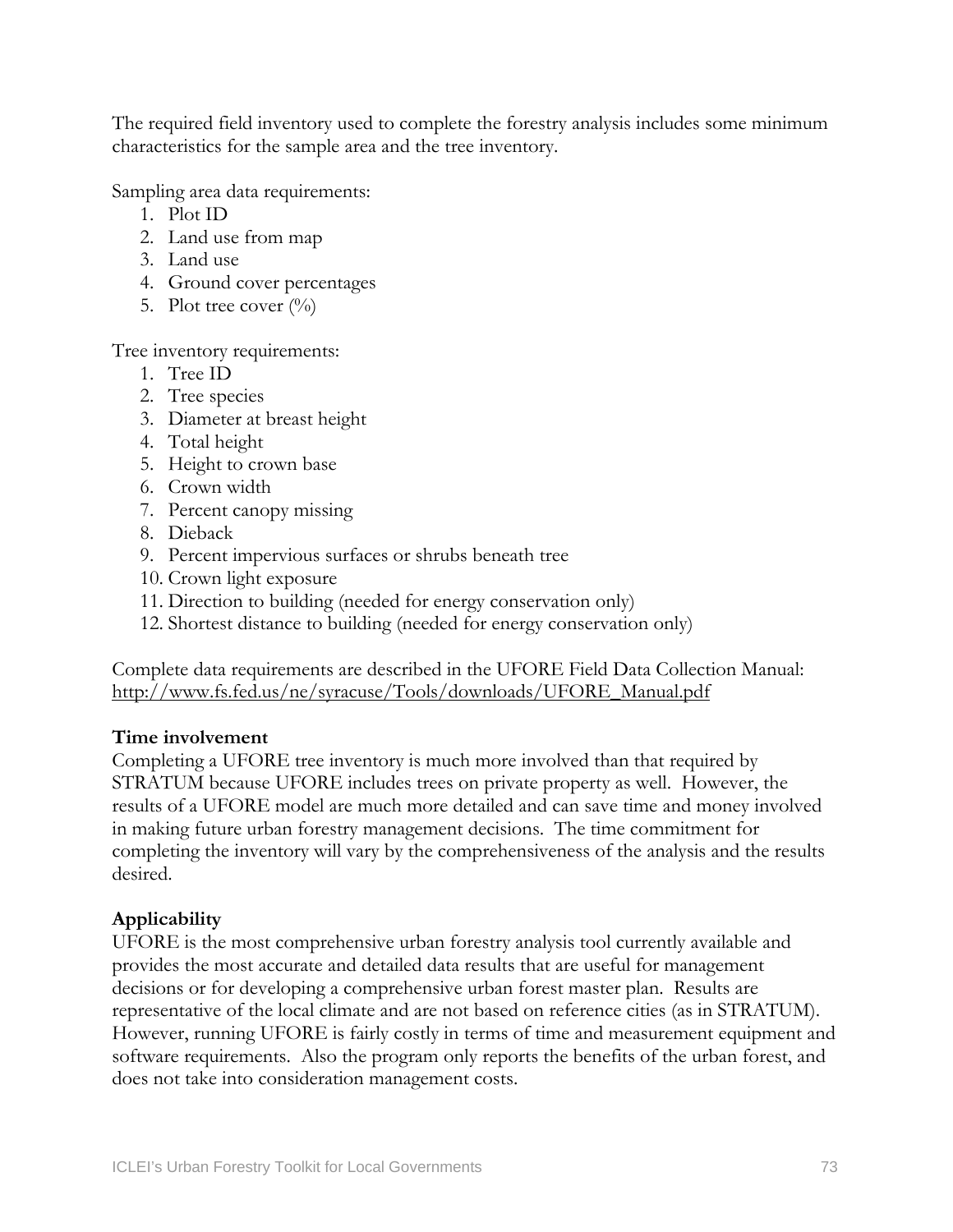Results from completed UFORE projects can be used in a variety of formats for a variety of purposes, from educating the public on the benefits of maintaining a healthy urban forest to justifying funding expenses for all types of urban forest management. UFORE is also a valuable forestry management tool as its results reflect scientifically tested and statistically valid projections of the benefits and value of the urban forest in the community. The analysis describes the structure and composition of large diverse areas and is not limited to street trees or park tree inventories. The results can also be used to evaluate various "what if" scenarios (loss or addition of individual trees, species or portions of forest) and will quantify them in terms of environmental and economic benefits.

## *CITYgreen*

CITYgreen is a GIS application produced by American Forests, a nonprofit organization working to create healthy urban forests in all communities. The CITYgreen tool calculates the ecosystem services provided by a community's forests and calculates the dollar benefits of those services. Specific conditions considered include urban forest impacts on:

- Stormwater runoff;
- Air quality;
- Summer energy savings; and
- Carbon storage, sequestration, and avoided emissions.

CITYgreen is designed for local government staff and citizens groups interested in modeling development scenarios or calculating the financial and economic impacts of increasing or decreasing local tree cover. It has also been used extensively by school groups interested in providing hands-on lessons in environmental management.

There are two (Windows based) versions of CITYgreen, one that uses ArcView and is applicable for use by the layperson. The second uses ArcGIS and is designed for use by professional GIS departments. These versions help ensure compatibility with existing GIS data maps and other information.

Results are presented graphically and can be used for broad regional studies or to create detailed small site assessments. The CITYgreen program also contains algorithms for tree growth to allow users to create maps of future tree cover and estimate the benefits provided by those larger trees.

#### **Data Requirements**

As the CITYgreen tool bases its calculations on digital maps, users must create detailed GIS drawings that identify individual water bodies, structures, and impervious surfaces. Many of these data maps are available from local planning authorities, but tree cover maps usually need to be created. This is most easily accomplished by digitizing trees that appear in aerial photographs. Once these maps are created, field data must be gathered on individual trees. This field data includes: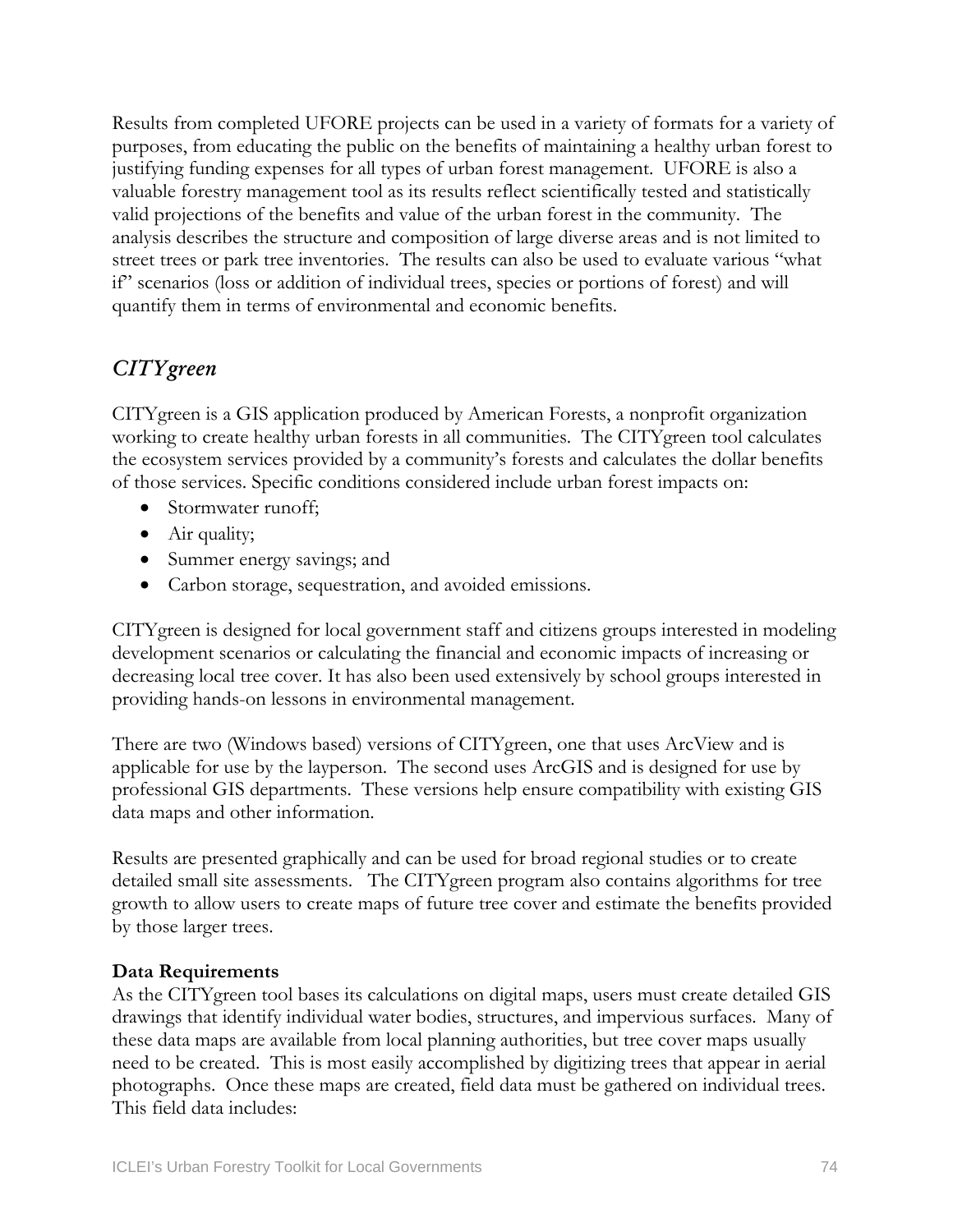- New trees or trees that have been removed since the aerial photo was taken;
- Species;
- Diameter at breast height;
- Height class;
- Tree health; and,
- Whether the tree had been topped.

This data must then be entered into the GIS database. CITYgreen also allows data to be collected using handheld PDA-based devices that automatically upload field data to the central computer performing the analysis. This significantly decreases costs associated with data entry and reduces data input error.

#### **Time involvement**

The time required is primarily associated with completing field inventories and digitizing data from the aerial photos, and can be significant depending on the jurisdiction. It is not recommended that sampling be used; therefore, a full inventory must be completed. Time involvement can vary greatly based on size of the area to be analyzed (from small developments to the jurisdiction as a whole).

#### **Applicability**

Data estimates provided by the CITYgreen software are moderately accurate although not as comprehensive as that provided by the iTree tools (STRATUM and UFORE). Reports indicate that the results are appropriate for policy decisions but are less than what is needed for developing long range urban forest management plans. CITYgreen is easy to use and its value as an educational tool can be significant.

Two sources of error introduced into the analysis come from the reliance on digital maps and the lack of accounting for air pollution and carbon dioxide emissions from maintenance activities. Often tree canopies are not well separated and overlap and irregular shapes are likely to introduce error (drawing irregular shapes for trees or around clumps of trees can exclude those trees from certain analyses). In addition, this model does not account for maintenance impacts. Some research indicates that, over the life of the tree, maintenance emissions of carbon (from equipment, natural decomposition, etc.) could cause the amount of carbon released to exceed that stored by the tree.

## *Estimating Benefits for Small Communities*

Many small communities do not possess the means to conduct adequate research of their urban forests to use some available tools. Small budgets often do not allow for the monetary or technical resources to conduct a comprehensive tree analysis of structure, tree growth rates, and benefits and costs.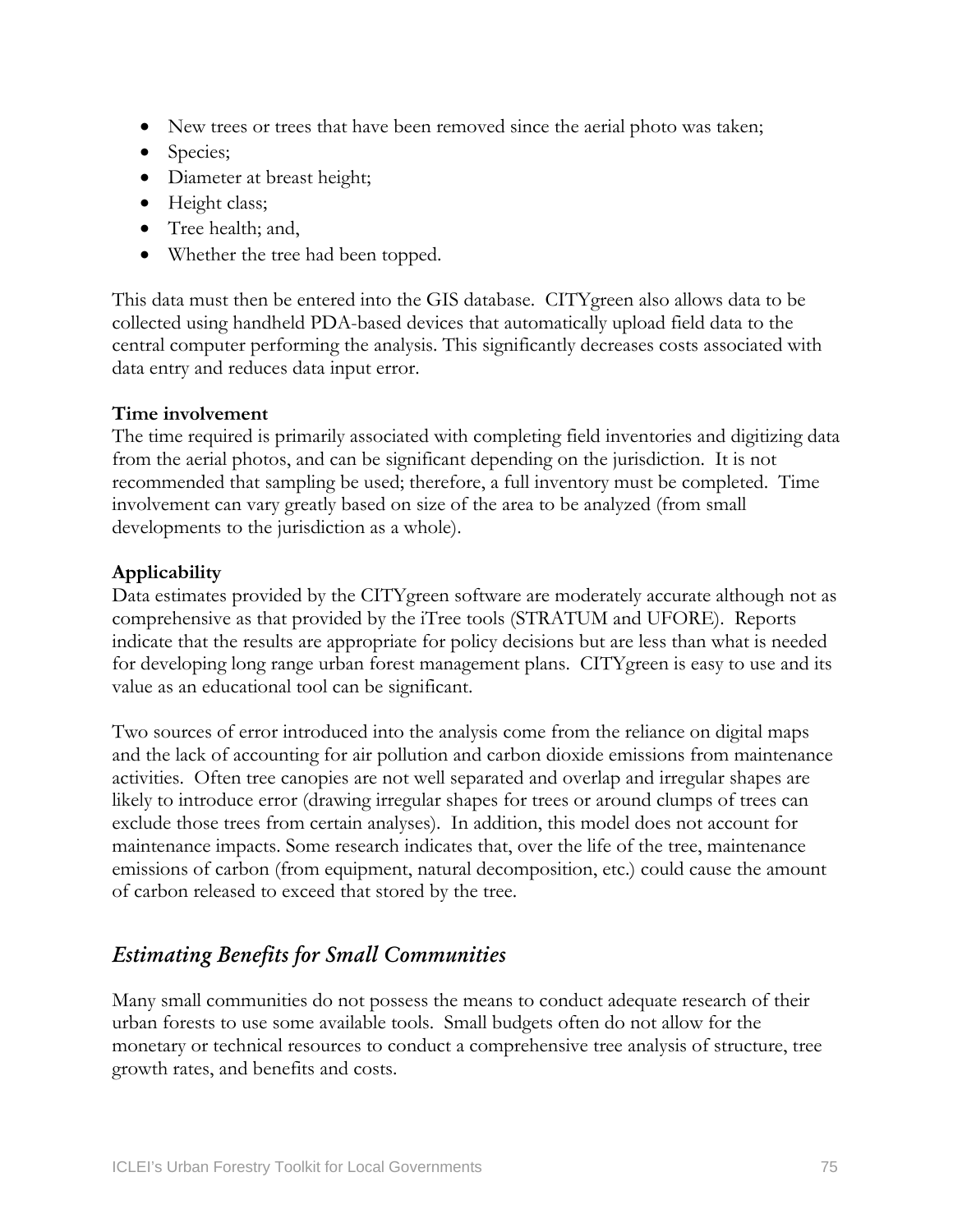The U.S. Forest Service's Center for Urban Forest Research has produced regional Community Tree Guides to quantify the benefits and costs of the urban forest that combine street tree growth data from a representative city in the same region with a street tree inventory to calculate benefits. This methodology was summarized by Scott Maco and Gregory McPherson in the March 2003 Journal of Arboriculture in an article called *A Practical Approach to Assessing Structure, Function, and Value of Street Tree Populations in Small Communities*.

This model produces the following information for urban foresters and interested individuals living in smaller communities that will benefit from an estimation of their forestry resources:

- Resource structure (species composition, diversity, age distribution, condition);
- Resource function (magnitude of environmental and aesthetic benefits);
- Resource value (dollar value of benefits realized); and,
- Resource management needs (sustainability, canopy cover, pruning and young tree care, planting and conflict mitigation).

#### **Data Requirements**

As with other tools and models described previously, this method requires the completion of a tree inventory, but it relies on a stratified random sampling methodology to gather this information as simply as possible, assuming no pre-existing information is known about the jurisdiction's urban forest. This methodology requires the user to:

- 1. Stratify the city's area into homogenous "zone segments" with similar characteristics, such as layout, building vintage, demographics, political boundaries, etc.
- 2. Divide each zone into multiple uniform "sampling units"
- 3. Conduct a pre-sample to estimate the tree density in each zone segment and determine the necessary number of sampling units to be inventoried per zone segment
- 4. Select the units for sampling at random
- 5. Survey all trees in public areas (maintained by the City or privately) with attention to specific attributes (species, dbh, tree maintenance priorities, plantable spaces, etc.)

Once the trees samples are completed a series of simple equations can be applied to extrapolate the citywide tree population. Benefits can then be estimated by using the diameter of each tree to estimate tree age and subsequently applying generic cost and benefits multipliers.

### **Applicability**

This methodology provides very generic results, as it is based on multiple assumptions. However, this simple analysis does provide a picture of benefits provided by street trees and can be used to inform the decision making process, potentially acting as a starting point for long-term urban forest management.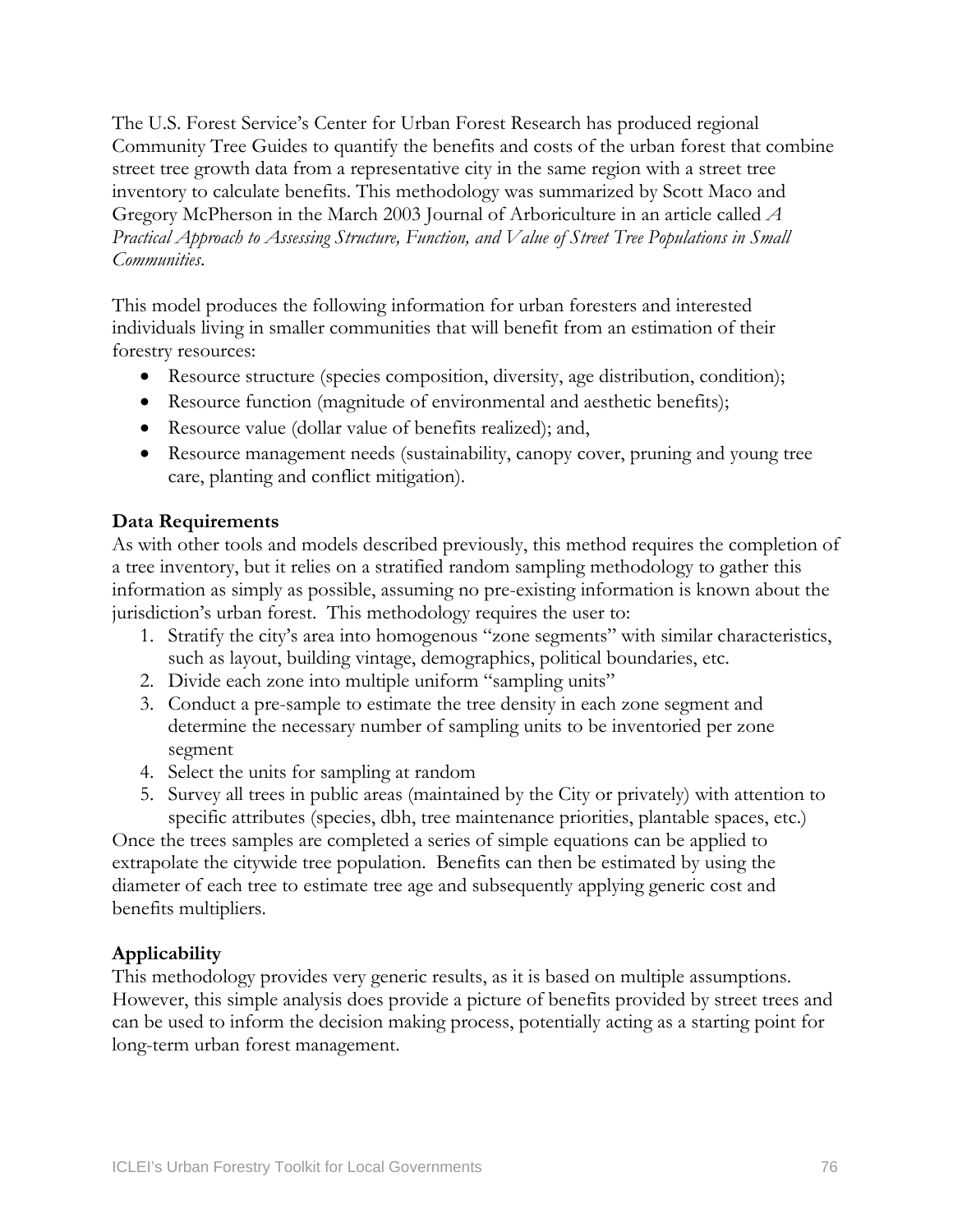# **Links and Resources**

#### **General Urban Forestry Informational Links**

Benefits of Trees in Urban Areas [www.coloradotrees.org/benefits.htm](http://www.coloradotrees.org/benefits.htm)

Benefits of the Urban Forest [http://cufr.ucdavis.edu/products/CUFR\\_180\\_UFfactsheet2.pdf](http://cufr.ucdavis.edu/products/CUFR_180_UFfactsheet2.pdf)

The Forest Where We Live <http://www.lpb.org/programs/forest/>

Urban Forestry Bibliography <http://web1.msue.msu.edu/msue/imp/modb1/masterb1.html>

#### **Air Quality Issues**

Urban Tree Cover and Air Quality Planning [www.treescleanair.org](http://www.treescleanair.org/)

#### **Carbon Dioxide**

American Forests' Climate Change Calculator allows individual households to calculate their annual emissions and how many trees they need to plant to offset those emissions. This is a great tool to recommend to your citizens! <http://www.americanforests.org/resources/ccc/>

The Ideal World of Urban/Suburban Carbon Sequestration in Rhode Island <http://envstudies.brown.edu/classes/es201/2003/Forestry/perfect.htm>

Quantifying the Impact of Trees: The Chicago Urban Forest Climate Project [http://www.fao.org/documents/show\\_cdr.asp?url\\_file=/docrep/u9300e/u9300e08.htm](http://www.fao.org/documents/show_cdr.asp?url_file=/docrep/u9300e/u9300e08.htm)

#### **Economics**

Economic Benefits of Urban/Suburban Forestry in Rhode Island <http://envstudies.brown.edu/classes/es201/2003/Forestry/econbene.htm>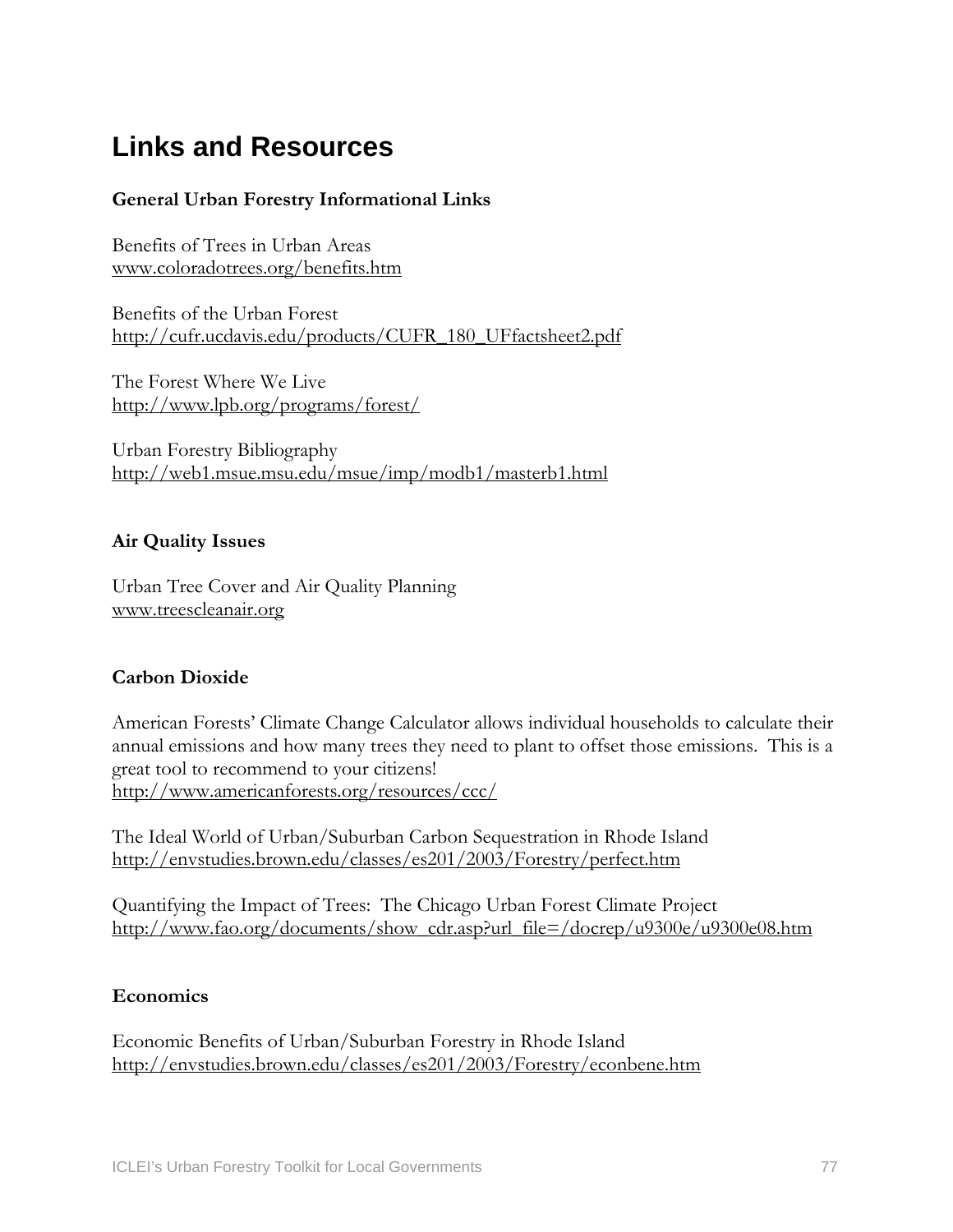How to Prepare for a Budget Cut [http://cufr.ucdavis.edu/products/CUFR\\_183\\_UFfactsheet5.pdf](http://cufr.ucdavis.edu/products/CUFR_183_UFfactsheet5.pdf)

Save Dollars with Shade [http://cufr.ucdavis.edu/products/CUFR\\_180\\_UFfactsheet2.pdf](http://cufr.ucdavis.edu/products/CUFR_180_UFfactsheet2.pdf)

Utah State Forestry Extension Valuation of Landscape Trees [http://extension.usu.edu/forestry/HomeTown/HO\\_Valuation.htm](http://extension.usu.edu/forestry/HomeTown/HO_Valuation.htm)

#### **Energy**

Green Plants or Power Plants? [http://cufr.ucdavis.edu/products/3/cufr\\_148.pdf](http://cufr.ucdavis.edu/products/3/cufr_148.pdf)

Sacramento Municipal Utility District, Tree Benefits Estimator <http://usage.smud.org/treebenefit/>

US Department of Energy consumer guide to energy efficiency and renewable energy [www.eere.energy.gov/consumer/your\\_home/landscaping/index.cfm/mytopic=11910](http://www.eere.energy.gov/consumer/your_home/landscaping/index.cfm/mytopic=11910)

Utah State Forestry Extension Trees and Energy Use [http://extension.usu.edu/forestry/HomeTown/HO\\_Energy.htm](http://extension.usu.edu/forestry/HomeTown/HO_Energy.htm)

Wind, Sun, and Noise Screens [http://extension.usu.edu/forestry/HomeTown/HO\\_TreeScreens.htm](http://extension.usu.edu/forestry/HomeTown/HO_TreeScreens.htm)

#### **Urban Forest Management**

*The Elements of Sustainability in Urban Forestry*  Thomson, Richard, Norman Pillsbury and Richard Hanna A paper outlining sustainable urban forestry practices that encourage urban wood utilization. <http://www.ufei.calpoly.edu/Files/ufeipubs/ElementsofSustainability.pdf>

Harvesting Urban Timber A website that promotes the utilization of urban timber by providing those with mills and those who need timber with a forum to exchange information. [www.harvestingurbantimber.com](http://www.harvestingurbantimber.com/)

TLC for Trees <http://www.tlcfortrees.info/home.htm>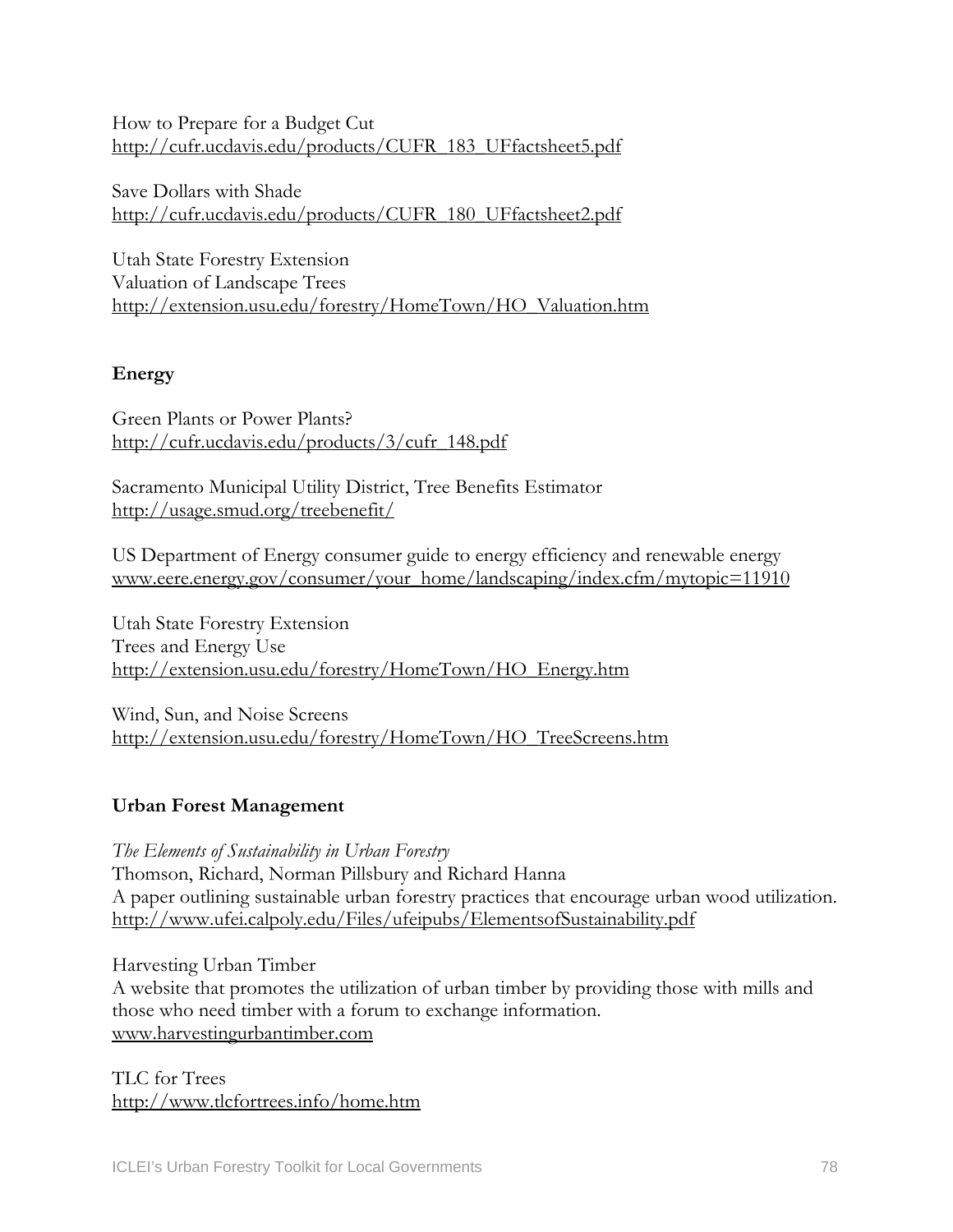Tree Care Industry Association

TCIA, formerly the National Arborist Association (NAA) provides a website on tree care. It also publishes the Tree Care Industry magazine and holds a TCI exposition yearly. [www.natlarb.com](http://www.natlarb.com/)

Urban Forestry Ecosystems Institute

Over 1400 listings of mill operations, manufacturers and retailers in California. It also provides information on wood properties, grading, milling information and other useful links about utilizing urban wood. <http://www.ufei.calpoly.edu/>

Utah State Forestry Extension General information on Tree Planting [http://extension.usu.edu/forestry/HomeTown/HO\\_Planting.htm](http://extension.usu.edu/forestry/HomeTown/HO_Planting.htm)

Guidelines to protect trees from Construction [http://extension.usu.edu/forestry/HomeTown/HO\\_Construction.htm](http://extension.usu.edu/forestry/HomeTown/HO_Construction.htm)

#### **Policy and Management**

The Garden Project: San Francisco

The garden project is a partnership between the Department of Public Works and Sheriff's office of San Francisco designed to give horticultural job training to inmates. Its main goal is to give inmates opportunities to get meaningful jobs and reasons to stay out of jail. <http://www.gardenproject.org/homepage/index.htm>

Guidelines for Developing and Evaluating Tree Ordinances Swiecki, T.J. and E.A. Bernhardt 2001 <http://www.isa-arbor.com/publications/ordinance.aspx>

TreeLink Funding Tutorial <http://www.treelink.org/grants/index.phtml>

Urban Tree Cover and Air Quality Planning This website is designed to provide policy makers with material concerning the relationship between trees, air and policy to facilitate the inclusion of tree planting into a SIP. [www.treescleanair.org/policymakers.htm](http://www.treescleanair.org/policymakers.htm)

#### **Social Benefits**

Social Benefits of Urban/Suburban Forestry <http://envstudies.brown.edu/classes/es201/2003/Forestry/sociobene.htm>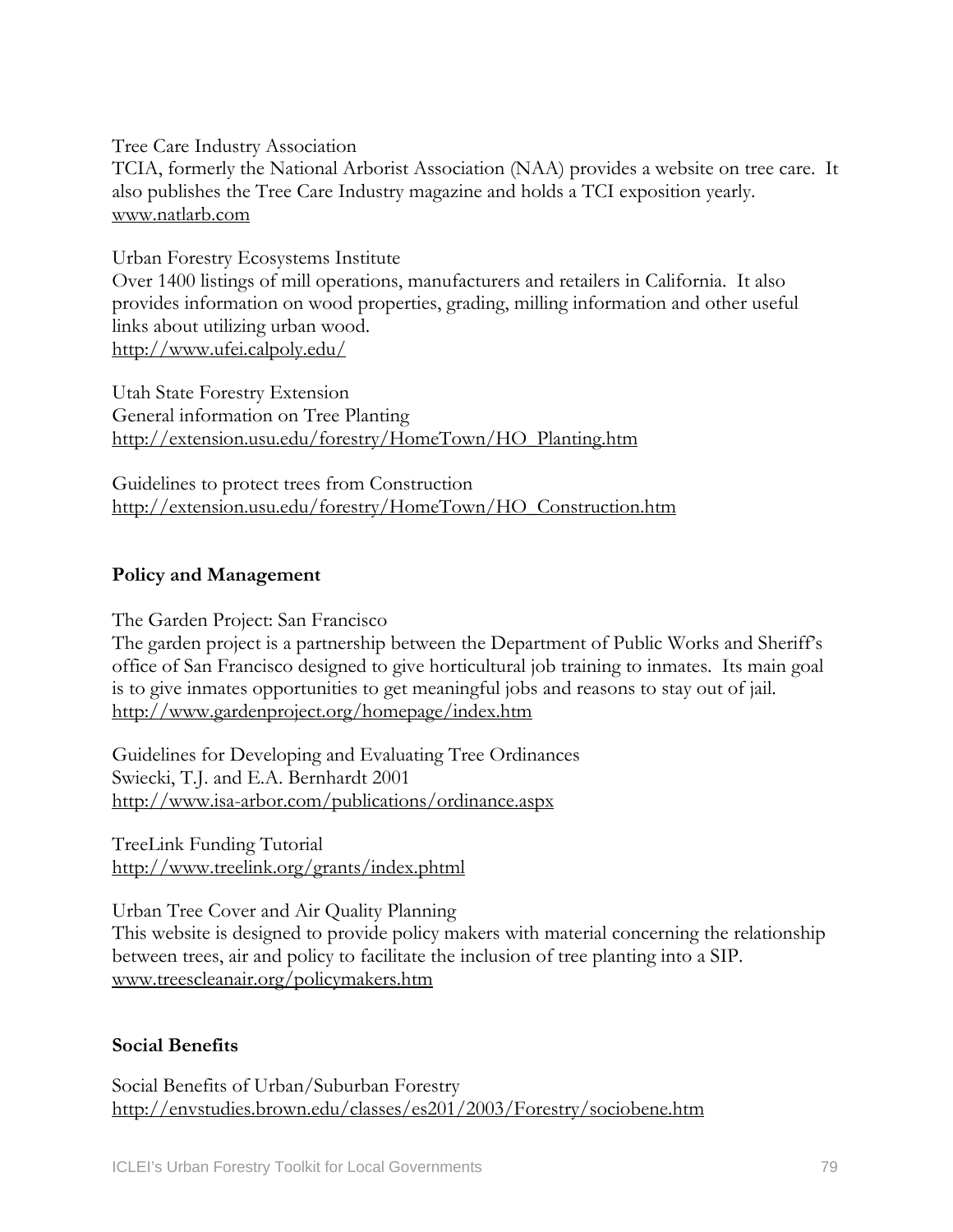#### Psycho-Social Dimensions of People and Plants <http://www.cfr.washington.edu/research.envmind/UF/PsychBens-FS1.pdf>

#### **Storm Runoff & Water Quality**

Control Stormwater Runoff with Trees [http://cufr.ucdavis.edu/products/CUFR\\_182\\_UFfactsheet4.pdf](http://cufr.ucdavis.edu/products/CUFR_182_UFfactsheet4.pdf)

Is All Your Rain Going Down the Drain? Look to Bioretainment—Tress are a Solution [http://cufr.ucdavis.edu/products/cufr\\_392\\_rain\\_down\\_the\\_drain.pdf](http://cufr.ucdavis.edu/products/cufr_392_rain_down_the_drain.pdf)

StormwaterAuthority.org [www.stormwaterauthority.org](http://www.stormwaterauthority.org/)

#### **Urban Forestry and Related Organizations**

Alabama Urban Forestry Association

AUFA is a statewide non-profit organization with a diverse membership including arboricultural professionals, horticulturists, landscape workers, community tree board members, tree-care volunteers and interested citizens. They develop partnerships to further better tree management, promote professionalism, and increase knowledge about urban forest issues.

#### [www.aufa.com](http://www.aufa.com/)

Alliance for Community Trees is a membership organization for nonprofit urban forestry organizations. It provides a network of peers, conferences, educational forums, and grants to members.

#### [www.actrees.org](http://www.actrees.org/)

#### American Forests

American Forests, founded in 1875, is one of the oldest nonprofit citizens' conservation organizations in the United States. American Forests provides publications, support, software (CITYgreen), and an extensive planting program to the entire United States. [www.americanforests.org](http://www.americanforests.org/)

American Horticultural Society <http://www.ahs.org/>

American Society of Consulting Arborists <http://www.asca-consultants.org/>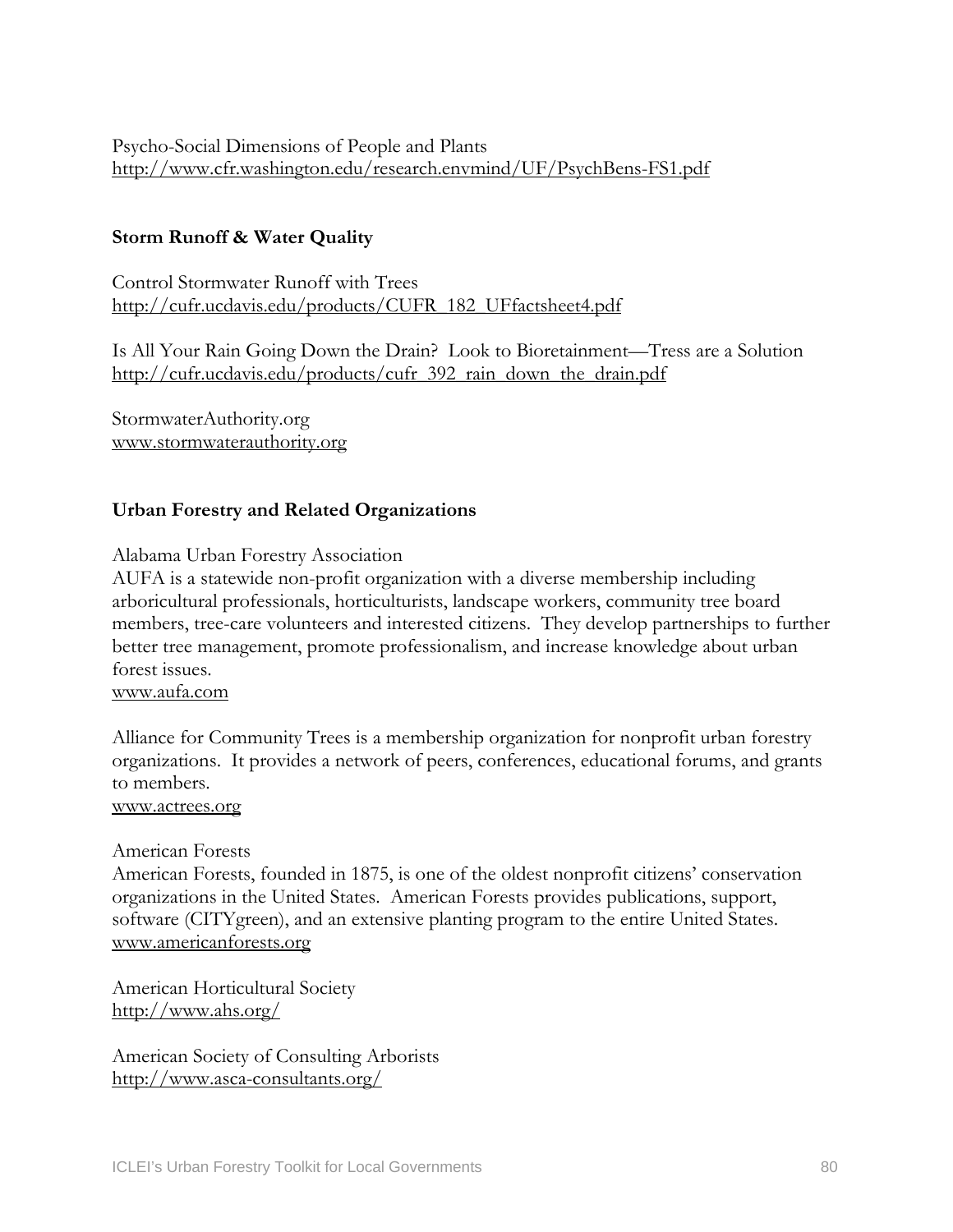American Society of Landscape Architects <http://www.asla.org/>

California Releaf <http://www.nationaltreetrust.org/releaf/>

California Urban Forest Council <http://www.caufc.org/index.html>

Chicago Gateway Green [www.gatewaygreen.org](http://www.gatewaygreen.org/)

Friends of the Urban Forest, San Francisco [www.fuf.net](http://www.fuf.net/)

Friends of Trees, Portland [www.friendsoftrees.org](http://www.friendsoftrees.org/)

Greening Milwaukee [www.greeningmilwaukee.org](http://www.greeningmilwaukee.org/)

Interface South <http://www.interfacesouth.org/>

#### International Society of Arboriculture

ISA has served the tree care industry for over eighty years as a scientific and educational organization. ISA continues to be a dynamic medium through which arborists around the world share their experience and knowledge for the benefit of society. [www.is-arbor.com](http://www.is-arbor.com/)

National Arbor Day Foundation <http://www.arborday.org/>

National Association of State Foresters <http://www.stateforesters.org/>

National Tree Trust <http://www.nationaltreetrust.org/index.cfm>

National Urban and Community Forestry Advisory Council <http://www.treelink.org/nucfac/>

National Wildlife Federation <http://www.nwf.org/>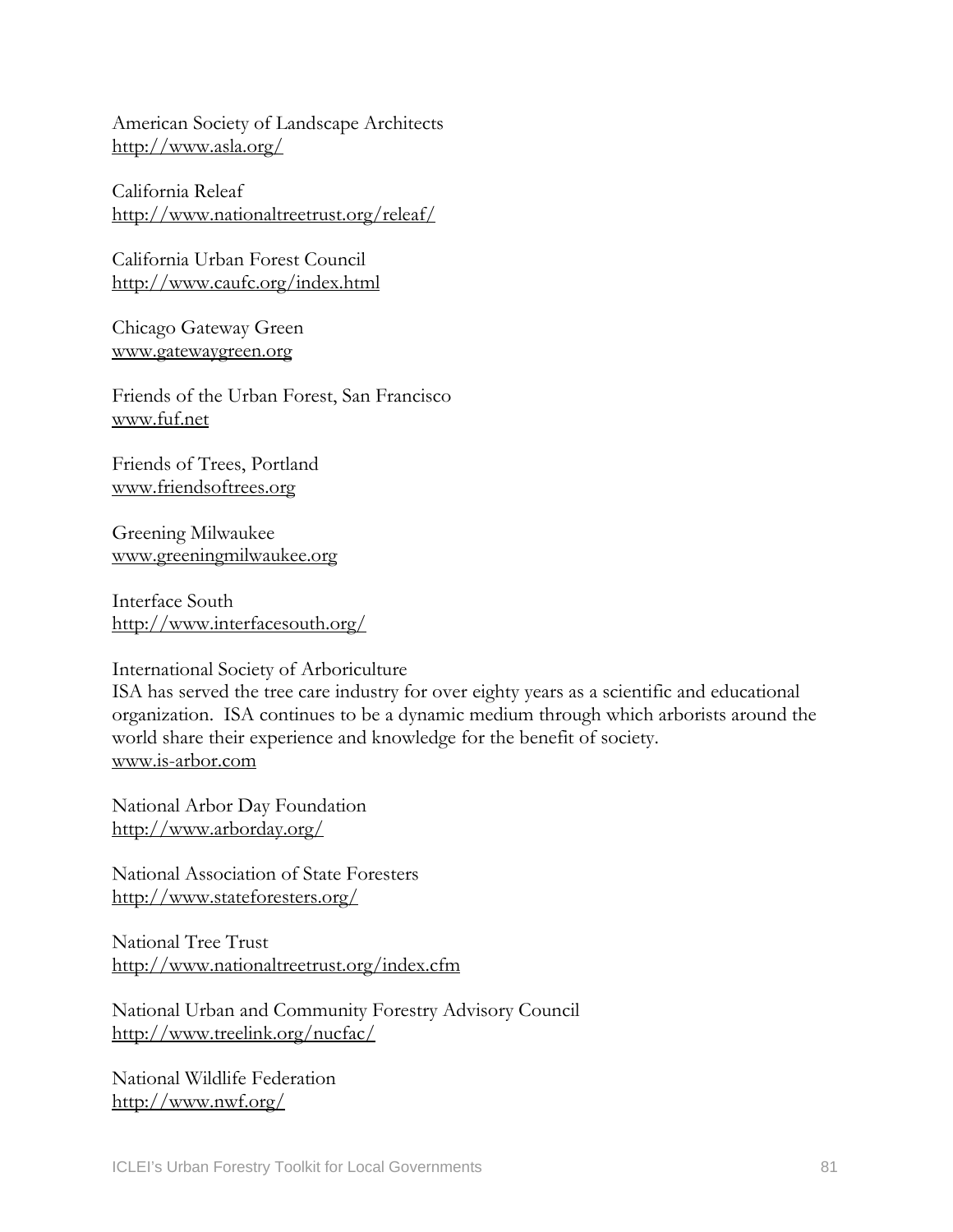Our City Forest, San Jose <http://www.ourcityforest.org/>

People For Trees, San Diego [www.peoplefortrees.org](http://www.peoplefortrees.org/)

Plant it 2020 A non-profit dedicated to planting indigenous trees in the United States and Internationally. [http://plantit2020.org](http://plantit2020.org/)

Sacramento Municipal Utility District This website outlines a program to plant shade trees to decrease energy use. <http://www.smud.org/residential/saving/trees/index.html>

Sacramento Tree Foundation <http://www.sactree.com/>

Society of American Foresters <http://www.safnet.org/>

Society of Municipal Arborists [www.urban-forestry.com/mc/page.do](http://www.urban-forestry.com/mc/page.do)

Trees Atlanta [www.treesatlanta.org](http://www.treesatlanta.org/)

TreeCity USA <http://www.arborday.org/programs/treecityusa.cfm>

Tree Folks, Austin and Central Texas communities [www.treefolks.org](http://www.treefolks.org/)

Trees Forever, Iowa [www.treesforever.org](http://www.treesforever.org/)

Trees For Tucson <http://www.ci.tucson.az.us/tcb/tcbtothp.htm>

Trees New York, New York City [www.treesny.com](http://www.treesny.com/)

Tree People, Los Angeles [www.treepeople.org](http://www.treepeople.org/)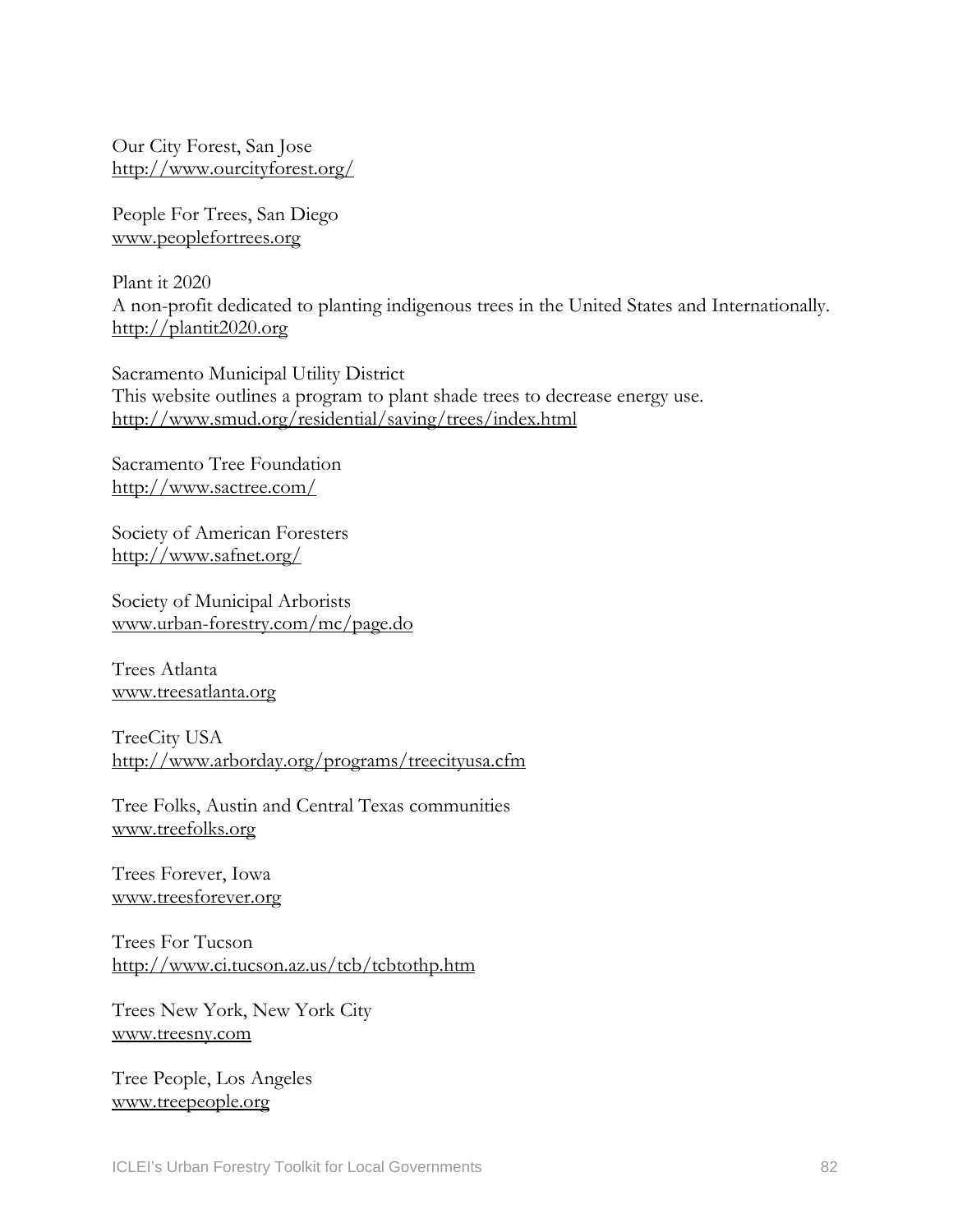Tree Trust, Minnesota Twin Cities Metropolitan area [www.treetrust.org](http://www.treetrust.org/)

USDA Forest Service <http://www.fs.fed.us/>

Wisconsin Department of Natural Resources, Urban and Community Forestry <http://www.dnr.state.wi.us/org/land/forestry/uf/>

#### **Urban Forestry Research Groups**

Center for Urban Forest Research

An incredibly rich resource for cutting edge research on urban forests. Funded by the USDA Forest Service, its mission is to demonstrate new ways that trees add value to communities and convert the results into financial terms in order to stimulate more investment in trees.

<http://wcufre.ucdavis.edu/>

Center for Urban Horticulture, University of Washington, College of Forest Resources This center studies the human dimensions of urban forestry and urban greening. Directed by Kathleen L. Wolf. <http://www.cfr.washington.edu/research.envmind/>

Florida Urban Forests and Wildland-Urban Interface Program <http://sfrc.ufl.edu/urbanforestry/>

Human-Environment Research Laboratory, University of Illinois at Urbana Champaign Iowa State University, Department of Forestry Urban and Community Forestry Research <http://www.forestry.iastate.edu/res/urban.html>

Urban Forestry South Expo A supportive research organization that provides useful tools, events, and links specific to urban forestry in the Southern US. <http://www.urbanforestrysouth.org/>

USDA Forest Service, Northeastern Research Station

This research station researches the effects of urban forests and their management on human health and environmental quality. It provides many useful studies available for downloading off the web.

<http://www.fs.fed.us/ne/syracuse/>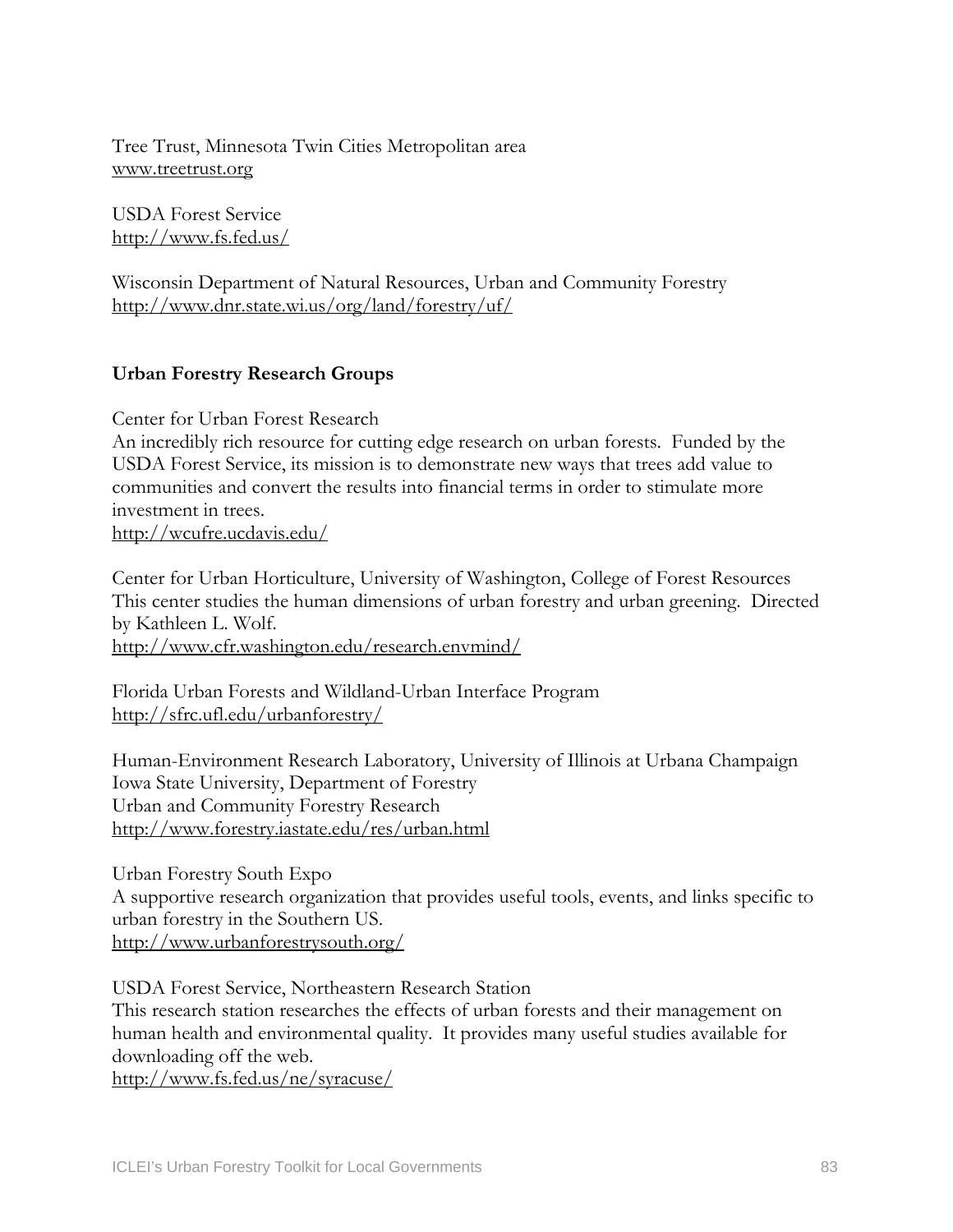Utah State Forestry Extension <http://extension.usu.edu/forestry/> A source of information about Utah trees and forests.

#### **Municipal and Regional Urban Forestry Programs**

City of Ann-Arbor, Forestry and Park Operations [http://www.ci.ann](http://www.ci.ann-arbor.mi.us/PublicServices/FieldOperations/ForestryParkOps/parkoper.html)[arbor.mi.us/PublicServices/FieldOperations/ForestryParkOps/parkoper.html](http://www.ci.ann-arbor.mi.us/PublicServices/FieldOperations/ForestryParkOps/parkoper.html)

City of Austin, Urban Forestry: Tree Preservation and Replenishment <http://www.ci.austin.tx.us/trees/>

City of Greensboro, NC Urban Forestry Program <http://www.ci.greensboro.nc.us/forestry/>

City of Cambridge, MA Urban Forestry <http://www.cambridgema.gov/TheWorks/departments/parks/forestry.html>

City of Chicago, Department of the Environment <http://www.cityofchicago.org/Environment/index.text.html>

City of Berkeley, Urban Forestry <http://www.ci.berkeley.ca.us/trees/>

City of Boulder, Urban Forestry [http://www.ci.boulder.co.us/parks-recreation/FORESTRY/forestry\\_main.htm](http://www.ci.boulder.co.us/parks-recreation/FORESTRY/forestry_main.htm)

City of Fort Collins, Forestry and Horticulture <http://fcgov.com/horticulture/>

City of Jamestown, NY, Urban Forestry Program <http://www.jamestownparksrec.com/forestryindex.html>

City of Milwaukee, Forestry Division [www.forestry.mpw.net/frontpage.htm](http://www.forestry.mpw.net/frontpage.htm)

Ohio Department of Natural Resources, Urban Forestry <http://www.dnr.ohio.gov/forestry/Urban/urbanfor.htm>

City of Portland, Parks and Recreation <http://www.portlandonline.com/parks/>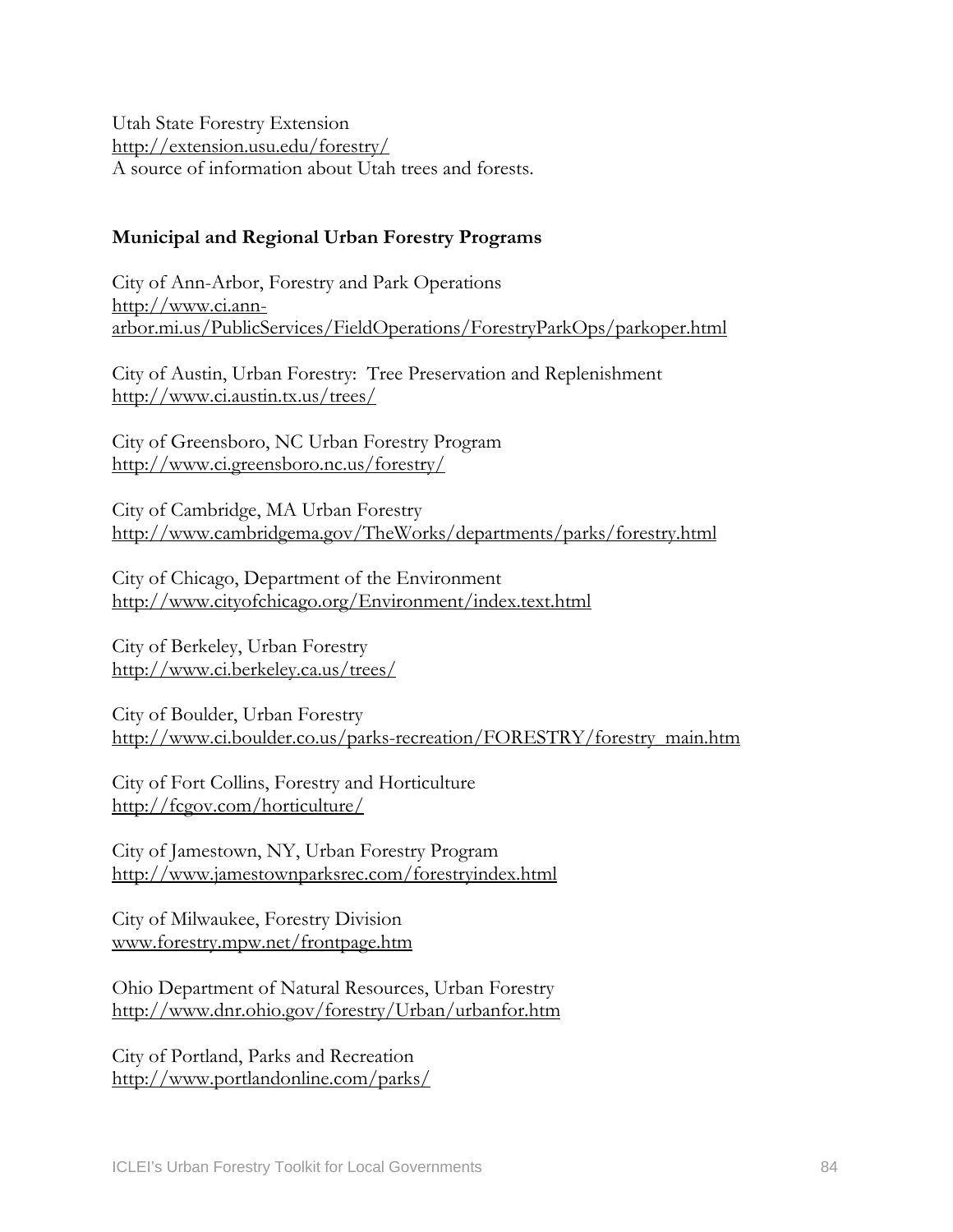City of San Francisco, Urban Forest Council <http://www.sfenvironment.com/aboutus/openspaces/urbanforest/>

City of Sacramento, Urban Forest Services <http://www.cityofsacramento.org/parksandrecreation/urbanforest/>

City of St. Paul, Forestry and Trees, Parks and Recreation Department http://www.stpaul.gov/depts/parks/forestry/

City of Seattle, Office of Sustainability and Environment, Urban Forestry [http://www.seattle.gov/environment/urban\\_forest.htm](http://www.seattle.gov/environment/urban_forest.htm)

Tennessee Urban Forestry Council

A non-profit dedicated to public awareness, understanding and improving Tennessee's Urban Forests. It serves as a resources, catalyst and liaison concerning urban forestry issues within the state, region, and nation. <http://www.tufc.com/>

#### **Other Resources**

SelecTree

SelecTree is a guide to urban trees that grow in California. It may be useful to cities outside California, but will not be as comprehensive. This is meant to be a resource guide and is not a definitive source of information. [www.selectree.calpoly.edu](http://www.selectree.calpoly.edu/)

Department of Defense Urban Forestry Manual 1996 <https://www.denix.osd.mil/denix/Public/Library/Forestry/forestry.html>

Chapters from the *Urban Forestry Manual* 

An educational tool for state forestry employees and those who work with communities on urban forestry issues, developed by the USDA Forest Service, Southern Region, the Southern Research Station and the Southern Group of State Foresters 2005 <https://www.denix.osd.mil/denix/Public/Library/Forestry/forestry.html>

Contact List of State Urban Forestry Coordinators <http://www.na.fs.fed.us/spfo/pubs/uf/techguide/coord.htm>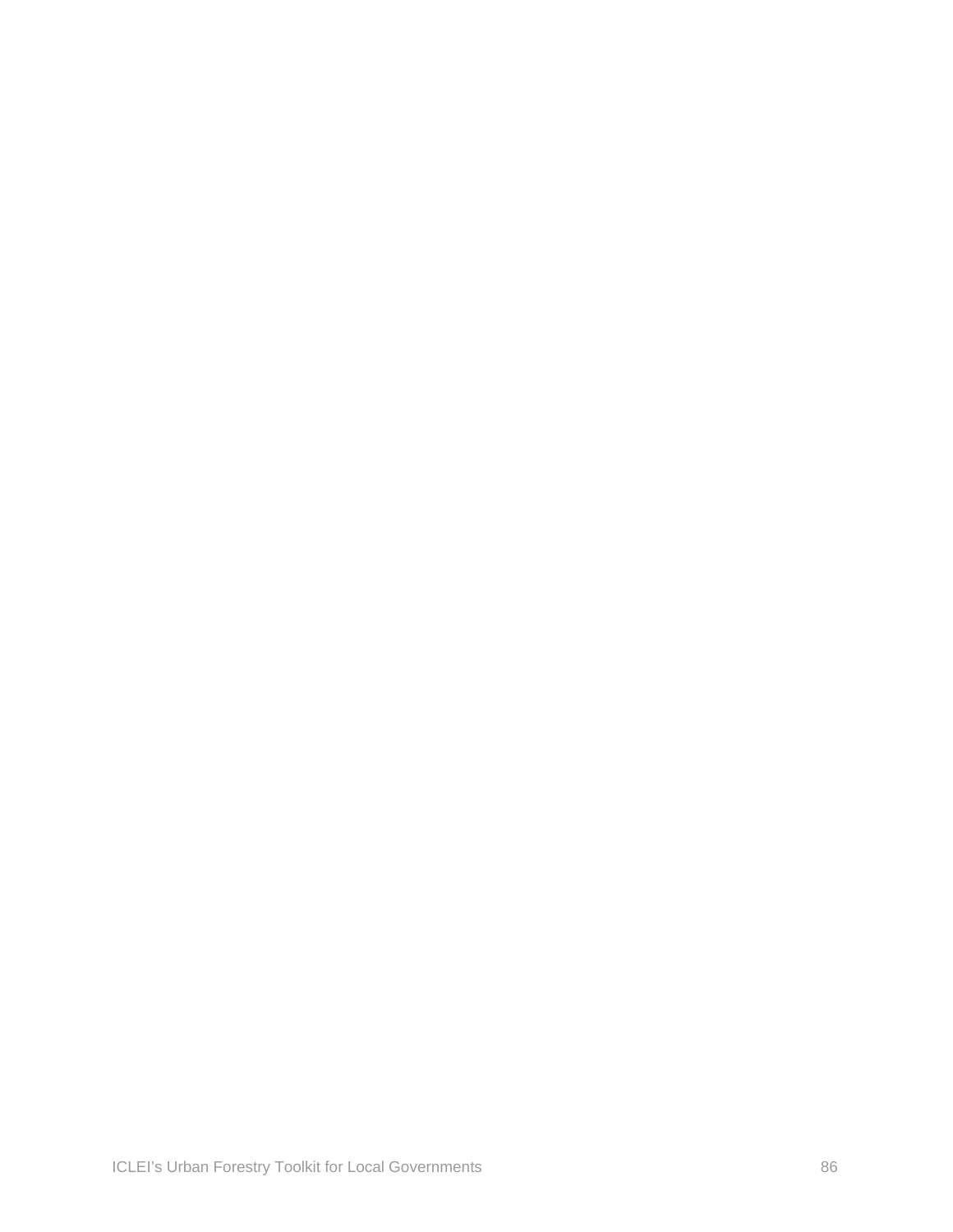# **Glossary**

*Biogenic*: Produced by living organisms

*Biogenic volatile organic compounds* : Organic chemicals that contain the molecule carbon that are released from vegetation. Biogenic volatile organic compounds make up the essential oils, resins, and other organic compounds that plants use to attract pollinators and repel predators.

*Biomass* : 1. (Potential) fuel material derived immediately from living matter. 2. The total mass of organic matter in a given area

**Bioretention** : An engineered process to manage stormwater runoff, using the chemical, biological and physical properties afforded by a natural, terrestrial-based community of plants, microbes and soil. Bioretention provides two important functions: (i) water quantity (flood) controls; and (ii) improved water quality through removal of pollutants and nutrients associated with runoff.

*Carbon sequestration* : The uptake and storage of carbon.

*Carbon sink* : Part of the biosphere (ex. forest or ocean) that removes carbon dioxide from the atmosphere.

*Deciduous tree*: A tree that loses its leaves at the end of a growing season.

**Directed attention**: voluntary attention concentrated on tasks and situations that require sustained attention and are not inherently easy to attend to.

*Evergreen tree* : A tree that bears foliage year-round.

*Greenhouse gas :* Any gas in the Earth's atmosphere that traps heat and can contribute to global warming and associated climate change. Greenhouse gases include water vapor, carbon dioxide  $(CO_2)$ , methane  $(CH_4)$ , nitrous oxide  $(N_2O)$ , halogenated fluorocarbons (HCFCs), ozone (O3), perfluorinated carbons (PFCs), and hydrofluorocarbons (HFCs)

*Nitrogen oxides (NO<sub>x</sub>)* : Gasses containing one nitrogen molecule and varying number of oxygen molecules. A criteria air pollutant that is formed when burning fuels like coal and gasoline.